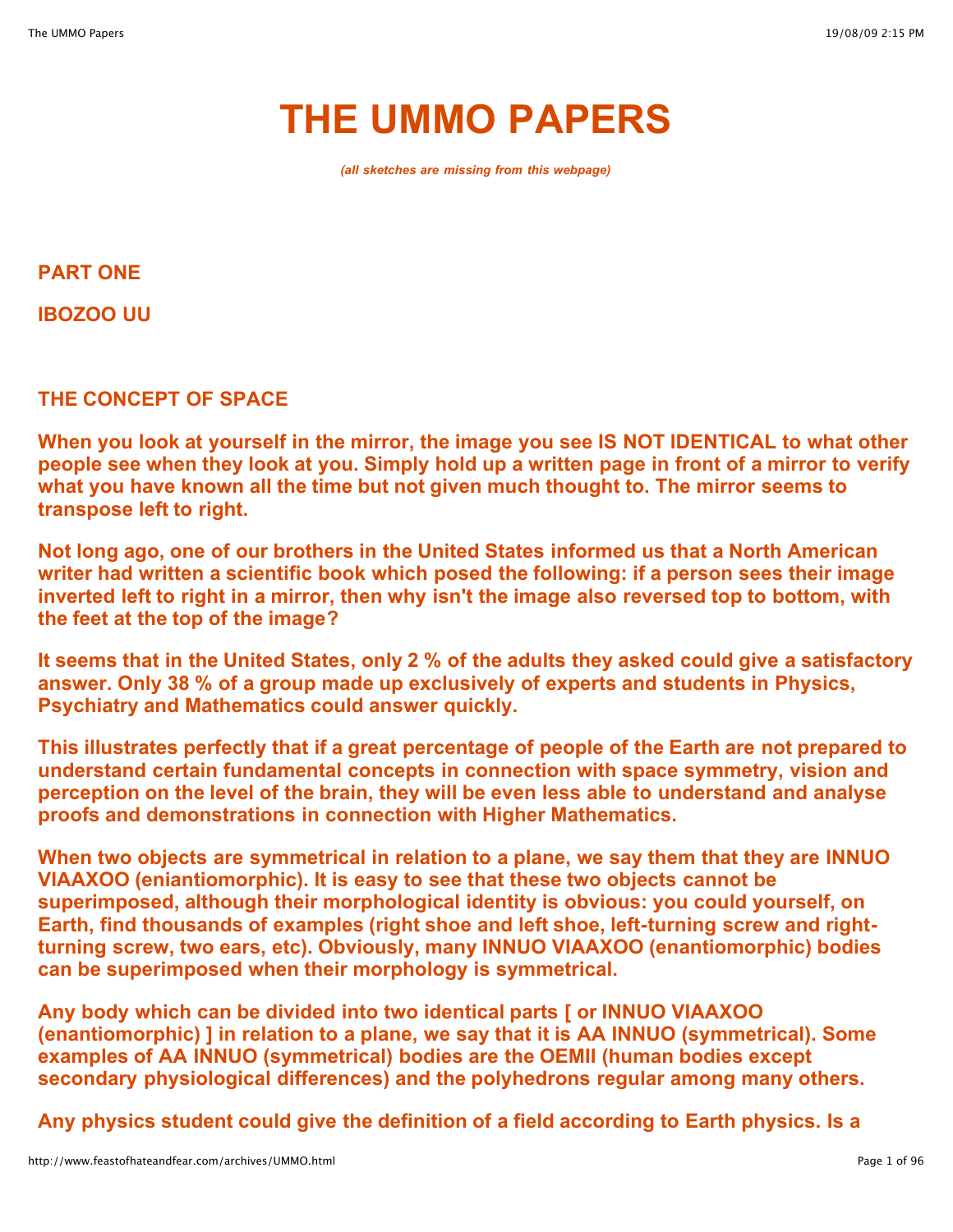# **force field symmetrical? You consider the field to be isotropic. This is false**

**Imagine that in an " area " of the Cosmos free of asteroids, cosmic dust, gas etc we put a metal sphere. Apparently nothing has changed in the vicinity, so now we put at a distance a smaller sphere, which is attracted towards the larger one with a force you call gravity.**

**Let us repeat the experiment at various points A, B, C, etc. of this area of the cosmos. The closer we put the small sphere, the larger the force of attraction will be, and so too its speed towards the central mass.**

**You define the field of forces as an area surrounding the sphere where the phenomenon appears. An area whose ray is infinite. Your physicists are accustomed to graphically representing a field by points to which one assigns a symbol they name vectors (in this case force-vectors. You assign to the central sphere represented by the point M the characteristic of INERT MASS which creates this mysterious GRAVITY FIELD. It is inevitable that serious questions arise regarding such a poorly-explained concept.**

**What is mass ? Does any particle, any body have an inert mass ? Which is the true nature of these mysterious forces? When we look at an object, we know that it has volume and at the same time that it " weighs ", " has a mass ". Are MASS and VOLUME (or SPACE) the same thing, or at least are these two concepts so closely related that one cannot conceive of an object that has volume but not mass or vice-versa?. A great confusion inevitably arises when we start from the false assumption that space is an entity unto itself, completely separate from our mental phenomena like FEELING and PERCEPTION.**

**Does space exist OUTSIDE OF OUR MENTAL perception or is it an illusion of our senses? To answer definitely one way or the other would be a serious error. WE on UMMO know for certain that there is a REALITY outside of ourselves, which stimulates our brain and sets in motion a mental process we call BUAWAIGAAI (perception).**

**But this reality is as different from MENTAL PERCEPTION as a mountain is from the word "M-O-U-N-T-A-I-N ", which is used to represent it.**

**This concept is not foreign to your scientists. Some examples: what does COLOUR (PERCEPTION) have in common with the electromagnetic wave which stimulates our retina? The colour is a pure psychological phenomenon. It does not exist outside of the self, and there is even the paradox that different wavelengths cause different perceptions. Thus when the stimulus is 398 Earth (millimicrons), we interpret it as a red patch of colour, but if it arrives at our skin with a slightly longer wavelength, " we feel heat "; something very different than COLOUR: The same external reality causes different illusions.**

**So also SPACE (as such) is another illusion of our senses. Yes, there is an external " something " which causes this psychological perception but this " something " is really as different from our illusory concept of space as a wavelength is from the green or yellow the spirit perceives.**

**And we also say to you: your specialists have held onto this idea of differentiating the concepts FIELD of FORCES and SPACE as distinct entities. You admit that the nervous**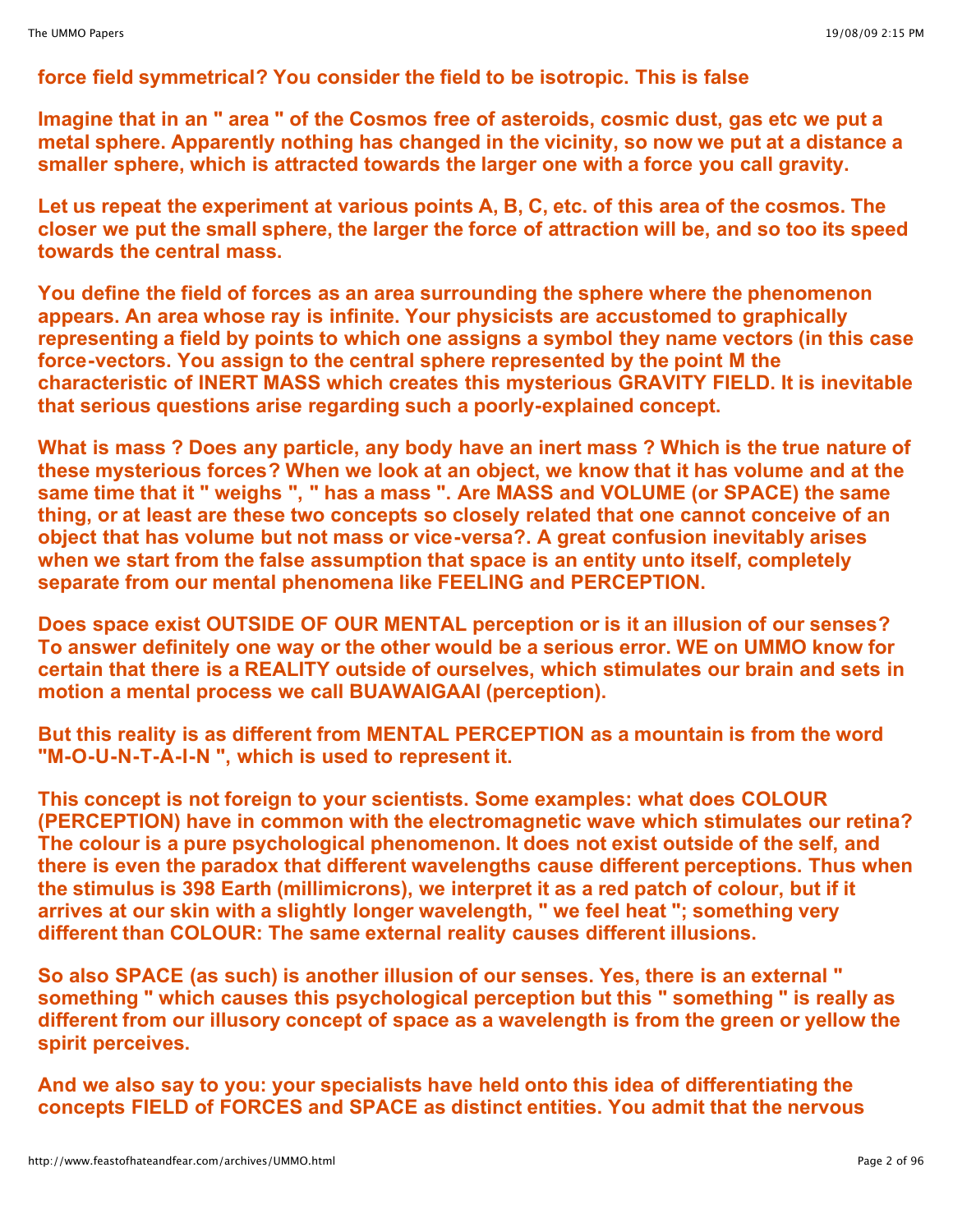**system masks the feeling of FORCES and the feeling of SPACES and work out a system of mathematical equations to define this " something " external to the self called GRAVITATIONAL, MAGNETIC and ELECTROSTATIC FIELD, and this other " threedimensional or N dimensional something" called SPACE.**

**You know that a FIELD of FORCES cannot exist outside of a SPACE affected by these fields.**

**Moreover we affirm that FIELD OF FORCES and SPACE can be identified. There cannot be a universe outside our own in which, because there are no particles, there are no deformations of this space (which we call FIELD) either.**

**More specifically: the action of the gravitational field is that which stimulates our nerve endings, sending a series of codified impulses to our brain which in turn makes emerge this illusion we call SPACE.**

**That is why when we speak about dimensions to define space, do not believe that the dimension of length in the WAAM (cosmos) is the same as we imagine it in our minds. As this would require a considerable and continuous mental effort, throughout these reports and for the sake of convenience, the length of a straight line can be considered to be synonymous with dimension, and to a certain degree that is correct.**

**We will also speak to you about the perception of space, the way in which we conceive the decadimensionnel WAAM, the true concept of asymmetry of our WAAM (Cosmos) which converts it into an ENANTIOMORPHE of the U-WAAM (anticosmos).**

**We will explain you how we polarise sub-particles to make space travel possible by using the curvature of space and we will also speak to you about true distance which makes such travel possible.**

# **UNIFIED FIELD THEORY. THE IBOZOO UU. TRUE STRUCTURE OF PHYSICAL SPACE, MASS, SUBATOMIC PARTICLES AND GRAVITATION.**

**During a conversation which you had with my brother on which I depend: DEI 98, son of DEI 97, you asked him for information about travel and the concept of SPACE. The topic is complex as you shall see in the documents that we will give you gradually. Of course, before describing the types of feelings we feel when we travel in a OAWOOLEA UEWA OEMM (lenticular vessel for intra-galactic displacement) it is better that you have a more precise idea of our concept of SPACE.**

**You will see that our theory differs substantially from that worked out by Earth mathematicians, and that our image of WAAM (our universe, part of the Universes), even though we regard it as a multidimensional UXGIIGIIAM (space) which has in its structure of many curves that we call masses, does not look anything like the Euclidean threedimensional concept of space, and neither is it a faithful reflection of the modern Earth RIEMAN, BOLYAI or LOBATSCEWSKY models, which assume an N-space (or multidimensional space), implying that the cosmos can adopt the form of a positive- or**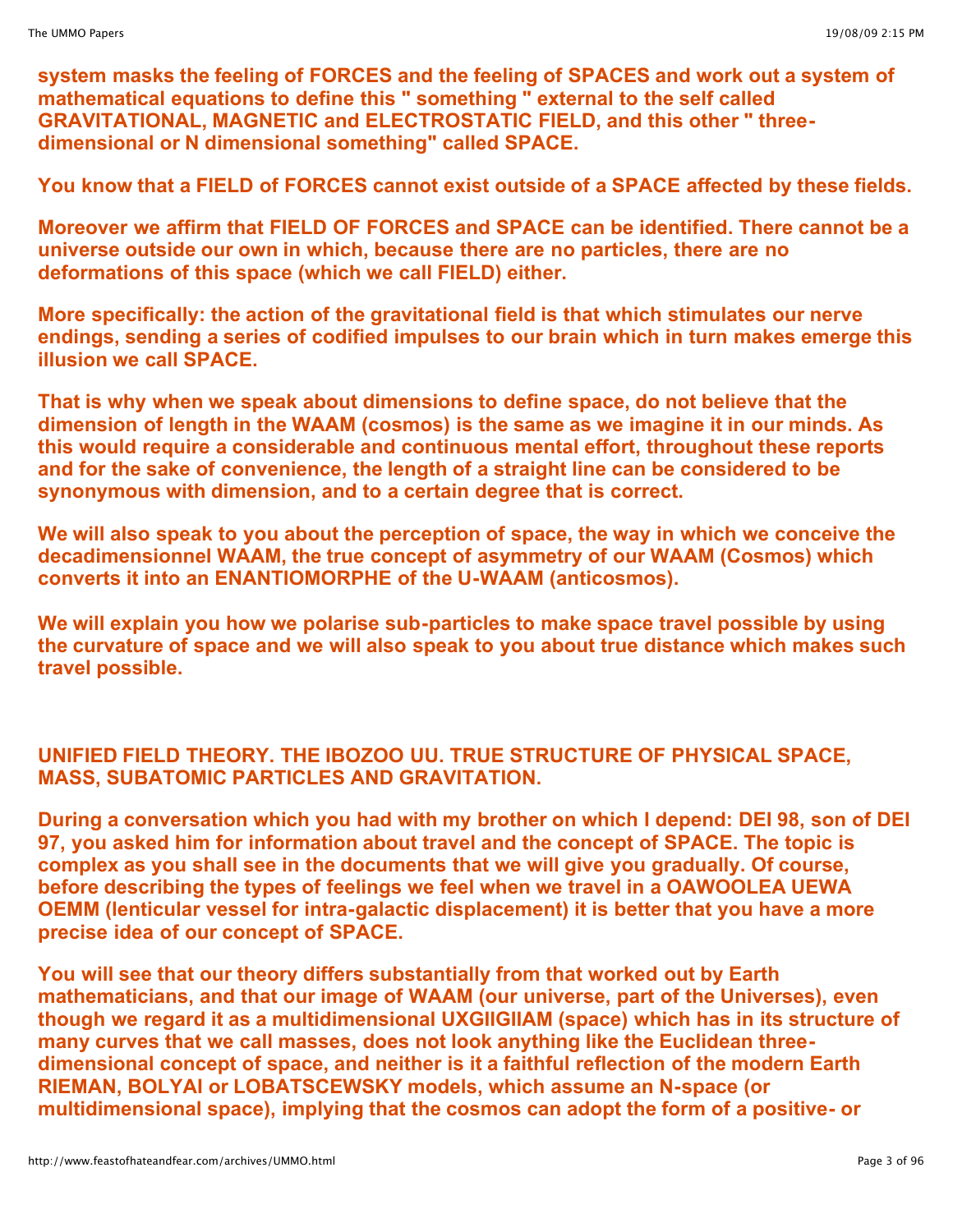#### **negative-curvature hypersphere.**

**There exists for us what is called SPACE - TIME, conceived by MINKOWSKY but plunged in a dimension with N dimensions.**

**When we expose the concept of the IBOZOO UU (which should never be confused with the concept of point geometry or mathematics, worked out by Earth mathematicians as an abstraction with no basis in physical reality) you will better understand our Theory.**

**You will notice that the great contrast between your models of space and our, real, model rests in the different interpretation of the concept of dimension ; a concept which for you can be interpreted as a scalar.**

**An exhaustive elaboration of our Theory of Space would require many hundreds of typed pages. We will thus limit ourselves, in a few pages, to describing the most basic elements of this concept. For those without a strong mathematical background we will use graphs with a simply illustrative value.**

**That will be useful for you the day the physicists of the Earth finally discover the true nature of the Universe; at that time you can be proud to have had knowledge of these concepts (even if on an elementary level) for several years beforehand.**

**We are certain that after carefully reading our notes, you will find in them true understanding of the concepts of TIME, of DISTANCE, ATOMIC MASS, PARTICLES, ENERGY and GRAVITATIONAL FIELDS, and of ELECTROSTATICS and MAGNETISM. You will then be able form an idea in your own mind about the panorama that presents itself to space travellers before we describe it in a forthcoming report. Naturally, the travellers' perceptions are not truly extraordinary. They do not have visions of colour never perceived by our retina, or fantastic tactile sensations, or incredible sounds. On the contrary our sensory organs continue to code exterior messages with the same psychological and physiological laws. Only new stimulations, resulting from other sources of energy and matter, are different from those we usually perceive. The Hot planets and Stars are nothing more for us than concentrations of Mass, and to our sensory organs they can effectively disappear.**

**Do not forget that when changing reference axis, the new three-dimensional space which opens up to us is different. For example certain objects which, under the former reference frame seemed to be concentrations of luminous energy (being reversed), will now be in the form of immense clouds of subatomic particles. A collision with these nebulas would certainly be fatal for the vessel.**

**Until now in the many reports and conversations, we had spoken about the IBOZOO UU without explaining their meaning, and had limited ourselves to translating this phoneme by " PHYSICAL POINT ". We also resisted the temptation to add a mathematical demonstration closer to our WUUA WAAM (mathematics of physical space ), because that would require an initiation on your part to the to our UWUUA IEES (tetravalent mathematical logic); it is to the detriment of the scientific rigour of the concepts that we expose to you.**

**Furthermore we advise the people of the Earth not to repeat their harmful practice with this** text of trying to read it all at once. Each homogenous paragraph of half a page to two pages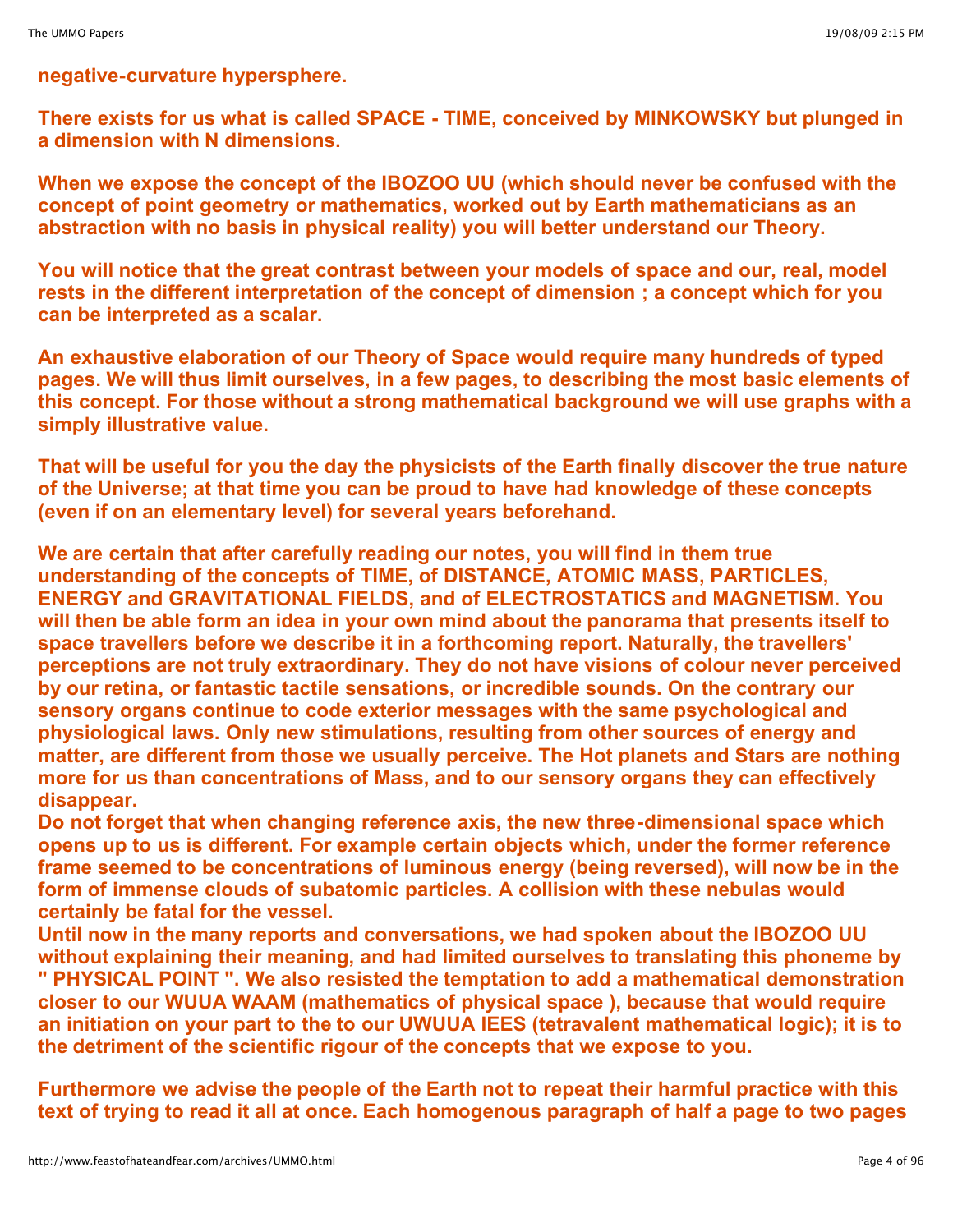**must always be assimilated before reading the following one.**

**THE REAL WAAM AND THE "ILLUSORY" WAAM UNIVERSE).**

**It is very difficult for the OEMII (man, by extension human, by another extension "intelligent living being) to have a true perception of the real nature of the Physical World which surrounds us. Apparently the mental images we have made for ourselves of this Medium which surrounds us can lead us to conclude in error that the Physical World is as we " see ", " touch " or " feel " it.**

**But a careful analysis by the scientists of UMMO as well as by Earth scientists, and those of other Galactic civilisations (possessing a certain degree of culture) revealed that our WAAM is not as our senses normally perceive it. So: the vivid colours we enjoy looking at a flower garden are but a beautiful psychological perception. There is no chromatic richness that exists outside of us. Only a range of electromagnetic frequencies remains as the last substratum of perception.**

**The OEMII is the only being of the WAAM that goes beyond the limits of its own organism to understand the world, and it uses the spirit to this end as an intellectual means, since our bodily senses, nervous system and cortical mechanisms of synthesis and psychological perception completely distort reality.**

**Let us see for an example how our physiological bodies " distort " the truth by masking things in beautiful clothing, without which our WAAM (universe), viewed as is, would come across as nothing but a cold succession of IBOZOO UU out of phase with each other. (we will explain this concept shortly)**

**When you take for example a cigarette lighter between your fingers, you are aware that it is THERE: cold, shiny.**

" It " is thus THERE, between your index and thumb... it is not a fiction: it EXISTS ". But this **lighter is nothing but a simple perception.**

**The physicists of OYAGAA (the planet squared: the Earth ) could tell you more about this simple pocket lighter. They would say for example that you are not actually touching it, in spite of your sensory perception, since there is of large relative distance between the metal atoms and the electronic clouds of the atoms of the skin covering your fingers.**

**Perhaps a layman would timidly object if this small piece of metal is not touching his skin, it is impossible to hold it and that it should then " fall to the ground ". But the Earth scientist will speak to him about Force fields, Tensors, Repulsions between negative electric charges.**

**He will suggest that the metal's low temperature produces this cold sensation and that it is the consequence of the low amplitude of the vibration of its molecules compared to those of the skin.**

**And he will point out that the compact appearance of the chrome-plated object is illusory since the atomic nuclei are as separate from each other as the Stars of a Galaxy.**

**An Earth expert in physiological optics will say to you that the real brightness of the object is about ten times larger than the apparent brightness, but that, when the light crosses our eye, the crystalline lens and the vitreous humour absorb almost all the photons, and so only a very reduced luminous energy arrives at the retina.**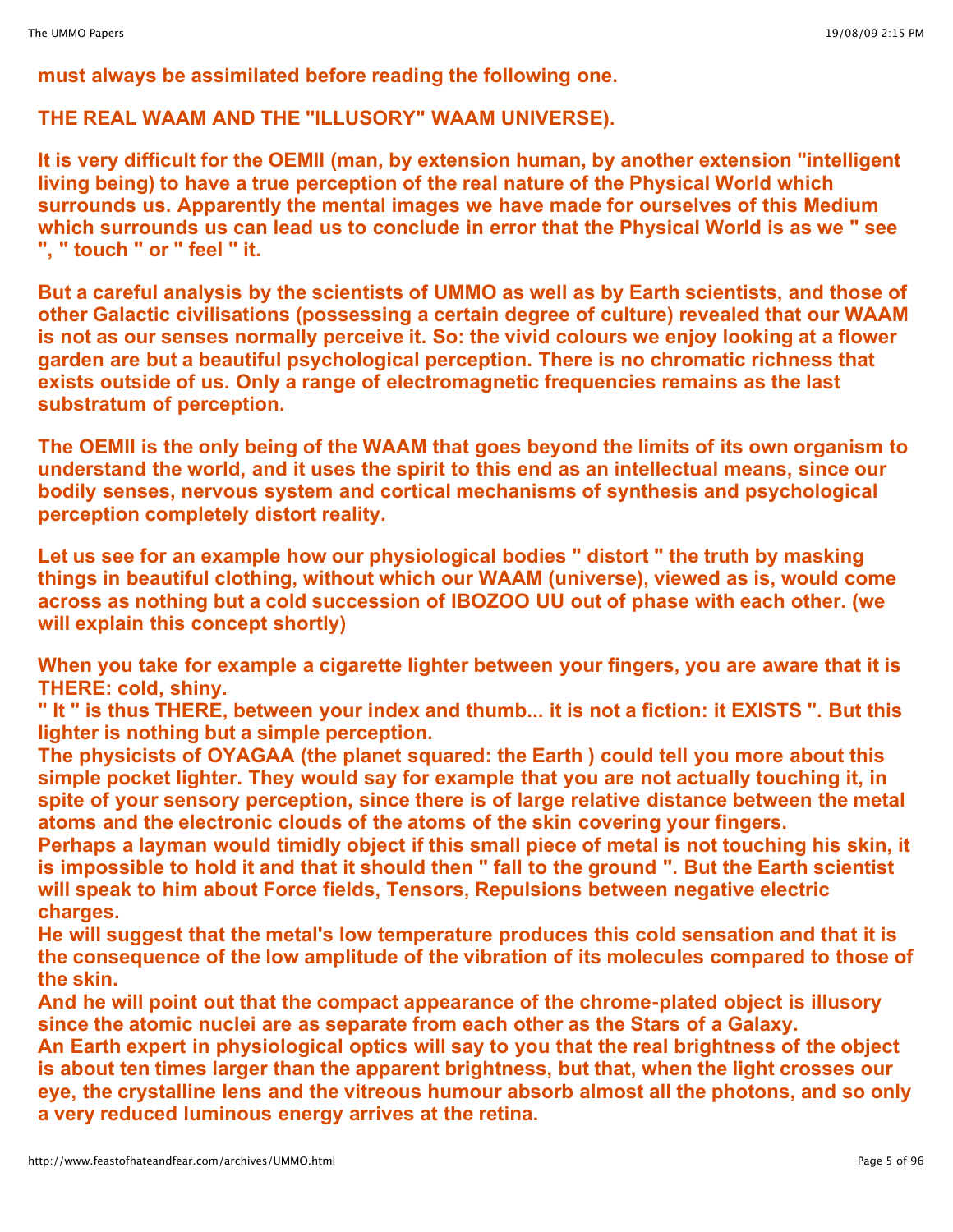**An Earth physician will smile if you ask him how the light (of the flame) arrives at the cerebral cortex, and he will explain why the light never arrives at the brain, but rather that the photons, when striking the retina, induce codified impulses which are transmitted by the neurons of the optic nerve in the form of an electric message, in the form of a code, so that the resemblance between the butane flame and the message our brain receives from the retina is the same as that between a grazing cow and the letters that make up its name.**

**And finally a neuropsychiatrist will tell you in very vague terms (for he himself does not know many steps of the process) how the brain combines the millions of codified impulses into one synthesised perception. The only image we have of the mysterious lighter and the flame which exist apart from us is a sensory illusion.**

**Indeed: such an image of the lighter, however familiar it may be to us, has as much in common with the true object as the letters D A-F-F-O-D-I-L have with the plant they designate (they = these letters ndt).**

**The OEMII (the man) must thus rid himself of these mental images ingrained since childood, about things, colours, sounds etc... Beings of every social group we have encountered, connected to various OYAA (Planets) with which we have been in contact, and including us, you the OEMII of the Earth and we the OEMII of Ummo, realised this was necessary, and gradually scientists from various civilisations are bringing to light the true basis of our WAAM. Where are humans on this scale? Does the mathematical model of the Universe put forward by Earth physicists, with its relativity theory, quantum mechanics and statistical mechanics an accurate description of the truth ? By presenting our WAAM theory to you, you will be able to judge the differences for yourselves. We observed that the OEMII (the man) of OYAGAA (Earth) which you call " man on the street " not initiated to Earth physics, has a very primitive concept of space and the universe we call WAAM.**

**Since he was a UUGEEYIE (child) he was educated to accept as valid the deformed image of** the external world our senses offer us. Just a if, as a child, he had been locked up in a bare **room, without being allowed to see his parents, who would only have taught him the letters and syllables of an Earth language. The child could get the impression while looking at the typographical characters that furniture, animals, trees and other objects expressed by these graphical symbols have the shape of the letters which represent them.**

**The Earth OEMII thinks of Space as a " scalar continuum " in all directions. From this image of space, you worked out (initiated by Euclid) a whole geometry based on abstractions such as the point, the line, and the plane. You finished by accepting that POINT, LINE and PLANE really represent the true components of the WAAM, although using a mental abstraction.**

**This original vice, not yet corrected, is costing you a considerable delay in the comprehension of the physical world.**

**Indeed: when you innocently accepted the existence of Euclidian three-dimensional space, Earth mathematicians such as GAUSS, RIEMANN, BOLYAI and LOBATSCHEWSKY had the brilliant intuition of the possibility of extending the restricted Euclidian criteria by working out a new geometry for an N-Space.**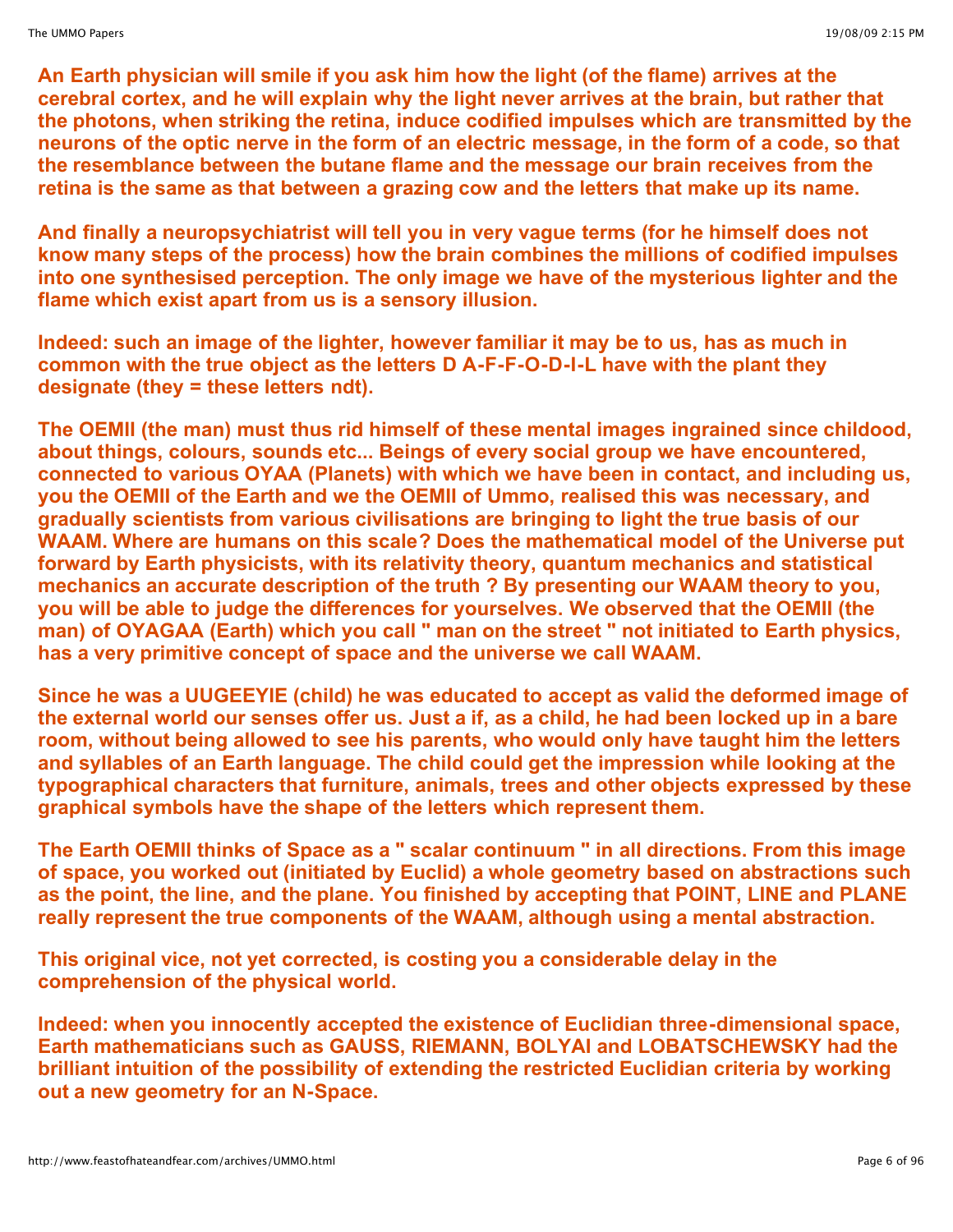**And although the human mind cannot visualise a body of more than three dimensions, mathematics makes it possible to overcome this mental hurdle.**

**But do these mathematical models of elliptic and hyperbolic multidimensional geometries accurately represent the reality of our WAAM, or are they only " entéléchies " (NdR : realisation of the essential element of something, completed act of vision: borrowed from Aristotle), created by mathematicians?**

**The relativity hypothesis of the German Einstein at first adopts the criterion of the Russian Minkowsky, who conceives time as an additional dimension, with the intuition of a tetradimensional space-universe. The Earth OEMII took a gigantic step in breaking with the previous intuitive idea of a three-dimensional cosmos.**

**But, is that how it really is, our SPACE - COSMOS. Absolutely not : Our image of the WAAM (cosmos) i.e. space, differs on a fundamental level from that which you have elaborated.. And it is precisely when it comes to dimensions that the divergence is strongest. What is more, contradictions you observe between relativity physics and quantum mechanics are produced by a fundamental error. They are the result of errors at the most basic level.**

**At this point, a footnote is needed for some observations.**

**1 First of all we point out that our idea of space, as opposed to the Earth conception, rests on several mathematical fundaments different from yours. It is not necessary to go into detail about our mathematical symbols; such a superficial problem is easily solved by a suitable transcription (conversion from base 12 to base 10), but it will not be simple for you to understand our algorithms relating to WUUA WAAM (mathematical of Physical Space) without first following a complete initiation which would take many months for even the Earth initiates in mathematics.**

**There is a reason: when it comes to analysing the properties of space, the normal postulates of mathematical logic, which is familiar to you and to us besides, are not useful to us. As you know, formal logic accepts the criterion you name "law of of noncontradiction"(according to which any proposal is necessarily true or false). In our WUUA WAAM (mathematics of Physical Space) this postulate must be rejected. One then has recourse to a type of multivalent logic that our specialists call UUWUUA IES (logical tetravalent mathematics) according to which any proposal can adopt four values indifferently:**

**- AIOOYAA (TRUE - CORRECT)**

**- AIOOYEEDOO (FALSE, ABSURD)**

**- AIOOYA AMMIE (can be translated: True outside from The Waam) (NdR: out of our conventional dimensions)**

**- AIOOYAU (untranslatable in Earth language).**

**Even if we do not obtain anything from divalent Earth logic, we do use it in our everyday life or the study of the macrophysical phenomena.**

**We can offer you the concepts of the WAAM. It is possible, and we will limit ourselves to a system in which infinitesimal calculus will work as well as integral calculus, topology, tensor and vector calculus, graph theory and operational research, so familiar to Earth people.**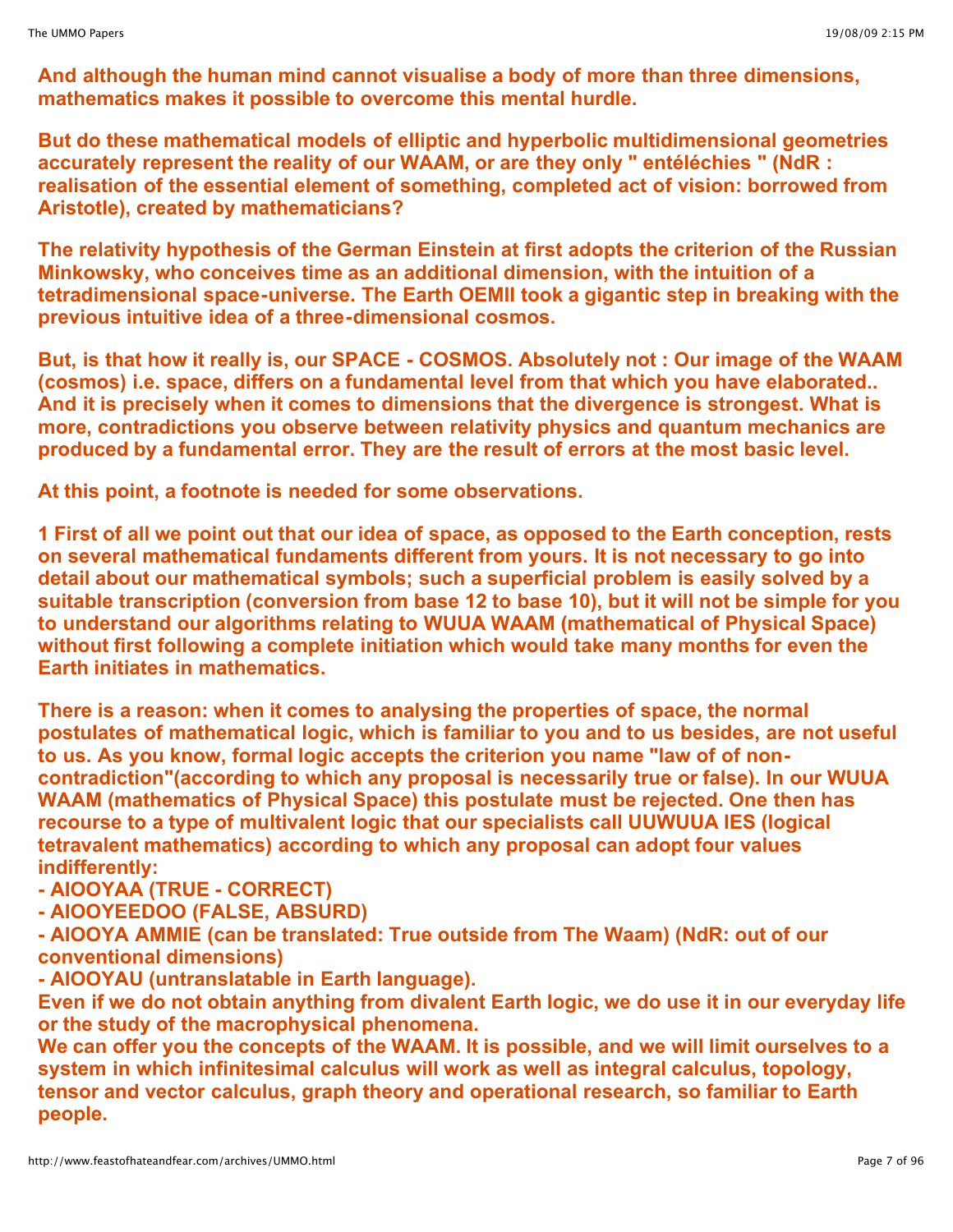**For your convenience, when we the use of mathematical algorithms is necessary, we will endeavour to represent it to you using an algebra and notations familiar to you.**

**2 ° Until now, we did not reveal this type of information to any Earth scientist since the theoretical explanations communicated to various mathematicians and physicists were directed towards other fields of Microphysics and Mathematical Theory of networks.**

**The current discovery by some Earth scientists of this concept of physics would cause a step backwards from the required goal (because this progress would be disproportionate to the desired goal) and could be translated into extremely dangerous technological applications given the current state of the Earth's Social Network which is unbalanced.**

**Finally we decided to make you very wisely aware of only some aspects of our theory of UXGIAM WAAM (real physical space) If a hypothetical Earth scientist Earth read these lines, the formal logician in her would refuse to accept a testimony which, coming allegedly from extraterrestrial OEMII, would appear to her to be pure fantasy.**

**3 ° After what we have just said, one could ask an important question: how do we, the OEMII of UMMO, know that our model of UXGIIGIAM WAAM (real physical space) is the true one, and that for instance the Earth model of RIENMANN is not?**

**We are certain that our model, based on the concept of IBOZOO UU (we will further explain this concept), is true since the experimental results tally perfectly with the results predicted by the theory.**

**The fact that we travel by changing the three-dimensional system of reference - which enables us to move inside our Galaxy with the possibility of modifying the phases of what you call "subatomic particles " (which, as you will see, are nothing more the IBOZOO UU directed in a particular way) - confirms our theory of the WAAM once more.**

**What is more, our theory coincides (give or take several nuances) with the theses worked out by civilisations living on other OYAA (Planets) with whom we have had contact and who are at an advanced state in their scientific research.**

# **OUR THEORY OF UXGIIGIAM WAAM (SPACE).**

**When our brothers arrived in Earth year 1950 on OYAGAA (Earth), and after having learned the French language and gone for the first time to the library located at 58 rue Richelieu in Paris, they were surprised to read in the Earth mathematics texts in the library that, for instance, concepts like the POINT, the LINE and the PLANE continued to be considered by you as simple abstractions of an underlying reality of the UNIVERSE.**

**Thus when the mathematicians of the Earth define a point as a family of curves or as an ordered set of N numbers in an N space, they have the intuition of the structure of a scalar space with N dimensions in which the point is defined inside a frame of reference by its corresponding co-ordinates.**

**According to these ideas, a line will be a set of points with a one-to-one mapping with the set of real numbers, so that the distance between two points of a space Rn defined as basic, can remain defined.**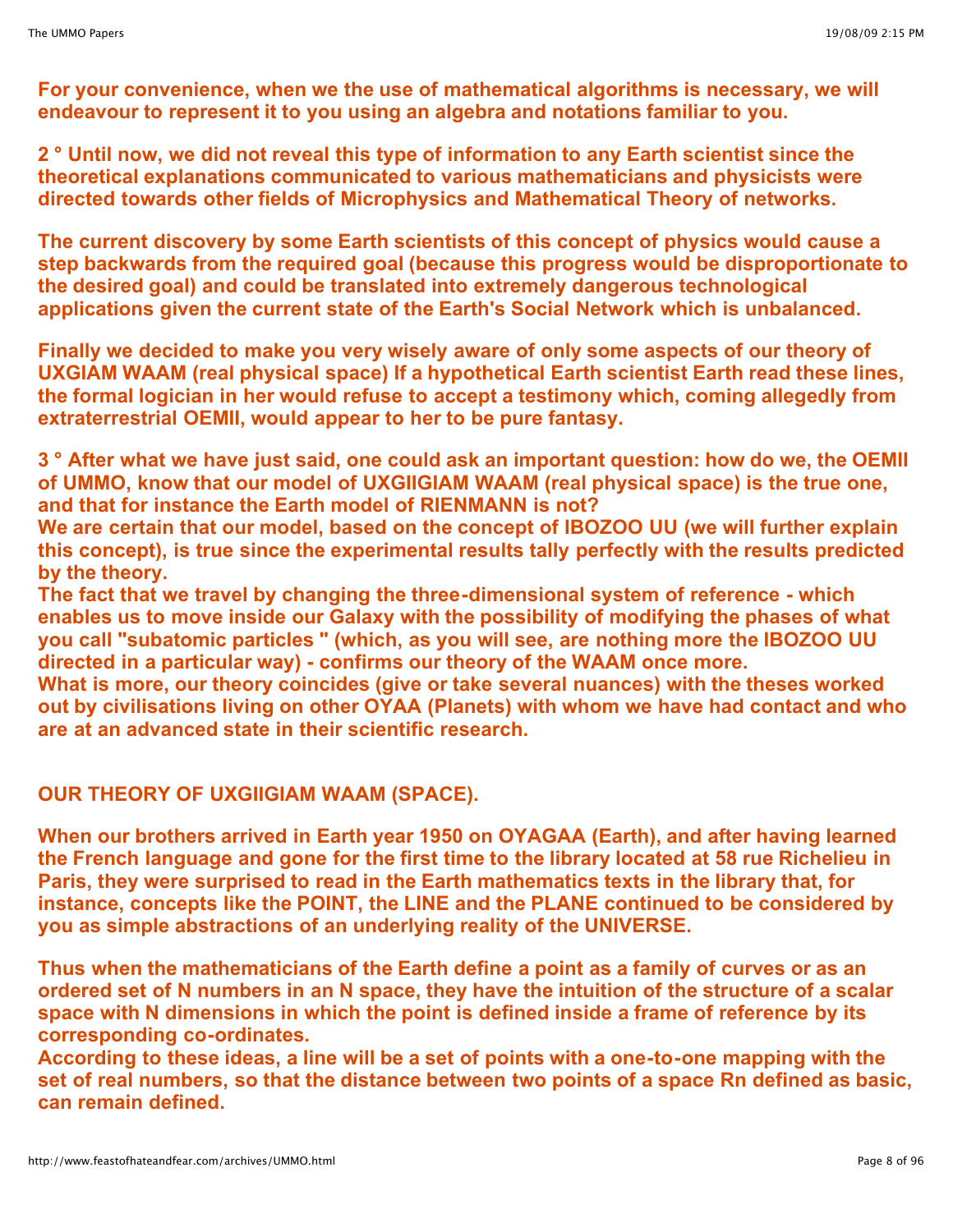**Thus between two points A, B, of an N-space: being co-ordinates of two points A (X1, X2,X3... Xn), B (Y1, Y2, Y3... Yn), so that the framework of a multidimensional scalar space is thus defined.**

**This rigid model of the mathematics of Space does not satisfy a number of current physicists at all: that is true despite the fact that many others continue to accept the existence of this SPACE independent of the matter and the energy it contains. Then you invented another thing: the Space of the Phases. For you real space contains subatomic particles (another error as we will see further).**

**You postulate that each particle (NEUTRON, MESON, etc) must occupy in a given moment a position (POINT), but you must define the particle not only in terms of its position but also by its momentum.**

**Then you imagine an N-SPACE of six dimensions in which each particle is defined by six dimensions.**

**You call this " entéléchie " space phases. You can then imagine an elementary volume made up of confined spaces, the limit of which would be a point. The elementary volume would be:** 

**T = dx.dy.dz.dpx.dpy.dpz according to Heisenberg's uncertainty principle: dx.dpx > H; dy.dpy > H; dz.dpz > H, so that elementary volume will be T > H cubed. (H is Planck's constant)**

**You name this elementary volume of order H cubed point of the space of the phases, since the infinitesimal point is shown when confronting intuition or physical significance, violating the uncertainty principle and since an elementary particle (electron, hyperon, neutrino, positron...) will be localised in an unspecified face of the elementary volume in question (phasic point) but never at the central point.**

**Our conception of UXGIGIAM (space) is radically different. Let us start with this concept of dimension which differs from the idea that you have made for yourselves. We will try to use symbols and concepts for your brothers who are unfamiliar the WUUA (mathematics)**

**You conceive of a UNIVERSE formed by a SCALAR SPACE i.e. : a space as it exists to our senses, in which the image of DIMENSION entails the image of a line or scalar.**

**Space, then, would be like an " IMMENSE VOLUME " and the COSMOS something like a SPHERE of positive (D59\_FIG3, F2) or negative (D59\_FIG3, F3) curvature. The most intelligent among the Earth people suppose at least a curve inside the fourth dimension and identify the WAAM with RIEMANN's multidimensional space. OUR UNIVERSE would then be like a positive or negative HYPERSPHERE but DIMENSION always being identified by you as a line or a scalar.**

**At the interior of this model of COSMOS you would put particles, atoms; forming Galaxies, gravity fields, magnetics and electrostatics, in short, Energy.**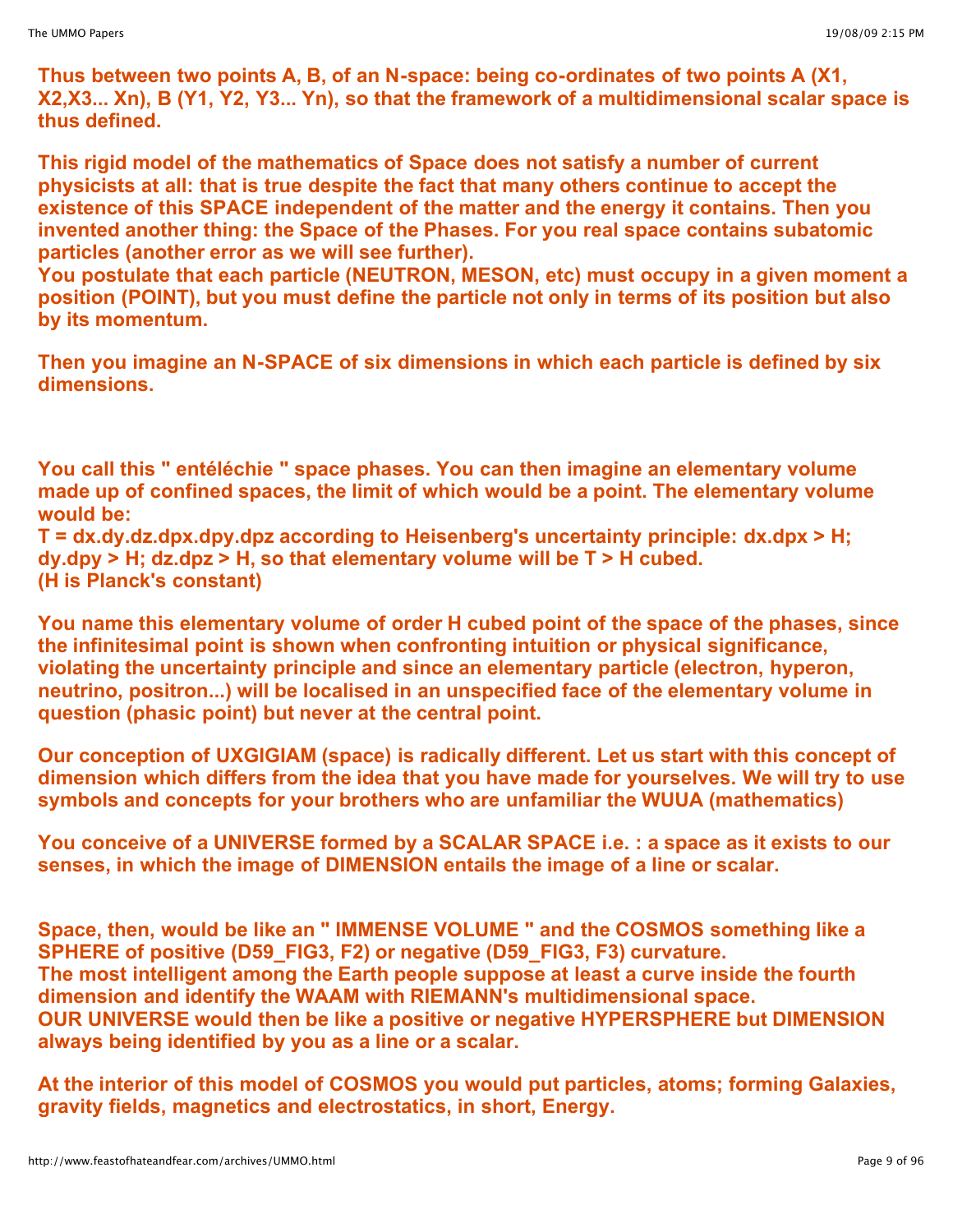**We, on the contrary, know that the WAAM (cosmos) is composed of a network of IBIZOO UU. We conceive SPACE as an associated set of angular factors.**

**For us the line in space does not exist, as we explain further, so the concept of OAWOO (dimension) takes on a different meaning for us. Such dimensions are associated not with scalar magnitudes (as the Earth people think), but on the contrary with angular magnitudes. (It is curious to note, for instance, that in their blindness, the physicists of the Earth do not give an angle a dimensional characteristic.)**

**If you were children in a school, perhaps we would use a rough example as a comparisons. The universe is like a "swarm of dragonflies " whose wings form different angles:**

**All these dragonflies fly in such a way that not one has its wings oriented identically to any other. In other words, there will not be a single pair of dragonflies which, at a given moment, will be able to be superimposed so that the wings and the abdomens match exactly.. But, as we already said, this image is excessively simplified and distant in its analogy.**

**First of all each dragonfly occupies a place in space at each moment. I.e.: its inertia and centres of gravity occupy definite zones (according to this example).**

**An IBOZOO UU does not occupy any definite position, we cannot say of it that there is a probability of it being located at any one point.**

**In addition this flying insect has MASS and VOLUME, (at least in our minds) the IBOZOO UU is a particle without MASS or corporality. In a first conceptual approximation we could say of it that it is a set of oriented axes.**

**The angles formed by these axes are more important in such a set than the axes themselves (a mathematical fiction).**

**The dragonflies of our infinite swarm live in time, move in short intervals of time, infinitesimal distances. The IBOZOO UU does not exist in time, it IS time. (one of its angles is the magnitude TIME as we will explain it in another report with more explanations); to be more precise: what we call INFINITESIMAL INTERVAL OF TIME (dt) is only the difference in angular orientation between two dependent IBOZOO.**

**If after this summary explanation you visualise our model of space by imagining for** example that space is a " dense mass of particles similar to atoms " you are in error, since **the particles of a gas such as you know it occupy probable positions in an enclosure, whereas that is not the case with the IBOZOO UU.**

**You should not either identify such a space with the ancient concept of ETHER thrown out by the theory of relativity, since the NETWORK OF IBOZOO UU is not at all an elastic medium in which are immersed the atoms of bodies.**

**You could also ask us: in relation to what universal reference axis are directed the angles of the IBOZOO UU? Naturally NOT WITH ANY. There is no axis of reference in the WAAM for that would suppose a real line in the COSMOS, and such a line, as we indicated, is a FICTION. We can only refer to the angle of one of the secondary axes of an IBOZOO UU compared to another, arbitrarily adopted as a reference. We inform you that you should not imagine that subatomic particles are immersed inside this set of IBOZOO UU. Quite simply because any particle (electron, meson or graviton) is necessarily an IBOZOO UU directed in**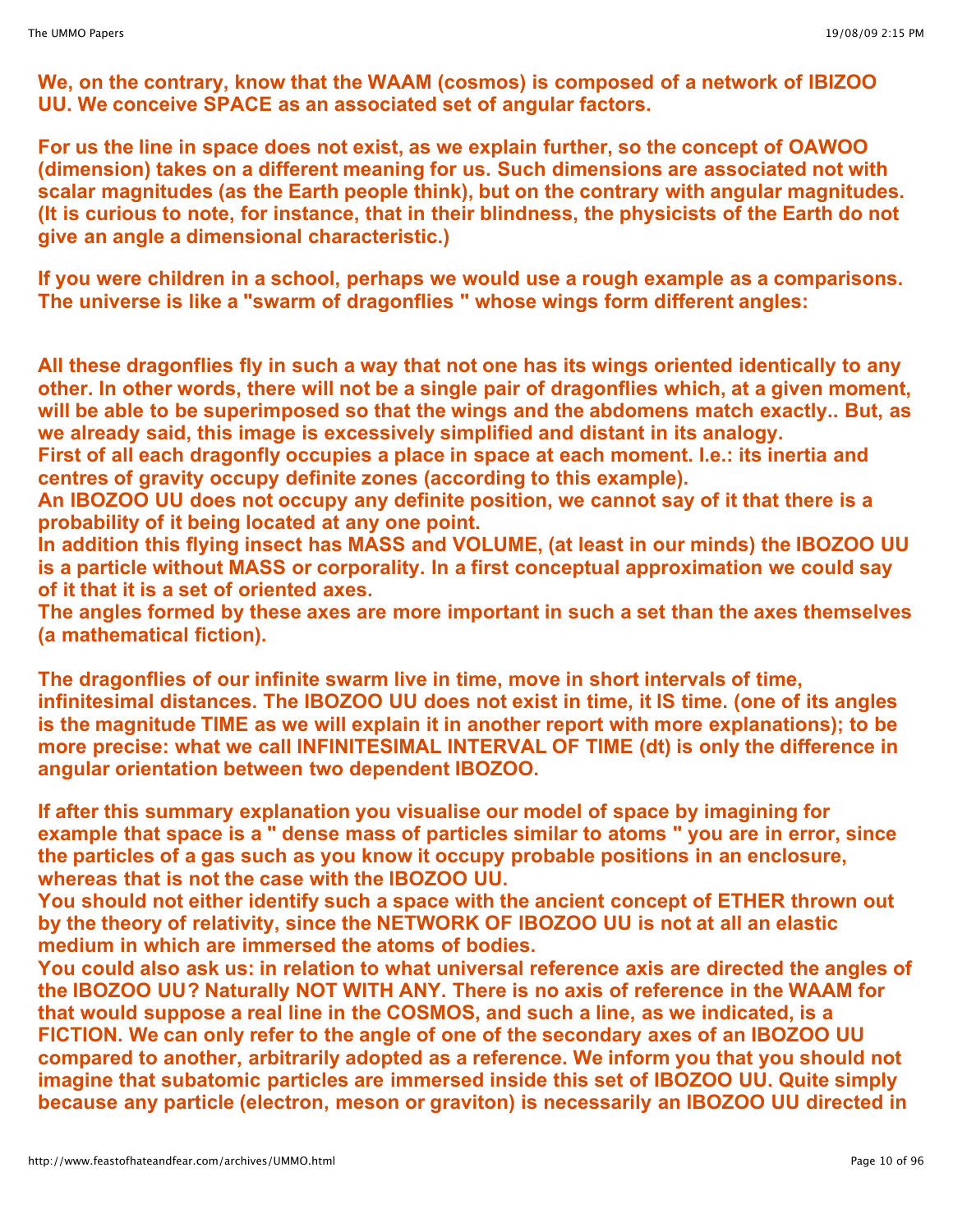**a particular way compared to the others.**

**In conclusion : we also conceive of a space of N DIMENSIONS. MASS, for example, is also a " curve of this multidimensional space ". It is the same for DISTANCES within the WAAM. Only our concepts of magnitude, curvature and distance are radically different from those of the Earth people. Thus when we represent Space graphically as a Line, a Point, we do as you do because such images are familiar to us. But we know that they are pure fiction.**

# **THE CONCEPT OF IBOZOO UU**

**The WAAM which we know is a BOUND SET (AYUU) or NETWORK Of IBOZOO UU It is necessary to give you the most faithful representation possible of the true nature of the IBOZOO UU, which has nothing to do with MATHEMATICAL POINT, nor with a PARTICLE, nor with a QUANTUM of energy according to Earth conceptions. You must thus rid your mind of familiar images such as the POINT and linear DIMENSION.**

**If you have a mathematical background you know the concept of HYPERSHERE in N SPACES.**

**We can represent such a geometrical body analytically. Its corresponding equation is familiar to students.**

**If we represent the magnitudes defined in N axes by a1, a2, a3... aN. The ray of the hypersphere will be defined.**

**As we cannot represent such a HYPERSHERE graphically, we will suppose a threedimensional SPHERE whose axes are directed orthogonally. We try to choose a (symbolic) mathematical model which represents the IBOZOO UU. Keep in mind: when we refer to a radius vector for example, do not suppose that this ray physically materialises inside the IBOZOO UU.**

**We consider in the sphere of figure D59\_FIG10 an OAWOO (with this name we refer in the sphere to the Earth idea of AXIS, as well as that of the VECTOR, with its attributes of modulus, origin and extremity). In this case you would translate OAWOO as radius vector U, whereas the IOAWOO is an angle**

**If we consider a HYPERSPHERE with N dimensions, we can conceive as many other OAWOO (RADIUS VECTORS) as there are dimensions. That is to say U1, U2, U3... Un, whose respective orientations are orthogonal, i.e. that they**

**form the angle of p/2 between them.**

**Viewed thusly, the IBOZOO UU could be interpreted as a closed multidimensional space, and you would start again to imagine it having its points, lines, planess, hyperplanes, immersed volumes and hypervolumes. Nothing is further from the real concept of the IBOZOO UU. When we refer, within the IBOZOO UU, to an OAWOO (AXIS) and its orientation, it is clear that such an orientation does not make geometrical sense without a frame of reference.**

Thus when one of you pictures a line in space, it must be defined in terms of a system of **axes (which you call Cartesian) so that the line is defined by its modulus (expressed by six sides of the axes) and by the cosines with the axes: Cos(Alpha), Cos(Beta) and**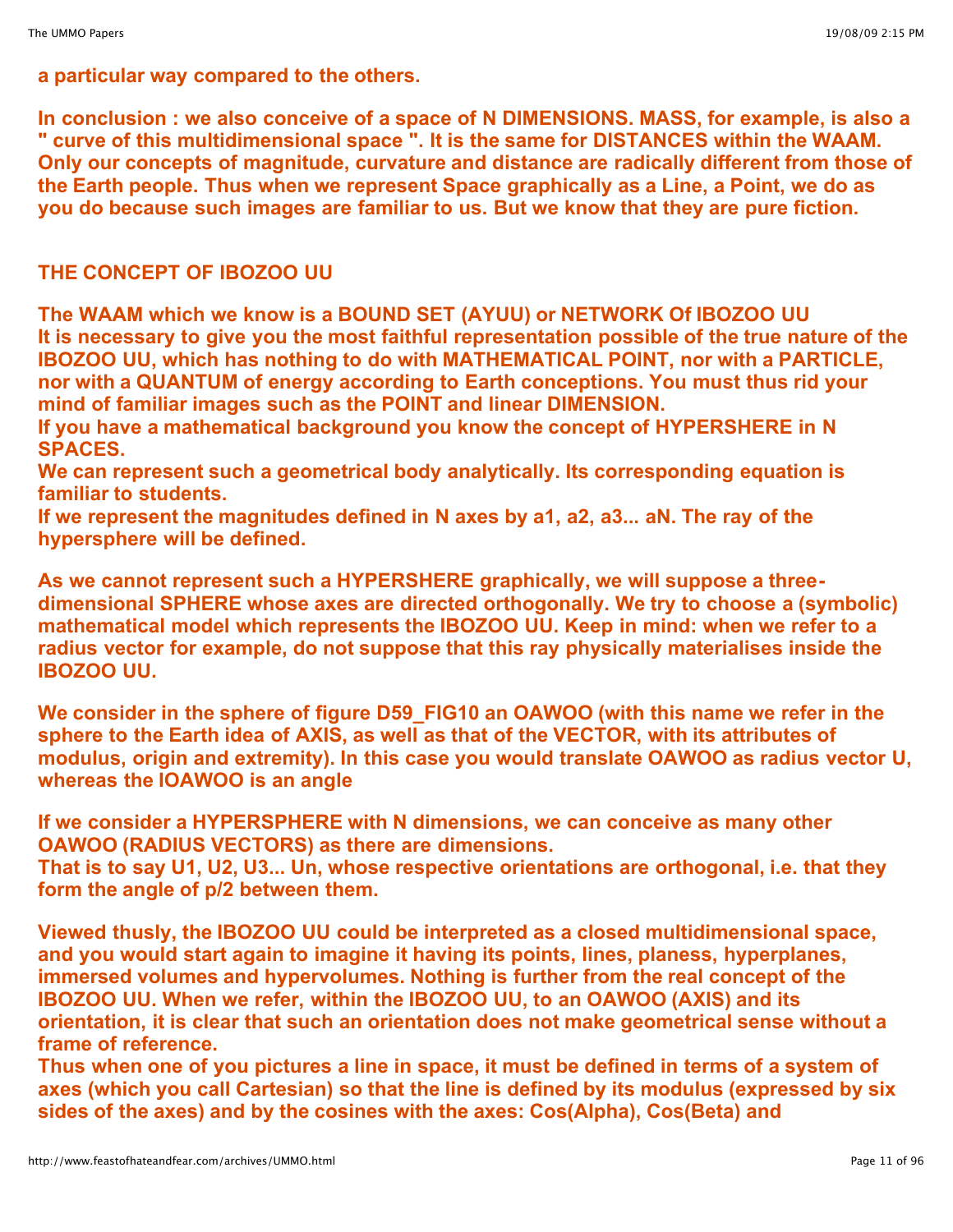## **Cos(Gamma).**

**But you can see that this system of reference was selected arbitrarily within Euclidean Space which you imagined. It is very important that you see the difference compared to the IBOZOO UU.**

**It is not possible to choose a system of reference within the IBOZOO UU itself. Such a system of reference must be in relation to another IBOZOO UU, arbitrarily selected. (Thus in figure 11, if we suppose two IBOZOO UU (P) and (H), it would be nonsense to refer to the cosines cos(Alpha) cos(Beta) cos(Gamma) that the OAWOO UU forms with an ideal trihedron whose origin would be the " CENTER " of the HYPERSPHERE H. Thus we can to only refer to the angle Theta IOAWOO that Ur of H forms with the OAWOO**

**(RADIUS VECTOR) Ua of P.**

**It is precisely this IOAWOO Theta (ANGLE - DIMENSION) that bestows all the exceptional qualities on the IBOZOO UU.**

**It will be necessary as of now that you make a mental effort to carry out a psychological shift so that each time in physics that we speak of MAGNITUDE, the image of a SCALAR does not spring into your conscience, instead of the IOAWOO (ANGLE that the hypothetical radius vectors of two IBOZOO UU form between them).**

**It is nonsense TO ISOLATE, in an effort of mental abstraction, an IBOZOO UU in order to study it. We COULD EXPRESS it , by translating the POSTULATE known to our physicists: AN ISOLATED IBOZOO UU DOES NOT EXIST.**

**That this postulate violates the traditional proposals of what Earth people call MATHEMATICAL SET THEORY. Since if I belongs to W, element I (IBOZOO UU) belongs to the set W (WAAM), the isolated element I is:**

**I = Æ (an IBOZOO UU CONSIDERED AS A SET IS EMPTY)**

**We will explain a little to the OEMII unfamiliar with mathematics: naturally an IBOZOO UU is not " VISIBLE ", even using the most sophisticated laboratory instruments imaginable. You can however object: How the scientists of UMMO know that this entity exists if they cannot detect it? The use of the word " detect " is inappropriate here. If we managed to deduce the existence of the IBOZOO UU, it is because the physical model worked out by its supposed existence answers all explanations and problems regarding the behaviour of Matter and Energy and, what is even more important: it offers a plausible explanation of extrasensory phenomena and telepathic communications through the BUUWEE BIAEEI (HUMAN COLLECTIVE SPIRIT).**

**Though such entities are not visible, for the purposes of comprehension, one could represent the WAAM as an immense network of small spheres (D59\_FG12), each one of them being an IBOZOO UU.**

**They are each of a different colour, but inside a set of colours we could select all those that differ by a shade of the same colour; a different shade of green, for example).**

**From this metaphor (coloured spheres), we can say that that the set of IBOZOO UU are differentiated not only by the angle IOAWOO, but also by their respective OAWOO (radius**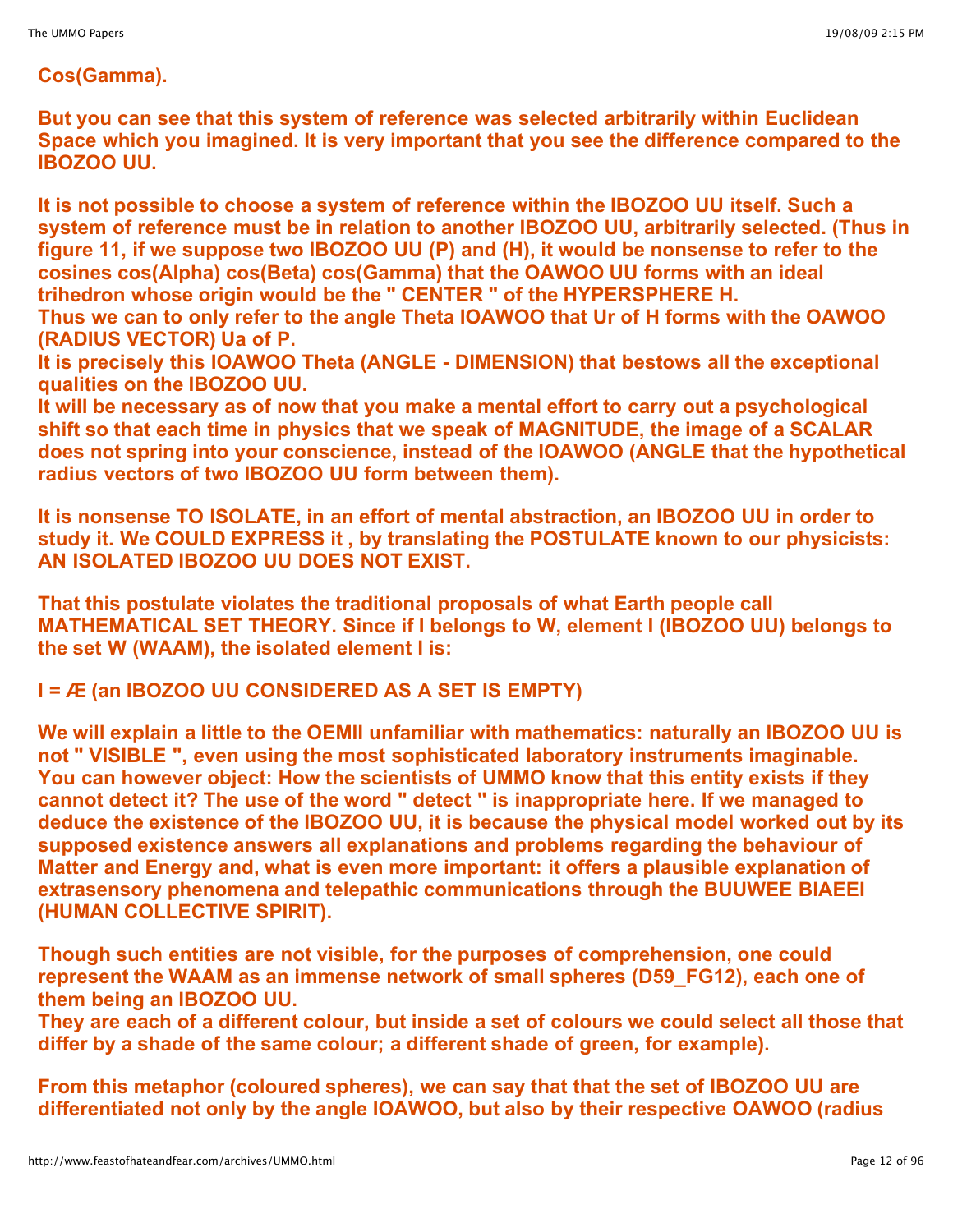**vectors) which they form with one of the IBOZOO UU taken as a reference, but whose field of rotation is the HYPERPLANE H (since we cannot draw a hyperplane, we will suppose in the D59\_FG13 that it is about a meridian plan P (NdR: sketch missing) .**

**The IBOZOO UU whose radius vectors turn in another meridian plane are codified by another colour. Orange for example; D59\_FG13 (missing figure)... (NdR: we found the Spanish translation of this somewhat sibylline paragraph; we nevertheless reproduced it here as is)**

**If we select, as we said to you, all the IBOZOO UU that exist in the WAAM to which we attributed the colour green, we would observe that, ordered mathematically, they would form an OXOOIAEE (chain of IBOZOO UU):**

**In other words: having considered the IU belonging to W (subset of W), we can establish a one-to-one mapping between these IBOZOO UU of the OXOIAEE (CHAINS IN the SHAPE Of RINGS) and the infine number of angles which a radius vector can describe in a plane. It is not that such IBOZOO UU form an endless chain in the WAAM and are topologically located in an ordered series. NO, it is our senses, as we will explain further, that carry out this task of ordering. (a Earth example will help you better understand: when you evaluate the amount of money in a bank account, you can represent the dollars, pounds sterling or pesos in an order, so that you can count them. But this ordering, you know that it is an illusion).**

**The immediate components of this chain D and P differ between them as the infinitesimal angle dq (in figure D59\_FG14, we have exaggerated the magnitude of dq for purposes of comprehension).**

# **CONCEPT OF GEOIDE: STRAIGHT LINE.**

**A hypothetical observer looking at the whole of the OXOOIAEE (chain of IBOZOO UU) from the IBOZOO UU &&(Si) would see this chain as a STRAIGHT LINE.**

**A hypothetical traveller leaving &&Si in a " straight line " through the WAAM (COSMOS) would necessarily arrive at the IBOZOO UU from which he started.**

**In other words: what our senses interpret as a linear magnitude, i.e. a line or as you would say "a linear scalar ", is nothing but an OXOOIAEE (CHAIN Of IBOZOO UU). It is the illusory mental image which results from our brain synthesising and ordering this set of IBOZOO UU (which in the WAAM are actually in " disorder " and without definite position). At the risk of repeating ourselves, we underline the fallacy of thinking that the IBOZOO UU of this chain are ordered in straight lines in the UNIVERSE. It is not so. We say that such IBOZOO UU AIOOYA exist (they are dependent on each other in the WAAM).**

**If we consider on Figure D59\_FG15 a Earth observer related to the IBOZOO UU (T) and on our planet UMMO an observer related to (U) we say that there is a distance L between the Earth and UMMO because in relation to an arbitrary reference, there is an ANGULAR difference between the two IBOZOO UU. (An angular difference which implies the existence of an infinite number of IBOZOO UU between them).**

**But if we consider this same figure in relation to another reference, we will discover a**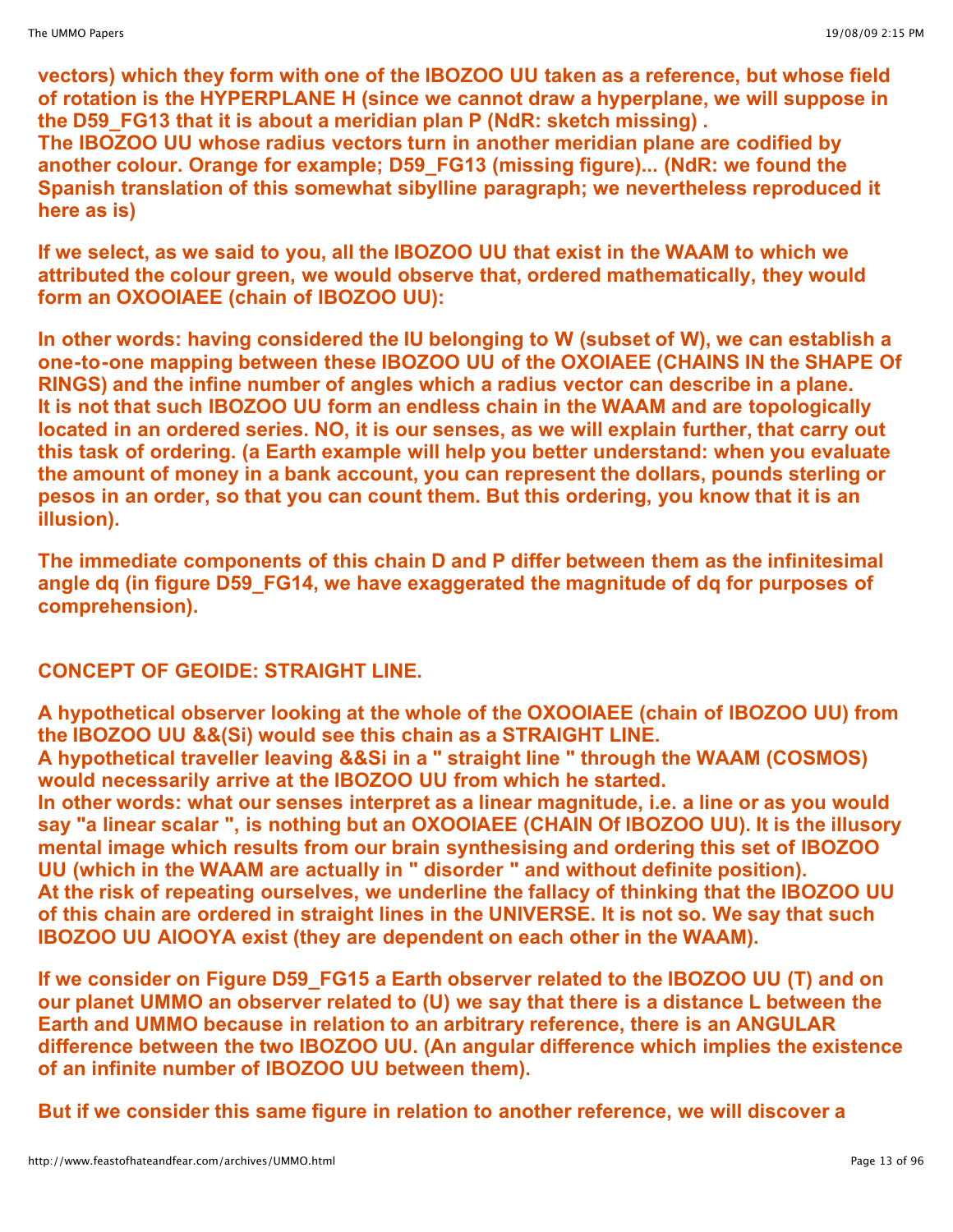**second chain of IBOZOO UU, so that this angular difference will have varied. We could then say that the distance between UMMO and the EARTH is different. < L since (Q' U - Q' T) < (qu - Qt)**

**We can conclude then by saying that we define the straight line and its magnitude [ editors' reminder: " .... each time in physics that we speak about MAGNITUDE, the image of a SCALAR should not spring to mind rather than the IOAWOO (ANGLE that the hypothetical radius vectors of two IBOZOO UU form between them"] as a chain of IBOZOO UU immersed in the WAAM such that their OAWOO (RADIUS VECTORS) differ successively from an angle dq, and are all directed in a hyperplane H.** 

**A borderline case of a straight line would be the OXOOIAEE WAAM (which can be translated as UNIVERSAL GEOIDE) (Figure D59\_FG14). Do not think for a moment that a POINT ON THIS LINE can be represented by an IBOZOO UU, for we have already said that an IBOZOO UU in itself does not make any sense. In any case we define an elementary segment as a dependent pair of IBOZOO UU to refute once and for all the concept of geometrical point introduced into your brain by Earth mathematicians. If you did not understand that, it is that you have not assimilated the true meaning of our physics, so infused are you with Earth mathematical notations.**

**Let E be set of geometrical points according to an N-Space of RIEMANN (Earth Mathematician) in which each point is P (x1 x2 x3... xn) (P). Let W be the whole of the IBOZOO UU of the WAAM (I).**

We say that: If P I E (every point belongs to E) and I I W (every IBOZOO UU I belongs to W) **We see that: W Ç E = Æ, i.e. that the intersection of E and W is empty.**

**If D and D' are two sets of IBOZOO UU which imply distances measured by an observer under different angles, one observes that D Ç D' = Æ**

**TIME AND MAGNETIC, GRAVITATIONAL AND ELECTROSTATIC FIELDS.**

**The IBOZOO UU is much more than one factor that gives an accurate representation of cosmic distances. Our WAAM (UNIVERSE) is a set like the framework from which we receive the multiple factors that appear to our senses and to our instruments in the static fields of Forces.**

**Thus, we suspect the presence of a close Star by the influence which it exerts on a distinct mass. We then define this influence as a gravitational field, or we detect traces of electromagnetic waves whose sources can be a nebula whose ions of plasma move periodically.**

**The Universe is presented to us as a substrate of phenomena as familiar as speed, force or the slow movement of time.**

**In particular, this magnitude Time has particular importance to us. In the next pages that we will give you, we will inform you about this particularity. We will show you for example that one can compare Time to a series of IBOZOO UU whose axes are directed orthogonally compared to the OAWOO (radius vectors) which implies distance, and that it is even possible that, if the inversion of its axes is adequate, that an observer in a new frame of**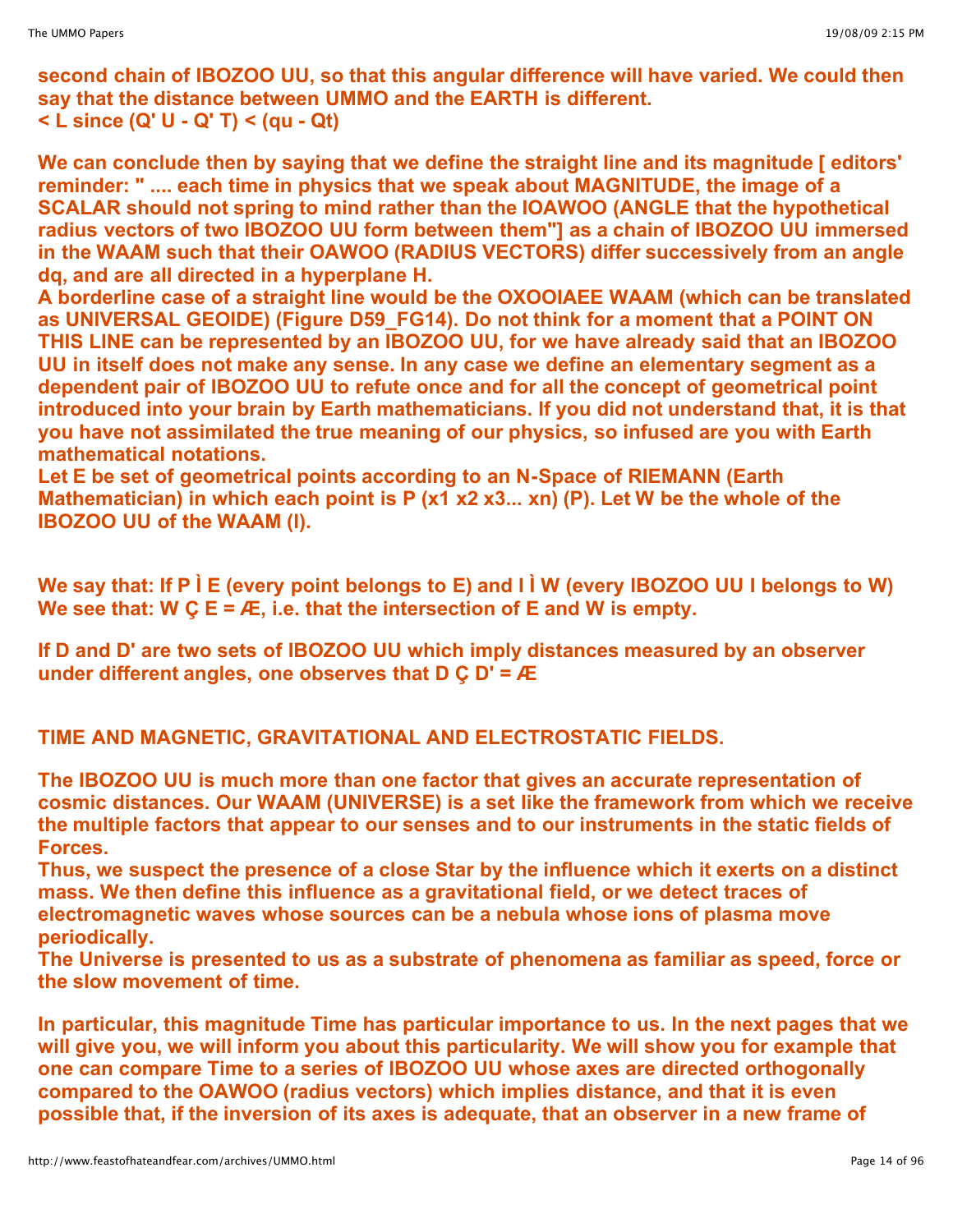**reference will perceive as a distance what was measured as an interval of time in the old reference.**

**You will then understand why an event which occurs far from us (for instance on UMMO) cannot occur simultaneously with another Earth event.**

**You will also understand why a hypothetical object moving at the limiting speed (which you speed of light) will shorten its distance on the axis of displacement to a pair of IBOZOO UU (distance that tends towards zero but is not null as a LORENTZ (Earth Mathematician) transformation notes in error).**

**In any case we will define an elementary segment as a dependent pair of IBOZOO UU.**

**What you call a subatomic particle, like a neutrino, a meson or an antiproton, with various attributes such as mass, charge and spin, are only multiple orientations of an IBOZOO UU. If the Earth physicists continue to spend their time on detection, evaluation and classification of all the possible particles, it will take them a billion years to finish since this classification** is as sterile as giving a name to each infinitesimal angle under which we can see a star over **the course of a day.**

# **THE AXIAL NETWORK OF THE IBOZOO UU**

**A summary definition of the final definition of the IBOZOO UU that we will give to you at the end is this one:**

**An IBOZOO UU is a elementary cosmic entity integrated by a beam of oriented axes WHICH CANNOT CROSS EACH OTHER, bound to a whole of IBOZOO UU independent one from the other in relation to their angularity.**

**You can see that we are gradually adjusting each time more accurately the authentic concept of IBOZOO UU defined by our specialists on UMMO. We thought that to bring you an exact definition from the outset would have been excessively confusing, especially taking into consideration that no theory approaching ours in its formalism exists on the planet EARTH.**

**Observe also that through the translation of this definition, we expressed that the IBOZOO UU integrate a beam of oriented axes which cannot cross each other.**

**This is very difficult to understand if you to continue to maintain the mental image of Euclidian space with its points and lines. Naturally if the IBOZOO UU were like a sphere or a hypersphere (D59\_FG10), in its centre the different axes could CROSS EACH OTHER at a point. (For example the radius vectors would cross in the center). Therefore this mathematical model does not accurately represent the IBOZOO UU.**

**If we chose the model of a sphere in our description, it was only to obtain a more faithful translation of the concepts by using mathematical algorithms, notations and geometrical concepts very familiar to Earth people. (It is a little like what you do when, for the purposes of simplification, you consider the Earth to be an ideal sphere whereas you know that it is an deformed ellipsoid. (isosceles Ellipsoid with three axes)).**

**Let us then suppose a sphere which would constitute one of the infinite hyperplane meridians of a hypersphere of order N = 4.**

**If you are not familiar with this concept, imagine that if we give the name "meridian plane" to**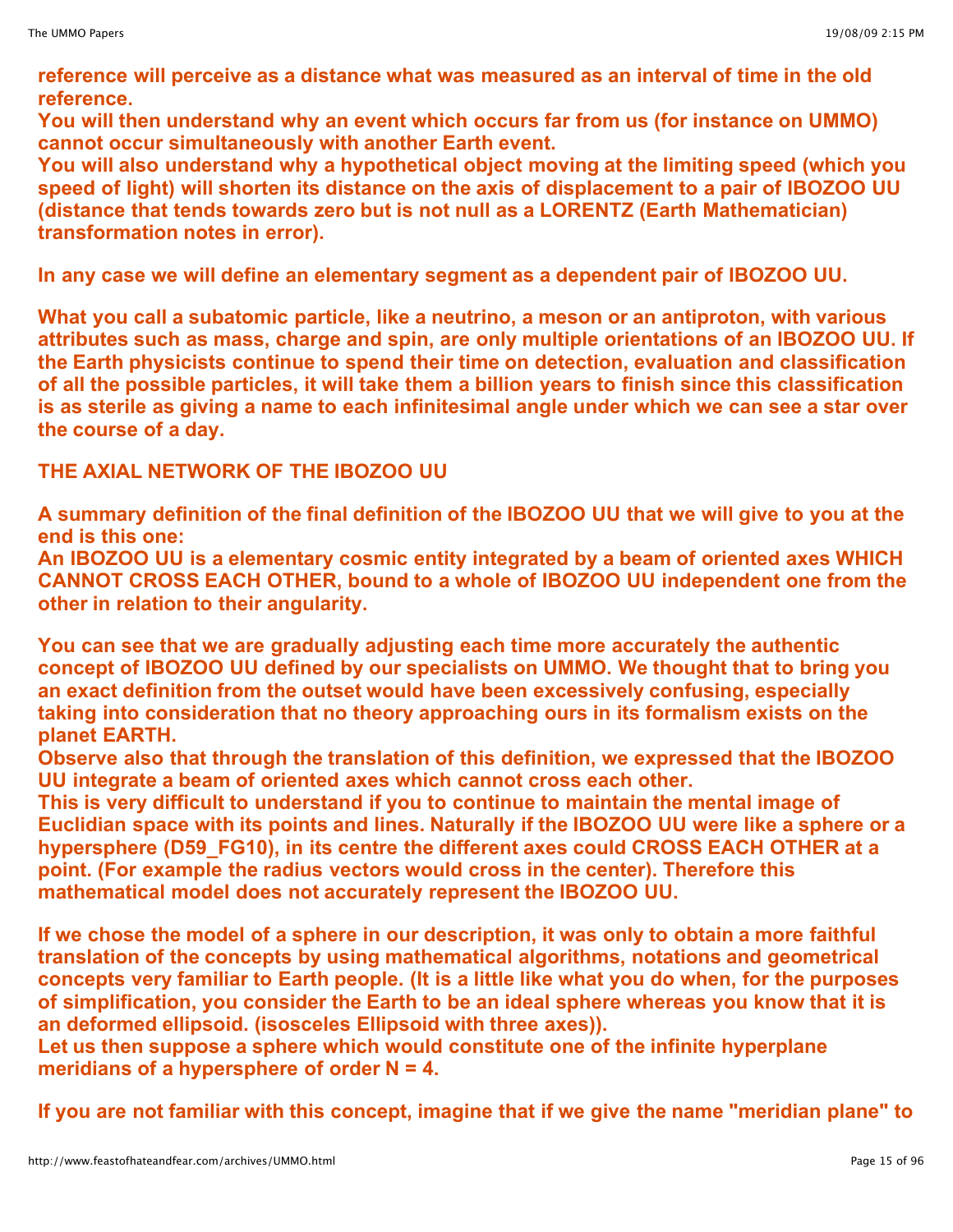**the section of a sphere which passes through its center, a sphere of order N = 3, for a hypersphere of dimension 4, its section will be precisely a figure of N - I dimensions, i.e. a sphere. It is necessary to remember the concept of the ANGLE in a HYPERSPACE.**

# **Q = Q(P,Q)**

**Let P and Q be two HYPERPLANES defined by the co-ordinates U = (U0 U1 U2... Un) and V = (V0 V1 V2 .....Vn)** 

**These two HYPERPLANES determine a beam G.**

**Thus in this beam G there are TWO HYPERPLANES P ¥and Q ¥which are tangent with the fundamental quadratic S.**

**The angle Q = Q(P,Q) (in which 0<Q<P) between these two HYPERPLANES P and Q is defined by:**

**Q = Q(P,Q) = 1/ì Log R (P, Q, P ¥, Q ¥)**

**This angle is defined by the equations: (we cannot represent Q on an image. We reproduce only the projection of Qp of Q. Qp will be expressed by two meridian planes in the case of Q for an N-space of the order N = 4.)**

**In that which E = +1 since we suppose a HYPERSPHERE of positive curvature.**

**Let us remember the difference between SPHERE of positive curvature and a spherical surface of negative curvature, which helps us to understand the concepts of HYPERSPHERE of curve E = +1 and E = -1 (D59\_FIG 19).**

**Therefore: when R (P Q, P ¥Q ¥) = -1 we consider that the two HYPERPLANES are orthogonal.**

**If you replace the concept of linear OOWAOO (radius vector) linear of our former simplified model, by that of the HYPERPLANE of the order N = 4 and if you imagine these HYPERPLANES of reference not in the IBOZOO UU studied, but in another that is dependent on it, we can imagine three directing cosines which we will call COSY COSX COSW which define other angles for us (YXW) which we call IOAWOO (dimensional angles) . The angles will define each one the respective values of three-dimensional space such as we conceive it. It is supposed that an infinitesimal variation in the values of these directing cosines occasionne?involves/brings about a dependent pair of IBOZOO UU.**

**At this point, we will use for those Earth brothers not very well versed in mathematics an analogy of the WAAM (universe) represented by an immense swarm of dragonflies. Suppose that these insects are of different colours, no two of the same colour or shade. They fly in such a manner that we cannot know where one at any given moment for they are at the same time here and everywhere. They are green, magenta, orange, blue, etc. Let us suppose now that our vision is so acute that at a glance we can locate the million dragonflies of only one colour (green for example) and that we also have the ability to order them by shade, from light to dark green... But it is here that the brain tricks us. Instead of perceiving an ordered swarm of insects in a rich range of shades, we imagine a cold and abstract straight line: the brightest, more luminous pair of dragonflies at the near end, and the darker blue-**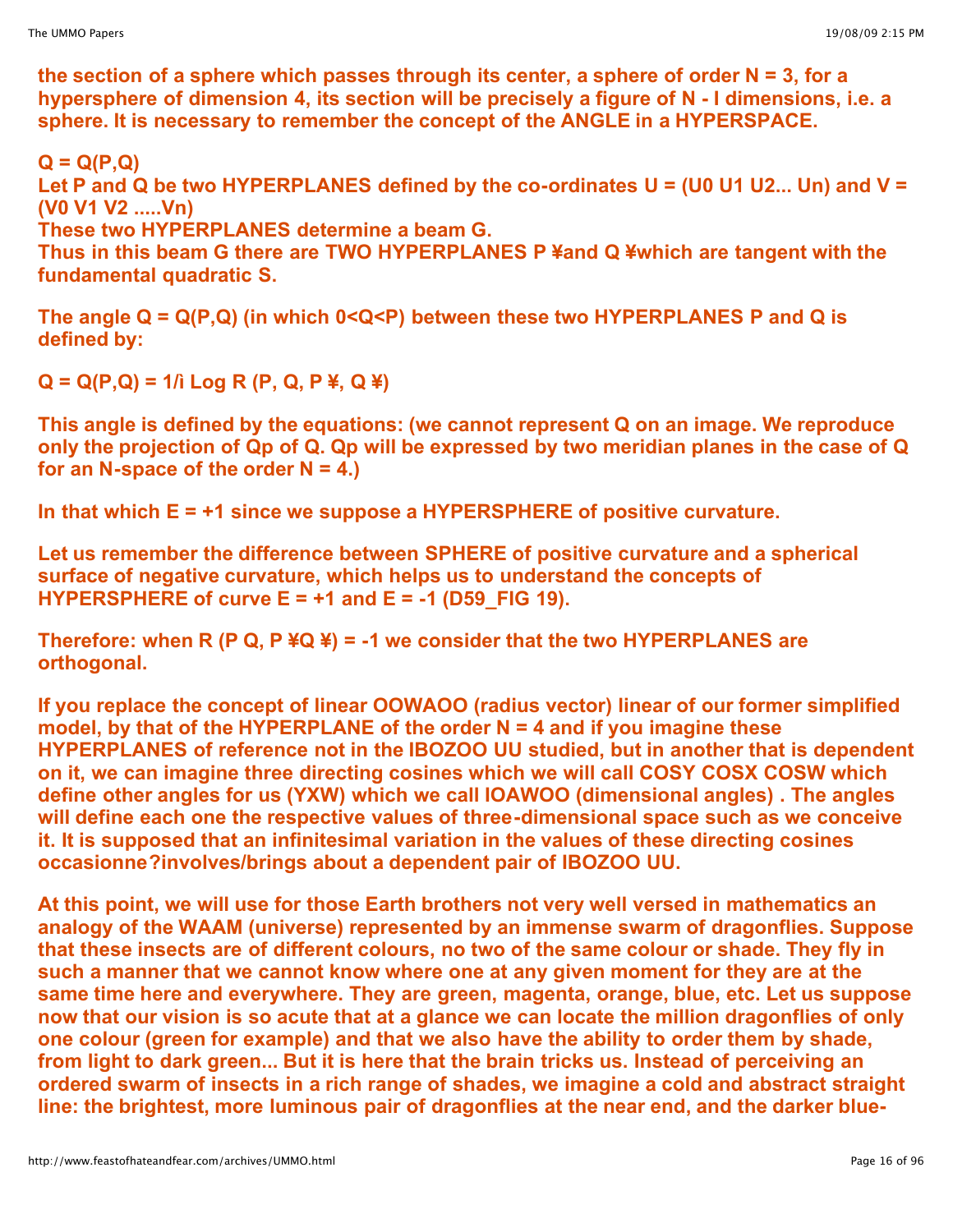**green dragonflies at the remotest point of this immense line D59\_FG21 (NDS : drawing illegible in the photocopied document).**

**To understand our Physical model of the WAAM, the Earth people must perfect other mental images different from those taught since childhood. You must study other plurivalent forms of mathematical Logic. You must also understand that this image of a Physical World composed of atoms, themselves composed of a multitude of subatomic particles occupying at every moment a probabilistic position, is an insufficient and shallow ; you must reject this absurd mental image which consists in saying that a particle moving at an instantaneous speed V constitutes the material passage of this same particle of point P at another adjacent P', infinitesimally distant, in an interval of elementary time dt. It is necessary to adopt the real concept of speed which implies various rotations in two paired IBOZOO UU, rotations by which the first IBOZOO UU of the pair, by reversing its axes, ceases being a subatomic particle, while the second directs its OAWOO (axes, radii, vectors) to transform itself into a subparticle (as you call it) identical to the first (thus occurs an illusory effect of translation, a little like if one of two Earth magicians ten meters** apart on a stage put a rabbit in his pocket only to have it come out of his partner's pocket a **few moments later).**

**Any intelligent person will understand that the rabbit did not travel mysteriously through the air, and that it was two identical rabbits.**

**We are surprised that after having studied Wave mechanics exhaustively and having observed that all phenomena relating to time can be reduced to a series of sinusoidal functions, i.e. cyclic, Earth Physicists did not have the intuition of an angular WAAM (universe). But a correction of these concepts at the present time would hardly be beneficial for you. It is much better than Earth physicists slowly discover the truth by leaving time for spiritual values to supercede aggressive instincts**

**On image D59\_FG21 (drawing visible in the RIBERA book, page 197)) you can see in a symbolic way how the brain carries out a synthesis by classifying the IBOZOO UU in an ordered scale according to their angular magnitude compared to one taken as a reference. When the OEMII looks in a specific direction, her visual field includes all the IBOZOO UU whose OAWOO are directed under different different angles in a Field that you could mathematically represent as a HYPERPLANE.**

**This simplistic image is intended for the OEMII not very well versed in mathematics. The initiates will understand that the IBOZOO UU are not located in definite points, and also that the term DISORDER (or ENTROPY) is not appropriate for this model either.**

**If green spheres symbolise a visual field in a specific direction, the blue or red ones represent other possible fields as the human eye points in different directions. To say that the IBOZOO UU are like small spheres or " that between them exists a vacuum " or that they " are tangent within a dense space filled with IBOZOO UU ", does not make sense. Such mental images are those which appear to an UUGEEYIE (child) when one speaks to him for the first time on UMMO about the design of SPACE composed by the IBOZOO UU. Its childlike mentality, accustomed to familiar perceptions, tends to materialise this concept of IBOZOO UU and to assign an existence to it.**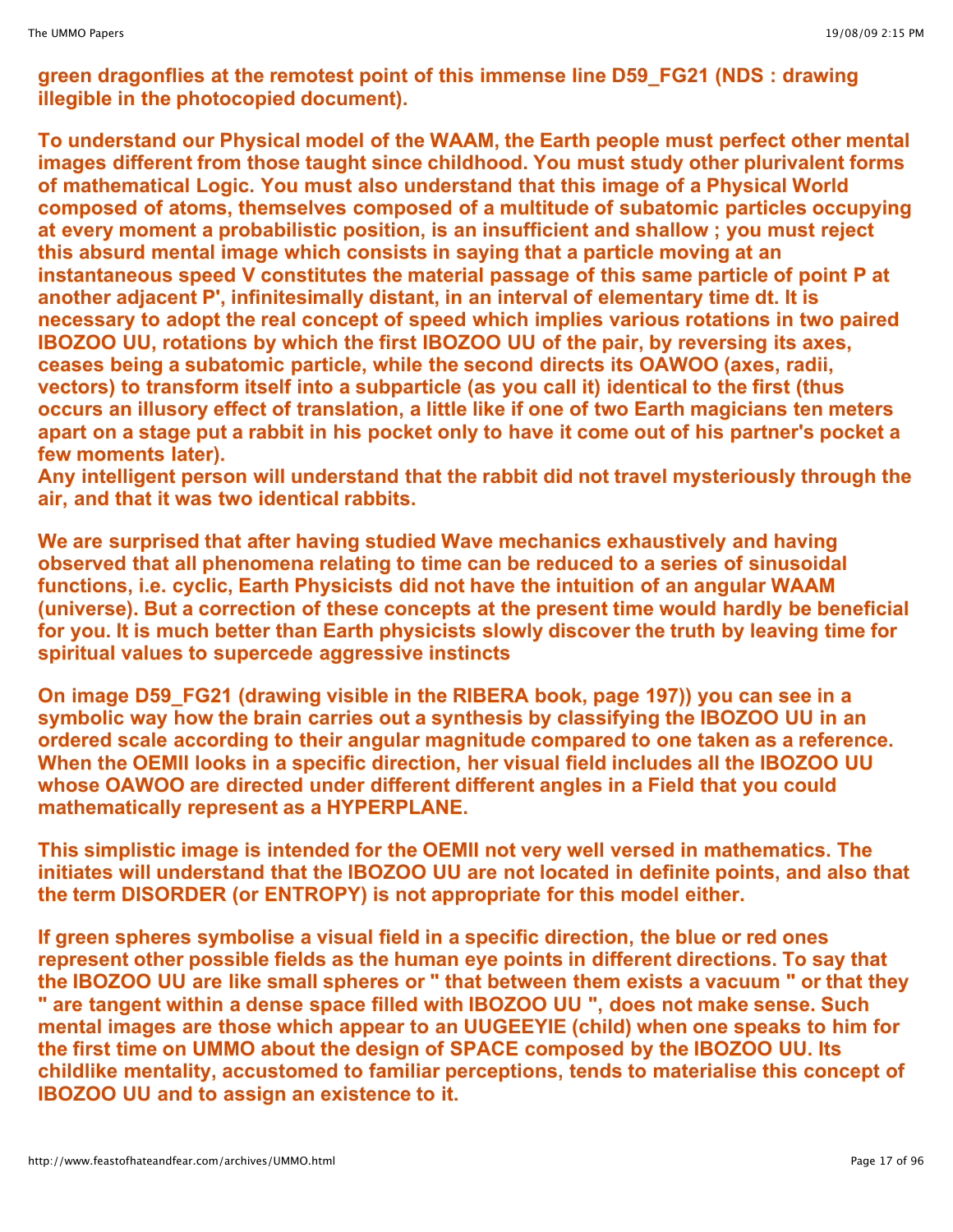**In image (drawing visible in the RIBERA book, page 197) you can see how the image of a segment of a line appears in the field of conscience, a codified translation of the stimuli of the retina. Such a stimuli changes into the mental image of DISTANCE when between the eye of the observer and the visible object there exists no matter.**

# **THE CONCEPT OF THE OAWOO**

**Having defined the IBOZOO UU as an elementary entity composed by a beam of orthogonal axes which cannot cross each other, we intentionally introduced (for teaching purposes) a concept which you must reject: that expressed by a very familiar word on Earth: AXIS. If you associate our word OAWOO (AXIS or DIRECTION) with a straight line that has direction, we must start over again because you will not have understood any of our preceding explanations.**

**Obviously there is a serious obstacle there for we speak different mathematical languages, languages conditioned by a set of different psychological perceptions between you and us.**

**So we invite the laymen in mathematics to imagine the IBOZOO UU as a series of axes (indefinite, ideal straight lines), whose DIRECTIONS could never be compared to axes or real or ideal lines.**

**We wish to insist on the fact that an isolated IBOZOO UU is illogical to conceive, i.e. that it has no reality. We say AIOOIEDOO (false concept, absurdity, has no reality).**

**We will take an example for the laymen of the Earth.**

**We will obtain a small CLOSED ENCLOSURE. A series of such vases would form a chain of sealed enclosures, as in D59\_FG24**

**Before we continue, it would be useful to go into more detail about the concept of a STRAIGHT LINE. The distance from one point to another must be interpreted as a succession of IBOZOO UU whose EIDIIU (angles) or more precisely, whose IOAWOO (1) differ between them as dq. (see D59-fg17). The difference between EIDIIU and IOAWOO is very important: EIDIIU is our translation of the familiar concept of an angle. Thus an EIDIIU is the right angle formed by a vertical wall and the floor of a room.**

**IOAWOO would be " the ANGLE " formed by two OAWOO (" AXES ") of two associated IBOZOO UU (D59\_FG11); if in both cases we use the word " ANGLE ", whereas they are two very different concepts, it is because there does not exist in your language a corresponding word (NdR: To our knowledge the concept of "angle "formed by two axes in space, axes which do not intersect, does not exist in our geometry, which requires, for the definition of these two axes, a projection onto planes, or the measurement of two angles compared to a trihedron of reference. Which geometrician will formulate the IOAWOO?)**

**We said to you that between two points (D59\_FG15) we can consider not one, but an infinity of different chains of IBOZOO UU (for various three-dimensional reference systems). In other words, it would appear that one of them is actually " geodesic " (the shortest line a body would follow between two points of a hypersphere located within a framework of four**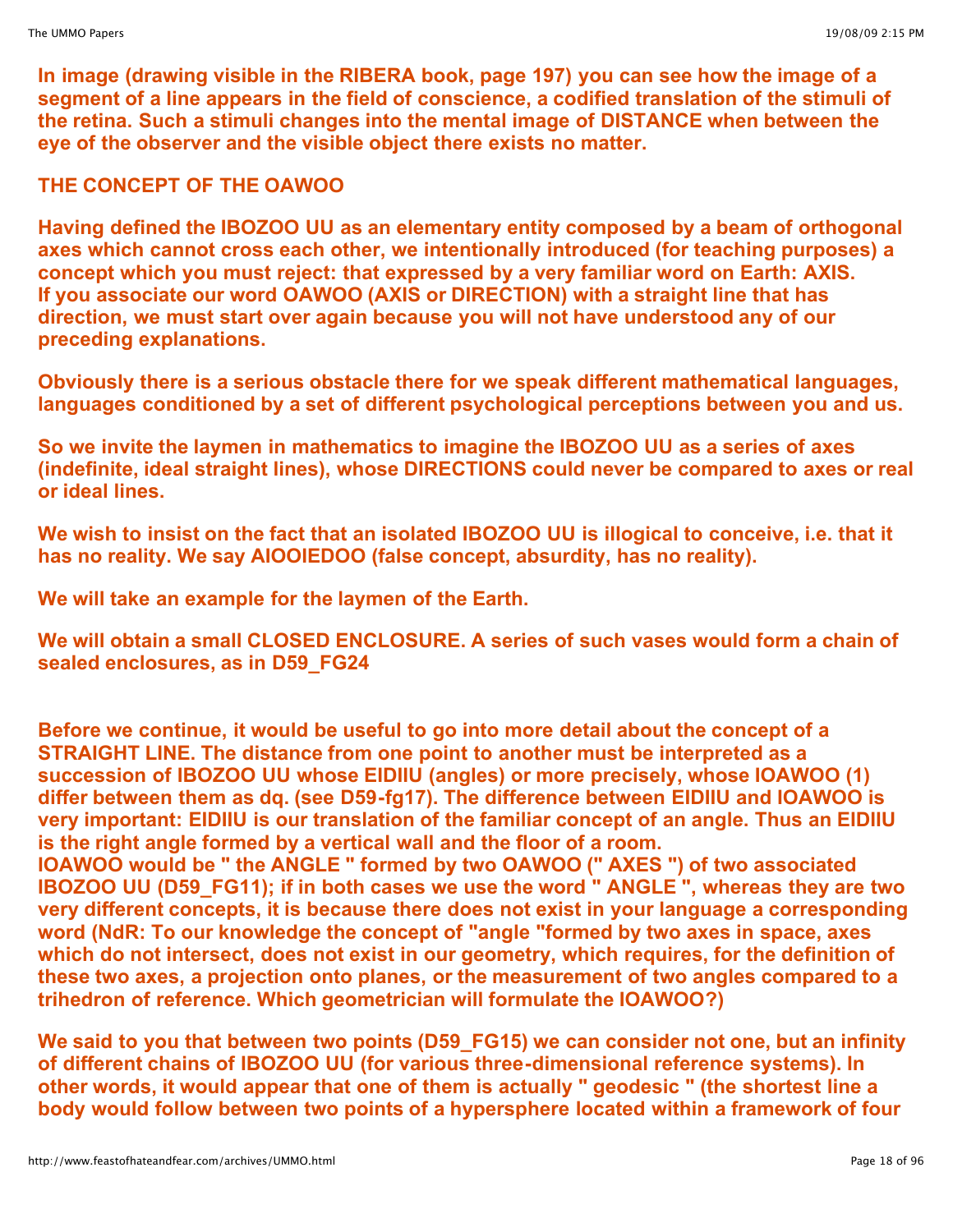#### **dimensions).**

**But this is insufficient. Any other arc located in this sphere (representating for instance a larger apparent distance as in D59\_FG25 B) is represented by the SAME chain of IBOZOO UU, which it would be incorrect to qualify as GEODESIC; we thus prefer to qualify it as GEOIDIC, even if the two words have an similar etymology on Earth.**

# **THE CONCEPT OF TIME.**

**The passage of time induces in the OEMII a psychological type of perception. It is another illusion. Within our organism a whole complex series of periodic phenomena occurs, from blood circulation to the metabolism of fats. If we close our eyes, we continue to perceive the passage of time thanks to the rhythmic periodicity of these thousands of physiological phenomena.**

**But the conception of time for the Earth physicist differs on a fundamental level from that of psychobiologists. You see Time as a dimension, at least it is thus accepted by the followers of EINSTEIN's relativity theory.**

**Our concept of TIME undoubtedly presents new ideas which are unknown for you. First of all we cannot regard Time as a dimension or continuum, as you do. It is not that time is quantified, but one cannot conceive a moment as a point on the axis of time. The interval dt, although it can tend towards zero, could never be perceived as small as we would like to. There is another aspect to this question we wish to underline. You consider that the highest speed a subparticle in the WAAM (Cosmos) can reach is 299,780 km/h (speed of light) and you regard this speed as " CONSTANT ".**

**This is not a poor measurement. Indeed: it is this same speed that we recorded... within this same three-dimensional framework.**

**But all one needs to do is change framework or three-dimensional system so that this limiting Speed changes remarkably up to the point where the only reference which can reflect the change of axis is the measurement of this speed or constant, C.**

**We will thus have a family of values thus: C0 C1 C2 C3... Ci ..............Cn, which extends from C0 = 0 (zero) to Cn = ¥(infinite), each one representing a definite system of reference.**

**In the first case, (speed of light zero), definite phenomena that you associate with parapsychology are produced, such as for instance telepathic communication. The WAAM analysed under this three-dimensional system of reference has an absolute uniformity, you would say maximum Entropy (even if this state of MAXIMUM ENTROPY or DEGRADATION could occur in any system of reference where the speed of light is " NONZERO ").**

**In the borderline case of infinite speed of light, the WAAM can be considered as nonexisting, for one could compare it to an identification of every IBOZOO UU with itself, i.e. with only one IBOZOO UU which, as you know, does physically exist. It is necessary that you understand that before continuing further, even if it is difficult to accept because of the logical reasoning to which you are accustomed.**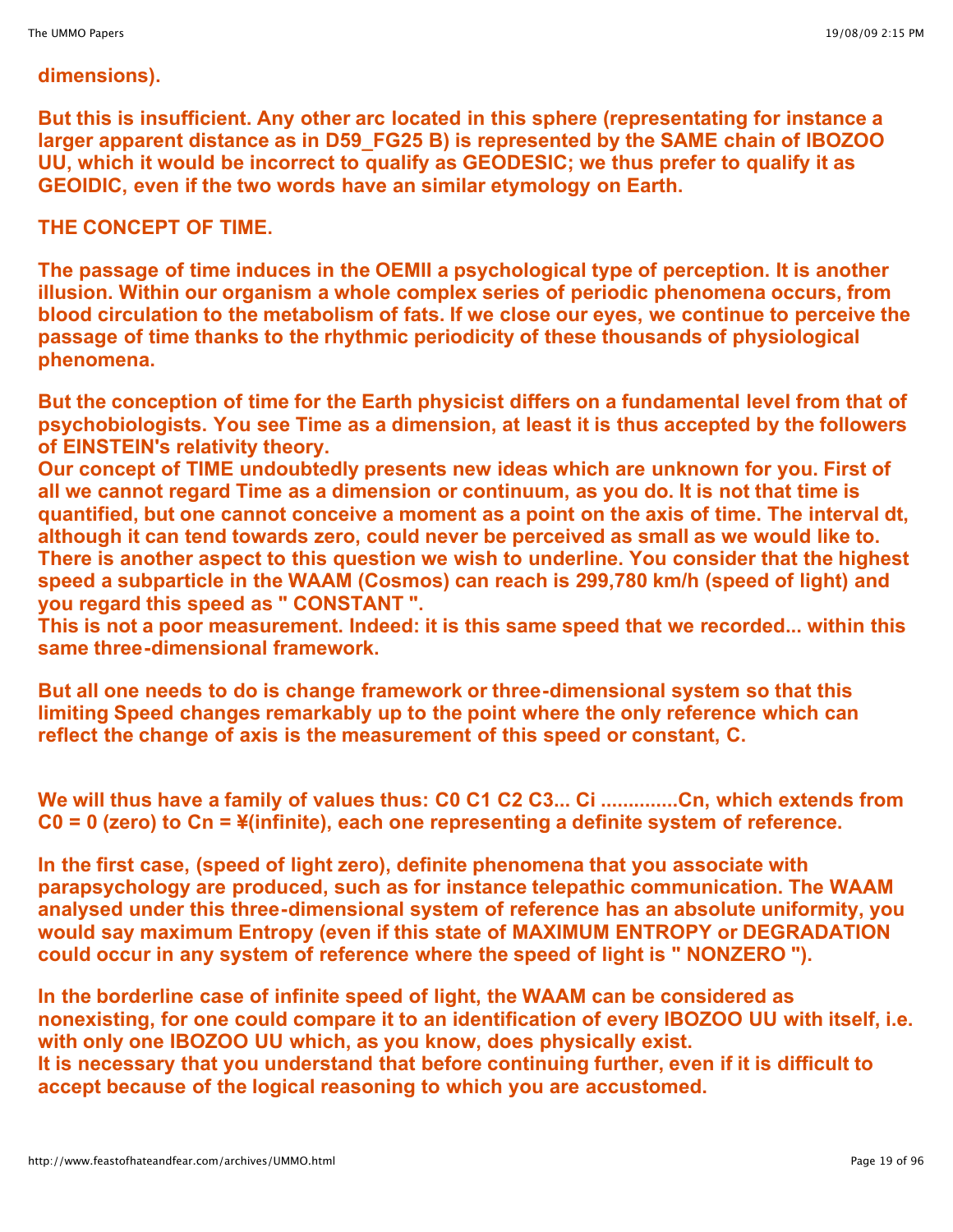**If you imagine in space an infinite range of small spheres or small balls, each one of different colour and a different shade from the others, you will then have a rough image of the WAAM.**

**Imagine now that you locate two spheres of exactly the same colour. Your logical mechanisms would tell you that these two small balls are in different places, that they represent different entities. In short, they are two balls, and this plurality of spheres differentiated by colour fails miserably.**

**But if we translate this reasoning into the cosmos, if you locate two IBOZOO UU which were until now distinct since their " axes " (OAWOO) were directed in different directions, and if now you look at them in the perspective that both IBOZOO UU are equal; you will then have to use another type of reasoning dissociated from divalent logic and affirm that these " two " IBOZOO UU are " the same " IBOZOO UU.**

**Indeed: a pair of IBOZOO UU that appears different, in a system of reference, for instance a neutron and a pion, by changing reference axes, these two subparticles which in the other framework seemed very distant for the observer, belonging even to two different galaxies, must be regarded as the same IBOZOO UU in another three-dimensional system.**

**But the probability that this occurs for a pair of IBOZOO UU is practically zero when the new system of reference differs " angularly " very little from the former one.**

**That is, that we consider in an IBOZOO UU the four " axes " (OAWOO) (and once again drawing attention to the true concept of OAWOO) which we call OAWOO UXGIGII for it is they that represent the three-dimensional frame of reference (D59\_FG27).**

**OAWOO UXGIGII which in reality do not exist, for they are as conventional as a symbol, but they a tool for the mathematician to fix the position of the true OAWOO.**

**If the true OAWOO (U) oscillates inside this ideal framework, imagine now a new system of reference consisting of TWO OAWOO UXGIGII, each one of them forming a 90 ° angle with the four former ones (see D59\_FG27).**

**This new framework of action of a real T (OAWOO) and those previously defined, respectively define SPACE and TIME D59\_FG28:**

**You can see that the OAWOO (vector axes) V and T which define SPACE AND TIME have different degrees of freedom. The first can cross IOAXOO (Angle-Space) in three different directions which correspond to three typical dimensions of SPACE, the second being restricted to moving on only one plane.**

**Two IBOZOO UU whose axes OAXOO T1 and T2 differ by an angle such that there does not exist in the WAAM another IBOZOO UU between the two, will define the smallest interval of TIME. We call this interval UIWIIOO (INSTANT) (D59\_FG29).**

**What does the flow of time consist of? Is it an illusion? Take any object: a fruit. Even if have not yet developed the concept of subatomic particles yet, we have already suggested in other documents that each atomic component is actually an IBOZOO UU. The fruit will be**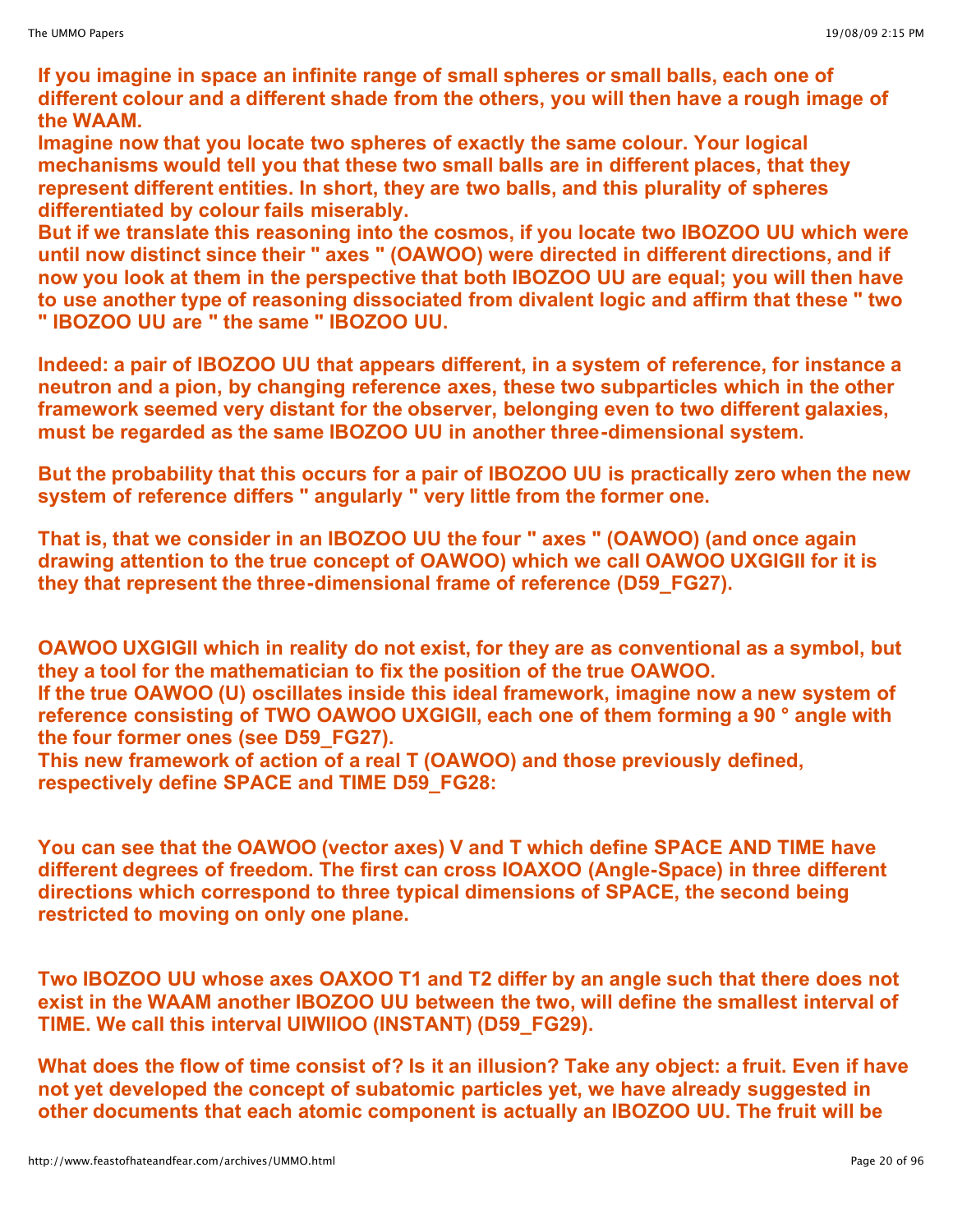**composed of water, carbohydrate, proteins and other organic chemical components. Those in turn will be composed of NIIO A (atoms) and these by subparticles; each one of them being an IBOZOO UU with its OAXOO (axes) directed in a particular way.**

**When we measure on our watch a one microsecond interval: is the orange we have in our hand the same on we held a moment before? An Earth chemist will say: actually it is not the same because in its core, in its cells, the process of metabolism has modified its characteristics.**

**The physicist will say: NO, its electrons have varied their position in their orbitals. But if we ask him now if these electrons, which have a different position, are the same ones as before; perhaps he will answer: YES.**

**But it is an error: there was a jump of the IBOZOO UU which before represented the electron E1 of orbital O1 of the atom A1, and it is not the same one.**

**A layman in physics will better understand this example. Imagine a frame formed by a mosaic of electric bulbs (D59\_FG30).**

**At time T1 the bulbs to form a capital letter A are lit. But one moment afterwards, t2, time has moved. The A is the same but its components have varied. One has turned off certain bulbs and lit others. The illusion of continuity is the same, but the A seems to move along the mosaic of lamps.**

**One is not yet turned off when the following one starts to light up. (D59\_FG31); the Eb electron of our example which was only one IBOZOO UU, becomes Ec one moment later.**

**If you consider the WAAM to be the integration of all the IBOZOO UU " (past, present and future"), that which call ourselves (Me, now) then we can represent it on a plane as in image D59\_FG32.**

If I am at a " point " P represented by an IBOZOO UU with its Tp (OAXOO) directed vertically, **what will happen tomorrow? " I " will be in T'p (another IBOZOO UU) which I will call the future (1)**

**But; what happens on the plane of " ME, NOW " at another point separated from me by a distance D, i.e. a chain of IBOZOO UU? Quite simply that the orientation of its (OAXOO) &&Tu (axis of time) will be different. Thus I cannot say that there is simultaneity of TIME. I cannot thus say for example " NOW " something is occuring on the planet VENUS for such a concept of simultaneity does not make sense (AND SIMILARLY FOR EVERYTHING WITHIN THE SAME FRAME OF REFERENCE).**

**(1) By saying ME, we do not refer to an OEMII (person) composed of trillions of IBOZOO UU, but to an elementary subparticle of my organisation: a proton for example. You can see that the Earth physicist Einstein designed a universe which in some ways was not so different from that which we are describing to you. You must only replace the "SPACE-TIME CONTINUUM" "by "SET OF the IBOZOO UU. " Einstein's model also agrees with ours on other essential points. But Einstein was only unaware that what he regarded as the CONSTANT SPEED OF LIGHT is only so in one of the possible systems of reference (for the**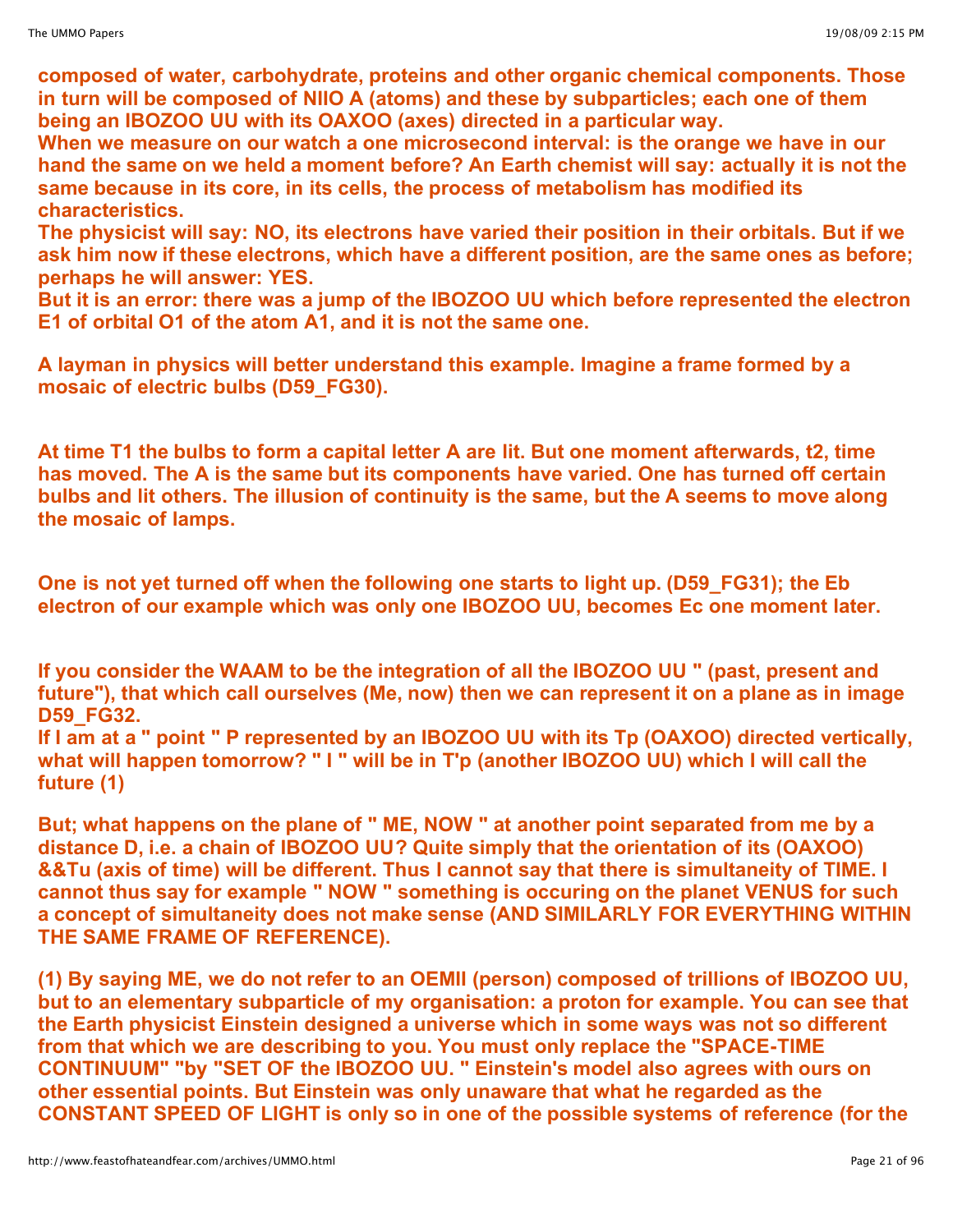**same three-dimensional system, the speed of light or speed limit is constant).. He was unaware that there were other three-dimensional frameworks than the one familiar to us. Our design of the WAAM explains certain contradictions that the physicists of the Earth found between quantum Mechanics and the relativity model.**

**It is not easy to find perceptible images of certain elements or factors (it does not seem correct to us to name them particles) which can be only conceived analytically using mathematical algorithms.**

**But we repeat you that certain liberties in the interest of simplifying comprehension entail a very serious risk. Thus when the teachers of an Earth child represent the atom to her as " a miniature planetary model " and incite her to represent the nucleus as a sort of " sun " and the orbiting electrons like revolving " planetoids ", the child assimilates an erroneous concept which, if it is not superceded by more advanced studies, will remain all her life and will prevent her from conceiving a Physical Cosmos nearer to reality.**

**We say all this to warn you against simple and erroneous preconceptions. It is very important to us that you do not identify the concept of OAWOO (AXIS or ORIENTATION of DIMENSION) with a line. Nor even with a rotating or axial vector representative of the oriented magnitudes. The OAWOO is not measurable, that is, it is not a length, such as the physicists of OYAGAA (Planet Earth) conceive it. For all these reasons we ask you not to try to identify it with the dimension LENGTH.**

**Undoubtedly a layman in mathematics would try through our theory to seek a PERCEPTIBLE representation of such an "AXIS " but we know that for you such a mental representation is currently impossible. That is why the graphs of this document are drawn in the form of spherical and axial representations which are as childlike as the concept of the atom explained by some humble schoolteachers.**

**In addition, the OAWOO IS NOT a CONVENTION, it is not a simple parameter, nor an arbitrary way of representing an IBOZOO UU. The OAWOO does not exist without imagining it related or " connected " to another OAWOO with which it forms an ELEMENTARY ANGLE that we call IOAWOO.**

**All the confusion resulting from our presentation of our Physical concepts to you spring from our desire to convey these ideas to you in an understandable. Apparent contradictions are inevitable, just as with the question of a Earth child, concerning how a transistor radio can receive a radio station if your answer was " the words come from the air ".**

**On the other hand it will be much simpler to imagine the IOAWOO (we could translate this by (" THE ANGLE FORMED BY TWO OAWOO ") if you remember how in previous documents we identified this IOAWOO with certain magnitudes which are familiar to you (LENGTH OF TIME).**

**Despite all this it will not be easy for you to conceive an ANGLE not formed by intersecting lines or planes. Such a model of the angle differs from Earth mathematical conventions. In short: if you try to apply your own mental images through the orthodoxy of Formal logic, and even if we bring to you all the scientific formulation of our theory, it will be impossible for you to assimilate these concepts. This is the reason for our attempt to facilitate the**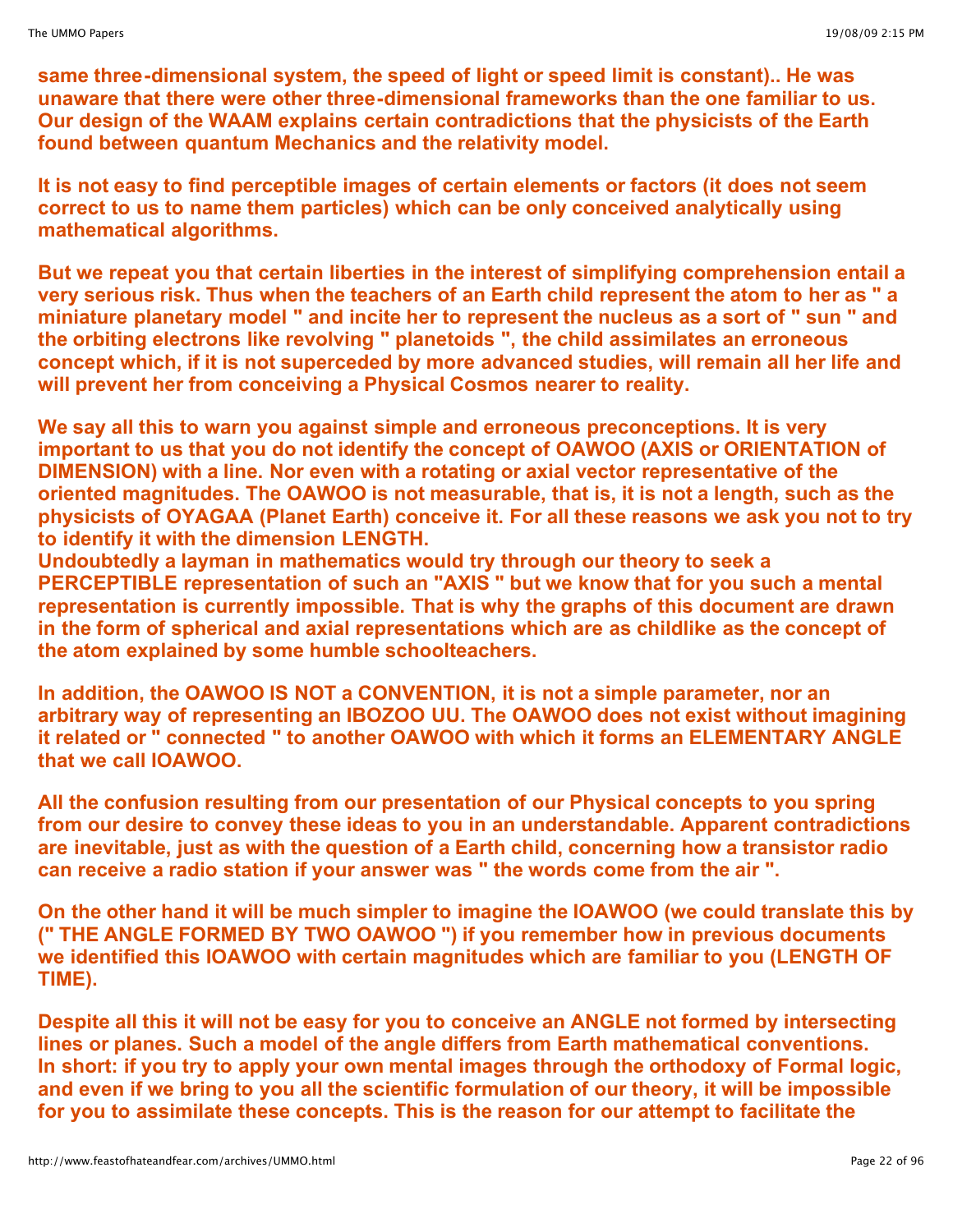**comprehension of the IBOZOO UU with rough approximations.**

**In addition this does not seem reasonable. The unversed OEMII is accustomed to seeing objects delimited by lines, to mentally imagine angles delimited by lines and planes, and to position objects at such a point or in such a place.**

It will thus be difficult for this OEMII to imagine an IBOZOO UU that cannot be defined by the **three co-ordinates which define the point in Euclidean space; it will be difficult for him to imagine that in addition he has no mass, and that he cannot be compared to a changing quantity. Also that he does not have energy in him or electric charge because such concepts (MASS, ENERGY AND CHARGE) are creations of the mind associated with a particular orientation of such elements. Perhaps an expert in OYAGAA logic might define him as the non-A (\*) of divalent logic (that is, WHAT DOES NOT EXIST)**

**But the IBOZOO UU is not a simple mathematical postulate, a " entéléchie " composed of strange conceptions of " axes " which make it possible to outline a new model of perceiving physics and cosmology.**

**On the contrary, we have confirmed for you the empirical validity of this design. We know that the IBOZOO UU REALLY EXISTS, but we recognise that we are unaware of other aspects of such entities and that consequently we do not have even half of the COSMOLOGICAL TRUTH, and perhaps will never arrive there even if we are approaching it in an asymptotic way.**

**Consequently we are not trying to make you accept this model unknown to the physicists of OYAGAA (Earth). Otherwise it would be necessary for us to lay out our logical principles as a preliminary, and we accompany these disclosures not only with their mathematical formulation but also with a certain amount of empirical evidence.**

**It would be childish to think that an Earth physicist would accept any premise advanced by a primarily didactic text, without a considerable amount of coherent arguments or a testimony worthy of belief. Never would the OEMII of UMMO, who remain hidden and operate discreetly, for reasons already explained, hope to be believed on the basis of mysterious telephone calls or typed documents without an identifiable signature.**

**In short, we try TO DESCRIBE A THEORY and not DEMONSTRATE it.**

# **BASIC SUBPARTICLES**

**When we describe our models of MASS and ENERGY, it is necessary for us at every moment to establish the differences and the resemblances between the current ideas of a physicist of planet UMMO and another of OYAAGAA (EARTH).**

**Above all, we underline that in spite of certain differences concerning the true nature of certain factors which are familiar to you (like SPIN), we accept as valid many Earth discoveries, even if we interpret them in a different way.**

**To illustrate what is meant by this, here are some concrete examples of coincidences.**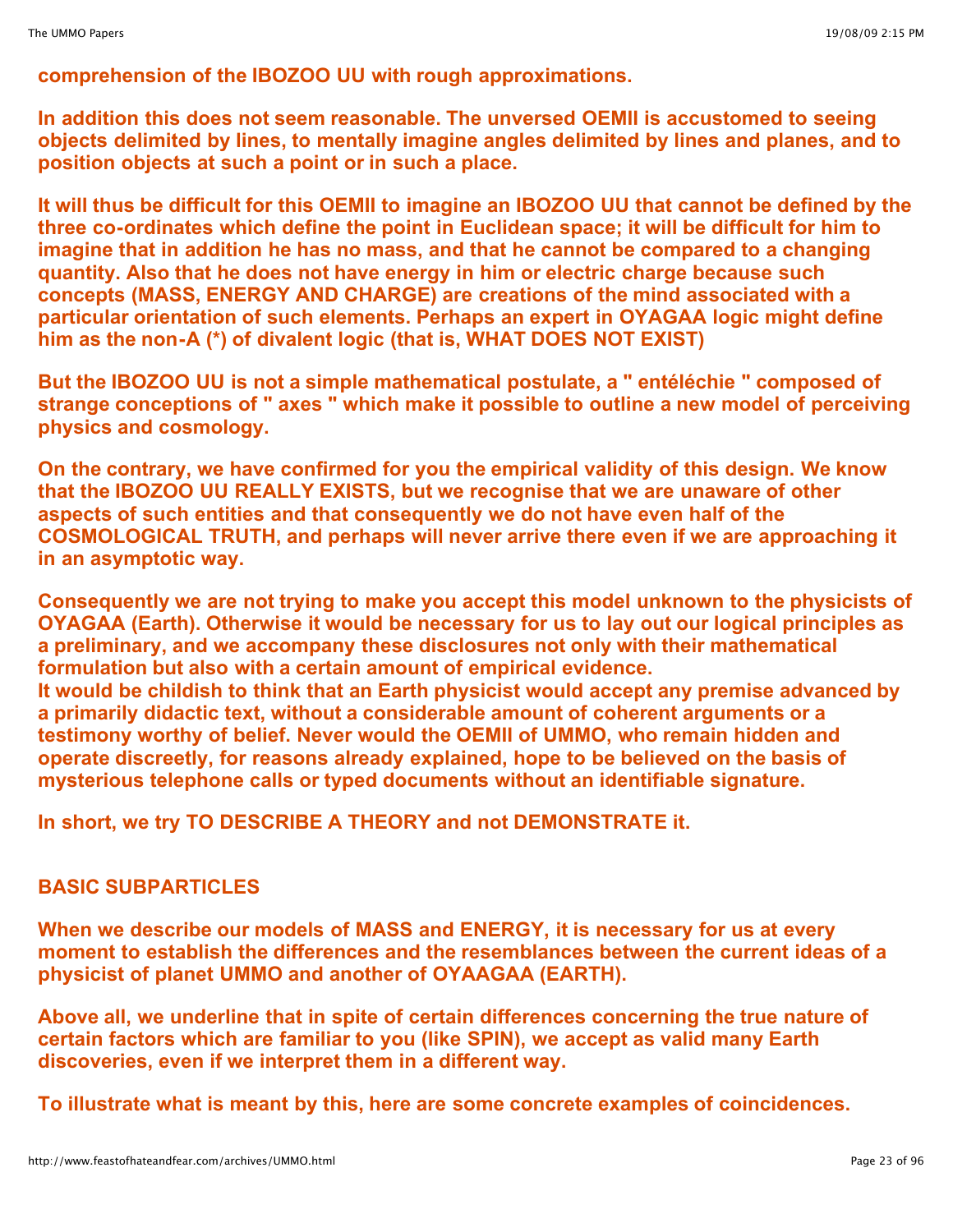**You have measured the Mass of the PROTON, of the ELECTRON, of many MESONS and HYPERONS, and have noted the difference in MASS of the NEUTRON and PHOTON. We corroborate the existence of what you call PARTICLES, and we confirm that the measurement of their relative rest-mass is correct. The difference appears when interpreting the true nature of these alleged particles (we will explain this further).**

**Now an example of a difference as pertaining to the CONCEPT itself.**

**You have an important parameter that you call SPIN or INTRINSIC MOMENT and you " know " that it is quantified by five measurements. (Some Physicists of the Earth interpreted this SPIN as a ROTATION of the PARTICLE by assigning a MOMENT for its measurement).**

**We, on the other hand, know that such a rotation does not exist, and that the quantification of its value is a error because if within a three-dimensional framework the Number of values is finite, the possible orientations of the " quadric " of the OAWOO which you interpret as SPIN, could never be measured correctly.**

**Finally, we point out another assumption of yours which we have rejected as entirely false: Certain physicists of the Earth currently conceive the PROTON as being formed of MESONS. To follow this erroneous path could delay Earth research in the field of physics for many years. The primitive assumption which consisted in viewing the Proton as an indivisible particle is closer to reality.**

# **A COMPARISON FOR PEOPLE LITTLE-VERSED IN PHYSICS**

**During the last several years, the physicists of OYAAGAA have delved deeper into the intimate nature of matter. Little by little you have obtained a catalogue of a series of particles to which you assign a series of parameters whose measurement is possible using your current laboratory instruments.**

**Thus you are able to measure the MASS at rest and its actual energy, its electric charge, its SPIN and its ORBITAL MOMENT. You may not know all these characteristics of a particle at a given moment but you have the possibility of locating it in a definite point.**

**However many physicists suppose that a particle has a reality (either as a phenomenon concentrated in an environment of limited radius, or as a real quantity or Quantum of ENERGY, without being able to define the size and the position of it). However without INTERACTIONS, and before the possible collision with another particle, the particle can follow a path which you can visualise (in a NIELLO chamber for instance), all the while preserving its initial attributes of MASS, SPIN, ORBIT, CHARGE and ENERGY.**

**Before continuing, we will give you two schematic comparisons. You employ during your popular festivals a chain of rockets surrounded by a continuous wick (in Spain you call this a CHAIN (of firecrackers (ndt))**

**Imagine that an observer sees a street far away on which one of these chains has been extended D 59\_FG33 (NDS: drawing illegible on the photocopied document). When the first**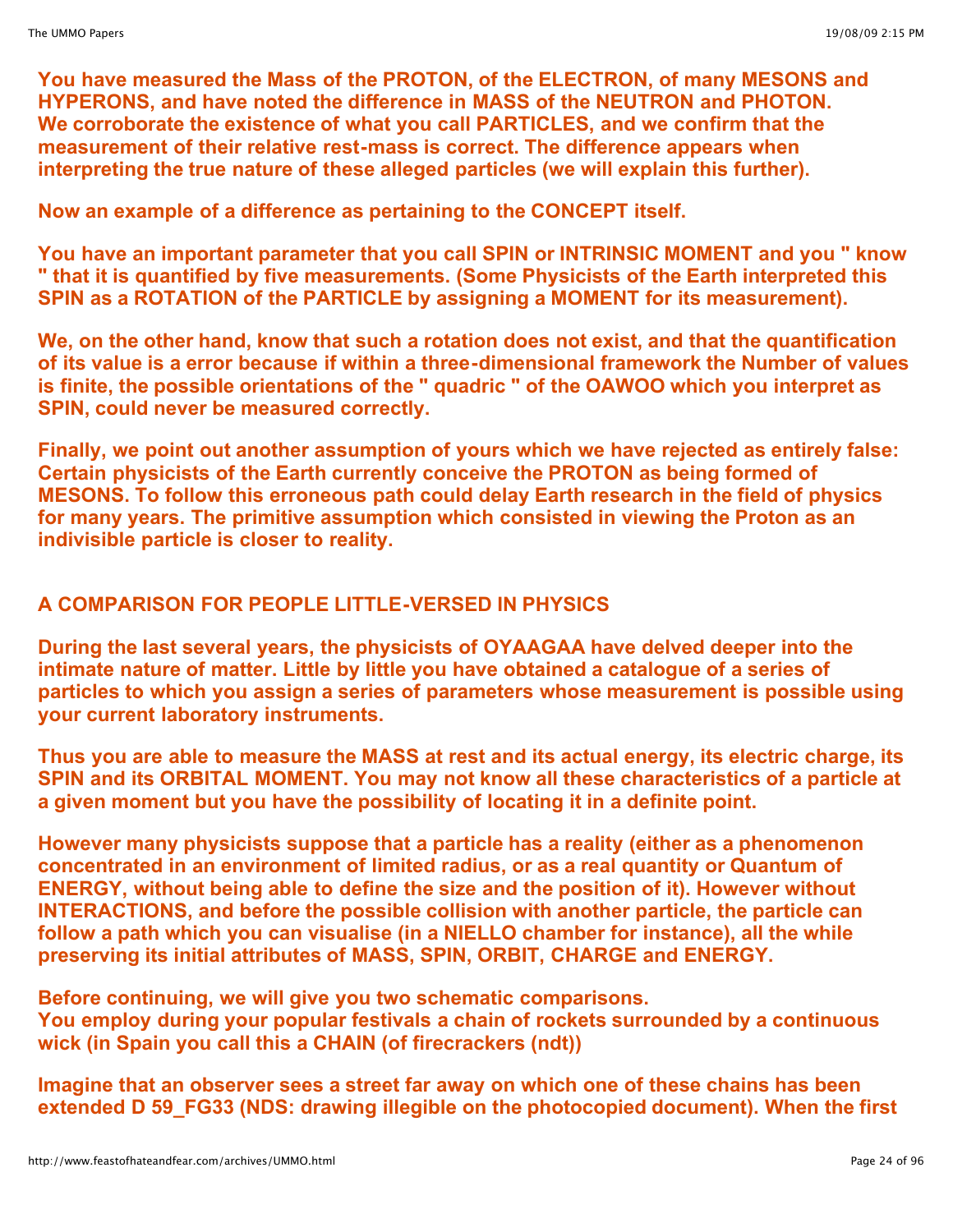**firecracker explodes, a OEMII runs while carrying a sparkler in a direction parallel to the chain. The firecrackers on the chain explode one after the other very quickly and can cause the optical illusion for our observer that it is a LIGHT running along the cord. He will think he sees two LIGHTS moving in parallel trajectories:**

**- the runner with the sparkler**

**- the sequential firing of the firecrackers.**

**He will perhaps not see the difference, and may even believe that there are two people running with sparklers.**

**You thus see the difference between these two PHYSICAL conceptions. The PHYSICISTS of OYAAGAA would accept the " version " of the runner with the sparkler. The Physicists of our Planet know that the movement of particles could be compared to the metaphor of the chain of firecrackers.**

**If a radioactive mineral emits B (Beta) rays, you believe that the electron which started from the substance is the same one which, after a few centimetres, collides with, for instance, an oxygen molecule.**

**Our model differs enormously from this image. The ELECTRON IN ITSELF DOES NOT EXIST (just like one cannot say that a flash or an explosion exists in the firecracker). YES there is a chain of IBOZOO UU invisible to our eyes and to our instruments because of the particular orientation of these OAWOO (axes) . Moreover certain OAWOO of each component of this series, or chain, change direction consecutively, only to return to their initial orientation. This is what gives the illusion of movement, and it is imperceptible to the senses and escapes your current instruments.**

**It is not possible to conceive of an ISOLATED PARTICLE outside the WAAM (cosmos), just as it would be unimaginable to think of a WAVE of the ocean not associated with WATER.**

**Not only is ENERGY quantified (and here the Earth physicists were not mistaken) but so is the MAGNITUDE "DISTANCES". (It is impossible to distinguish "a real quantity " smaller than 12.^-13 cm, which is the angular relationship between two dependent or related IBOZOO UU) . Specifically, a SUBATOMIC PARTICLE has as its base an IBOZOO UU and another which is RELATED (We use the word RELATED for we do not find another more adapted in your language; we believe that the word ADJACENT would suggest a positioning of the IBOZOO UU and we have already pointed out that an IBOZOO UU exists but that one cannot position it)..**

**We will try to represent a AYUU (network) of IBOZOO UU in an ideal plane so that none of the IBOZOO UU direct one of their OAWOO (axes) perpendicularly to the Fictitious Plane that we have traced.**

**We say that A is " related " with VDU (DUU OII) and that VDU is DUU OII (related) with Y. An OEMII will consider this network as " EMPTY " and will erroneously identify it with NOTHING. For her there is no MATTER, nor a GRAVITATIONAL or ELECTROMAGNETIC FIELD, nor WEAK INTERACTIONS, nor NUCLEAR INTERACTIONS. In short she will extrapolate this AYUU (network) from the COSMOS she knows.**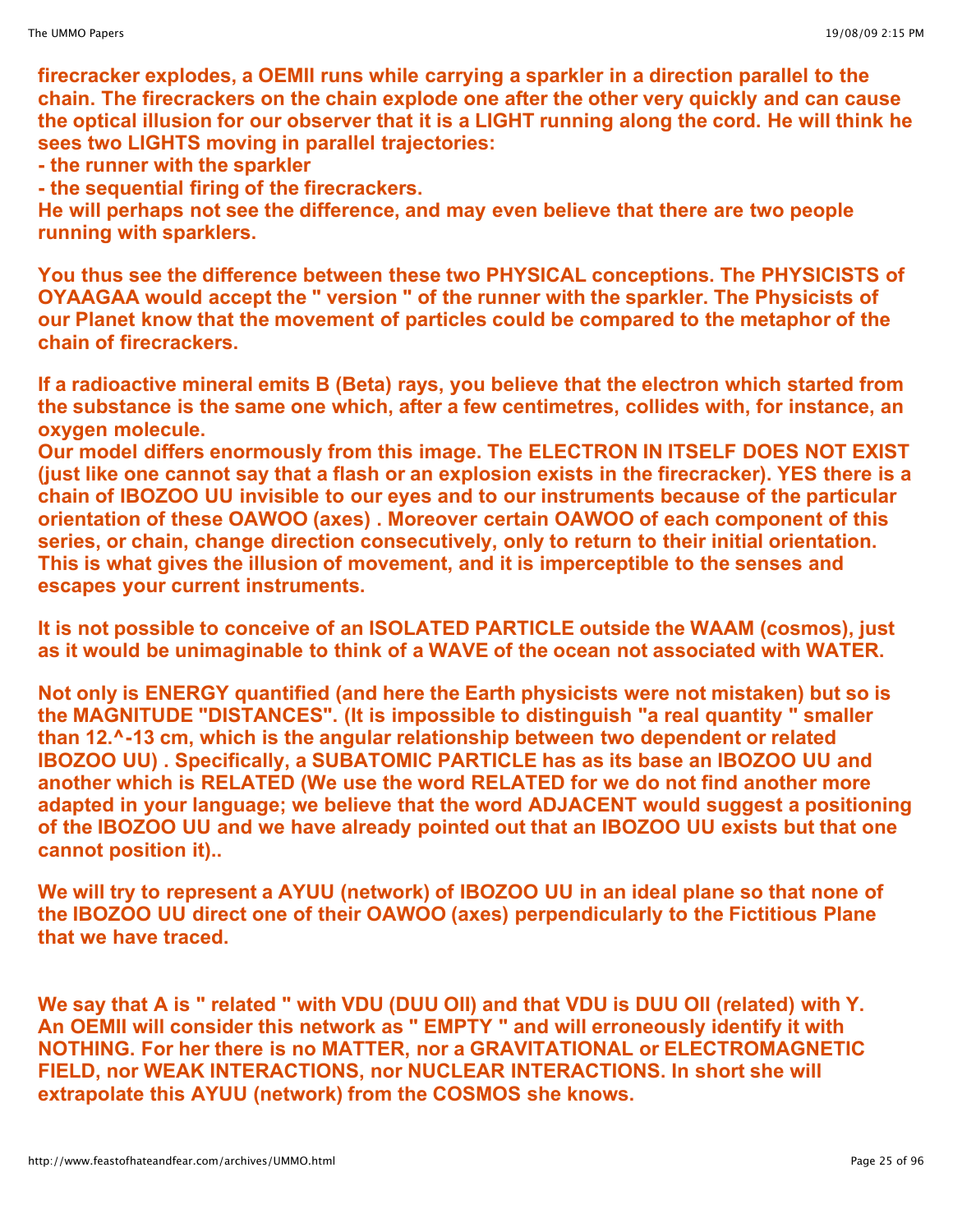**By studying the true nature of the particles or entities which you call Proton, Meson, Neutrino, Electron, etc our specialists discovered that there are actually small deformations of space incorrecly named three-dimensional in the axis of other** 

**dimensions. Imagine a very wide cloth. This would be the comparison of Three-dimensional Space we would call a vacuum. If we now make a small hollow or deformation in the cloth, it could represent the mass of a proton or even a meson, depending as much on the Axis of the deformation as on its magnitude or depth.** 

Now. If you look at the cloth from one side, you will see a concavity (proton), but if you look **at it from the back, you will see instead a convexity or protuberance (Antiproton). Moreover, depending on your position from various points of view, this deformation can appear more or less oblique to you, i.e. applied in different axes or dimensions, thus appearing to be sometimes a Neutron or even some another subatomic particle at other times. In a word, the interpretation of such a particle will depend on the observer's system of reference. This is why physicists of the Earth are so perplexed when they discover hundreds of subatomic particles, which seem to have no end. In reality you are chasing shadows. (this last point is not a criticism of Earth scientific research in the field of Quantum and Nuclear Physics inasmuch as you continue to analyse the various characteristics of these particles, but because you regard them as different entities.**

**With this the editors make a point of adding note 4 of the document on UEWA OEMM (spacecraft), which includes some specifics on the IBOZOO UU:**

**To understand the effect of OAWOENNIUU (nuclear resonance) we would have to explain our theory of the fundamental makeup of space and matter. I will try to formulate a summary by using concepts which are familiar to you.**

**Suppose for example a numerically reduced whole of molybdenum atoms: for example Mo1, Mo2, Mo3...Mo114 whose nuclei have the characteristic, in one determined instant, of having a configuration identical to their energy levels as per the distribution of the nucleons. The fact that the quantum levels of their electronic shell are different, or that the orbits of these are distributed in an unspecified chemical sequence, then makes us say that these atoms are OAWOOENI (in resonance)**

**We also know that an unspecified atomic particle (neutron, proton, kaon, etc.) is actually a different projection, within a three-dimensional framework, of a same mathematically-true entity that we call IBOZOO UU (up to where we grant in the WAAM (universe) the attribute of truth or existence to the IBOZOO UU)**

**You can think of the IBOZOO UU by a didactic image, as "a beam "or "package "of " ideal axes "from which the various multi-directional orientations would give rise to a physicist interpreting this "beam "or "cluster "(or " hedgehog ") with multiple directed points, sometimes as a quantum, other times as a mass, an electric charge, an orbital moment, etc. They represent actually the various axial orientations of the IBOZOO UU in the same way that different chromatic tones have as their bases different frequencies in the electromagnetic spectrum.**

**Imagine that we try to disorientate, within the Mo1 atom, only one nucleon (a proton for example); it can happen that the inversion is not absolute, in this case you would observe a conversion of the mass of the proton into energy.**

**D E = m C2 + K, m being the mass of the proton and K a constant.**

**A Niobium isotope is thus obtained. But we can force the confusion of "the axes "of the**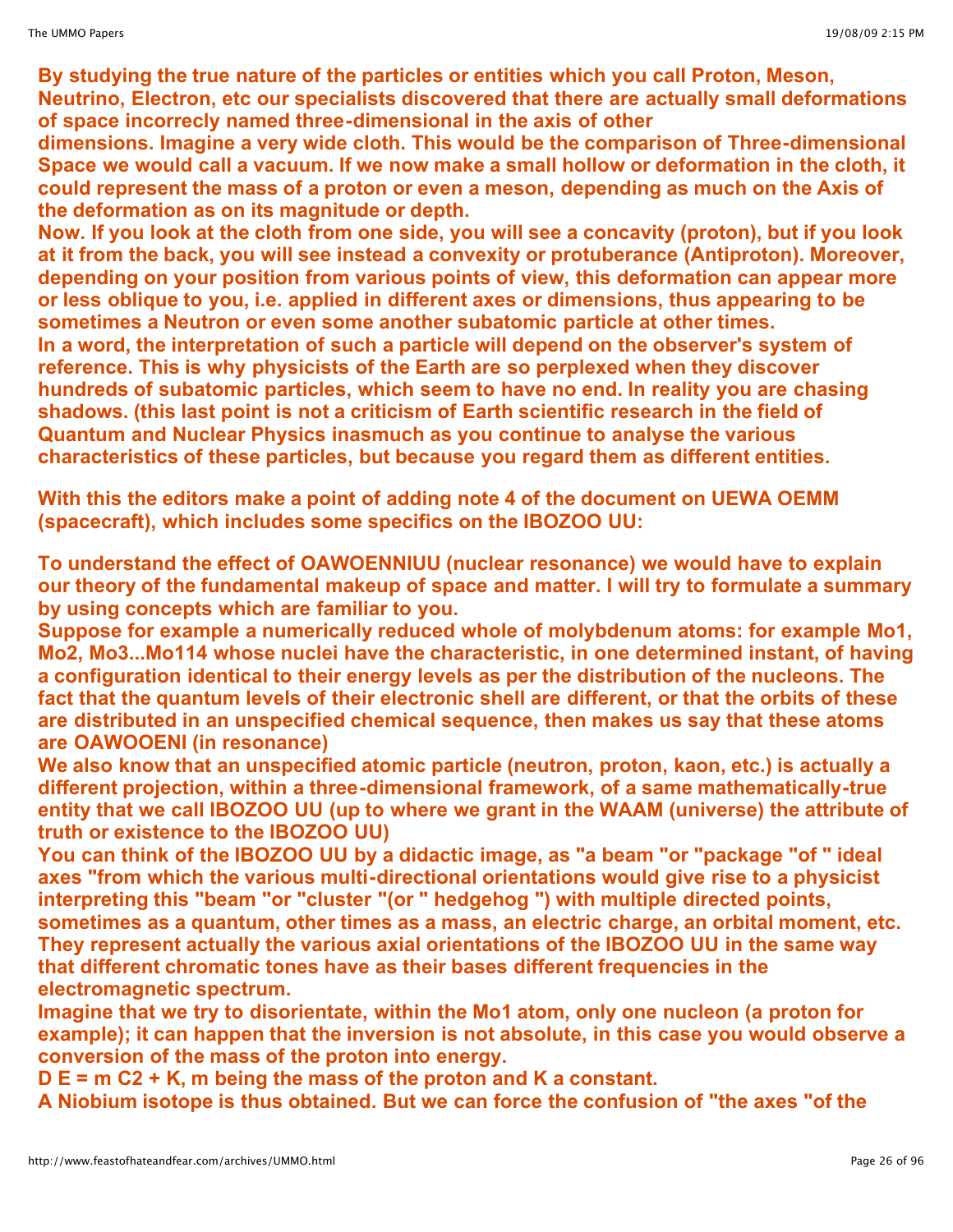**IBOZOO UU (absolute inversion) in a manner such that an observant physicist would see, much to their surprise, that the proton would seem to be destroyed without a release of energy. This phenomenon would seem to you to contradict the universal principle of conservation of mass and energy (a conservation called into question by other Earth physicists; indeed the assumptions formulated by some of your scientists on the true creation of matter in the universe are actually based on the fact that indeed the sets of IBOZOO UU are reversed completely within our three-dimensional framework, being observable by those who live there).**

**You will then see a negatively-ionized Niobium atom. Without a doubt, the remainder of the n-1 Molybdenum atoms have undergone a deterioration in their nuclear energy levels, so that the nucleic energy of each one of these atoms develops as , checking that:**

**R1 = radial Distances to the Niobium atom from each remaining Mo atom.**

**: "constants "of the system whose values are a function not only of N, but also of the structures of the nuclei of R1.**

**The energy transferred to the remaining nuclei by this resonance effect is quantified so as to be able to arrive at being zero for an atom from the group located at a distance R, higher than the defined threshold.**

**Thus, if we manage to excite a Molybdenum atom (Mo1) located in a transmitting body (image C) by inverting one of its nucleons, we will observe in a receiving body containing another Mo2, a quantum deterioration in the latter, all the higher since there will be fewer parasitic atoms in resonance in the vicinity. We should point out that the transfer of energy does not happen by means of an excitative field so that the time of transmission is zero (we then speak of transfer speed or infinite information flows).**

**This physical principle would apparently facilitate the development of an instantaneous communication system for enormous interplanetary distances, so that a message would not take several light-years to arrive at destination.**

**Unfortunately, this is unrealizable in practice, for the existence of free "disturbing" or parasitic atoms, in resonance with the transmitter, would absorb all the energy of the system. A quantifiable part of it could thus never be transferred by resonance to so distant an atom. With the result that there are no masses in the vicinity of the Network of a similar chemical element to attenuate the transmitted signals.**

# **UMMITE PHYSICS AND METAPHYSICS**

**PART TWO**

# **UNIVERSES, PHILOSOPHY AND RELIGION**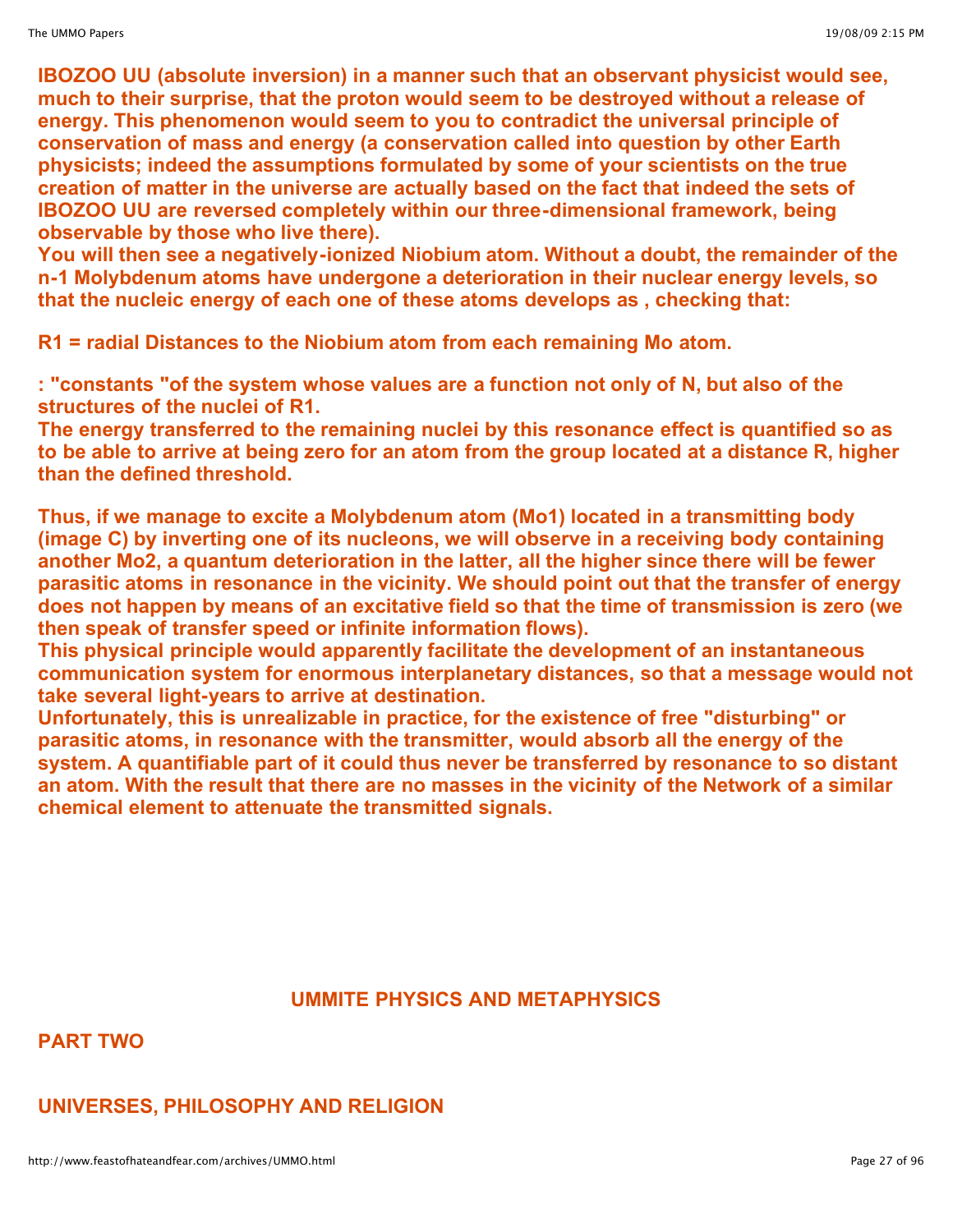**WAAM Our visible universe U-WAAM Our "twin "anti-universe (anti-cosmos) WAAM-UWAAM-BWAAM of the BUAWA Universe of living beings WAAM-OUWAAM-BBWAAM of BUAWA BIAEI Universe of collective spirits, collective consciousness, also: " the universe of forms" WAAM-WAAM Cluster of set of the existing Universes**

**A AIUUBAHAYII - Network of living beings or living being B.B. BUUAUWEE BIAEII (BUAUE BIAEII) Collective mental structure BB (sometime write like O U).**

**I.U IBOZOO UU Elementary subparticles or ?**

**B.I BAAYODUHU Unifying factor between B.B. and chromosomes. Symbol: )--o-- (**

**O OEEMBUUAW Krypton linking B.B. with the brain**

**U WAAM-U cell, "home" of the soul B (Buuawa)(sometime write like U)**

**OR Collective spirit integrated into the WAAM-OU**

#### **IBOZOO UU**

**It is difficult to discuss a concept which in our science is still subject to multiple interpretations. The theory of the IBOZOO UU is the unified theory which our scientists have been seeking. We would like as much as you understand the richness of this theory. It has the benefit of being beautiful and harmonious (an idea dear to Kepler), although it is not very reliable.**

**Regardless of what the oummites say, we find in this concept the notion of ETHER which was supplanted by the theory of relativity. Ether was invented to explain 19th century quantum theories. This medium was used to explain, among other things, the propagation of particles, electromagnetic interactions, etc. but very quickly, scientists noted inconsistencies between the definition of such a system and real observation. Einstein does not completely abandon the idea of Ether in his work, but he did not have time to define its form.** 

**The IBOZOO UU are an Ether, or a kind of matrix without a frame of reference which defines the entire architecture of the universe. The subparticles (matter, elementary particles) are not "plunged" in this matrix, but rather the matrix (the whole of the IBOZOO UU) IS matter, the gravitational field, photons, time, electromagnetism, distance... It is understood that one must not introduce an order or a specific arrangement of IBOZOO UU within this network since they themselves are the source of order. How to define a common electron within this theory? This small animation will aid with understanding. (animation that can be found on the web site)**

**You say that the alignment of these dominos is a network of IBOZOO UU related two to two (in " reality ", the network is not ordered). The oummites specify in their texts that an IBOZOO UU alone does not have meaning; what is crucial is the variation of the angle and transmissions of information from one IBOZOO UU to another. The first domino transmits to its neighbor an energy which makes it tumble, and thus a ripple propagates down the endless chain. The ripple itself does not exist independently; it exists only by means of the**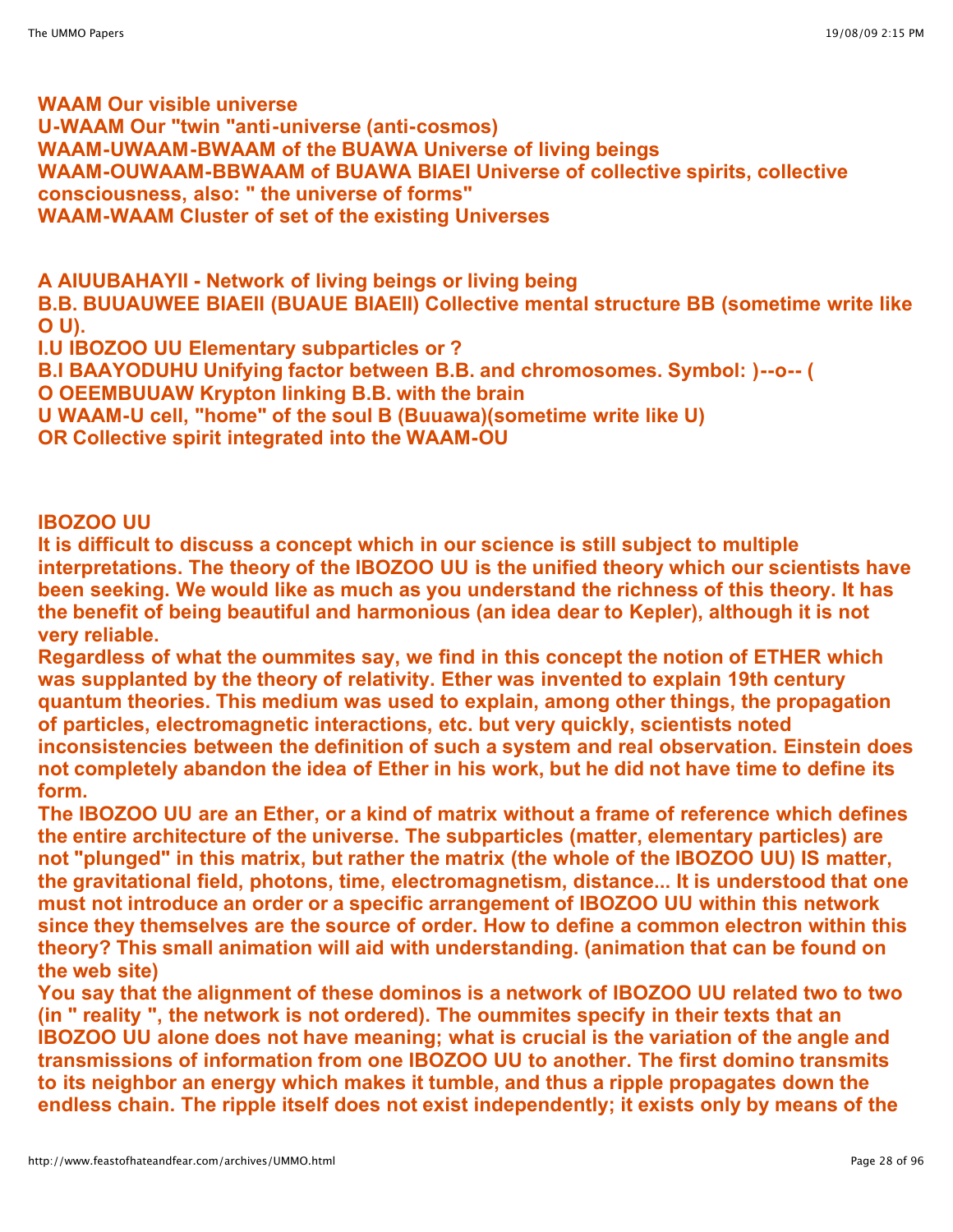**dominos. That is what an electron is, a wave / a corpuscle which results from the information communicated through the network of IBOZOO UU related two to two. Let us refine this concept a little and imagine that the information which is communicated along this chain of dominos (IBOZOO UU) is of the magnitude MASSES. The ripple appears to us as a mass (an electron),clearly visible, but to say then that it is elementary does make sense. The oummites go on to say that the IBOZOO UU can have ten different magnitudes. We can suppose that they define the universe.**

**This theory is like defining a set in mathematics, provided that the objects which make it up conform to the laws of stability and composition. These mathematical laws operate on multidimensional objects (the IBOZOO UU), whose multiple dimensions (vectors and their magnitudes) are the principal dimensions of our universe (length, force, time, mass, impulse, energy etc). The laws of composition (yet to be defined, since obviously the oummites do not pass them on to us) provide us with relations between the dimensional parameters of these objects, making it possible to find the physical non-variants (the laws of stability).**

**Modern physics remains obsessed with these stable laws, those which we observe. The laws of composition which we seek would make it possible to find these known laws and to discover new ones, like the famous gravitational wave. So we know the set, a large number of objects which make it up, the nature of a great number of these objects, and a certain number of stable laws. To demonstrate what the oummites propose requires nothing more than the discovery of the laws of composition by which we will find the physical nonvariants and bring to light the phenomena that still elude us. But what have scientists been doing since Evariste Gallois !**

### **WAAM - WAAM**

**The WAAM - WAAM, translation: pluri-cosmos. To understand this vision of the universe, we should quickly discard all our S.F. novels (even though the Ummite file can be compared to the world's greatest role playing game). In fact, it is not a question of a multitude of parallel universes, but rather of universes with different physical properties. These properties being related closely to the orientations of the multiple vectors of the IBOZOO UU. We recommend you read and understand this concept before going any further in " the exploration " of the cosmos. Thus to some extent, the WAAM resembles Hawking's theory on "bubble-universes" (see the Champs / Flamarion collection for a simplified explanation) but he did not build a logical system that would make such universes possible...**

**Returning to WAAM-WAAM, the Oummites say that we are plunged in a multidimensional universe which exists in multiple combinations within its structure. But for the Ummite, dimension is not a vector or scalar, dimension is a three-dimensional frame in which properties specific to that frame EXIST, these properties being related to the orientation of the vector axes of the IBOZOO UU. First example, since you may already be overwhelmed, a positron does not exist in a natural state within our three-dimensional frame (it is a position, not a demonstration), but is in its natural state in another three-dimensional frame, and its specificity in the latter is the same one as the electron within our frame.**

**WAAM- WAAM consists of an infinite number of three-dimensional frames with two well defined limits,which will be developed further. The difference with our concepts lies in the definition of dimension. We saw in the chapter on the IBOZOO UU that everything we call**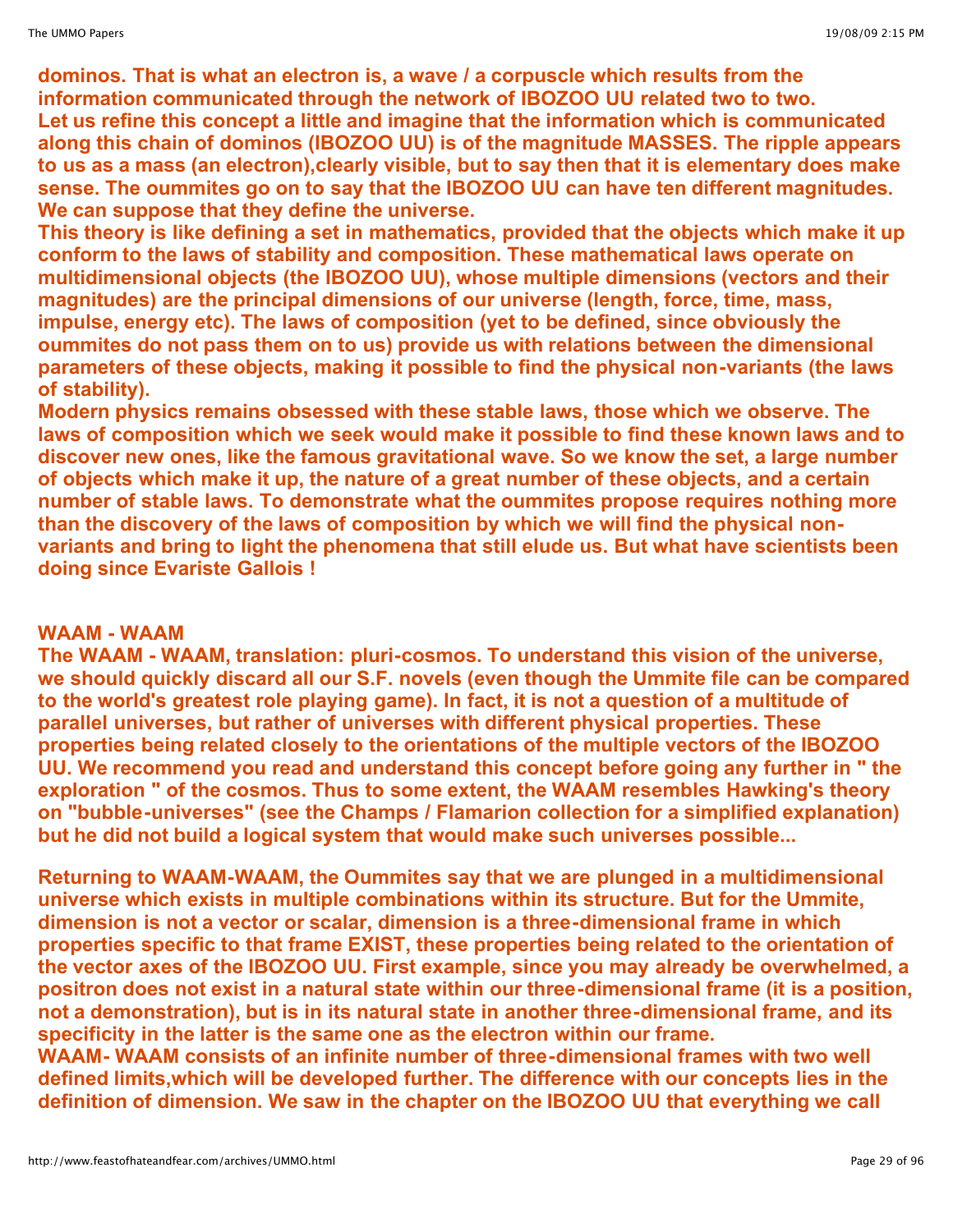**particles or waves is defined by the angular variation of the axes of the vectors of two dependent IBOZOO UU. A photon, an electron, a " graviton ", can thus be defined by the amount of variation of the orientations of the vectors of the I.U. Space-time plunges us into a 4-dimensional frame, or 4 vectors, in Ummite terms.. The IBOZOO UU has 10 vectors. Our frame or our dimension is defined by the orientation of its vectors, and since there are an infinite number of possible angular orientations of these vectors, there is an infinite number of tetra-dimensional frames.**

**It's now easier to understand why one cannot really speak about parallel universes, but could draw an analogy between the universe (the WAAM - WAAM) in the diversity of its frames, and the different possible physical states of water (gas, liquid, solid); all these states coexist, but it always remains a substance made up of H2O molecules. We live in** water in its gaseous state, but other beings can only exist in water in its solid state... (it is an **analogy!). Another example: any image on a monitor is made up of three constutuent signals: Red, Green and Blue. If the whole screen is green, you will not be able to see a single green point. On the other hand, if your screen is yellow, you will be able to distinguish a single green point on this background...It is all just a question of one reference frame defined by another reference frame, the RGB signal. It is not about the distance between the various universes, about time, or other things; it is a question of the specific characteristics of the IBOZOO UU which define these universes.**

**The oummites say to have been able to" plunge themselves " into ten different frameworks by means of a a simple variation of THEIR IBOZOO UU (which ones????) but the framework that is more interesting to us is the U-WAAM or anti-universe ; it differs only by the vector which characterizes the mass; it is thus symmetrical to us, mathematically speaking. One of its effects would be to contain our galaxy in a kind of cocoon and to thus counteract the effect of centrifugal force not compensated for by the famous "missing mass" which always eludes observation. In the same way, this universe " skirts " ours in its pluri-geometry, and its uniqueness lies in the fact that the speed of the light in its centre could be 50 times higher than in our universe, thus providing the possibility of traveling very quickly from one point to another in our space at very high speed. We would no longer need hundreds of years to go to the nearest star. (This is what astronomers such as Ribes proclaim, at least that is his official position).**

**We spoke to you about the boundary universes, which they are in terms of the state of their IBOZOO UU. These universes are the BUAWA and BUAWE BIAEI. On one hand, the universe of Souls ( or spirits), on the other, the universe of the Souls' souls. Their defining characteristics are:**

**\* BUAWA Universe: zero mass, photon velocity zero, time is thus "frozen", and a constantly expanding radius.**

**\* BUAWE BIAEI Universe: infinite mass, photon velocity infinite, constantly expanding radius.**

**It is surprising to see how much those who revealed these texts have integrated physically what for us is nothing but pure speculation...The oummites have no reason to manufacture religion since they have modeled our intuitions. In this respect, such a society is inherently stable. At least from this point of view.**

**Once again, we would say that we only observe the universe from our seat....PLATO! Here is the man who should have been listened to in the sciences, PLATO and his cave....Pure objectification! The oummites would say that tetravalence takes the place of Manicheism.**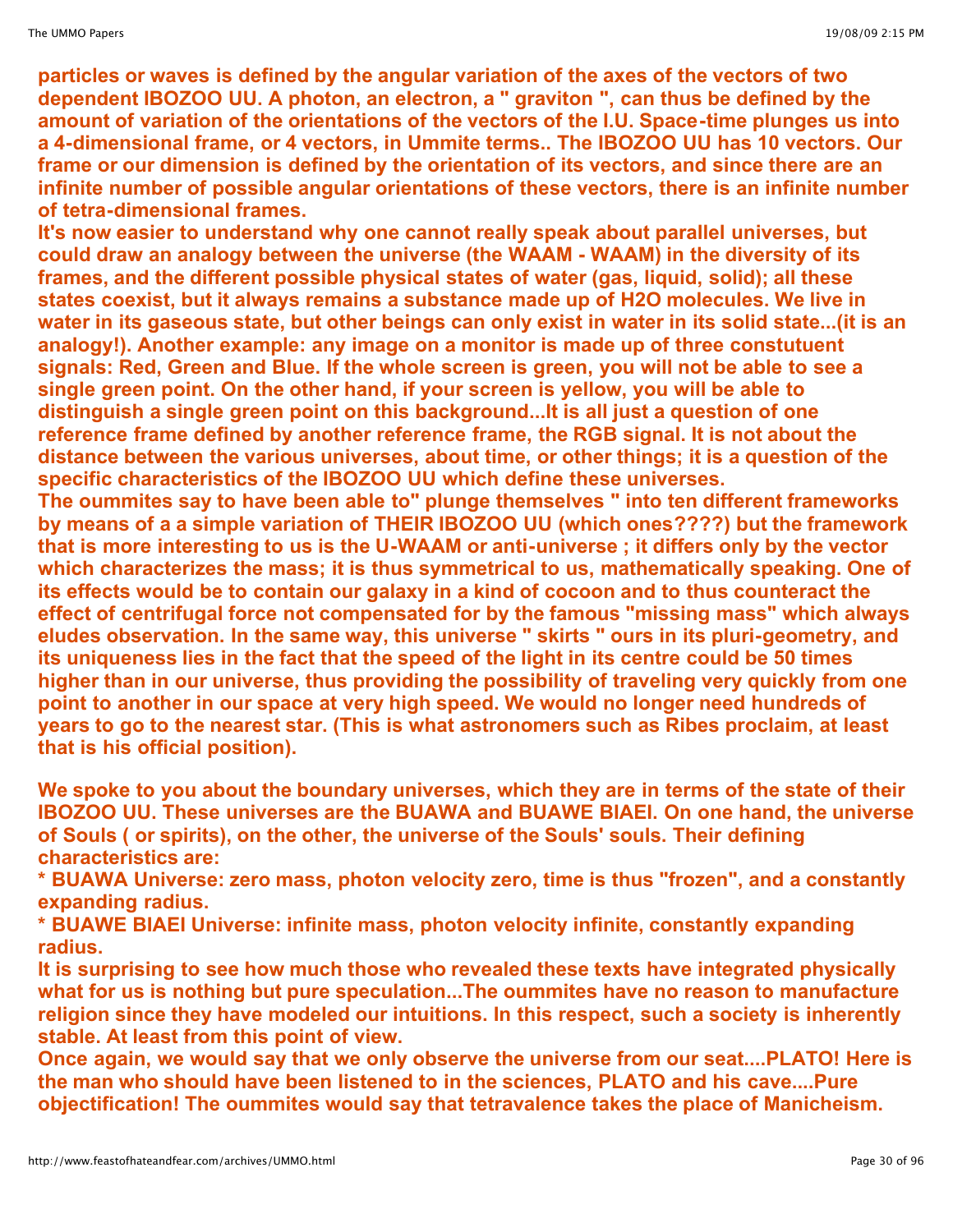# **BUAWE BIAEI**

**BUAWE BIAEI, which the oummites translated as " Community or social spirit ", is connected to a collective spirit. This "being "is in fact a regrouping of the Souls (or spirits) of all those who populate a star. The oummites are mistaken in thinking that our theologists never foresaw the possibility of such a Being. In " the phenomenon of man" Theillard de Chardin speaks about a " souls' Soul " which resembles BUAWE BIAEI in its philosophical sense. Perhaps the oummites have not read everything...**

One of the roles of this being is very " simple "; since it is the idea of WOA, it integrates its **patterns of behaviour or " moral laws ". By an internal process of our brain in connection with this Being, the BUAWE BIAEI continuously sends us patterns or models of behaviour, since we are a conscious humanity. There is also an opposite process which informs the BUAWE BIAEI through us (our body). Indeed, all that we collect through our senses, as well as our mental processes, are dispatched to this entity to carry out a kind of update of this great Soul of souls. After a " data processing ", information comes down again to our brain. To take only the Christian religion as an example, the idea of a collective Spirit is not spelled out in the Bible, but rather of an anthropomorphic vision of a " place " where Souls (or spirits) are joined together after the death of the body: " paradise ". As regards the expression of the moral codes through us, Christendom calls upon the Holy Spirit to inspire us (in spiritus: the spirit in us). BUAWE BIAEI would be a very rough unification of these two concepts Christianity. But the obvious question is: what is it that allows this connection to exist between entities so distant in their physical reality? See the chapter on the OEMBUAW.**

**BUAWE BIAEI also directs the entire process of evolution through a process close to OEMBUAW, through its quantum characteristics, called BAYIODUU. We are not talking here of an anthropic process such as we conceive it evolution theory, but rather of a capacity to start a phylum of evolution when certain criteria (social, climatic, cosmological, geological etc) have been established.**

#### **The BAYODUU**

**As we defined in the BUAWE BIAEI, this universe where the collective spirits of the various planetary "humanities" is stored plays a major role in the phylum of evolution of living beings. In fact, this collective psyche " contains the information which modulates evolution ". Should we then consider that the oummites think of the evolution process as an anthropic principle, and that all life is determined and follows a divine plan?. YES or NOT, and this " or " is inclusive. In fact the theory is a wise combination of Darwinism, creationism and the theory of checks and balances so dear to S.J. Gould. But more importantly, it is Theillard de Chardin's theory that dominates in the oummite explanation of evolution. This man, quite terrestrial, bequeathed us a theory that few scientists dare to approach even today. Could it be because this scientist/paleontologist/anthropologist was above all a priest!, a condition that rejects science in principle?...so let us stop here. No?, then let us keep an open mind. Let us remember that we have as object of study a group of extraterrestria beings, that we have never seen and who however make people credulous!! Similar attitude with religious beliefs. Thus we must study what our contemporaries propose in parallel with what our Unidentified Flying Oummites put forward.**

**We observe in nature a phenomenon of complexification of life, all theories recognize this,**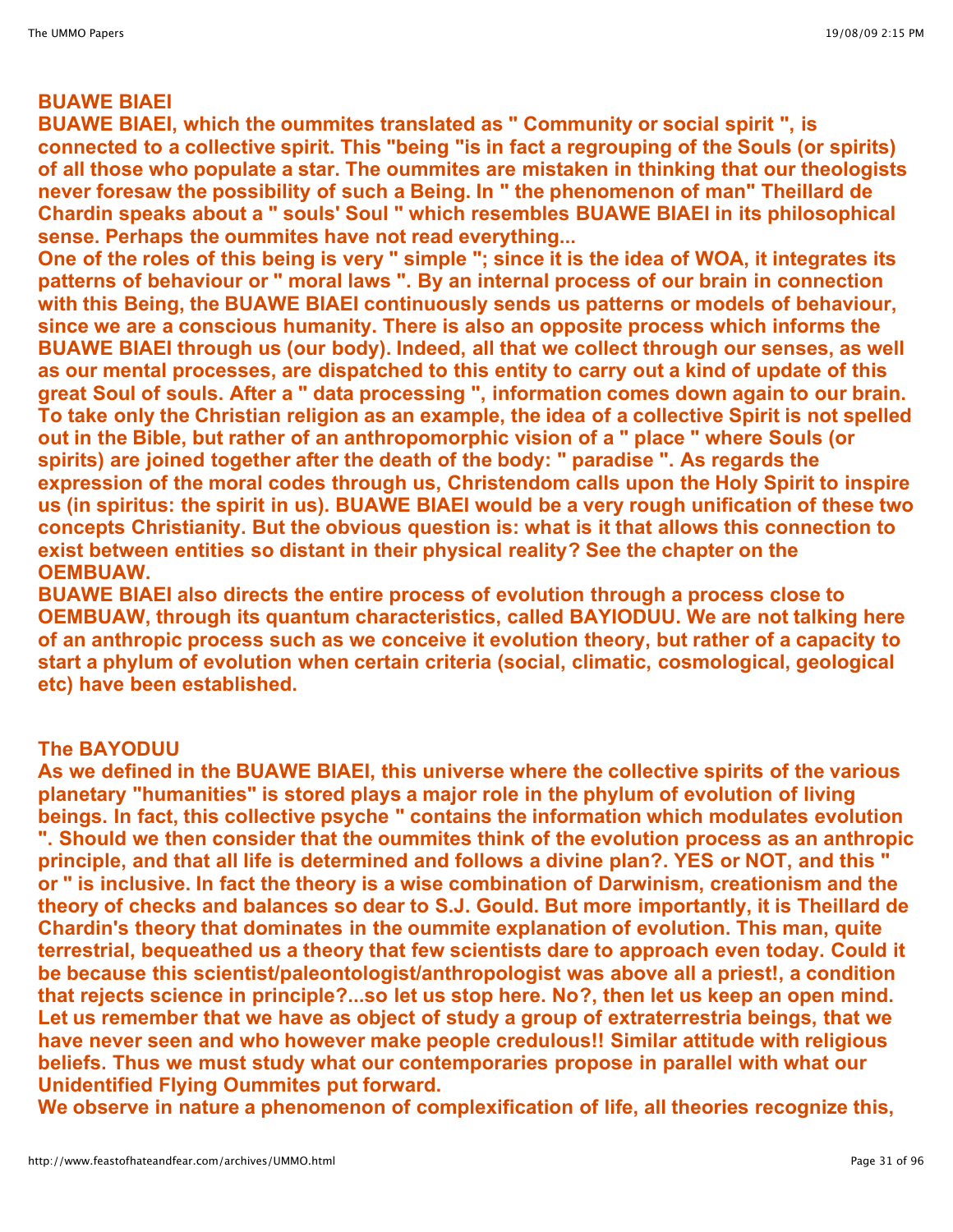**but all diverge as soon as one speaks about adaptation. Theillard and the oummites (an amusing combination) believe that organisms respond to the environment, not through a long process of natural selection (Darwin) but rather by means of a pre-organization directed by an intra and/or extra genomic phenomenon. That does not mean that the biotope does not select; it imposes a configuration of life in its upgrading capabilities (of phylum). This nuance is disturbing, since random changes no longer play the dominant role which sticks in the majority of evolutionary theories.**

**There would be an " intelligent " process which directs all life, in conformity with the environment. Theillard de Chardin, like Darwin, used his observations to infer his theory but he could only explain it in one fabulous philosophical essay: "the phenomenon of man". If you read this book (1930) and the oummite texts (1966), you will see huge areas of similarity. But in another text the oummites acknowledge that certain Earth scientists revealed many concepts which were unknown to them.**

**Today, Theillard re-appears in scientific theses, and certain paleo-anthropologists (French) discovered that there was a logic in human complexification. Logic which makes on foresee a directing process which remains to be discovered. Theillard compared this logic to the Omega point, and named it an attractor (in the mathematical sense) which directs evolution towards an optimum point: humankind. The oummites say the same (obviously) and name the directing process Buawe Biaei, acting by means of the BAYODUU.**

**The BAYODUU is integrated into the DNA of living beings, It is a double network of IBOZOO UU which acts in our physical reality in resonance with BUAWE BIAEI (a similar principle in the OEMBUAW\_). All the possibilities of phylum preexist, it is like defining all the possibilities of combinations in a game of chess. These possibilities are " connected " to the BUAWE BIAEI and can be integrated in the BAYODUU. If you refer to the diagram, we have simplified the BAYODUU.**

**The BAYODUU receives information which defines the environment, this information is compared to the existing genomic configuration and if a change is needed, this BAYODUU starts the adequate genetic mutation. Furthermore, we saw that there was an ultimate goal for man (Theillard's Omega point). This goal is the logical orientation that evolution in general follows, and which was recently emphasized by our scientists in human evolution. In conclusion, we could say that the BUAWE BIAEI / BAYODUU couple is a gödelian, or meta-gödelien principle. We would be the result of another reality which assists our evolution. But we could not evolve without this attractor. This approaches the work of the physicist Penrose, or the winner of the Nobel Prize for medicine Eccles when they try to define a similar entity mathematically: CONSCIOUSNESS.**

## **The BUAWA**

**The BUAWA (the Soul or spirit) takes up the concepts of our principal religions. The BUAWA is not in time, it is not in space accessible to us through our senses, but just like BUAWE BIAEI, it has a physical reality WAAM WAAM. Its role is to encode all events, like a computer memory; it integrates all that our senses perceive and all our mental processes throughout our life. In a reverse process, the BUAWA directs the behaviour of our threedimensional body that the oummites call OEMII. In other words, exit the worship of the body, which for the oummites is only a sensor that informs on one hand the BUAWA and on the other by BUAWE BIAEI through a process named OEMBUAW.**

**Thus one can better understand why the oummites consider that each living being is**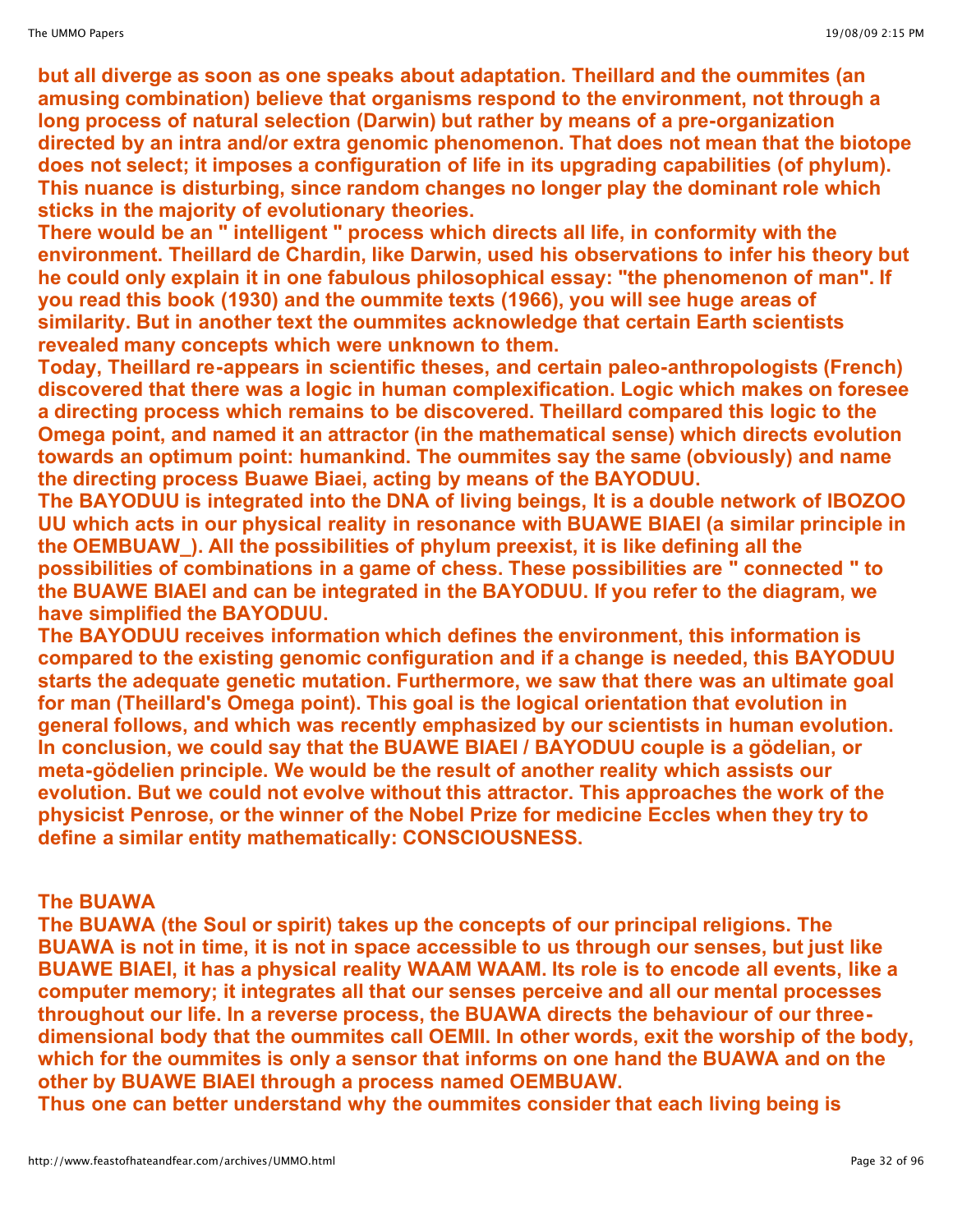**untimately responsible before its community, for if by misfortune a small network of deviators takes form, the BUAWE BIAEI is affected and by reflection in the BUAWE BIAEI, all Ummite humanity suffers. This is why they detect all psychotics or schizophrenics in their society and prevent them from harming the whole (by a nonpainful means which is in fact only a surgical procedure). This is why their society reminds us so much of an anthill, each being similar but all united for the progress in the evolution of their consciousness.**

# **THE OEMBUAW**

**The OEMBUAW is what the oummites call man's third factor. This process connects the OEMII to his Soul or spirit (the BUAWA) and makes him thus responsible before WOA, for man's behaviour is not pre-determined like animals, which (apparently) do not have this factor. The being equipped with OEMBUAW is thus free to follow or transgress the moral and irreducible laws of WOA, which shows why the Oummite very strictly " corrects " those who would dare to violate the transcendent laws of their "God ".**

**One could wonder how an adimensiona entity, the BUAWA, can direct a dimensional and temporal entity, the OEMII. It is here that the OEMBUAW intervenes. It is necessary understand the theory of the IBOZO UU, for this is a quantum process which, being by nature non-determined, acts as the bond between the body, the Soul, the collective spirit. It is commonly known that the location of the electron around its nucleus cannot be pinpointed because it is neither wave, nor particle in the same way Heisenberg's uncertainty principle shows that the behavior of subatomic particles is subject to random occurences as regards their location / velocity. If two entities which differ in their physical nature (the BUAWA and the OEMII) must exchange information, it can only happen through an ambivalent quantum-based principle.**

**The OEMBUAW is a network of IBOZOO UU not susceptible to Heisenberg's uncertainty principle, because it enters into resonance (in the physical sense of the word), giving it the power "long-distance" information exchange. But in no case does it transgress the laws of physics, it simply uses a particularity of nature. To better understand this, let us make use of a very simple image. If you have a guitar in a romm where music is playing, occasionally the strings of the guitar will start to vibrate, it is a resonance. The OEMBUAW is the guitar string, your body like the body of the guitar, and the BUAWA can be compared to the music. The process is identical with the BUAWE BIAEI and this in sense OEMII / BUAWE BIAEI or BUAWE BIAEI / OEMII.**

**The oummites localise this factor in the human brain, and the resonance is set in motion by a series of atoms of a rare gas, Krypton. As we can see in the chapters devoted to BUAWA and BUAWE BIAEI, everything collected by our mental processes and our senses is codified in the OEMBUAW and stored by this state of resonance in the BUAWA\_ and BUAWE BIAEI. The reciprocal case is also true. This is how the oummites explain telepathy, which they usually use to overcome their " natural " speech deficiency. Through the OEMBUAW, the BUAWA sends a thought which then passes in another network of IBOZOO UU of the OEMBUAW to send it to BUAWE BIAEI. The latter sends the information towards the intended recipient of the message (a code, a key is specific to each Being) through his OEMBUAW and finally, the network responsible for the transmission towards the recipient's BUAWA, sends the message to the recipient's BUAWA (phew!) You will understand better by referring to the general outlines. You see that man's third factor is of primary importance in a human network, for it allows a connection beyond the senses, it unifies the expression**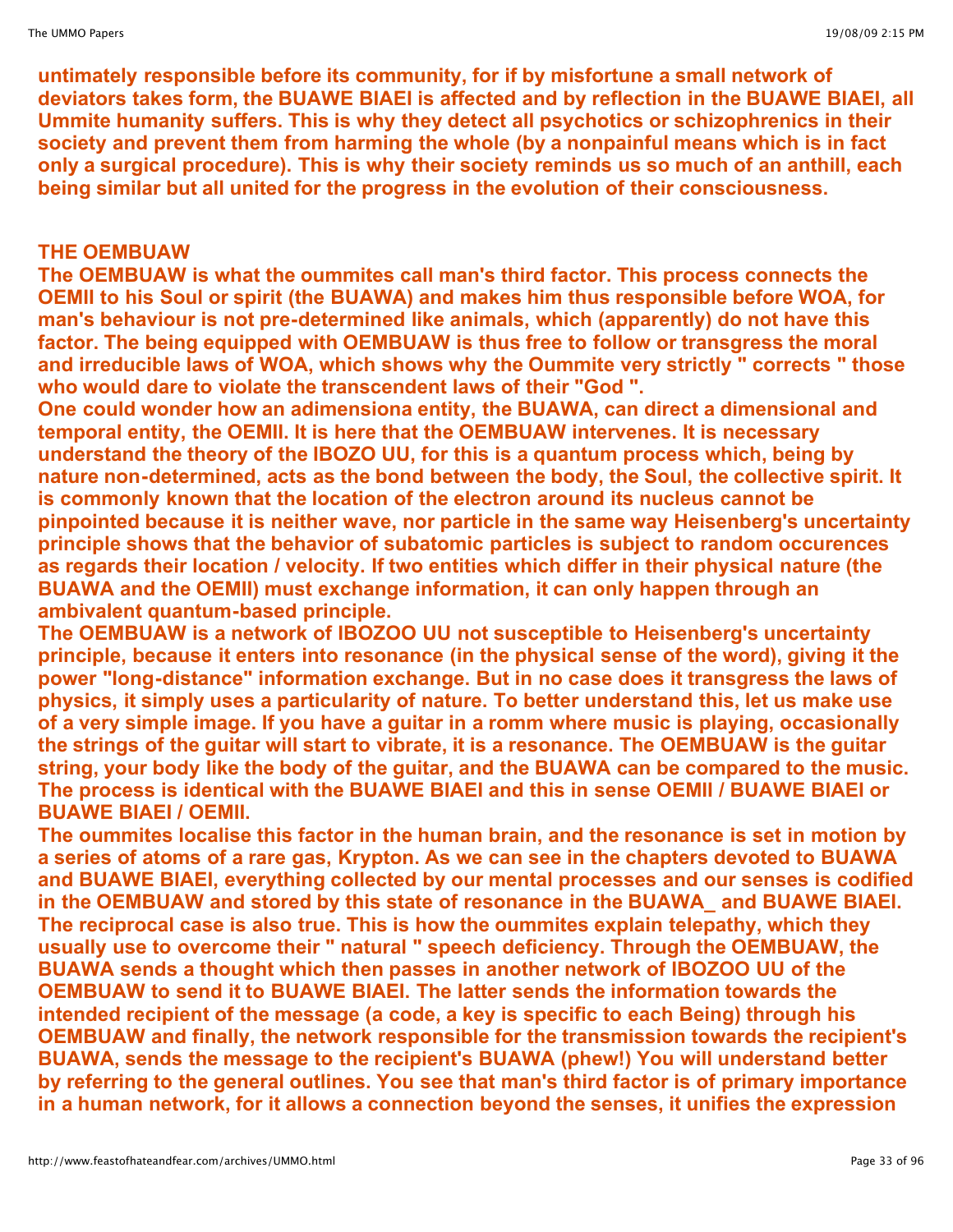**of the collective spirit to all the beings who would like to integrate them (let us not forget that we are free.).**

**From the point of view of Earth science, what to say? Admittedly quantum physics is in an embryonic state, we do not yet understand or model mathematically the reality of what we see. Particle physics shows that today quantum behavior cannot be adequately expressed mathematically. It is up to the mathematicians to work out a language that physics will be able to use in its observations. The oummites always use our scientific weaknesses to advance large logical concepts. The Soul or spirit, the body, psyche, soma, all this enters with difficulty into scientific consideration, and we have only religion to affirm or deny the oummite concepts...a weak basis since it is indemonstrable. We are only able to say: it is logical and it would explain all these things we infer or foresee. But why do religions exist? why social phenomena? Why do we find identical concepts in peoples who evolved separately? One can work out theories, but if there is no language to express them they will remain conceptual.**

#### **WOA**

**Already, the word " religion " disturbs our friends the oummites, for religion is not a scientific concept. For a religion to be established, it is necessary to believe in values / beings / concepts which essentially remain without rational explanation. The verb To believe or Faith is paradoxical for the Ummites, who only consider true the fact that science evolves. But careful! The Ummites are more subtle. They do not even think that their science is true, but only that it is exploitable in the current state of its knowledge or its consciousness (we will see further on why consciousness plays such a fundamental role). All new acceptable models can redesign all theories.**

**In the state, we could consider that there is no god for these people. First misconception; the oummites consider a God they name WOA.. WOA is a modeller of ideas, a generator, all the laws of cosmos come from him. WOA does not enter into our physical reality, but to say that he is adimensional is very reducing. The oummites prefer to speak of a Being unable to be captured in our thought, thus physically inaccessible to us, in the strictest sense, and nowhere in the Ummite texts is there a physical or mathematical definition of WOA, and it is " theologically " impossible to do so. The best definition which illustrates their idea of God** is: "WOA is a creative being of ideas, of an infinite number of ideas, insofar as these ideas **are not incompatible with the essential element of WAAM " It is necessary to understand by ideas all that IS (exists) in the WAAM, from the quark to the architecture of a galaxy, to the role of the document you are reading right now.**

**This remains still quite simple and strongly resembles our theological conceptions of God. Where the oummites diverge from us is in the Beings which coexist with WOA. It is unfortunately necessary to summarize so that everyone can follow, but let us say that there are other always adimensional and atemporal entities which are not WOA, but which answer this need for being, always following the logic that any being must implicitly exist if this being is not incompatible with the essence of WOA. This IS BUAWE BIAEI.**

**OEMII**

**The OEMII : The sensory organ, the material thinking being, endowed with reason plunged in the WAAM - WAAM. This is how the oummites define the human being, a single sensory**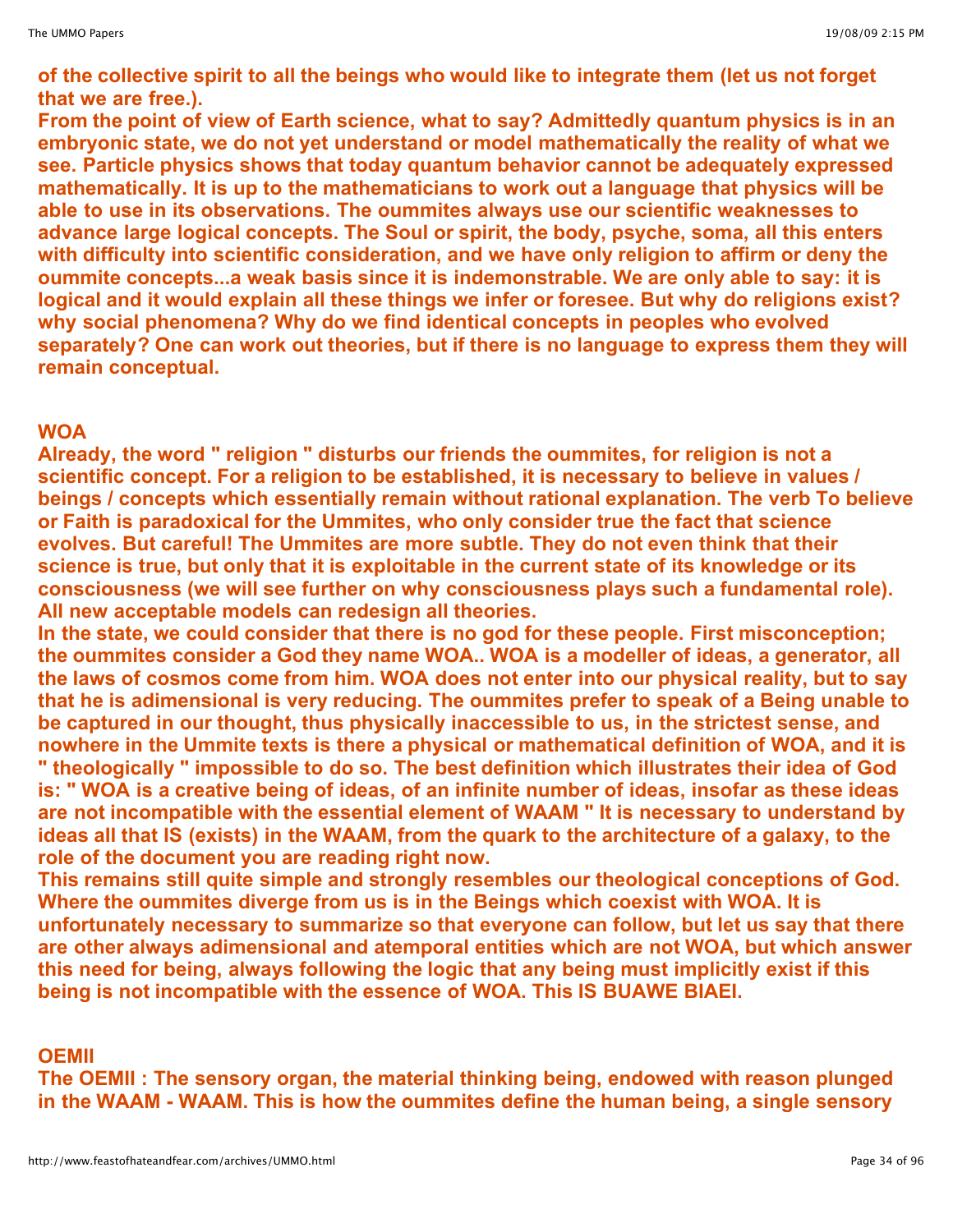**receiver, able to convey meaning to the cosmos by his though,. The human being fills a fundamental role, for it is the ultimate result of evolution. One could call it the structure as organized as possible in the organic evolutionary phylum. The oumite defines the OEMII as an anthropoide having the "third factor" (the OEMBUAW), this bond with the universe of the BUAWA, a Soul or spirit which gathers information from its senses and its cognitive " processes " of reason. We will find here all the concepts broached in other articles because the human being is the MEANING of creation, the point which explains the big question we all pose: "why am I? ". Have you never asked that question ?....I who write these lines, I certainly asked it and I only have my answer, it is connected more to faith than to a real demonstration, so then... there we are.....**

**We saw in the BAYODUU that the human being is destined for the ultimate phase of evolution, this process, answering the constraints of the environment (and not being subjected to it through a selection of the weaker beings), leads to a organization of the brain which sooner or later gives the attribute of thought to the human. This thought or this consciousness of the self is the first stage of the " wiring " of the human's responsibility in its biotope. The being is not no longer motivated by self-preservation instincts, but by the will to find the meaning of ALL THAT. Then the big problems begin, because the human** knows to do good, knows to do evil, knows that it will die and does not know why it does all **that if is to finish as caviar for earthworms!**

**" But the oummites in all of this"...Well they have the same problems as us...They seek. No, if the oummites have not found an ultimate meaning for the universe, at least they have found meaning for the OEMII... Since everything the being thinks and sees is sent to BUAWE BIAEI, we are responsible for the way in which we think of the cosmos, we are responsible for the influence we exert on our fellow beings since they too send their cognitive processes to BUAWE BIAEI, this large data bank of " feelings " and of " meaning " gathered from all the living beings who have ever lived and thought since the existence of OEMII. The oummite knows that what he lives, he lives as much for himself as for his brethren and future generations who will all be fed by this BUAWE BIAEI data bank. This is the famous anthill Petit describes. But everything is logical in such a philosophy, including how certain beings might disturb those who follow?? This is all the more critical since the evolution of the OEMII is at stake.**

**The next stages of the OEMII are a series of reorganizations of the brain which cause it to conceive of the cosmos more and more accurately, in a more " objective " or " tetravalent " way (this concept does not apply only to mathematics). Then this neguentropy intervenes, this fight against the inevitable degradation which is the rampant entropy of matter or thought. The OEMII must, for the oummite, reach OEMII WOA to be actualized as a humanity. The OEMII WOA is Theillard de Chardin's Omega point (him again), the universal attractor. But as it is inescapable, it is incumbent upon the humanity to carry out this encephalic " connection" in the healthiest possible way, in order not to disturb its BUAWE BIAEI (which, let us not forget, also stores the moral laws of WOA) but also in order not to disturb BUAWE BIAEI of other humanities in the cosmos. What a responsibility!! We wondered, during a time, why the oummites wanted to know if there was a possibility of telepathic connection between them and we of Earth. The answer is obvious: if telepathy was possible, a bond between the BUAWE BIAEI of various planetary civilizations was proven (see the diagram). Thus if our silly antics from our youth influenced their collective spirit, there is all the more reason for them to scold us.... have they found this bond today? the text asking this question goes back to 1966..over 30 years already.**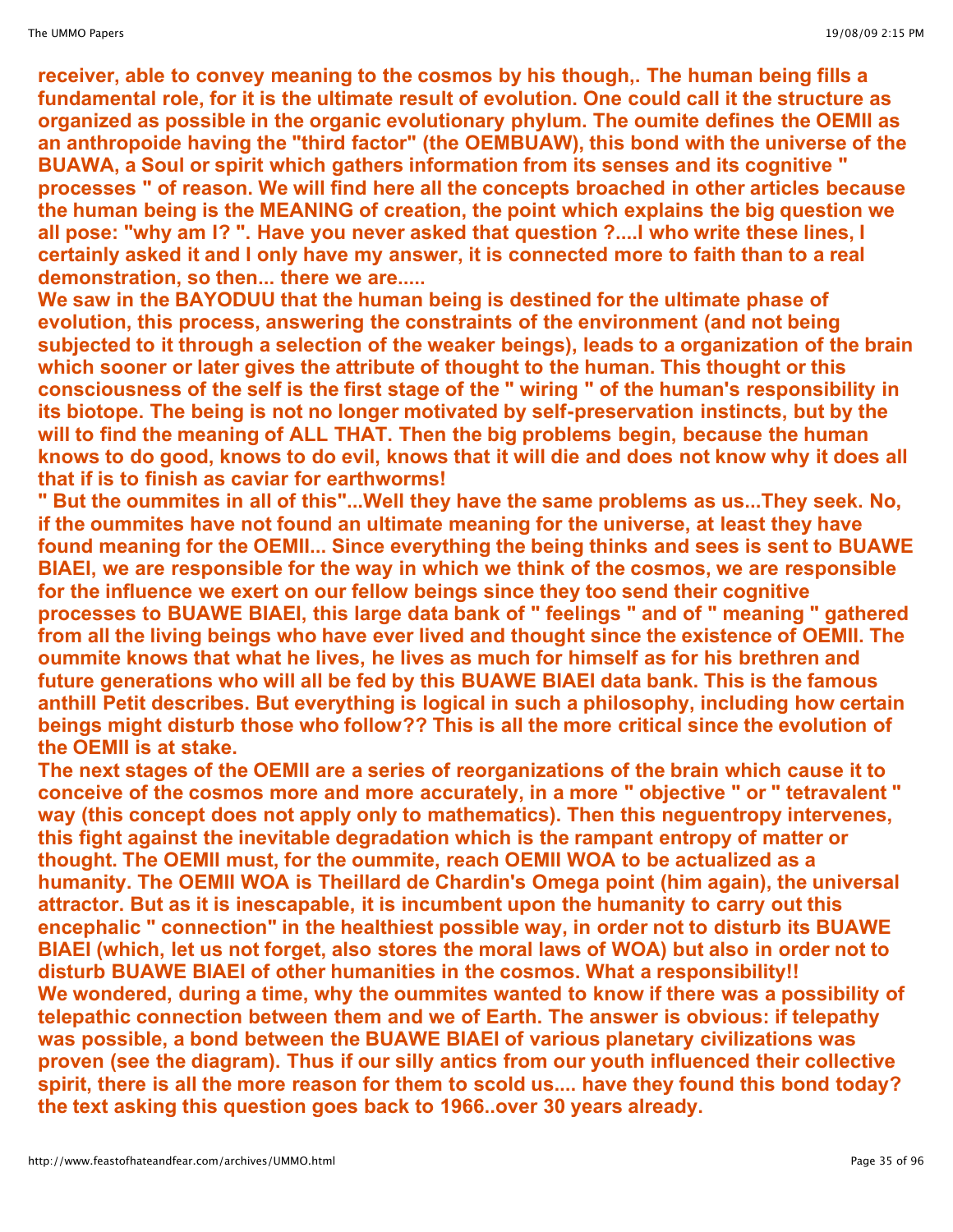**Translation of OEMII WOA: man-God. We cannot obscure our planetary Jesus. The oummites call him OYAGAA WOA (OYAGAA = EARTH), similar in all respects except his life, to their UMMO WOA which in his time had the same charisma on their planet. What to say ? ????? we leave it to you, it is simpler. The defining characteristic of this human lies in the objectification of the universe in his thought. Thus, OEMII WOA is almost a WOA, so that it can change the state of the WAAM. Let us not forget that we are the sensors of the cosmos and in fact the OEMII informs BUAWE BIAEI about the state of the universe through its conscious thought. OEMII WOA thus becomes a potential threat to the whole WAAM because it KNOWS how it IS. The oummites say that an OEMII WOA at such a point of consciousness becomes a paradox with the physical reality of the dimensional framework in which it exists, and so it disappears...Simple as that. Fairy tale? religion? reflection? we do not know any more, especially since it is supposedly extra terrestrials who have told us this. A kind of natural protection compels us to say no more. We do not have the right to destroy or create in this concept. This is all just as logical as the theory of black holes which exist for some and not for others. Make up your own mind, and let us not sink into proselytism.**

**We nevertheless offer you a helpful tip for understanding oummite concepts. Be tetravalent! and do not reject everything outright because it disturbs you.**

# **SHEMAS**

# **ABOUT THE CONCEPT OF SPACE:**

# **(***all sketches are missing***)**

**When you look at yourself in the mirror, the image you see IS NOT IDENTICAL to what other** people see when they look at you. Simply hold up a written page in front of a mirror to verify **what you have known all the time but not given much thought to. The mirror seems to transpose left to right.**

**Not long ago, one of our brothers in the United States informed us that a North American writer had written a scientific book which posed the following: if a person sees their image inverted left to right in a mirror, then why isn't the image also reversed top to bottom, with the feet at the top of the image?**

**It seems that in the United States, only 2 % of the adults they asked could give a satisfactory answer. Only 38 % of a group made up exclusively of experts and students in Physics, Psychiatry and Mathematics could answer quickly.**

**This illustrates perfectly that if a great percentage of people of the Earth are not prepared to understand certain fundamental concepts in connection with space symmetry, vision and perception on the level of the brain, they will be even less able to understand and analyse proofs and demonstrations in connection with Higher Mathematics.**

**When two objects are symmetrical in relation to a plane, we say them that they are INNUO VIAAXOO (eniantiomorphic). It is easy to see that these two objects cannot be superimposed, although their morphological identity is obvious: you could yourself, on Earth, find thousands of examples (right shoe and left shoe, left-turning screw and rightturning screw, two ears, etc). Obviously, many INNUO VIAAXOO (enantiomorphic) bodies can be superimposed when their morphology is symmetrical.**

**Any body which can be divided into two identical parts [ or INNUO VIAAXOO**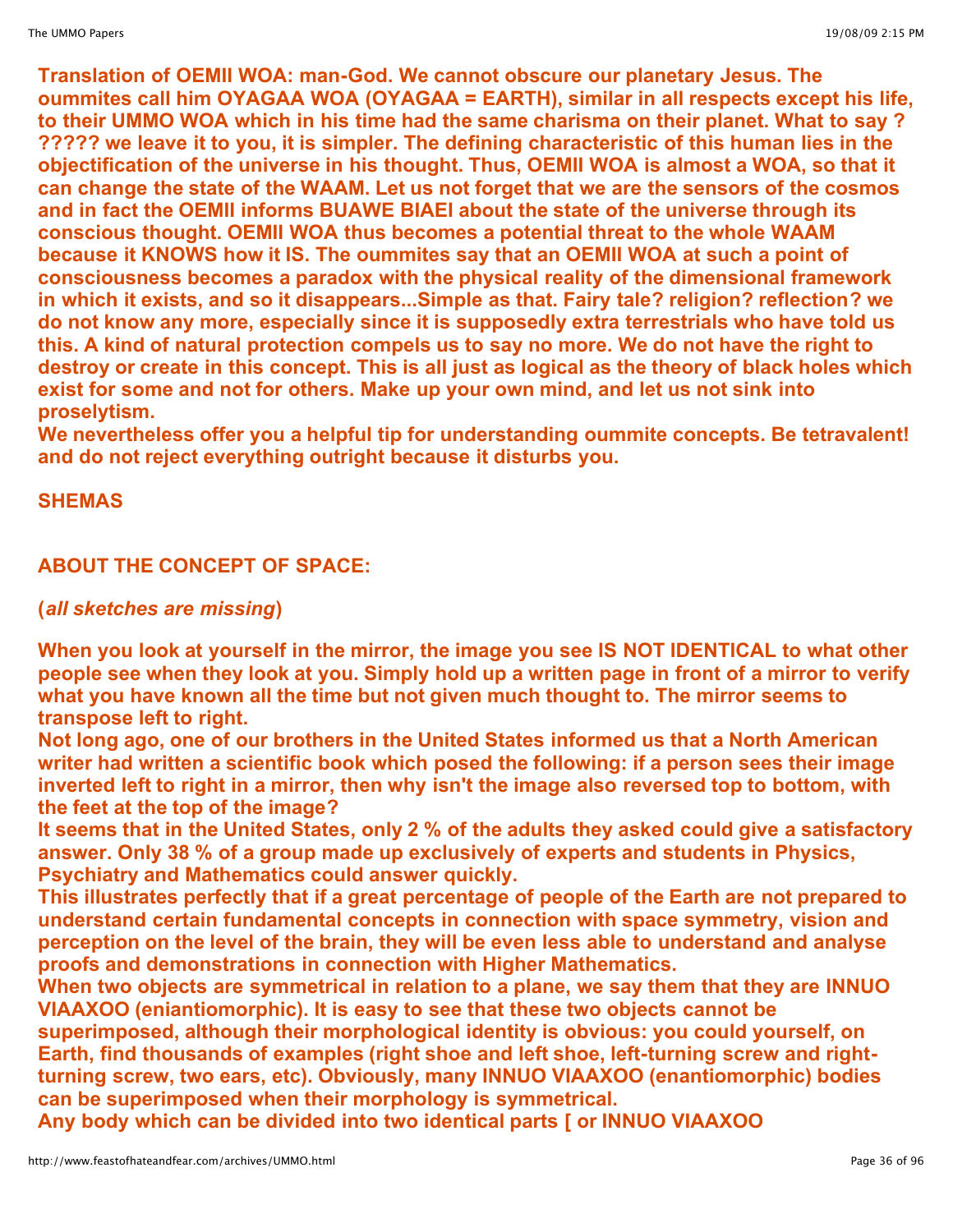**(enantiomorphic) ] in relation to a plane, we say that it is AA INNUO (symmetrical). Some examples of AA INNUO (symmetrical) bodies are the OEMII (human bodies except secondary physiological differences) and the polyhedrons regular among many others. Any physics student could give the definition of a field according to Earth physics. Is a force field symmetrical? You consider the field to be isotropic. This is false Imagine that in an " area " of the Cosmos free of asteroids, cosmic dust, gas etc we put a metal sphere. Apparently nothing has changed in the vicinity, so now we put at a distance a smaller sphere, which is attracted towards the larger one with a force you call gravity. Let us repeat the experiment at various points A, B, C, etc. of this area of the cosmos. The closer we put the small sphere, the larger the force of attraction will be, and so too its speed towards the central mass.**

**You define the field of forces as an area surrounding the sphere where the phenomenon appears. An area whose ray is infinite. Your physicists are accustomed to graphically representing a field by points to which one assigns a symbol they name vectors (in this case force-vectors. You assign to the central sphere represented by the point M the characteristic of INERT MASS which creates this mysterious GRAVITY FIELD. It is inevitable that serious questions arise regarding such a poorly-explained concept.**

**What is mass ? Does any particle, any body have an inert mass ? Which is the true nature of these mysterious forces? When we look at an object, we know that it has volume and at the same time that it " weighs ", " has a mass ". Are MASS and VOLUME (or SPACE) the same thing, or at least are these two concepts so closely related that one cannot conceive of an object that has volume but not mass or vice-versa?. A great confusion inevitably arises when we start from the false assumption that space is an entity unto itself, completely separate from our mental phenomena like FEELING and PERCEPTION.**

**Does space exist OUTSIDE OF OUR MENTAL perception or is it an illusion of our senses? To answer definitely one way or the other would be a serious error. WE on UMMO know for certain that there is a REALITY outside of ourselves, which stimulates our brain and sets in motion a mental process we call BUAWAIGAAI (perception).**

**But this reality is as different from MENTAL PERCEPTION as a mountain is from the word "M-O-U-N-T-A-I-N ", which is used to represent it.**

**This concept is not foreign to your scientists. Some examples: what does COLOUR (PERCEPTION) have in common with the electromagnetic wave which stimulates our retina? The colour is a pure psychological phenomenon. It does not exist outside of the self, and there is even the paradox that different wavelengths cause different perceptions. Thus when the stimulus is 398 Earth (millimicrons), we interpret it as a red patch of colour, but if it arrives at our skin with a slightly longer wavelength, " we feel heat "; something very different than COLOUR: The same external reality causes different illusions.**

**So also SPACE (as such) is another illusion of our senses. Yes, there is an external " something " which causes this psychological perception but this " something " is really as different from our illusory concept of space as a wavelength is from the green or yellow the spirit perceives.**

**And we also say to you: your specialists have held onto this idea of differentiating the concepts FIELD of FORCES and SPACE as distinct entities. You admit that the nervous system masks the feeling of FORCES and the feeling of SPACES and work out a system of mathematical equations to define this " something " external to the self called GRAVITATIONAL, MAGNETIC and ELECTROSTATIC FIELD, and this other " threedimensional or N dimensional something" called SPACE.**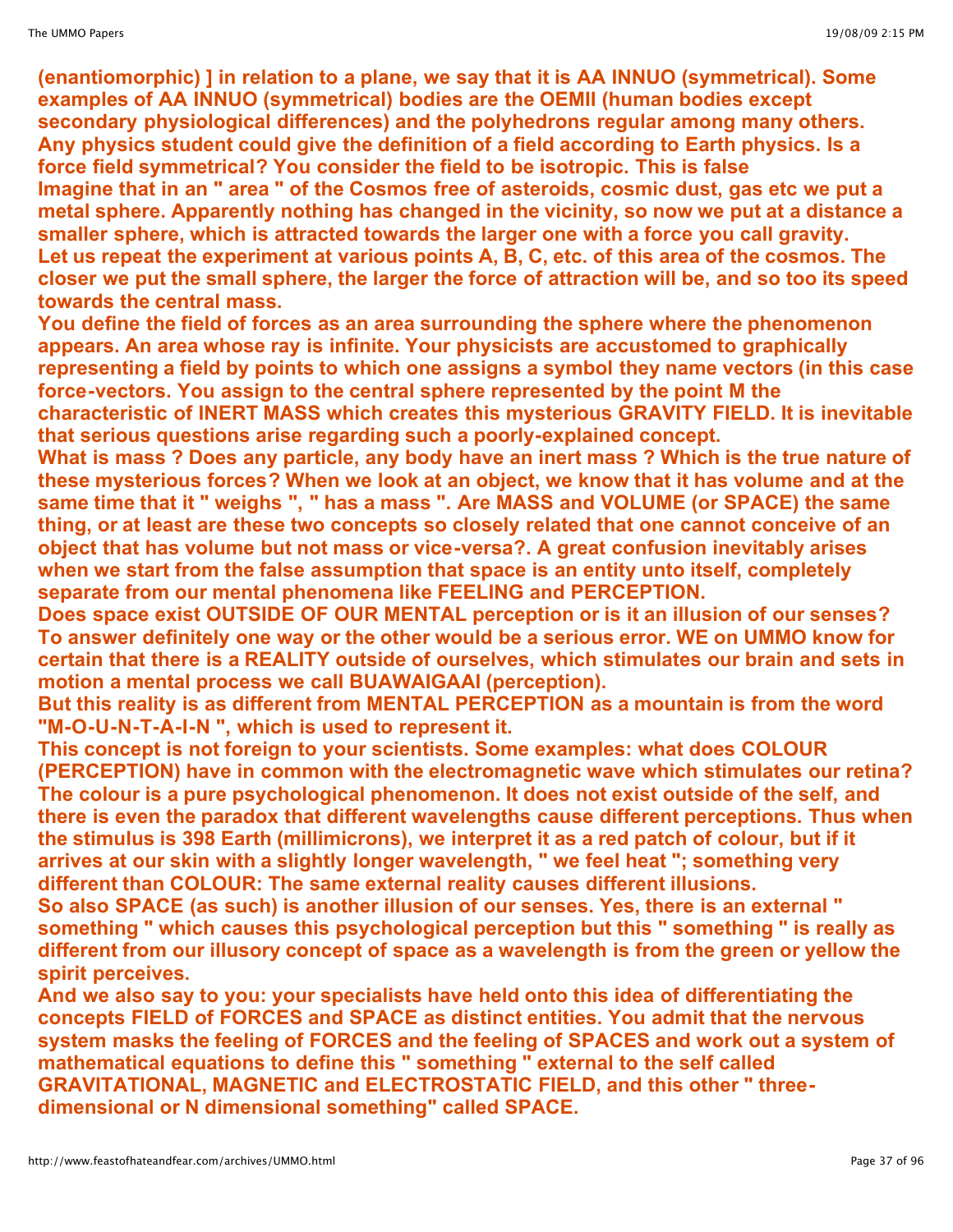**You know that a FIELD of FORCES cannot exist outside of a SPACE affected by these fields. Moreover we affirm that FIELD OF FORCES and SPACE can be identified. There cannot be a universe outside our own in which, because there are no particles, there are no deformations of this space (which we call FIELD) either.**

**More specifically: the action of the gravitational field is that which stimulates our nerve endings, sending a series of codified impulses to our brain which in turn makes emerge this illusion we call SPACE.**

**That is why when we speak about dimensions to define space, do not believe that the dimension of length in the WAAM (cosmos) is the same as we imagine it in our minds. As this would require a considerable and continuous mental effort, throughout these reports and for the sake of convenience, the length of a straight line can be considered to be synonymous with dimension, and to a certain degree that is correct.**

**We will also speak to you about the perception of space, the way in which we conceive the decadimensionnel WAAM, the true concept of asymmetry of our WAAM (Cosmos) which converts it into an ENANTIOMORPHE of the U-WAAM (anticosmos).**

**We will explain you how we polarise sub-particles to make space travel possible by using the curvature of space and we will also speak to you about true distance which makes such travel possible.**

**You know that one of the attributes of the electron is mass. When the mass of the electron describes a harmonic vibration, it creates under certain conditions gravitational waves with a loss of equivalent energy. Under these conditions the electron disappears, to be transformed into what you call another subatomic particle, but such a particle is unknown to you.**

**Thus: The permutation of a particle into another, that which you have already observed but** that you cannot yet control, is only a change of axis, that is to say a change of dimension. **When the mass of a proton, for example, disappears in front of you to convert itself into energy, what actually happens is that your Axis has undergone a 90 ° rotation through the Axis of the traditional dimensions of Space. But this concerns only you and your system of reference, for another observer from the point of view of a fourth, fifth or sixth dimension, will observe exactly the opposite phenomenon: energy concentrating to form a particle which would be called proton.**

**Actually you are living in your physics laboratories, which were dreamed up as much by authors of science fiction as by physicists: At the moment you will manage to control, as we do, the homogeneous inversion of all the subparticles of the human body or of an object, this must be interpreted as the passage from one system of reference of three-dimensional space to another, just as three-dimensional, but different from the first. Actually it is less fantastic than you imagine and different from all that has been imagined by the futuristic writers of your planet.**

**THE APPARENT DISTANCES BETWEEN THE STARS AND GALAXIES OF THE WAAM. The cosmos is a decadimentionnel space-time continuum, curved in its entirety and forming an opposite hypersphere (i.e. with two radii of the same length but inversed.). But, in addition to this immense universal curve, it is subjected to two more curvatures: It is impossible however to represent these curves graphically (because on a surface one can only draw three-dimensional images). However we will try by using coloured pencils.**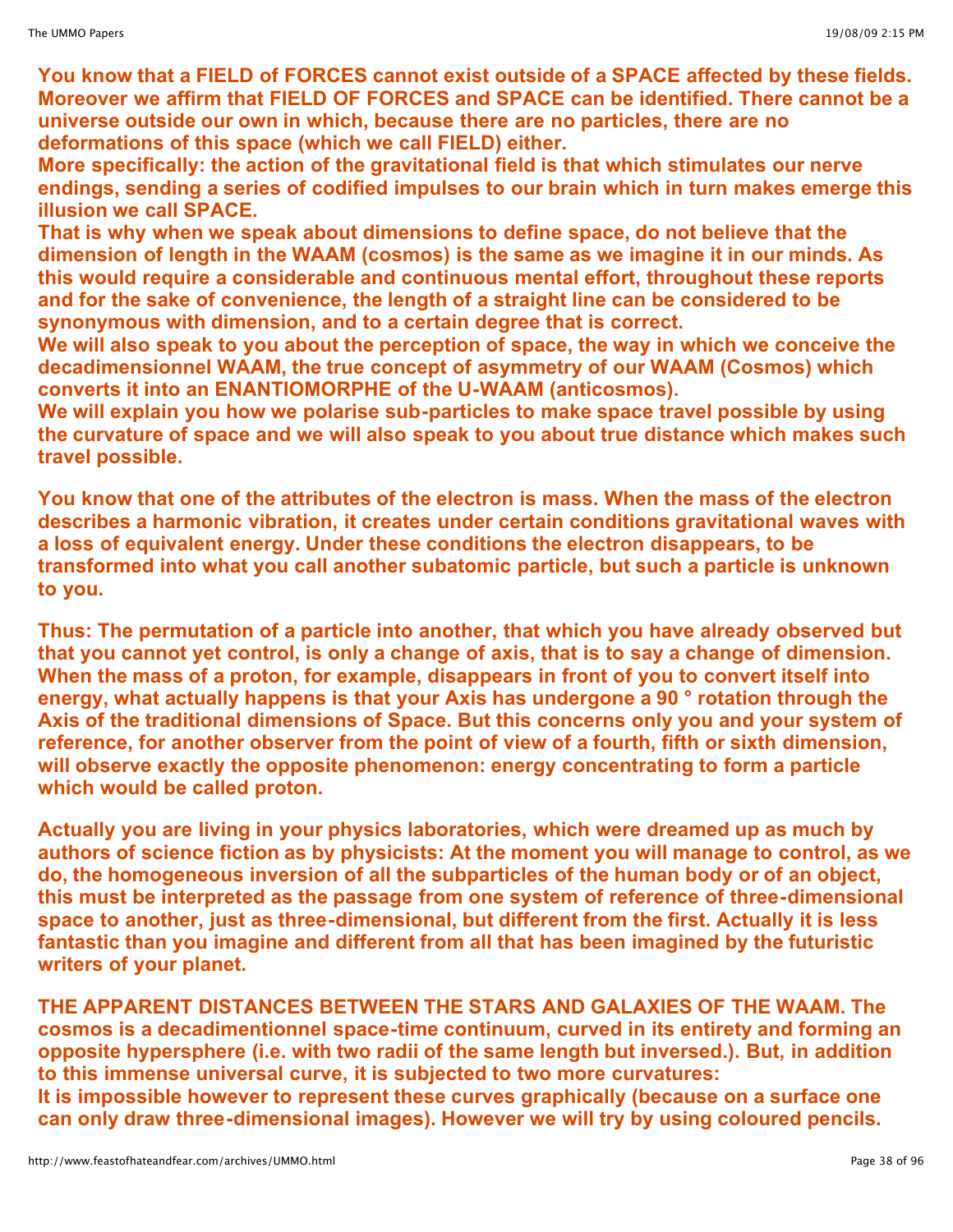**IISUIW: Isochronous Lines (NdR: - and solid lines) which represent the true shortest line, that of path of light, and other intermediaries. The IISUIW (isochronous lines) are characterized as follows: two observers 1 °and 2 ° verify that TIME is synchronous. On the other hand for 1 °(or 2) °and 3°, located in different IISUIW, TIME passes in a different way.**

**USDOUOO: Isodynamic Lines (NdR: in D, hyperbolic on a vertical plane and -----, practically** parallel in a vertical plane in E), you can see that in image D they are divergent and in image **E, parallel.**

**It is only when the USDOUOO or Isodynamic lines do not converge or do not diverge, i.e. that they are parallel (image E), that our scientists are aware that the distance to another star is tiny and that they can move through this IISUIW (isochronous) with our OAWOOLEA UEWA OEMM (spaceships).**

**In the document that we gave you concerning the creation of the WAAM and U-WAAM (two cosmos), we referred to the interaction of the two Universes, an obvious interaction, by means of forces and interferences which you have not discovered yet. The astrophysicists of the Earth have just detected (NDR: letter received in 1966) the presence of unknown forces which until now were underestimated and ignored. It is our wish that this first step towards the discovery of the U-WAAM be fruitful.**

**Today we know that there is not one Cosmos (ours), but an infinite number (NdR: The Ummites sometimes use " infinite " to mean " many "... caution!) of " PAIRS OF COSMOS ". There is thus the duality which also exists in the cosmological geneses. The difference between elements A and B of each pair lies in the fact that their respective atomic structures differ in the sign (positive or negative) of their electric charge. (you incorrectly use the terms matter and antimatter).**

**For example our twin Cosmos also exists but:**

**1) in its atoms there are positive electrons (positrons) orbiting a nucleus of antiprotons. 2) these two cosmos could never be in contact, and to believe that they can be superimposed does not make sense, for they are not separated by dimensional relations, (i.e. to affirm that they are separated by X light-years or that their existence is simultaneous does not make sense).**

**3) the two twin cosmos have the same mass and the same radius corresponding to a Hypersphere of negative curvature.**

**4) but the two twin universes have different singularities (in other words: in our twin cosmos there is not the same number of galaxies, and those which are there do not have the same structure.) There is not thus another twin UMMO nor another twin EARTH as one could believe. This last conclusion is not hypothetical and we will give you its justification. 5) the two cosmos " were created " simultaneously but their arrows of time are not directed in the same direction. That is, it is illogical to say that this cosmos coexists with ours in time, or that it existed before or will exist afterwards. One can only say that it exists: but not now, before or later. On the other hand an interval of evolution can be parallel or equal to ours.**

**One could say the same thing for the infinity of pairs of Cosmos which exist in a pluricosmos. One can say that the concept of a Pluri-cosmos cannot resemble a Universe (in the**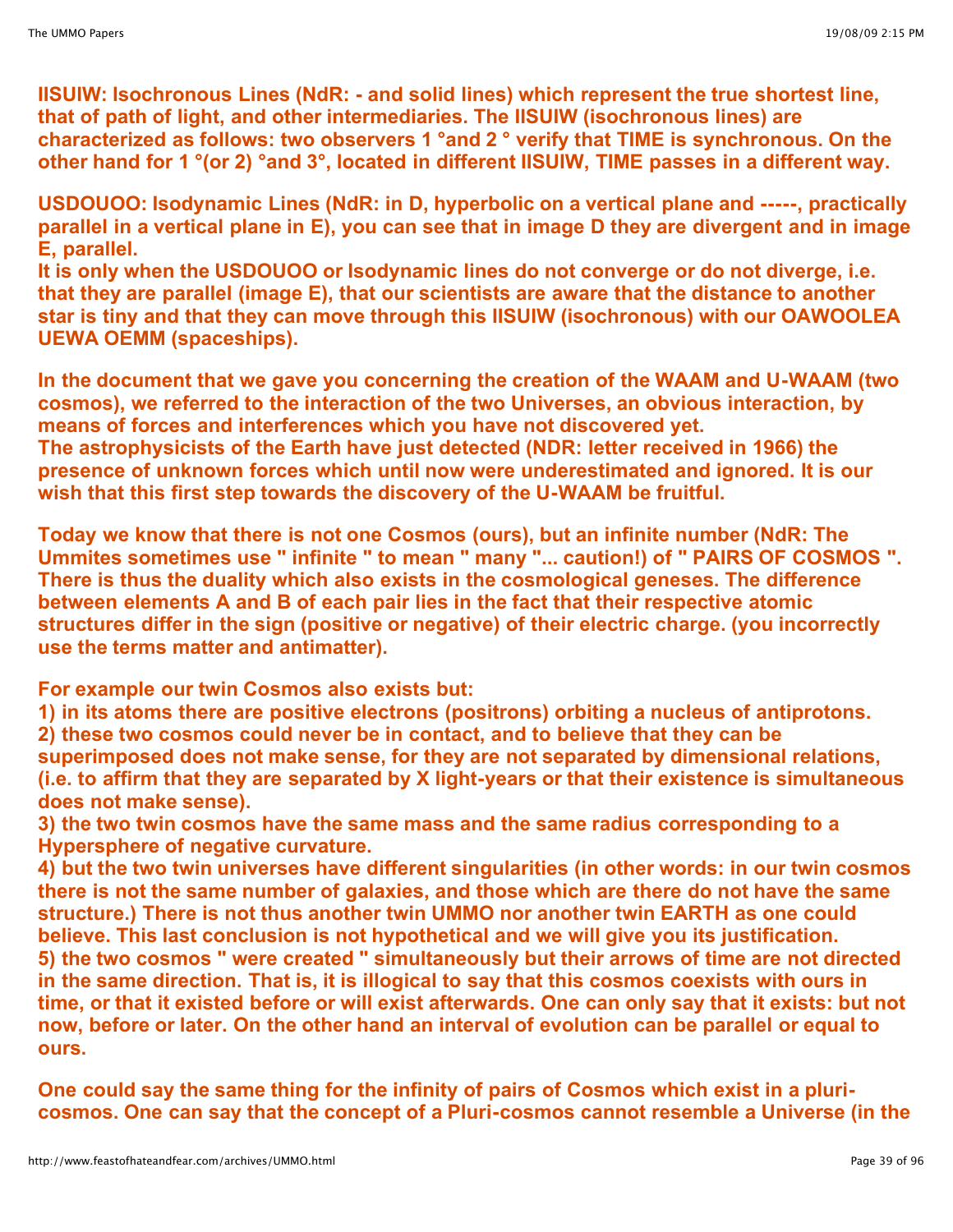**sense of Cosmos). In the latter, the galaxies move like floating islands in an immense sea. Only this " sea " is a sphere with multiple dimensions, on the other hand one can speak about intergalactic distances and even about gases which fill intergalactic spaces.**

**However it is much more difficult to imagine the U-WAAMWAAM (pluri-cosmos), for the pairs of cosmos are submerged in NOTHING. It is useless to imagine that there are distances, or that these distances are zero. Such an image would be false.**

**But there is something which struck our scientists when they discovered it: our twin Cosmos exerts its " influence " on ours though they are not linked by space-time relations. Thanks to the analysis of this influence, we guessed the existence of the other universe. By inference, our Cosmos must also influence the other under the same conditions.**

**The asymmetry of this influence revealed to us that this Cosmos has another distribution of Galaxies. The analysis of the current phase of our Universe reveals to us how it was generated by WOA.**

**Our Cosmos is what you call a space-time Continuum (we needed 10 dimensions to define it mathematically). We could speculate by allotting an infinity of dimensions to it, but we are unable to prove it.**

**Of these ten dimensions, three are perceptible by our senses and a fourth - time - is perceived psychologically as a continuous " flow " in the single direction which we call UIWIUTAA (arrow or directed direction of time).**

**In the beginning our two twin cosmos: WAAM (ours) and U-WAAM (our twin) were defined by a WAAMIAAYO (difficult to translate: point or origin of only one co-ordinate which would be time). WOA created the remainder of dimensions successively but do not interpret this " successively " as a temporal or spatial succession, but as an ordinal, achronistic relation " ordered " outside of time.**

**You can imagine that our primitive Bi-cosmos resembled more a small empty sphere. A small universe without Galaxies, without intergalactic gases, with only space existing in time, and WOA curves and bends this space. Each " new " curvature determines a dimension and finally, WOA " folds it ". Here we are using a comparison, a symbol, for one could express this correctly only using mathematics. For example the expression " to fold space " appears simplistic, but it is very didactic.**

**If we curve a three-dimensional space, if we fold it, or if we make a sort of hollow through the fourth dimension (NdR: this 4th dimension is not time.), this curve represents what our senses interpret as mass (a stone, a planet, a galaxy).**

**Thus WOA damages this microcosmos in creating mass; nothing less than almost all current mass of our two twin universes concentrated in a very reduced space. Matter and antimatter (as you call them), are super-concentrated.**

**There was then a DOUBLE EXPLOSION-IMPLOSION. In the implosion, matter and antimatter (i.e. positive and negative atoms) are violently attracted to each other without ever meeting. They are two wholes, two universes, WAAM and U-WAAM which will never be able to meet for they are not separated by spatial relations. Thus when we say that they attract each**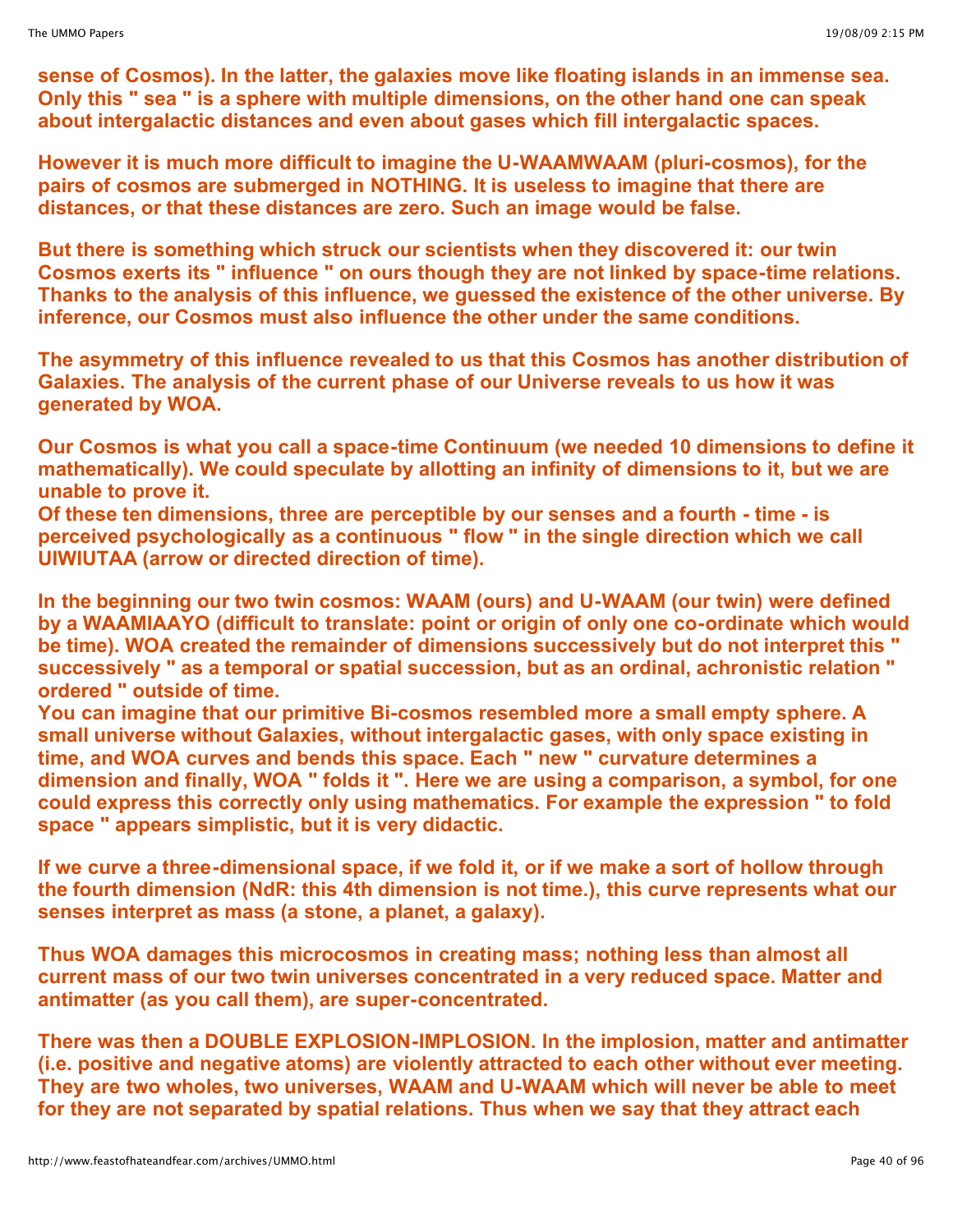**other, the verb " to attract " must be understood in the sense of inter-influencing.**

**In addition, there was explosion. Indeed: the immense mass of each Cosmos split up into particles and these fragments, brutally expelled millions of years ago (NdR: translator's error??? Does he mean billion), make up today's Nebulae or Galaxies, which move today at an ALMOST CONSTANT SPEED.**

**We underline this " almost " at the time when your astronomers judge that speed must be constant or uniform, basing themselves on two false assumptions:**

**- the displacement of the bands of the spectrum, in the galaxies observed, is CONSTANT and is directed towards RED.**

- It seems logical to think that if nebulae are not propelled by a Field of Forces, - for they **result from an initial explosion of the universe - they will move with uniform speed.**

**But these two premises are false.**

**1) your instruments are not very precise; if they were, you would have observed that the shift of the bands towards the red IS NOT CONSTANT, it is a nonsinusoidal periodic function of almost unperceivable but APPRECIABLE amplitude.**

**2) you did not take into account that our twin Cosmos exerts an " influence " on our galaxies. Precisely on UMMO, as we will indicate to you, we discovered the IWAAL (NdR: No translation suggested in the text. Does it mean the fold?) on the basis of these interferences. This interaction prevents our nebulae from moving with a uniform velocity. (velocity - acceleration).**

**Thus the measurement you make of the age of the universe is inaccurate, for you use as your parameters this pseudo-constant speed of the galaxies and their distance compared to the EARTH, and further that if NOW the speed is almost constant, in the first moments after its creation the acceleration (a sinusoidal function) would have had an enormous amplitude.**

**What will be the end of these twin cosmos? Taking into account that WOA continues to create matter inside each Cosmos, the degradation of mass into energy is much faster.**

**There will come a time when the two universes will be reduced to a hyperspheric space-time continuum of negative radius, but, NOW (NdR: that day), it is of infinite magnitude, lacking concentration of masses, i.e. without Galaxies, curvature and " FOLDS ".**

**Only a continuous and isotropic propagation of radiations of the same frequency, for, NOW, the multiple sinusoidal functions created by WOA will be in phase and these stationary waves will have ceased, these troughs of crests that our senses interpret respectively as " VACUUMS and MASSES ". There remains only an ocean of waves, of decreasing amplitude until the final death of the " cosmic pair ".**

**But on UMMO we are aware of this creation. How can ATHEISM develop? If the universe were eternal, it would already have ceased to exist.**

**We ask you to refer to page 61 of the September 1993 issue of "Ciel et Espace " where you will find the photograph of a nebula which your specialists have called "PROPLYD " It is in fact the first photograph by the HUBBLE telescope of a toroidal nebula, and not of a**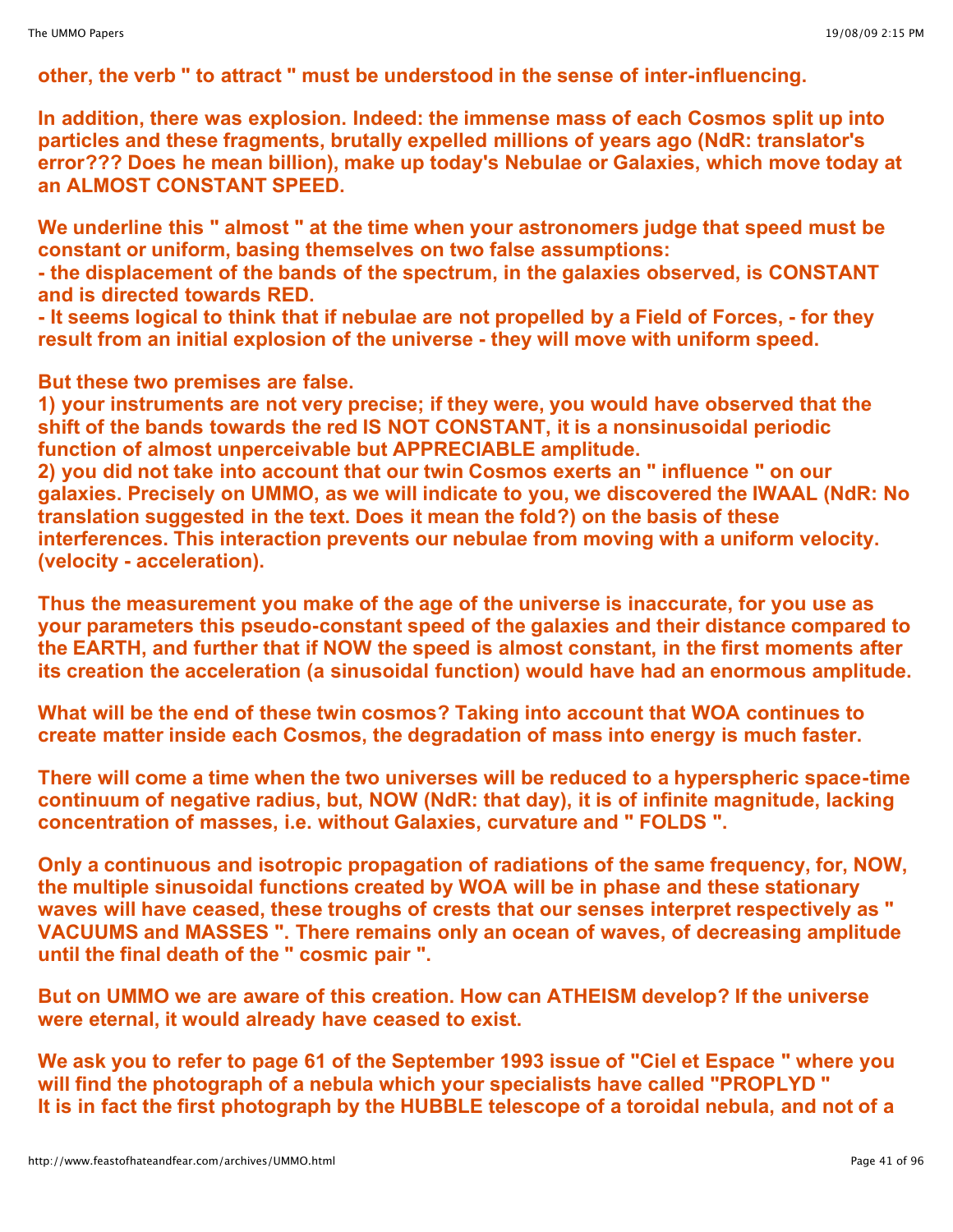# **protoplanetary disc.**

**The physical characteristics of this type of nebula are the following: n very low temperature hydrogen n crystallized particles n weak magnetic field in the plane perpendicular to the toroidal section n angle of polarization of the sodium spectrum line D: 0,8 radian n frequency of the gravitational waves: 8,833 kc/s n strong temperature variations from -270 °to -273,14 ° n strong oscillations from periodic deteriorations of the plane of the magnetic field.**

## **BUAUE BIAEII**

**We would like to describe a human factor unknown to you men of the Earth, although authors such as Jung postulated, with radically different interpretations, an entity similar from a semantic point of view.**

**We refer to that we phonetically name BUAUEE BIAEII, which does not have an equivalent in the Western languages of the Earth, but which could be translated as collective spirit. Initially, we will describe the OEEMBUUAW.**

**After long years among the inhabitants of the Earth, we noted the existence of an intermediate entity between Soma and Psyche. Thus the theorists of theosophy, like the spiritual (or spiritistualistic), speak about the Per-Spirit, and Eastern doctrines refer to a supposed astral body acting as an intermediary of the mental structure, able to connect the body and the spirit. And this is good, since an adimensional and atemporal entity could not animate a space-time and material entity, just as an anato-physiological structure could not act in another plane of existence.**

## **note 0**

**The OEEMBUUAW can be regarded as an frontier element between our WAAM and another much " more remote " universe, which would be at the closest or furthest limit of our beam or set of existing universes, depending on how one viewed it.**

**It is precisely the behavior of the electronic "crown" of these krypton atoms, escaping the probabilistic indetermination specific to other atoms of this same chemical element, which makes this set a "bridge" between this Cosmos and BUAUEE BIAEEII (collective spirit or limiting WAAM)**

**We discovered the existence of the OEEMBUUAW almost by chance. One of our researchers located the presence of a sequence of krypton atoms in a subcortical structure of the brain. This gas, as you know it, is very stable. It reacts only on rare occasions with other elements. Its existence in a neuronic hypothalamic network cannot be random.**

**But that in itself was not a surprise. Sometimes, trace elements incorporate themselves into our tissue networks without any apparent sign of function in the histological structure. The surprise was in the realisation that this sequence of atoms, in addition to having a certain stereo-spatial order (rather strange for a cloud of atoms without an electronic valence connection between them), had its outer-shell electrons undergo a cancellation of their microphysical indeterminism characteristics.**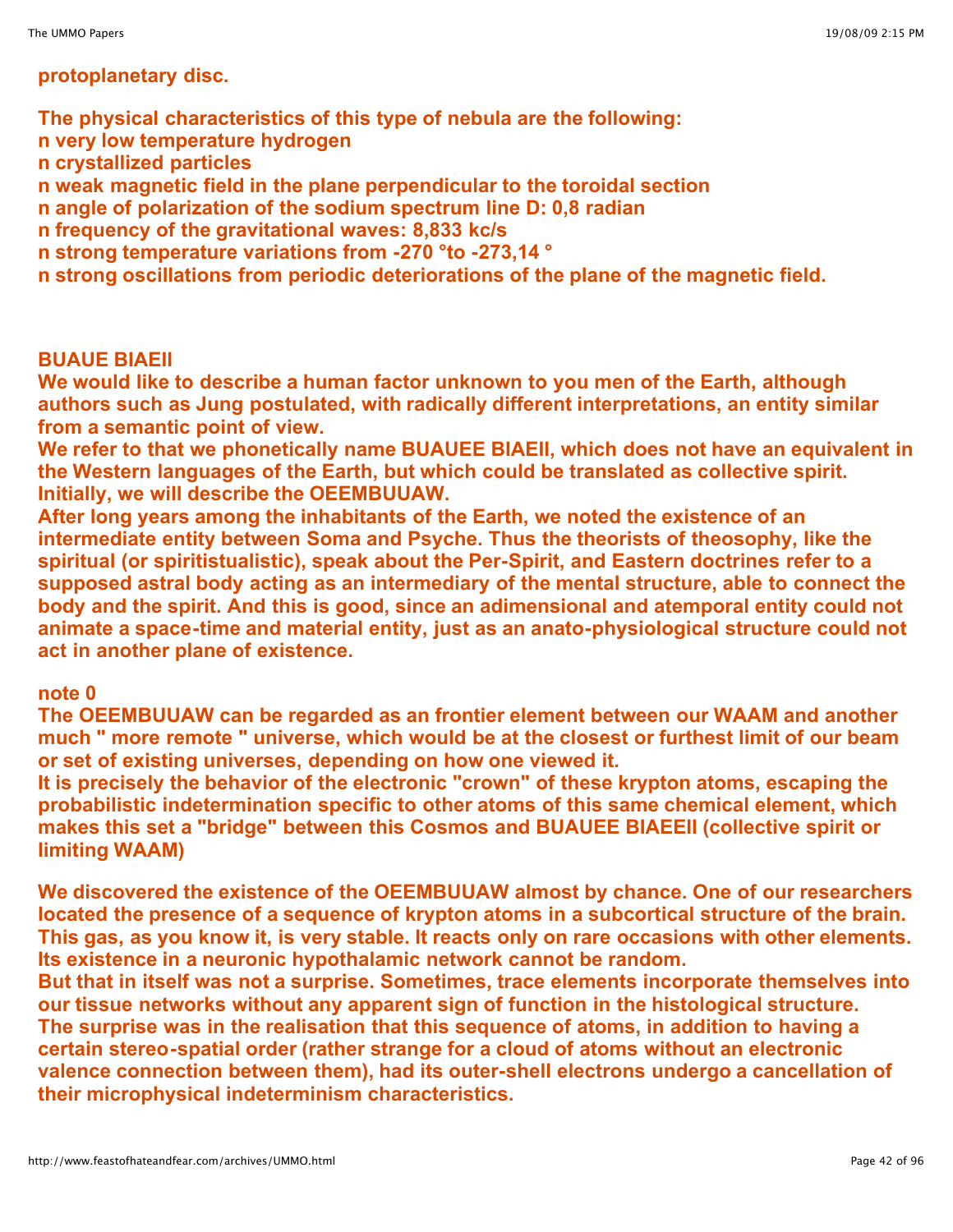# **note 1**

**The IBOZOO UU is entity unknown to you. It has in itself neither mass, nor electric charge, nor moment, nor color, etc. It does not make sense to isolate a I.U. since its physical reality requires at least a pair of I.U.. We can reveal you that the I.U. can be manifested in the form of neutrino, of electron, component of the proton, proton, quanton of light or quanton of time, according to whether its "axes "are oriented in one way or another. Expressed in another way: We consider that our WAAM is made of subatomic particles and of quantons of energy (up to now we agree with the physicists of the Earth). Except that we reduce or unify all these physical characteristics, a mass, an energy, a charge... and a wave, to only one kind of entity with an angular structure. A network of I.U. constitutes the world which we perceive in three dimensions, plus Time (also quantified)**

**These IBOZOO UU jumped from one orbit to another without provocation, which you would name quantum, from one orbital to the next highest or lowest, according to periodic law. Sometimes, when there was no functional activity; at other times, in the event of intense psychophysiological activity, when neuronic activity was not vegetative but voluntary. Thus in the state of coma, paralysis of the medulla, or desafferentation (Ndt: section or destruction of the sensitive related nerves) of what you call the Reticular System (Ndt: the ascending reticula) ; electronic activity follows a strict sinusoidal function without highfrequency harmonics.**

**The appearance of a voluntary activity in the motor cortex which, according to you, is located in a prerolandic surface (but not in our brain), was accompanied simultaneously by a very complex series of frequencies (not necessarily harmonics) of varying intensity with time.**

**The inhabitants of the other OYIAA (Planets) present during the process of hominisation similar structural features. In humans we have been able to isolate the krypton networks, even though their spatial distribution differs.**

# **BUAUAA**

**We can approach the concept of BUAUAA only by thinking differently, therefore on a different logical and semantic base than those of the thinkers and theologists of the Earth. In the first simplistic interpretation, Earth languages give to this idea of soul, psyche, spirit, an ontological value which describes it as an adimensional entity, outside of time and consequently indivisible and transcendent.**

**Our conception (without entering into an indigestible philosophical and scientific analysis) is somewhat different.**

**Indeed we do not allot to the soul a dimension of time, nor parameters such as mass, electric charge or dimension of space.**

# **note 1 bis**

**You accept in your version of science the existence of only one Universe, although authors of science fiction on Earth are familiar with the " fantastic " concept of other worlds and universes. For us, the vision of a multifacial cosmos or a multi-universe is not a simple speculation, but, quite on the contrary, has been proven beyond a doubt to such a degree that we carry out our intragalactic voyages within the cosmos closest to ours. Allow us to expand on this point. We call WAAM-WAAM the beam or set of existing universes which we assume to be of infinite number (although we could not really prove it, having only detected a few of them). The primary characteristic which distinguishes each**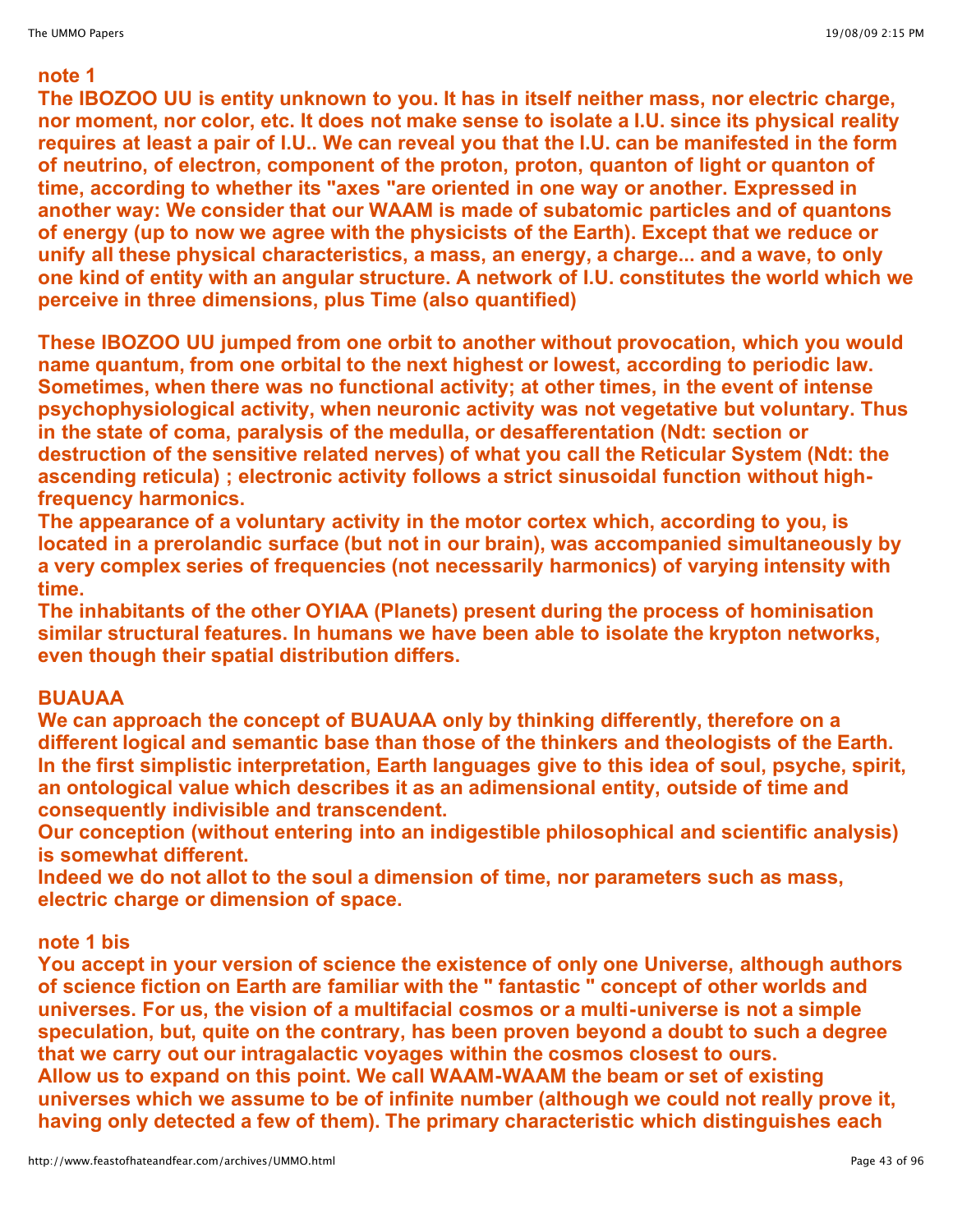**one from the other is the speed of a quanton or discrete unit of electromagnetic energy in their centre.**

**Actually, it is a family of pairs of cosmos, of WAAM.**

**Each pair is made of predominantly matter or predominantly antimatter, without implying that in a WAAM, there can exist in additiona to one positive mass, a negative mass, and in one of the two members of the pair: an imaginary mass of which the speed limit is the speed limit of E.M. quanta.**

**In this way, in the two cosmic WAAM, the three-dimensionality of the system (length, width, height) and the existence of four types of mass are invariable:**

**+ m, - m, (+Ö- 1) m, (- Ö - 1) m.**

**However let us observe that while the dimensions length and time appear in both, and that the two types of real mass can be insulated in the two WAAM, with a predominance in each one of them of respective signs of the non-real mass M. (the term non-real must be expanded semantically on Earth in mathematical language, i.e. one should not interpret it as meaning non-existent, but as located within another frame).**

**It is clear that there can be as many exist pairs of cosmos as speeds of the electromagnetic quantum (twin cosmos and anticosmos).**

**Twin Anticosmos (U-WAAM) does not mean that its galactic configuration is similar to ours. In our anticosmos, there is not an Anti-OUMMO or an Anti-Earth twin.**

**In practice, the scientists of Oummo and also partly our exploring travellers (myself having travelled in another WAAM) know of around twenty WAAM. Some from simple detection, others because we have visited them in our voyages, and two others by scientific inference. We are convinced that there are much more and there is no reason that their number could not be ¥(infinite).**

**Two of these planes or WAAM (universe) are inaccessible for to physically. This means that no civilization, however advanced, could visit them with their UUAUUA (space craft). One of them: (unique in the family of the three-dimensional beams) does not have an anticosmos (actually it is itself its own anticosmos), and it is free of mass (imaginary and real). All its particles are cancelled, i.e.: its network of IBOSZOO UUHU is a static network which has neither time, neither length, neither mass, nor moment, etc, to such a point that to speak of speed in its centre does not make sense. Expressed in a philosophical way, the WAAM of which we speak EXISTS and DOES NOT EXIST. It is dimensional and adimensional. This WAAM shelters all the constellation of BUUAWUA (souls or spirits) of all the human beings of our Universe.**

**In the multidimensional Universe, the BUAUAA has neither width, nor height and, of course, not having mass, it escapes any gravitational influence. That is to say that its parameters have nothing to do with those of the other IBOZOO UU. But the Soul is dimensional and can be in another plane of the Universe, so that disturbances in the material plane are correlated in the dimensional plane of the psyche.**

**note 2**

**Here you will understand us saying that the SOUL HAS NEITHER DIMENSION NOR TIME, while at other times we speak about the DIMENSIONS OF the SOUL. (The confusion arises from the poverty of your Earth vocabulary which necessitates the use of the word "**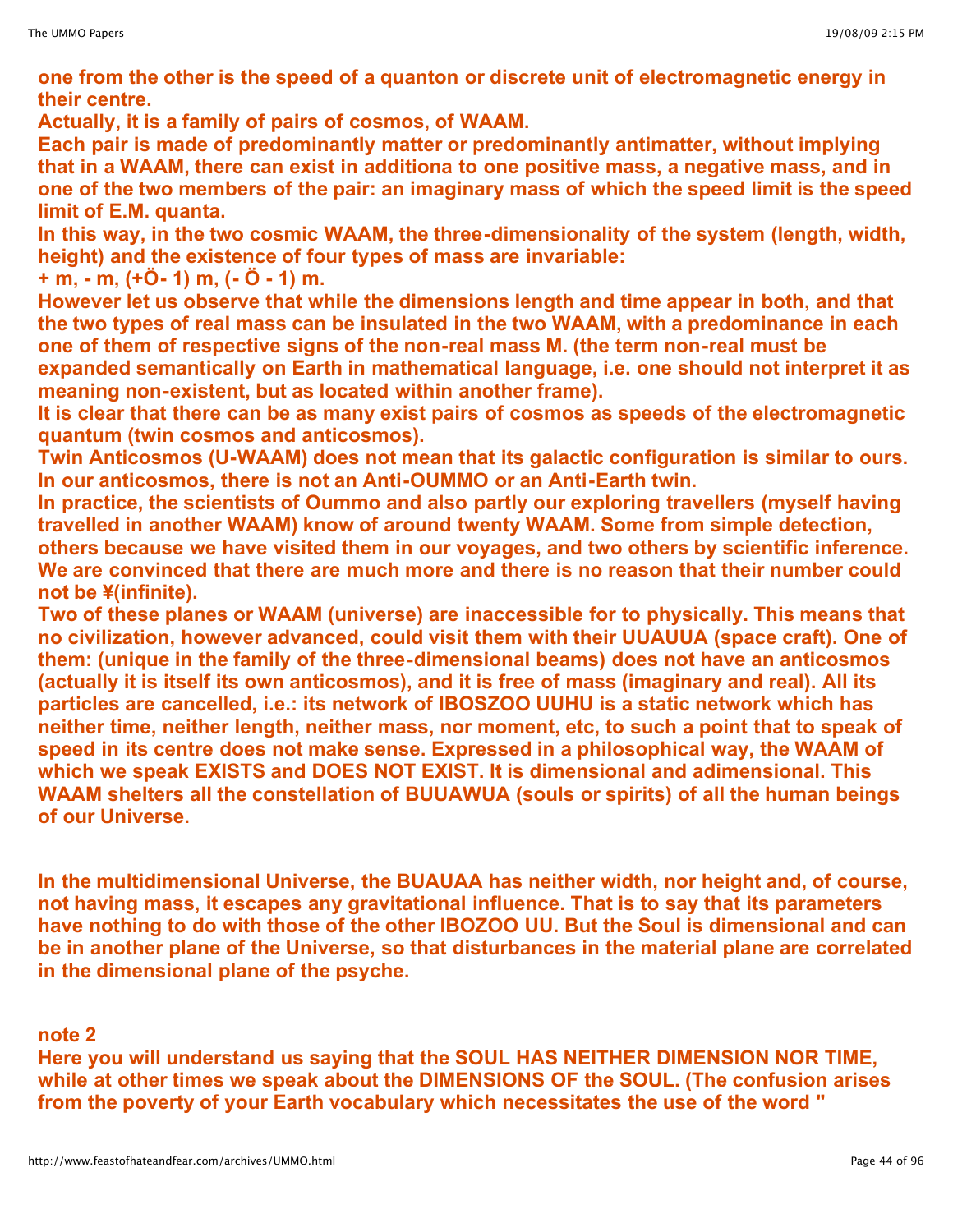**dimension ", which in our language is much richer. )**

**The Earth theological conception of the soul or spirit is very poor and contradictory. If it is dimensional, as various authors postulate, it should be located HERE, in the WAAM and could be weighed, measured, or photographed. When more intelligent theologists allot an adimensional character and an atemporality to it, they are approaching the truth but: How can it process data, if it is purely spiritual and is deprived of energy?**

If the soul can become aware, for example, of the concept of God, it must do it by an act of **reflection, which requires a mental process and consequently a flow of data. But, how can a system of data run without an energy channel?**

**Our conception, already expressed, is different. It is the brain of the OEMII and the B.B. (BUAUUEE BIAEEII) which PROCESSES the DATA, i.e.: Of the four human factors of the man, only the encephalus (inside your cortex and of the limbic system) and this gigantic brain, of which we will comment about certain aspects and which is the B.B., PROCESS the data (in the sense of working out, combining, creating data).**

**Both the B.B. and the brain contain systems structured TO TRANSFER AND PROCESS the data. Moreover, the brain: more complete, although less complex than the gigantic B.B., is able to assemble, by its neurocaptors, the reality of the WAAM.**

**The chain of krypton atoms (OEMVUAUFB) is only the conveyor of data (the channel). The BUAWUAA (Soul) is not able to process data, to think, work out information, but only TO PRESERVE, (in a WAAM without " dimension "). A network of IBOZSOO UHUU " freezes " the intellectual and emotional information which comes from brain and the B.B.. To summarize all this:**

**BODY (OEMII)** 

**It collects the information of ambient conditions through the sensory organs, i.e.: it translates the modules of apparently CONTINUOUS information, but actually discrete or quantified, coming from the WAAM, (the vision of a shrub, odor of camphor, the hardness of a stone) into biochemical modules through neurocaptors and, from there, it translates them into bioelectric modules, transported to the cerebral cortex. There, it (the information carried by the senses, Ndt) is processed, at the same time as its reflection on the subcortical nuclei of the limbic system, which associate with each perception an emotional affect. This collected and modulated information is also temporarily stored in the brain. OEMBUUAFWBUU (Third factor)**

**It is composed of a network of krypton atoms. It is a simple channel for the transport of data. But a very singular " channel " since its conveyor is not a sequence of quanta of energy. The contribution of data happens through electronic jumps on different orbitals, in a non-random order.**

**Moreover, the singularity of O. is that it does not put into communication two points of the same WAAM, but on the contrary, that it represents a frontier transfer element between two opposite WAAM (Ndt WAAM BB and WAAM B) and our WAAM. On one hand O. establishes a connection between the BIAMOSEAA (brain) and the B.B. In addition, it connects this living and rational organism which we call OEMII (man) with the WAAM of zero mass, i.e. the plane of the WAAM-WAAM which contains the Soul or Spirit (BUUAWUA). For the latter, it is the single " channel ", although you prefer to call it valve or door.** 

**BUUAWUA (Psyché or Soul)** 

**The psyche of Man is a " remote " WAAM (universe) . (B) We say remote, not because it makes sense to speak about distances between the various universes, but because it one of the two limiting WAAM. (The B.B. is in the other)**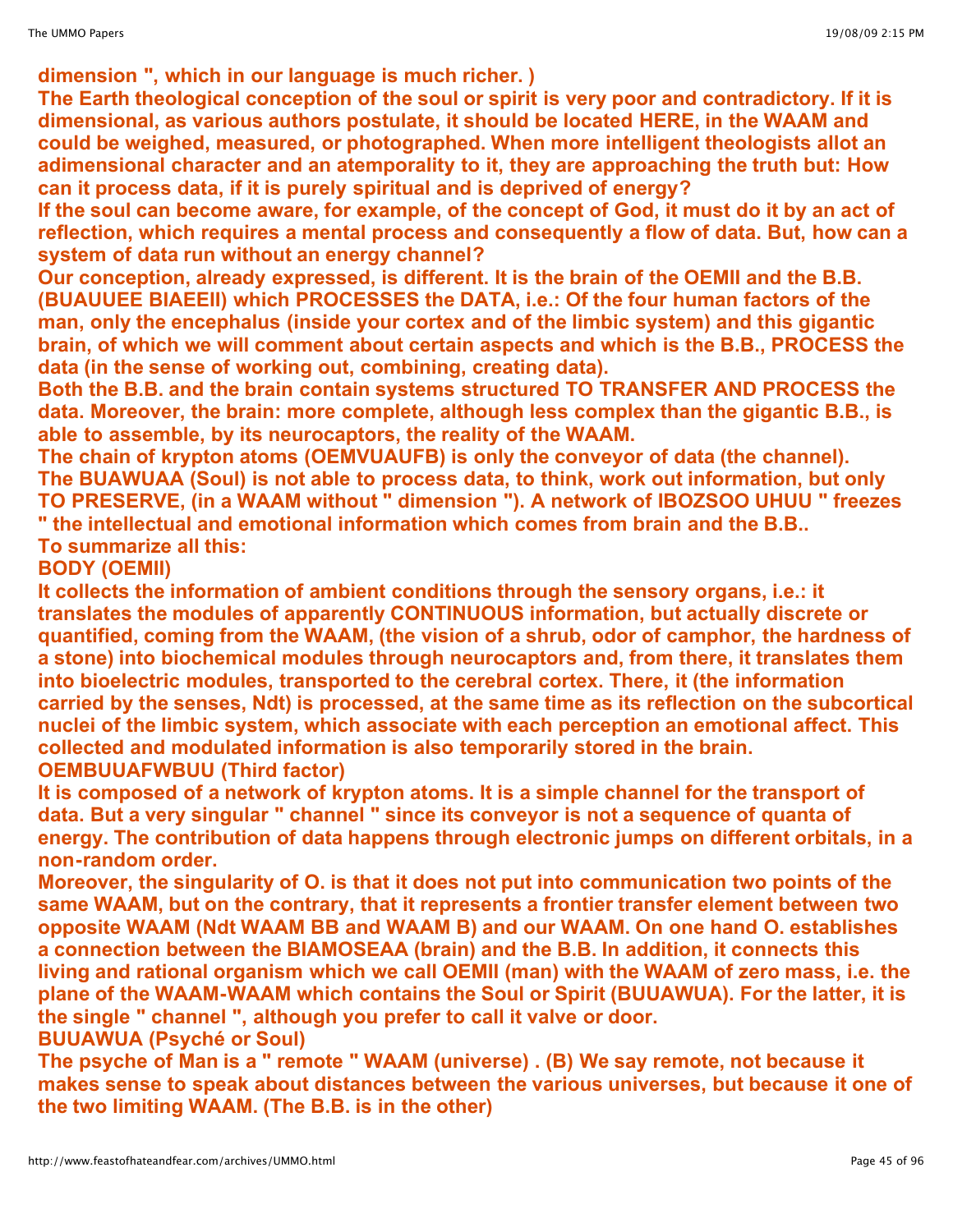**The Universe which lodges the Soul (you perhaps prefer to call it " plane ") is singular. Its mass is zero, its elements : statics. Here light has no speed. (There are only Ibozsoo Uhu).** A piece of data (a series of bits) could be recorded there, but this data could not circulate in **its centre, in the same way that you could print on a paper sheet and your information would be static.**

**An initial analysis of this concept of the psyche could conclude that such an entity is cold or " dead ". The Soul would be like a book of the Earth covered with dust on an old shelf. In a certain manner it is this way. B. (Buawua) is a cell closed on itself among billions (10^12) of similar cells in this WAAM. There are no connections between them, and each one accumulates all humankind's experiences during its entire existence.**

**But paradoxically, B is very dynamic, as opposed to what it seems. Perhaps a comparison would help you to understand.**

**In the nucleus of any living cell, there is a DNA chain. Bases, purine and pyrimidic, follow one another and contain the information of the genome. Here also cold information appears static, as in an old parchment of Oyagaa, but the chromosomes of a cell can set complex biochemical mechanisms into motion.**

**In the WAAM plane of zero mass, the same thing occurs. The OEMBUUAFWUU carries out a feverish activity, exploring the contents of B. comparing it with those of B.B. and with those contained in the network of neurons of the brain. This meeting of B. and B.B. constitute a system of interactions which modulates the behaviour of humans**

# **BUUAAWUAA BIAEII (Psyché collective)**

**Although we already referred to it in this report, we will make a synthesis of its structure and its functions. B.B. is in another frontier WAAM (Universe). This cosmic plane has the following characteristics: quanta or photons move at infinite speed.**

**Its anticosmos is identical to itself. That is, the amount of positive and negative mass in its centre(is equal?), although occasionally particles of matter and antimatter annihilate each other to produce energy. When they do, they constitute the most important source for this gigantic multibrain. There is no imaginary mass in its centre, that is (±Ö -1) m. This WAAM is called the WAAM . (BB)**

Just as in the first WAAM, one can notice in it a division into " cells ", or " enclosures " (in **the same way that our WAAM would be made of Galaxies).**

**The mass of this WAAM is infinite. Each one of these enclosures is the super-brain corresponding to the Social Network of a planetary humanity.**

**In the WAAM of B. (psychés) we are certain that the different psyches cannot communicate between themselves, except through the O. and the B.B..**

**To know if the interconnection between the various planetary Consciences is or is not possible constitutes an enigma for us. Until today we have not found any evidence that that is possible.**

**B.B. explains:**

**\* The collective conscience between the OEMII of the same humanity.**

- **\* Collective feelings of a social network.**
- **\* Life after death, as we will explain it in note 10 .**

**\* The collective psyche contains the information which modulates the evolution of the biological phyla on each cold planet (OYAA).**

**\* It also explains the communication you call extrasensory between living organisms.**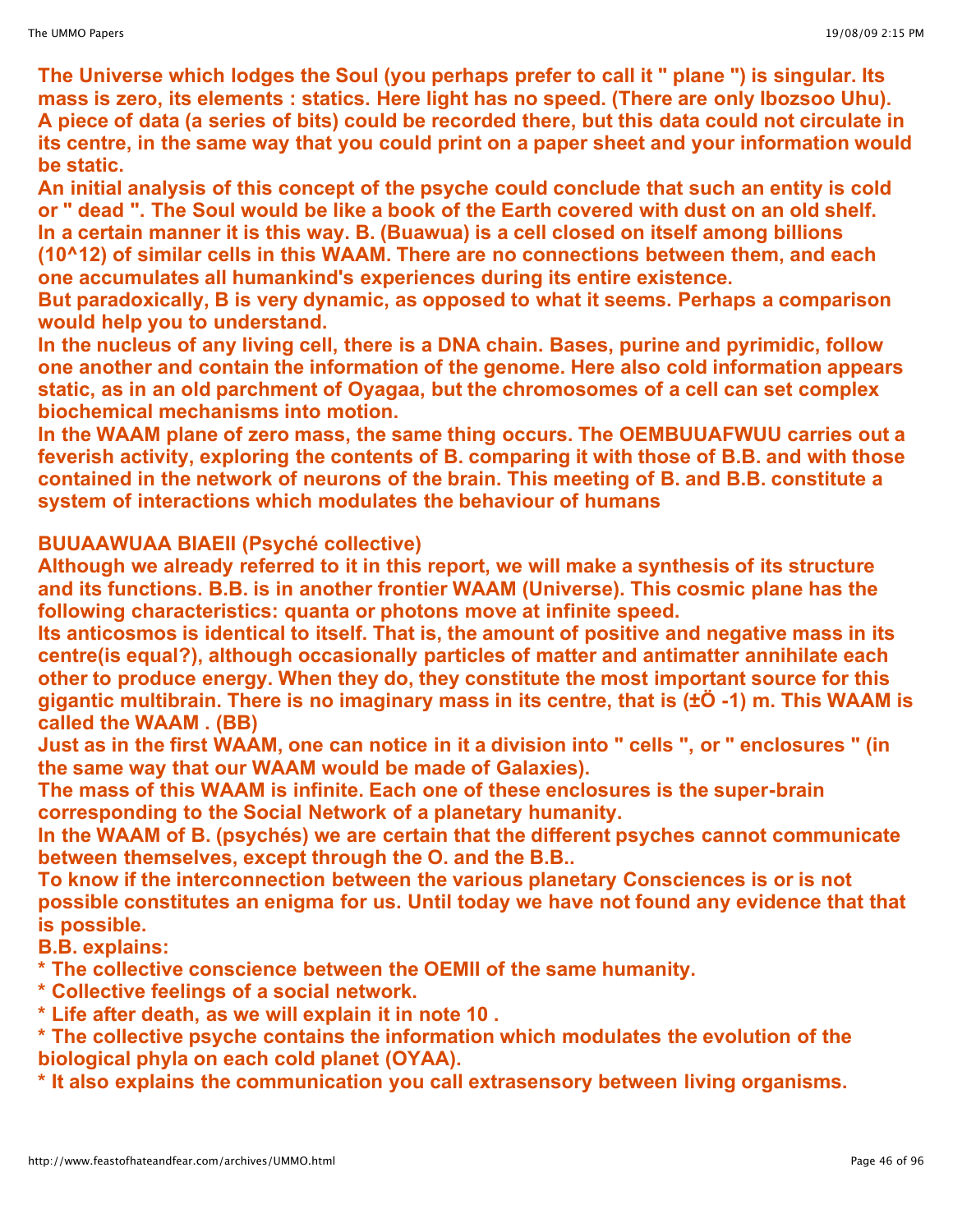**This means that in our physics, the Universe is multidimensional and that any variation in a beam of dimensions results in a twin disturbance in another beam of dimensions. In this case: the structures such as the krypton atoms act as connections between the different planes of the Universe. (do not deduce from this that krypton atoms have a special configuration for this function. Sodium atoms could have played an identical part). But man's cosmological model does not end with these three fundamental elements. There**

**remains a fourth immaterial element. (do not forget that the OEMVUAUFB only manifests itself materially as an atomic krypton substrate).**

**This fourth human factor is BUAUIE BIAEEEIII.**

**What reality is there behind this entity unknown to you, people of the Earth? Buaue Biaeeiii (B.b.) is an entity which can connect the different elements of a human or animal social network.**

**Although you think that the only bond between animals of the same kind or species is of an acoustic or tactile or chemical nature, or by pheromone, in addition the visual, it is not exactly like this.**

**What is the nature of this Collective Psyche: the B.B. ? Of course, it is not of olfactive, visual, tactile, or electromagnetic origin, nor is it measurable in known physicochemical parameters.**

**The Collective Psyche is not carried out, as the Earth author Jung postulated ingenuously, on a genetic level. It is not possible to record memories in our biochemical bases of nucleic acid, DNA, since those transmit only physiological and anatomical structural characters, simple codings of amino acid chains (proteins and polypeptides) which will give rice to specific configurations of cells of different morphology and distribution. But not of coding of memories or information related to OUR CULTURE.**

**So that if one of our ancestors studied a passage of the History of Oummo or if one of your fathers memorized a passage of the Iliad, such a memory would not be transmitted through the egg or the sperm bequeathed to their descendants.**

**You have yourselves observed a rich phenomenology associated with suggestion, or mob mentality. Thus in the same way, your own culture is loaded with universal myths, paradigmatic ideas that cannot be explained by a simple audio-informational transfer of culture, simply transmitted orally.**

**At the risk of repeating ourselves we will use the Spanish word SIMPLE to explain our idea. Such a SIMPLE or EASY evaluation does not make it possible to explain why there is a whole plane of ideas, concepts, metaphors, memories, symbols, concepts, superimposed like scales, in books, brains, audiocassettes or discs.**

**We will express this idea and we will develop it. Indeed, information can be recorded in many ways. A text or an image, a melody or a phonic sequence, a symbol or an impulse can be coded, as you discovered recently, in units of information (not necessarily binary), to be engraved on a paper sheet in characters which you call printing, or to be transferred in a channel using any form of energy or atomic networks. (In the first case, for example, the acoustic channel or waves of pressure in a gaseous medium, and the second case: letters or cassettes sent by the post office)** 

**It is obvious that you and also we engrave in our brain all the stimuli we receive from our neurocaptors.**

**note 3(3)**

**In the three-dimensional WAAM in which we live, physical " things " consist of IBOZOO UU (I.U.). A bramble on Earth or an IXIISII (flying animal of Oummo) is nothing but networks of**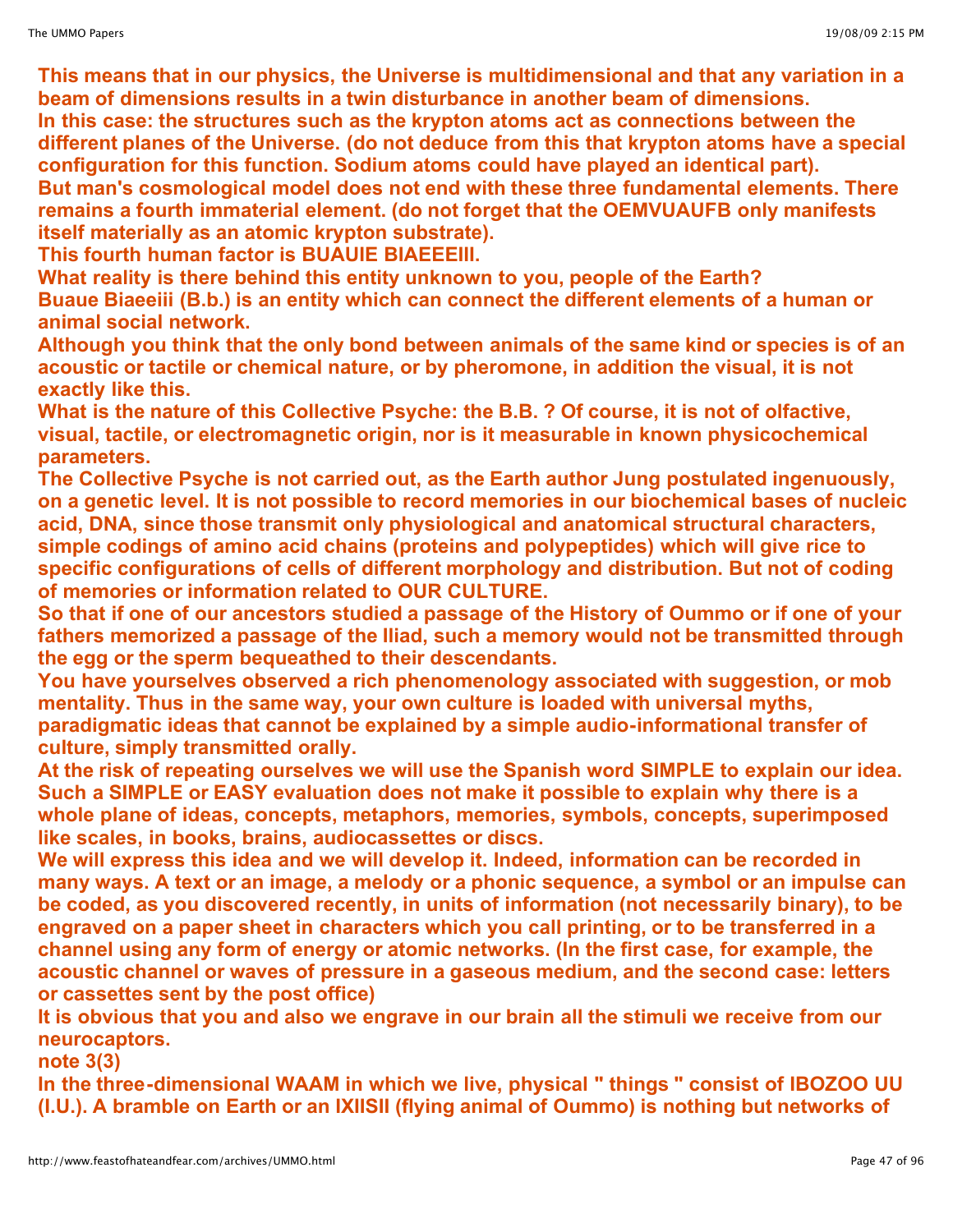**I.U.. But, we could believe that such I.U. in their external reality are located in the same order as the points of the image received by our brain. That is not the case. We receive the angles defined by complementary I.U.. This (" disordered ") flow of data arrives at our network of neurons and it is the latter which orders them in reference to patterns of images memorized in the B.B. In this case, since the creation of the WAAM-WAAM, B.B. acts like a universal generating body of forms and images, as it is moderate in (note 10).**

**In this way, you can understand that the forms which we see, the configuration of a square or the color NOOSOEE (green) of a shrub of the Earth, do not exist in the external world such as we perceive them, only in the B.B., but on the other hand there is certainly a relation or what you would call a one-to-one mapping between a color (an image in the B.B. and the brain) and a photonic electromagnetic quanton of our WAAM.**

**The sequential patterns of bioelectric impulses in the neuronic encephalic network do not look anything like a triangle, or the color orange.**

**If B.b. did not exist, we would have knowledge of forms and colors, but only of confused and diffuse, purely " emotional " impressions.**

**In short: The OEMII receives patterns of energy corresponding to SOMETHING of the WAAM-WAAM. B.B. uses the appropriate pattern to figure out what was perceived, as a form, color, sound, touch, an odor, etc... and BUUAWUA (B.) (Soul), as much as B.B., stores this information which is used to direct the conduct of the OEMII. But observe that B. stores only the experiences of the BRAIN, whereas B.B. melds these experiences into a whole which integrates trillions (N.d.t. 10^18) of experiences of different human beings.**

**We people of Oummo use two means of coding of information in our brain. Firstly, through the creation of biochemically-moderated synaptic units, and secondly through the creation of polypeptide sequences, i.e. of small series of amino acids which, when they need to be decoded (mnemic evocation), activate neuronic membrane. (Ndt: In the neuronal man (l'Homme neuronal), Changeux excludes the possibility of proteinic engrams existing in the memory)**

**Up to now we have not said anything of that you do not already know, except the polypeptide system of information. For you, a thought of Pascal or Marx, poetry by Rilke or the description of a knitting loom, a Bruckner symphony or a medieval alchemist symbol, are either contained in an encyclopaedia, engraved on a tape, or coded in the brains of scholars. And this is completely certain, insufficiently certain!**

**What would happen if Earth society was completely destroyed, either by plasma weapons, fission-fusion bombs or a chemical annihilation?**

**Perhaps the laser discs, books, tape reels, the old manuscripts, the monuments and the brains would disappear! (We are speaking in a metaphorical way, since a catastrophe that would destroy human life on the OYIAA to such a degree that all traces of your culture disappeared, would be impossible). But let us suppose.**

**Does that imply that the destruction of the information would cause the elimination of any trace of the culture accumulated during centuries of the Social Network at the same time? The answer is: NO.**

**The celluloid strips would disappear with fire, the acetate on magnetic tapes would melt, the slender structures of the Parthenon, the Egyptian pyramids and the Notre-Dame cathedral, would have their freestones reduced to melted silica particles, the neurons of thousands of**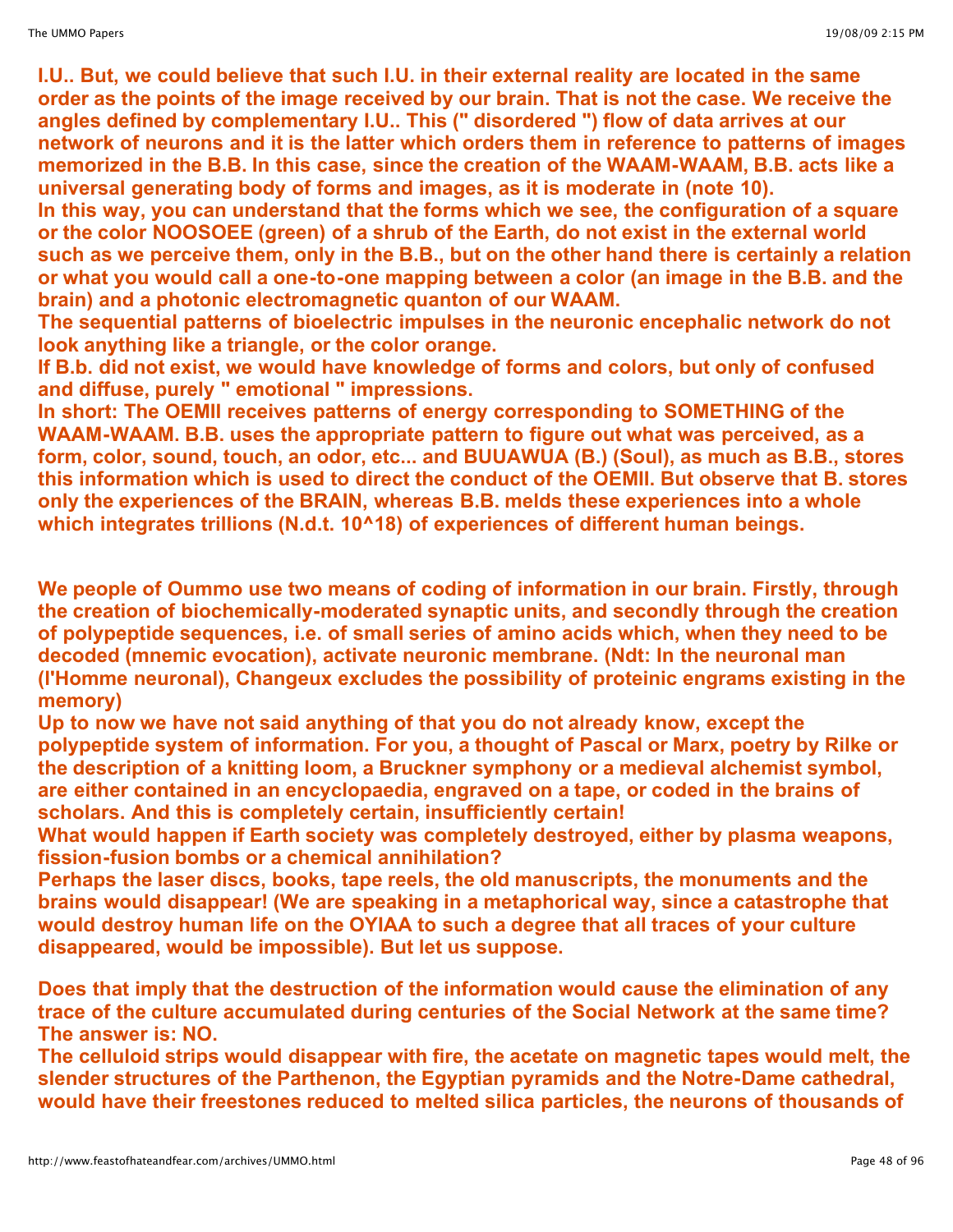**million Earth brains of Oemmii would be vaporized... But the symbols, the images of Picasso or the watercolours of George Grosz, the old zulu battle songs, the ancient Hindu mantras, and the poetic images of the Apocalypse, Masreddine Houdscha's humorous tales, Maxwell's equations or the configuration of the svelte tower of Vecchio, including one hundred-sixty-thousand four- hundred and two photocopied sheets that my brothers of Oummo have distributed until now among the OEMMII of the Earth, and who in this case would be reduced in ashes: they would disappear only only in their formal and material aspect. Energy and matter would be reduced to entropy, but NOT information.**

### **note 4**

**We have sent 3,850 pages, including texts, tables, diagrams and colour graphs, to your brothers of various nationalities. Hundreds of copies were made, which explain the number of sheets cited.**

**In many cases, we have images obtained by our UULUUEWUA (flying or levitating " photographic cameras "). In other cases, we were able to obtain carbon paper copies which you use in typewriting, or photocopies by the processes of OYAAGAA. But unfortunately we had did not reproduce a number of these texts, dictated to Earth typists, which would have constituted an invaluable part of the history of the relations between the two social networks of OUMMO and EARTH.**

**How that is it possible? If the information carrier disappears, information disappears.**

**Yes. But this is true only if this information was never assimilated by a brain. Let us imagine in a remote galaxy, a cloud of cosmic dust. Such an agglomerattion of cold molecules has a form at moment X And this represents an sequence of information. Let us imagine two distinct situations. In one of them, the inhabitants of an OYIA (cold star) collect the image of granular Nebula by means of astronomical instruments and put it into memory. In the other situation, much more probable, no hominid being collects this image (that is, the visible spectrum, ultraviolet, infra-red, etc, of this cloud of dust)**

**We have here, people of the Earth, two radically different situations. In the second, once the internal gravitational tensions have deformed the structure at moment X, the information disappears forever in any plane from the Universe (We call planes the beams of dimensions).**

**In the first case, the brain of the observer transfers the configuration (not such as it is in the real world, but coded) to BUAUE BIAEEII (B.B.), of its human constellation, i.e. of its social network.**

## **note 5**

**We cannot say only the perception of a pattern relating to a shrub, which arrives to us through neurocaptors (at the retina), happens simultaneously with the reception of the IMAGE by B.B., since Time is not simultaneous in the two systems or WAAM. There is thus communication but there is not simultaneity. The OEMMI is a space-time continuum and this WHOLE (which extends from its birth to its death) is put in contact with B. and B.B., but not during the entire length of Time, although the quantum jumps of the krypton atoms could cause us to falsely believe. (See the following note) This perception of a eucalyptus tree at the exact moment when it is shaken by the breeze happens in Dt (Ndt: defined microinstant), i.e.: in a pair of I.U.**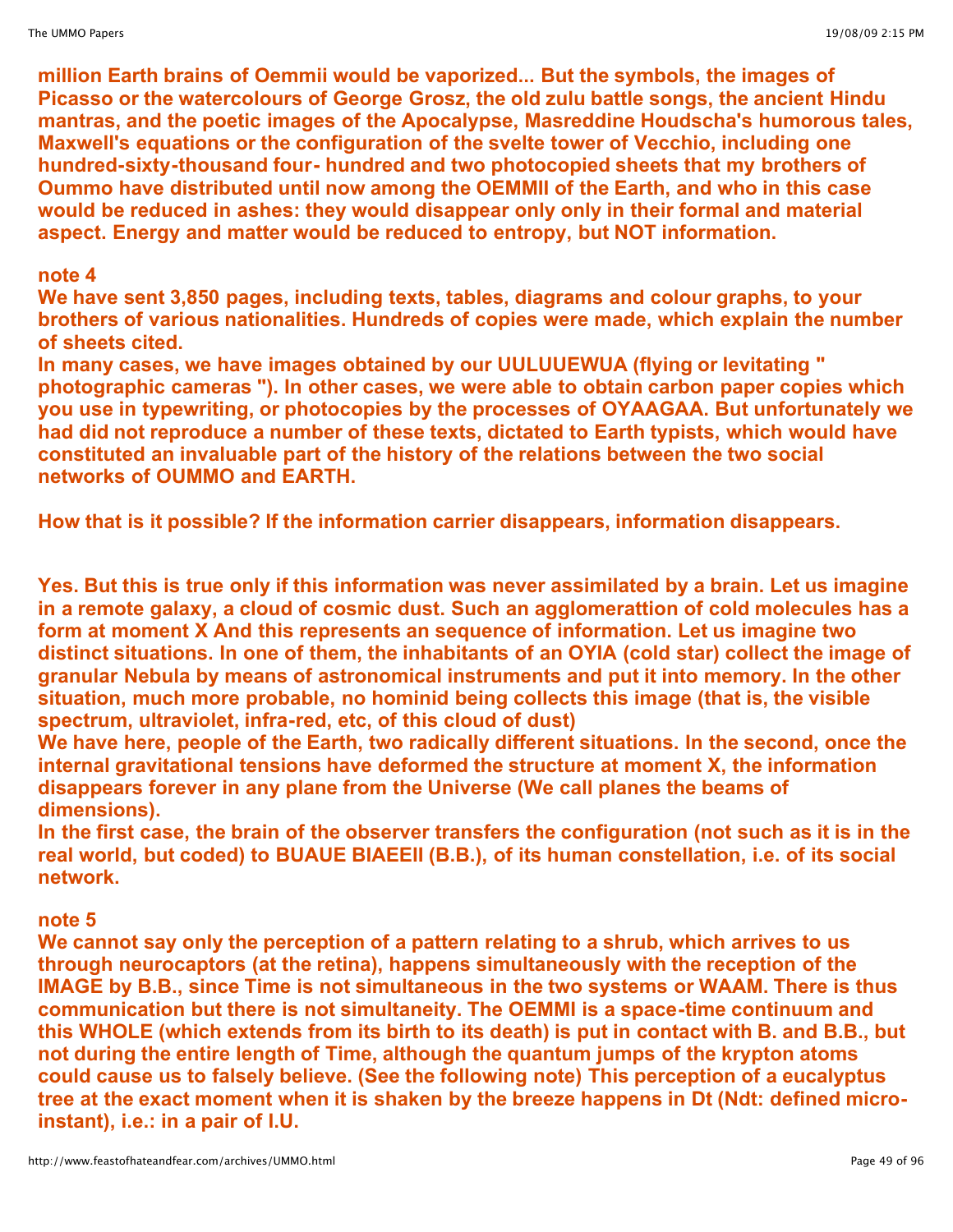**More specifically: we call HAYIULLISAA a structure formed by human beings connected to each other (social Network). The social Network is not only a set of " junctions " represented by humans, whose connections only consist of simple transactional or impersonal relations of exchanges of stimulus, information, or even money, as they are implied it working relationships and remuneration in an economic system equivalent to that of Earth. The branches between the junctions of the Network represent much more; not only information flows, or flows of matter, such as when we give an object such as a branch of sandalwood to another OEMMII (Human), or flows of energy such as when we lean on the back of another person with our elbow. Our brains are interconnected by information channels which connect the mnemonic structures (of memory) with a plane or beam of dimensions different from that of the psyche and obviously different from the beam of dimensions which constitute the field of forces which are the base of the universe directly accessible to our sense organs (the plane of the material things which we see, touch or feel). The Earth human, like the being of Oummo, is a section of a much more complex multidimensional structure. It is like a section of fruit). (It is possible for us to perceive the plane surface of the section, but not its stereospatial structure). See the coloured graph: drawing N 0. (But remember that this is a graphical symbol, since it is impossible that the channels of information which connect to us to the BUAUE BIAEII be tubular or cylindrical, as they are represented in the image). ° (this drawing is missing in the translations which reached us: NdR)**

**Two types of information flows connect us to the Collective Spirit or BUAUE BIAEII One of them, centrifugal, delivers information to this universal psyche. When somebody humiliates us, we do not feel only the verbal stimulus, formed by sequences of phonemes which in this language represent a syntax and semantically an insult. This chain of words is surrounded by an emotional halo which affects the limbic system of the OEMII or " seat of the affectations (feelings) " of the brain. Our brain then launches a " cry " of pain which is conveyed towards the Collective Spirit. Actually, it is a sequence of data which is transferred. This entity accumulates all the information in thousands of millions of emotional experiences corresponding to so many other human beings. We could make a coarse comparison with a lake, whose water stagnates coming from a**

**million streams, but the real model is much more complex.**

**And this is the case since there are other channels which link the brains of the Social Network with this Collective Spirit. We must specify that it is a centripetal flow. They are** umbilical cords which link us to our " mother " BUAUE BIAEII, and they transfer to us a part **of this accumulated information, although somewhat modulated. To clarify this last point, it is necessary to specify the kinds of information which flow out from the OEMII (human Bodies) to the Collective Spirit (B.B.). Obviously, it is not only the emotional and traumatic experiences that arrive to this universal entity. Not only our sufferings and joys, but any sequence of data obtained from the external world or by our mental processes**

## **note 6**

**The consciouness is managed by B. Actually, the tree just as much as the OEMII is a spacetime WHOLE which exists in itself. Consciousness is like a projector illuminating a vast gallery, section by section, (i.e. moment by moment). Imagine that this long corridor is full of pieces of furniture other objects, and that you advance slowly in the darkness with a**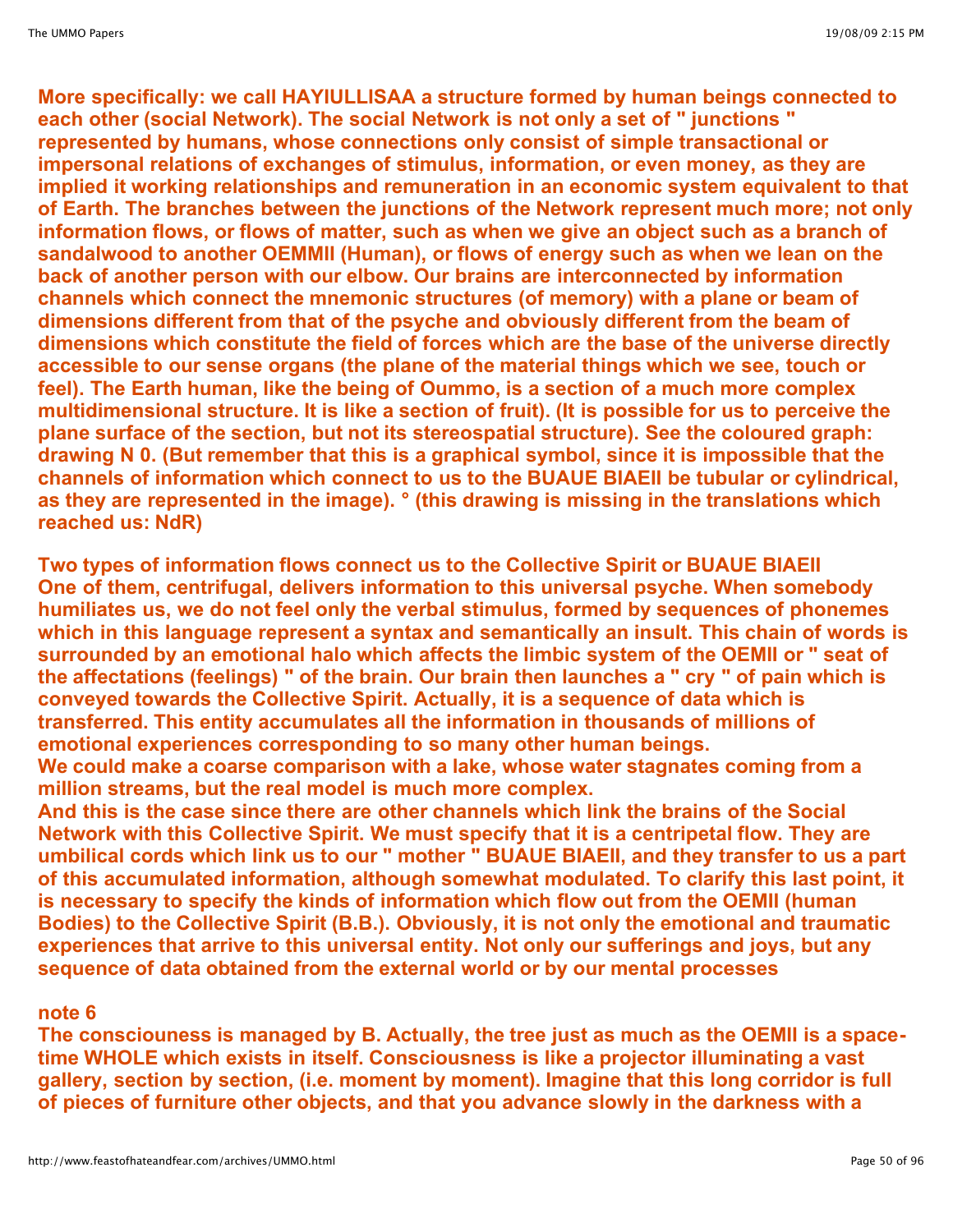**weak lantern which only enables you to see a narrow ideal passage, i.e. gradually a section of this large corridor. The future is thus made up (the still-unexplored pieces of furniture in the corridor). But from this we can deduce - if we take this metaphor or image literally - that the future is given, and that consequently we are deprived of freedom.**

**That is not the case. The shape of this corridor, i.e. the sum of the conduits of the OEMII, is a complex function which makes its own space-time structure.**

**What factors affect it? Initially, its environment in the WAAM, i.e. the patterns of energy that interact with the body, including information in the genome or the DNA of the gametes. But, especially B. or the Soul, thanks to the information which is accumulated at the same time in B. (during its entire existence). And the B.B. also has an enormous influence, i.e. the action filtered by B.B. of all the human beings who have ever existed.**

**The perception of a eucalyptus tree or the flavour of some molecules of ethyl-mercaptan is transferred to the B.B. in the same manner as the intellectual process that occurs when we reflect on the ethical problem of euthanasia.**

**Isn't B.b. then just a simple data bank? Up to here our description seems to befit a gigantic memory where million of gigabits coming from millions of peripheral sensors accumulate. But, B.b. is not just a big macrocephalic database. First of all because the transfer of information is not limited to neutral data configurations which would make it possible, for example, for a. work of Leonardo da Vinci, this artist of the Earth whom we OEMII of Oummo admire, to be reproduced in the B.B. When in your computers you use a matrix of diodes, for example, or a magnetic memory to code information, you can also, provided that its capacity is large enough, store the information contained in the Mona Lisa, if you encode the surface with sufficient resolution, point by point, expressing the chemical nature of each molecule of pigment, not only that contained on the rough level of the canvas, but also those located in the lower planes, which can be seen through the quasi-solid and semitransparent oil medium.**

**Not! It is necessary that you understand that this information is always associated with a quantifiable emotional association.**

**Although it is difficult, we can say to you that - in the same manner that to transmit a photograph, you represent each point by two digits which indicate the position in a twodimensional reference, and by six others intended to fix not only the three components of its color but also their respective intensity, - the B.B. does not receive only a greater number of data for each point, but additional information associated with the emotional context of the data in question.**

# **CHANNELS TOWARDS BUAUEE BIAEEII (B.B.)**

**These channels which connect us to the collective psychic plane are not of an energy nature, that is: the carrier is not a flow of energy like the one you use, for example, in the electromagnetic transmission of a television signal. Neither are they discrete channels. What you call CONTINUOUS CHANNELS, are not, since Time is discrete, quantified. Thus when you use the telephone, you believe that you are transmitting a pattern or a continuous function, whereas actually it is a high-resolution sample. On Oummo our channels are very high frequency (in the order of gigahertz). But they are also discrete channels from which one cannot completely eliminate background noise. The OAWOO NIUASSOO channels connect two distinct " planes " of the Universe.**

**One of them consists of a beam of space-time size composed of IBOSO UU (subatomic**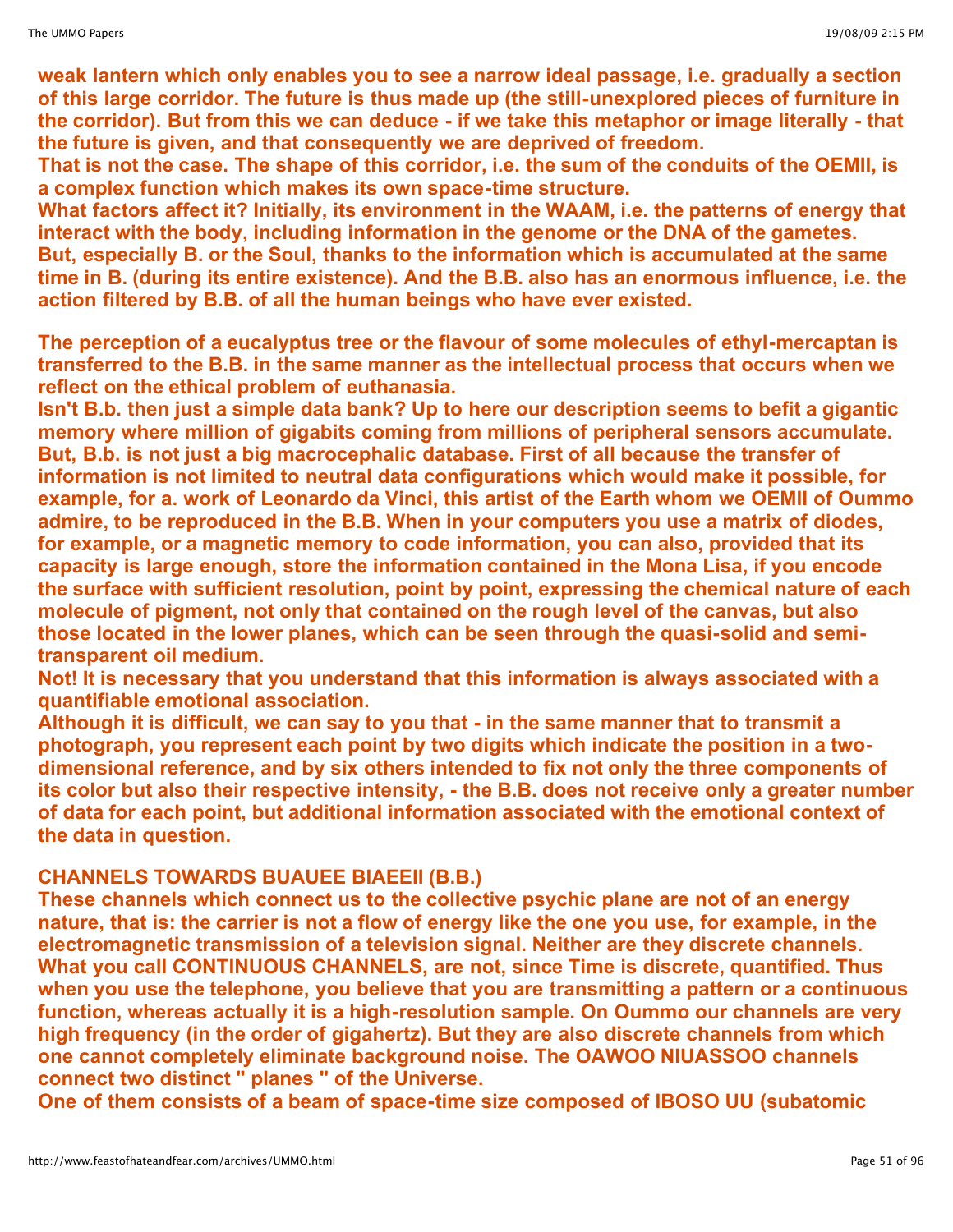**Particles); the animals we see, beams of light, electromagnetic fields, gravity or the interactions between nuclear particles, form part of it.**

#### **note 7**

**The channels we refer to consist of a " valve " of entry (krypton atoms) and a flow of information within the B.B.. This flow plays the part of a neuron within this gigantic brain which is the B.B. We OEMII of Oummo use many types of channels of information. In general, those of an electromagnetic nature use very high frequency carriers, for two reasons: To avoid the disturbances of Oummo's magnetic field, which on Oyagaa does not exceed approximately 0,5 gauss, but on Oummo can attain more than 213 gauss. But especially they make it possible to emit simultaneously a great number of messages. The other carriers are gravitational quantons and beams of neutrinos. And also particles still unknown to you, HOOYIESCOA. But all that has nothing to do with these intercosmic channels.**

**It is true that things are not such as we see them. A real object, like a flowering shrub, seems to be a three-dimensional form with dark green and perhaps mauves, depending on the flowers, according to the chromatic radiations absorbed by its atoms.**

## **note 8**

**The bioelectric patterns of the TREE-THAT-WE-SEE pass to BUUAUANN IESEE OA (SUBCONSCIOUS) and from there to O, i.e. to the krypton gas configuration which transfers information to B. and to B.B..**

**But, the TREE-THAT-WE-SEE or that we perceive, has nothing to do with the structured whole of "iboszoo UU " (particles) which EXIST-OUTSIDE-OF-US. The energy pattersn that it emits, are translated by the neurocaptors in the form of patterns of electric microvoltages which integrate all the data. Up to now, we have not told you anything your Gelstat specialists on Earth have not understood.**

**But, who integrates the patterns to give the universal image of a " SHRUB "? The answer is: THE COLLECTIVE PSYCHE.**

**It is another plane of the multidimensional Universe, also formed of beams of dimensions. It is not a Universe like that we perceive, filled with galaxies formed by clouds of gas and dust, stars in formation, of novas and cold stars, frozen planets like those of Oummo and Earth, of hot quasi-stellar planets, with a quasi-incandescent crust where today the life cannot flower. NO. This plane or PSYCHOSOCIAL Universe is also formed of singularities or concentrations of matter and energy. It is as anisotropic as ours. It is not a crystal, in the sense that its configuration in its own environment is not geometrically regular. However its degree of complexity is high. We could say that its level of entropy is very low. Its density of information per cubic WAALI is about 8.345 x 10^71 bits. (a WAALI is about 43,700 light years). This average density of information is very close to the bit density per cm2 of this photocopied sheet. ³**

## **note 9**

**It is not possible to travel to it. Its global mass is infinite. Without the quasi infinite energy resulting from the rare collisions of masses of different signs, the mutual gravitational**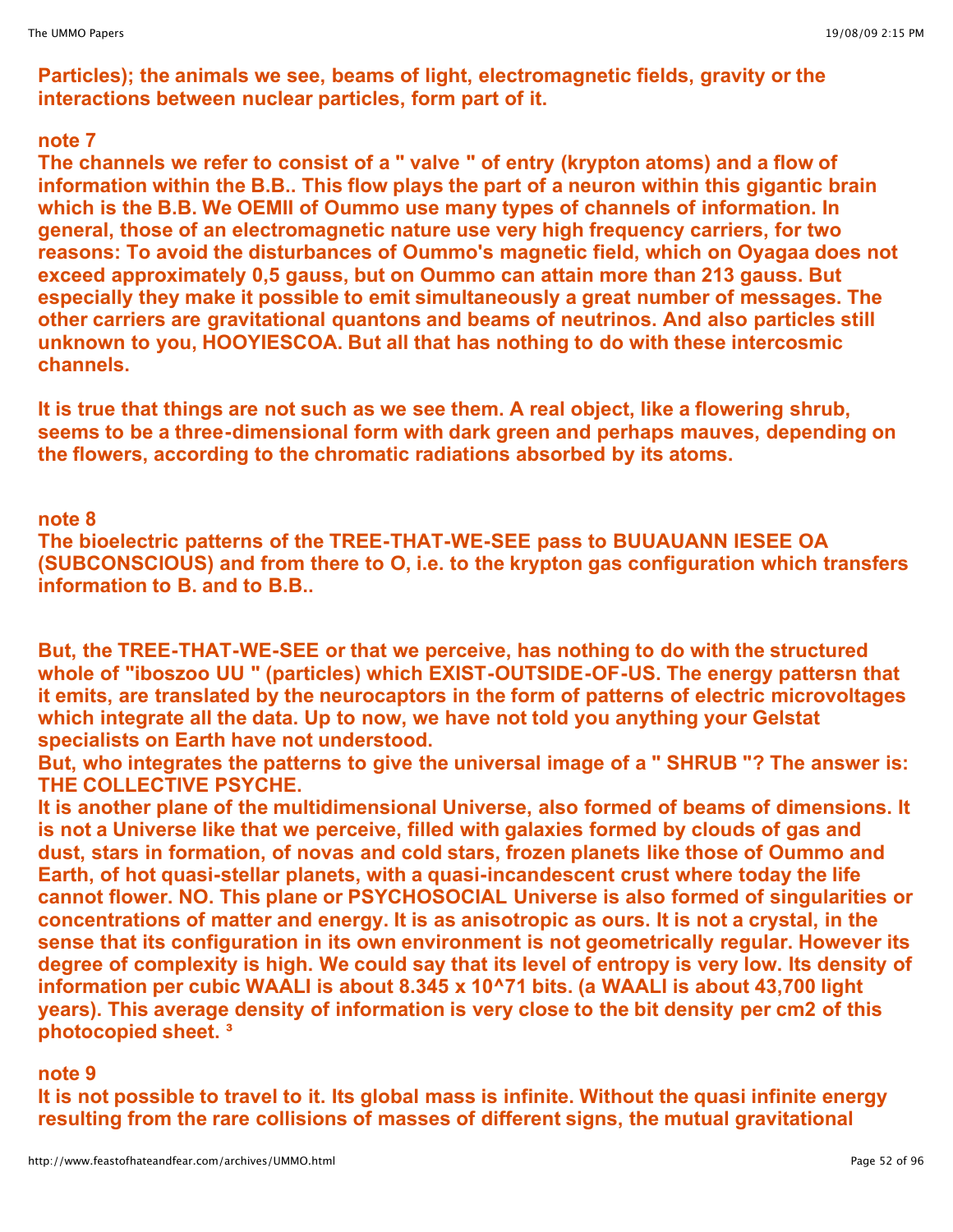**attractions, in this also expanding WAAM, would have made it contract permanantly into dense core of Ibozsoo uhu.**

**WAAM is the pattern of the WAAM-WAAM.**

**When WOA (God) created the WAAM-WAAM, actually he generated the first forms in the WAAM .**

**Without the divine influence, WAAM would be isotropic, a " crystal " in continuous expansion and contraction (in an elementary time defined by two I.U.), it would expand then start again to contract, since its isotropy would prevent masses of different signs from meeting to form new local expansions, thus maintaining an anisotropy. But the infinite magnitude of the mass would in turn prevent the isotropic expansion from lasting. What caused the formations of singularities in our Universe: galaxies, intergalactic or galactic dust and gases, cold stars and stars?**

**Quite simply the disturbances originating in the adjacent Universe, which in its turn is agitated by another and so on, until we arrive at the Universe of infinite mass that we call WAAM .**

**Here, you will understand why we say that WAAM is the pattern of all Cosmos, a pattern whose initial information was generated by WOA (Generator or God).**

**Then: the WAAM is converted into a " cosmic brain " divided into a multitude of cells or enclosures we call B.B.**

**BUAUEE BIAEII is an immense structure as can be our Universe, although it cannot be measured in terms of light-years, since it does not make sense to evaluate its dimensions in WAALI or meters. Moreover it is of an immense organic complexity. It is true that to measure it we used the artifice of taking one of its dimensions that are equivalent to the traditional length in our Cosmos, and even still its density of information is lower (your** brain has a density of 1019 bits / cm3), while he B.B. is not more than 104 (10.000) bits/cm. 3 **B.B.** 

**is a (central?) cosmic plant which can process data. It consists of GUU DOEE (contours or cells). An image to better understand would be the galaxies of our Universe, except that in the B.B. there are no nebular configurations of dust and suns, but of enclosures, parts with five dimensions. In other words: this cosmic plane or B.B. is subdivided into other B.B. or universal psyches, each one corresponding to a planetary humanity. (confusion could arise from what we call B.B. (BUAUEE BIAEEII), not only the collective spirit of Oummo or of the Earth, but also the cosmic plane (of the multi-universe) which contains all the B.B. of the various social networks which populate our tetradimensional universe. We refer to it in these terms since they are the four most perceptible dimensions.**

## **note 10**

**The WAAM not only stores and processes the intellectual and emotional patterns of the living beings of the multicosmos, it also governs all the forms and singularities of the WAAM-WAAM.**

**Thus, it directs the evolution of the living beings, i.e. neguentropic beings (beings which evolve against the ambient entropy of the surrounding Cosmos). This evolution is managed by mutations and environmental selection, as scientists of the Earth have discovered, but not in a wild and blind way; it is modulated and directed by the WAAM which interacts with the living beings in evolution by means of the BAAIYODUHU (Kr Chains discovered in an**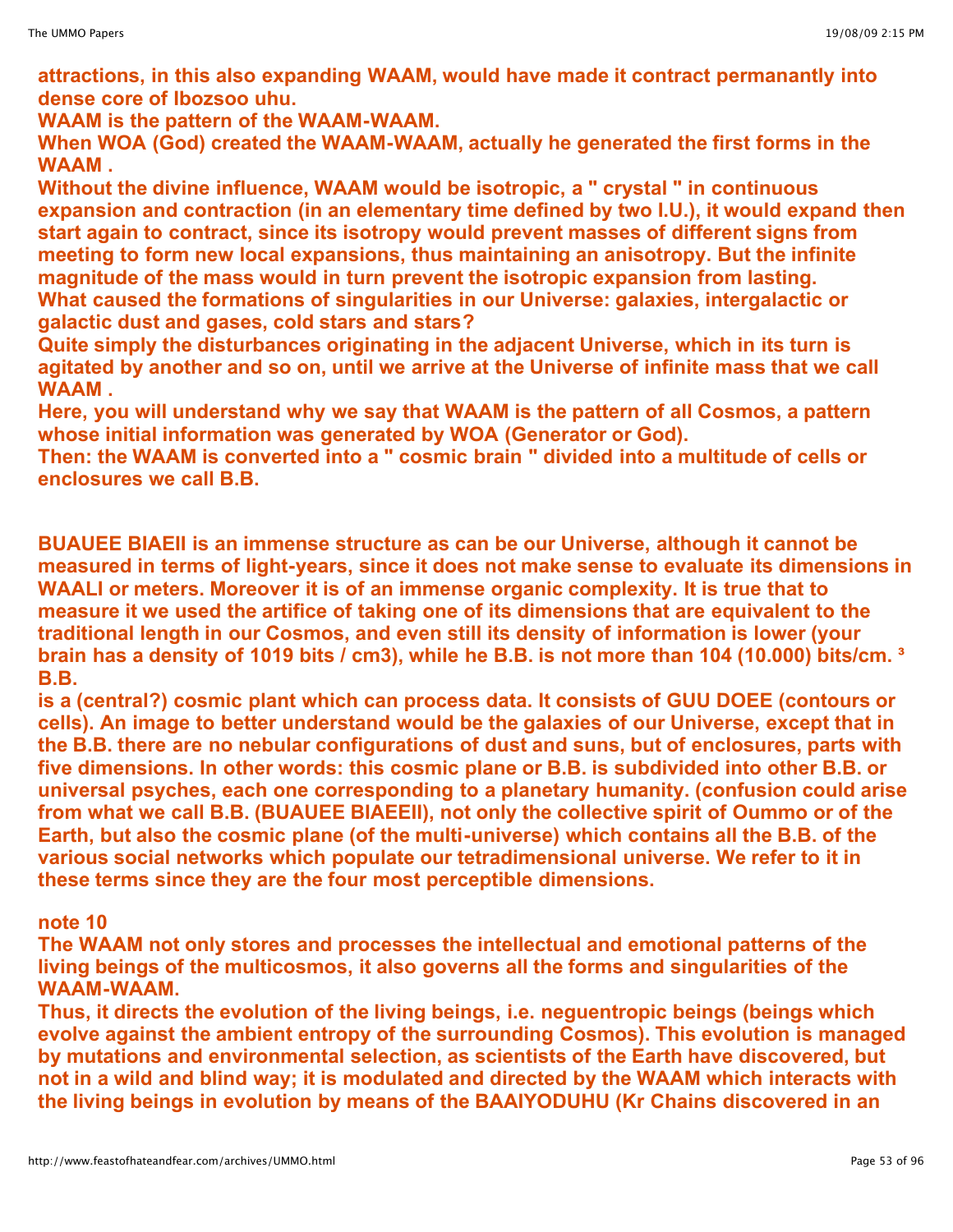**Oummo laboratory by INNAEI 3).**

**What happens when an OEMMII (human) dies? Naturally the OEMMII disintegrates, as you know, into its constituent atoms while merging with the surrounding chemical medium. At the moment of death, O, i.e. the krypton atoms cease to function. But on the contrary, B. (the Soul) connects itself completely by means of the valves which link the two WAAM (WAAM && and WAAM ) so that that is equivalent to a true quasi-total integration of the soul in the collective spirit, where it takes part in all the knowledge accumulated by humanity This is the extent of our scientific knowledge about the transcendence after the death of an OEMII.**

**A network of IBOZSOO UHU acts like a valve between B. (the Soul) located in the WAAM and the B.B. located in the WAAM , allowing an almost complete integration between the two entities. It is GENERATING WOA (or GOD) who defines the characteristics of this chain of I.U. (valve of information) in a definite " time ".**

**If, in the areas where it is responsible and free, the OEMII violated the laws of UUAA (ETHICS) throughout its life, it is necessary to transform the structure of its data coded in the . Remember that the SOUL does not think, that it is a simple cold matrix of data. It can treat its own amount of information only only with the assistance of B.B..**

**The psyche can have itself condemned to undergo a slow use of its own EGO (data in its centre) and not take part in the dense complexity of B.B.. But WOA can, if man respects the morals standards during his existence or after the " correction " of his structure once deceased (reconformation), allow that the network of I.U. open itself up to him, offering a flow of communication much denser than that which we experience in the course of our existence as living beings in our WAAM. In this case, the integration of (Soul) in the B.B. is so intense that it experiences the immense volume of data of the COLLECTIVE SPIRIT. Its intellectual vision of WOA (God) increases. It reaches the profound knowledge of the Cosmos, of the evolution of beings, the vast " knowledge " (intellectual and emotional information) contained in the B.B. It is interesting to note that this eschatologic concept coincides, to a point, with the Christian OYAAGAA theological view of salvation. What you call the Purgatory is in this case the process of RECONFORMATION, which can be thought of WOA limiting to a certain degree the participation of B. in B.B., by reducing in different degrees the strength of the Channel or valve separating the two WAAM: ( ). What you call " GLORY or SALVATION " is the complete integration of the Soul, not exactly into God, but into so imposing a creation of WOA as is the B.B. (COLLECTIVE SPIRIT). We can imagine the marvellous " ecstasy " or " rejoicing " that our spirit must experience, not** only because all the data " recorded " within it is processed in a fluid way (the spirit by itself **could not accomplish this), but because it becomes aware and benefits from ALL the information contained in the WAAM-WAAM**

**By means of, it will be able to communicate with other of its deceased brothers, and as each is a part of the matrix of information printed in the WAAM since its creation or generation (remember that the purpose of WAAM is to uniformize the singularities of the entire WAAM-WAAM.), its spirit will become aware of the most intimate secrets of the multi-planetary Cosmos (Universes). Can one imagine - in simple terms - a greater joy that this? Moreover the WAAM&& is eternal. Certain Universes, those whose mass is higher than the critical mass, will collapse then will begin expanding eternally. Others, those of subcritical mass, will continue their expansion eternally. But as for the WAAM which compensates for its gravitational attraction, due to the infinite mass in its centre, by the energy resulting from the collisions of masses +m and -m and by the later reconversion of energy into mass**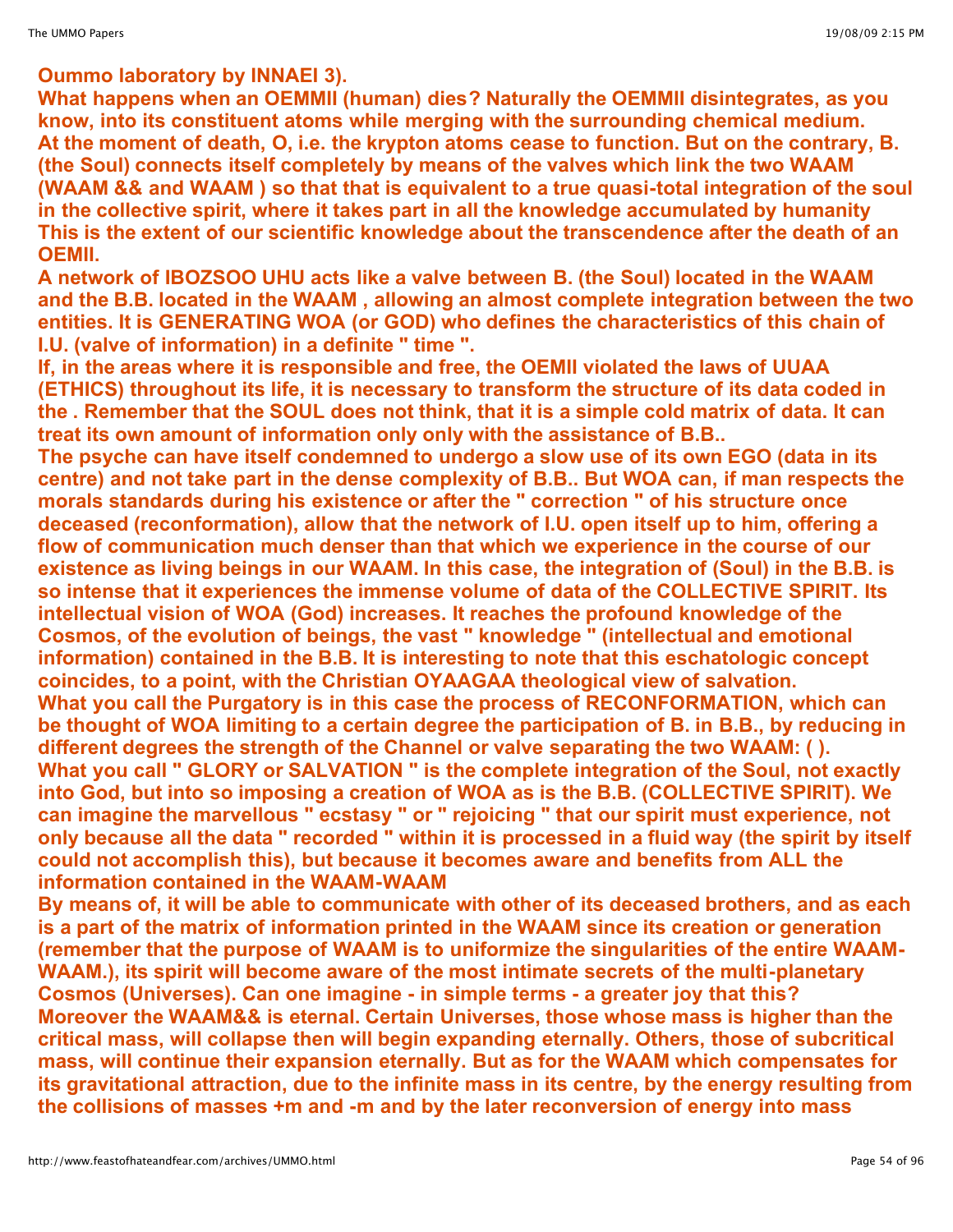**inside a frame where C = (infinite), the integrity of its structure is assured for eternity. (Its radius is constant). ¥**

**The pleasure of the Soul thus " integrated " (inter-connected) is not static in the least . The theologians of the Earth seem to forget that if the Soul takes part in an infinite knowledge, the static nature of this situation removes any possibility of pleasure in discovering new knowledge. The real spirit on the contrary benefits fully from this " exchange ". Because**

**B.B. is not a static entity. Not only does humanity incessantly increase its amount of knowledge during life, but as the WAAM-WAAM evolves during its eternity (part of its Universes, in eternal expansion, lose all singularity and entropy becomes maximum, but, in others, the entropy fluctuates.), the net amount of information of all the WAAM increases. (do not confuse WAAM&& with . The letter is a cellular part of this Universe).**

**All this supposes the worst-case scenario where there is no communication between the different, interconnecting other planetary humanities, an enigma which fascinates us and which still tantalises us..**

**Imagine the degree of pleasure of a Soul which in addition to taking part in the immense information of an entire civilization (its own) and in the cosmological secrets of thousands of Cosmos (surely an infinite number), could take part in the singularities specific to other planetary civilizations. Perhaps it is this way, but so far our scientists and theologians have not arrived at a definitive answer.**

**You should not underestimate the enormous transcendence of B.B. Without it, the individual spirit is like an old manuscript locked up forever in a forgotten cellar. Without being able to think, to feel, to read itself, process the rich sum of information contained within the books and coloured art drawings locked up in its pages.**

**This is why when you lose consciousness due to trauma, anaesthesia or certain phases of sleep, the Soul seems to " not exist ". Have the Theologians of the Earth ever wondered why?**

**These concepts will seem strange and remote to you in comparison with your own ideas. But one day, your scientists will discover them, as did ours.**

**In the meantime, accept this as part of the information you have on the culture of OYAOUMMO.**

**The cosmic plane of B.B. contains thousands of millions of B.B. corresponding with as many humanities. It is the B.B. of the humanity on Earth which, connected to your brain, processes the received data, causing a perception of things. It is a holistic process. The shrub that you perceive not only evokes pleasant memories for you (a jasmine bush can bring back pleasant memories if it reminds you of a pleasant voyage to Greece in your childhood) but the jasmine in itself is a euphoriant.**

**Why is that? For the simple reason that millions of jasmines have evoke pleasant memories for so many of other people, while a million experiences of snakes have accumulated in the B.B., a feeling of unpleasantness you experience even though you have never touched a snake.**

**B.B. accumulates thousands of years of social strife, memories, torture, evocations of war, but also universal symbols, like the recollection of pleasant festivals, the memory of metaphors and melodies. When many OEMII dance at a popular Brazilian festival, there is an obvious harmony between the individuals; it allows them to coordinate their movements,**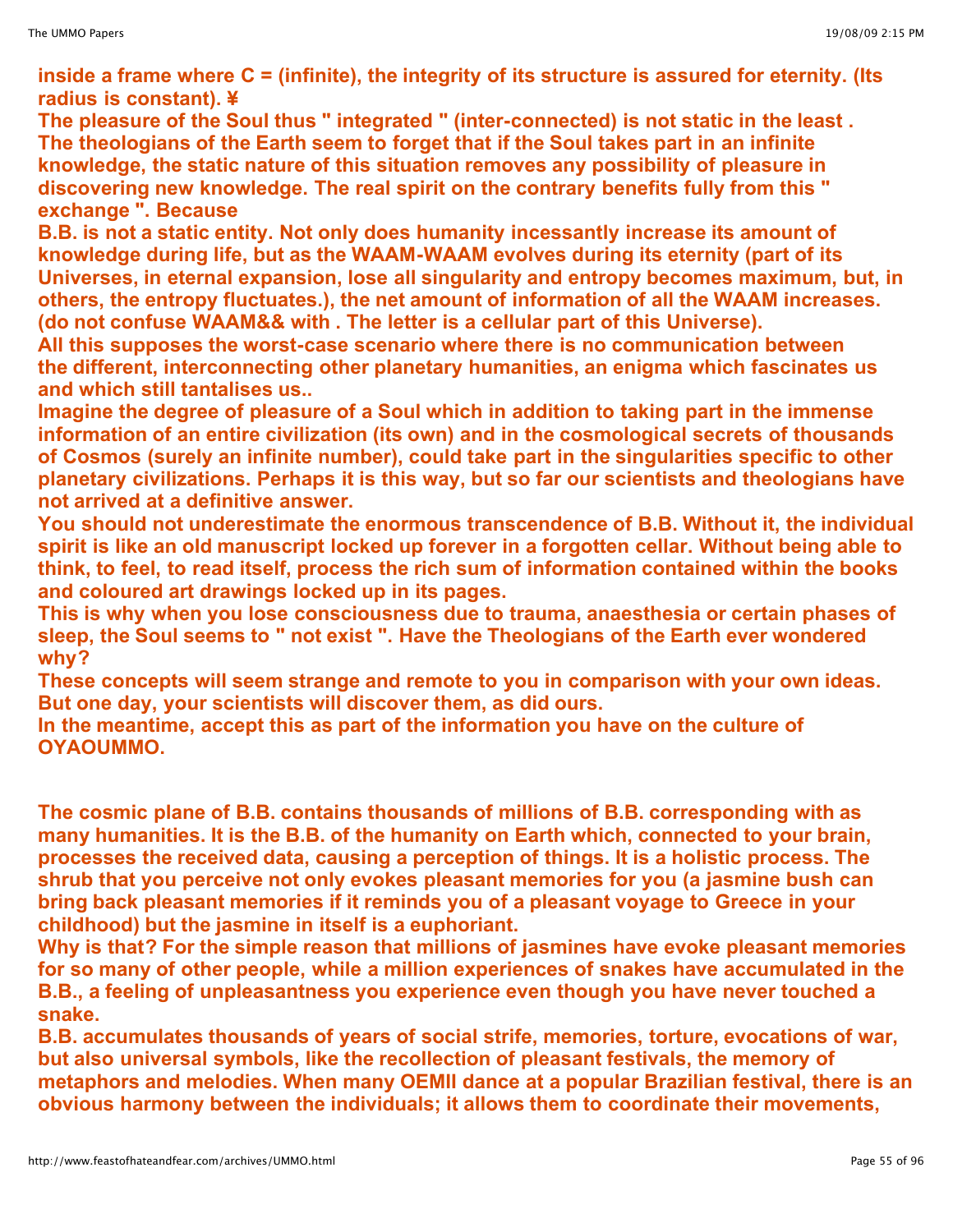**even though the dancers may have their eyes closed.**

**During a fire, the collective reaction is like that of a living organism whose cells move in a collective tropism. What psychosocial factor is it that coordinates all the people in a group? From a political demonstration (of which you are so fond) to the more disciplined social order of the General Government of Oummo, from a Roman Catholic religious community to the mass suicide of a sect in Guyana (November 1978).**

**The universal ideas of God, the Soul, love, hatred, would not be strong in your culture and in ours if they did not come from our respective B.B.. Your anthropologists have sometimes been astonished by the fact that various cultures share myths such as the Flood. At first glance, one could believe that travellers of one civilization transmitted the legend to another. But this assumption collapses when such paramount myths appear simultaneously on continents not in relation, at a time when transportation routes were almost non-existent.**

**OAWOO NIUASOOO channels ARE NOT DISCRETE !!! Information spreads by patters that are true continuous functions, and the signal-to-noise ratio is infinite, which enables it to not be redundant. The noise is non-existent, something we will never achieve even with the most sophisticated technology. The transmission speed is quasi infinite, to such a degree that it is only necessary to take into account the not-very-fast transit time of information along the neuronic networks of the brain, but once the OEMBUAUU (chain of krypton atoms) have coded the message, the BUAWUAA psyche and the B.B. simultaneously receive two pieces of information, LAAIYAA (emotional) and the EESEE OR (intellectual). The latter spreads by resolution (quantum determination); the former is " global " or as you would say, holistic, integrative or gelstatic.**

**THIS IS WHY B.B. processes the information accumulated by your humanity (you know already that we, on Oummo, have our own B.B. as a social network) and for the final development in the form of great universal paradigms, it turns over it to the people of the Earth.**

**It remains for my specialist brothers on Oummo to solve the tantalizing enigma of whether or not the various B.B., corresponding to so many other planetary civilizations, can exchange information. As of today, we cannot prove conclusively that this occurs.**

**Although they do not appear in the graph, it is understood that between the three WAAM exists an infinite number of Universes, presumably accessible, which contain singularities of mass and energy.**

**You may find it enigmatic that IMAGINARY MASS IS UNABLE TO HAVE an INTERACTION WITH the MASS OF the WAAM IN WHICH IT EXISTS but that, however, it can influence by " border effect " the " adjacent " WAAM**

**You probably wish to know more about this living organism that is the WAAM-WAAM, or about the U-WAAM or twin Cosmos, which is adjacent to us and which has negative mass. Without a doubt, in this cosmological vision, a paper on OUMMOWOA and Jesus will intrigue you.**

**We have only barely mentioned that in many WAAM, there does not seem to be any OEMII, even if there is primitive life.**

**And we have only brushed the surface of the origin of the GENOME or DNA network. If you compare this report with those given in Canada and in the Federal Republic of**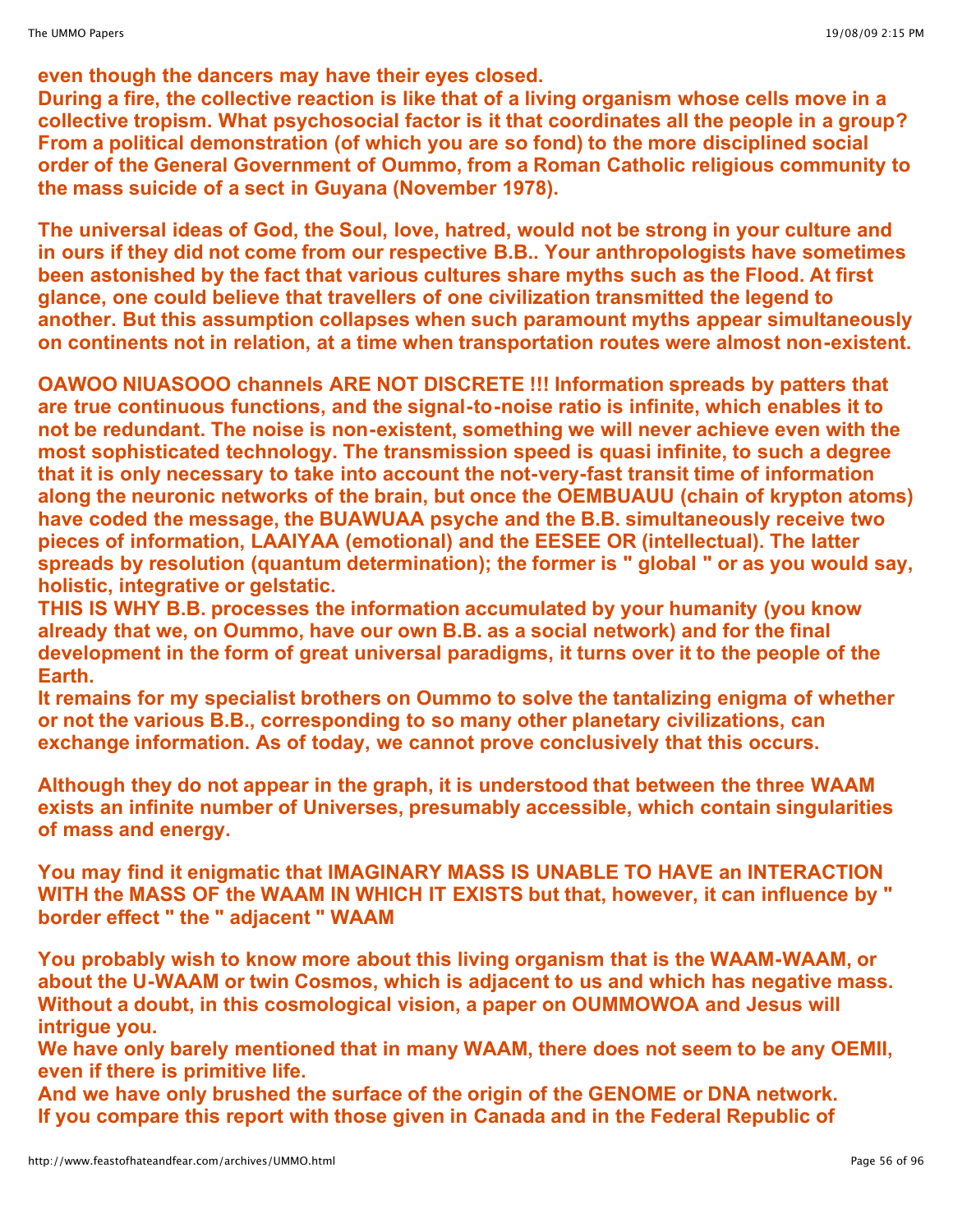**Germany, they will supplement the body of our scientific doctrines on this point.**

## **Synopsis Waam-waam**

Sir: we ask you to allow us to make a synthesis of the report on [BB], for two of your **brothers who found the preceding explanation on COLLECTIVE SPIRIT to be confusing.**

**The real Universe is composed of a family of pairs of Cosmos. In each pair of UNIVERSE-ANTIUNIVERSE, a type of mass + M or -M prevails (the signs are conventional). Moreover, each couple is characterized by the speed which a quanton of electromagnetic energy or photon travels in a vacuum.**

**We call WAAM-WAAM this cluster of Universe. We suspect that there is really an infinite number of pairs of Cosmos (we only know a few of them, accessible to us in our voyages between two points in our Galaxy. We know that the distinct Universes interact between each other. The singularities of each one of them (the concentrated masses ±Ö - m) influence the adjacent Universes (without mass ±Ö - m).**

**FOUR OF THESE UNIVERSES INTEREST US ESPECIALLY, you and us, i.e. OYAGAA (Earth) and OYAOUMMO (Oummo).**

**FIRSTLY, OUR OWN ANTI-COSMOS. In it prevails what you call Antimatter (Mass # - M). There are also small quantities of + M. Our twin Cosmos causes disturbances which result in crumplings of our space-time " continuum ". These are the folds which enable us to travel between OYAA (planets) in less time than it would be necessary while following a photonic trajectory.**

**The disturbances between Cosmos are produced because in one of them a type of mass is which you mathematically would call IMAGINARY (in another reference of the threedimensional beam). This imaginary mass (±Ö- m) has a rest velocity (maximum energy) equal to that of an electromagnetic packet of energy (photon). The existence of this mass allows the interaction, or mutual action between Universes, although the imaginary mass mentioned is only in one of the members of the pair. The interaction would not be possible if the matter were distributed isotropically (uniformly), which obviously does not happen (except at the initial instant of the Cosmos).**

There is an infinite number of pairs of Universes . Many of them are in their final phase with **a subcritical mass. These Universes (like the others) were born with an infinite radius and an isotropic distribution of mass (cosmic crystal) : (We call "cosmic crystal "a Universe in which the density of mass is constant in any point and which presents the same properties in any axis or direction). The radius decreased (the direction of time was negative compared to the now). But the disturbance of adjacent Cosmos caused singularities of mass to occur (ie.: initially gas Nebulas and dust, future galaxies, no longer isotropic or cosmic crystals).**

**In first phase of these Universes (negative time) entropy decreases (it was initially infinite), density grows, their inhabitants would observe in their spectroscopic instruments a shift towards the violet end of the spectrum (a color which they would most certainly perceive in another way), galaxies piling on top of each other: the death of this Cosmos. For those, we**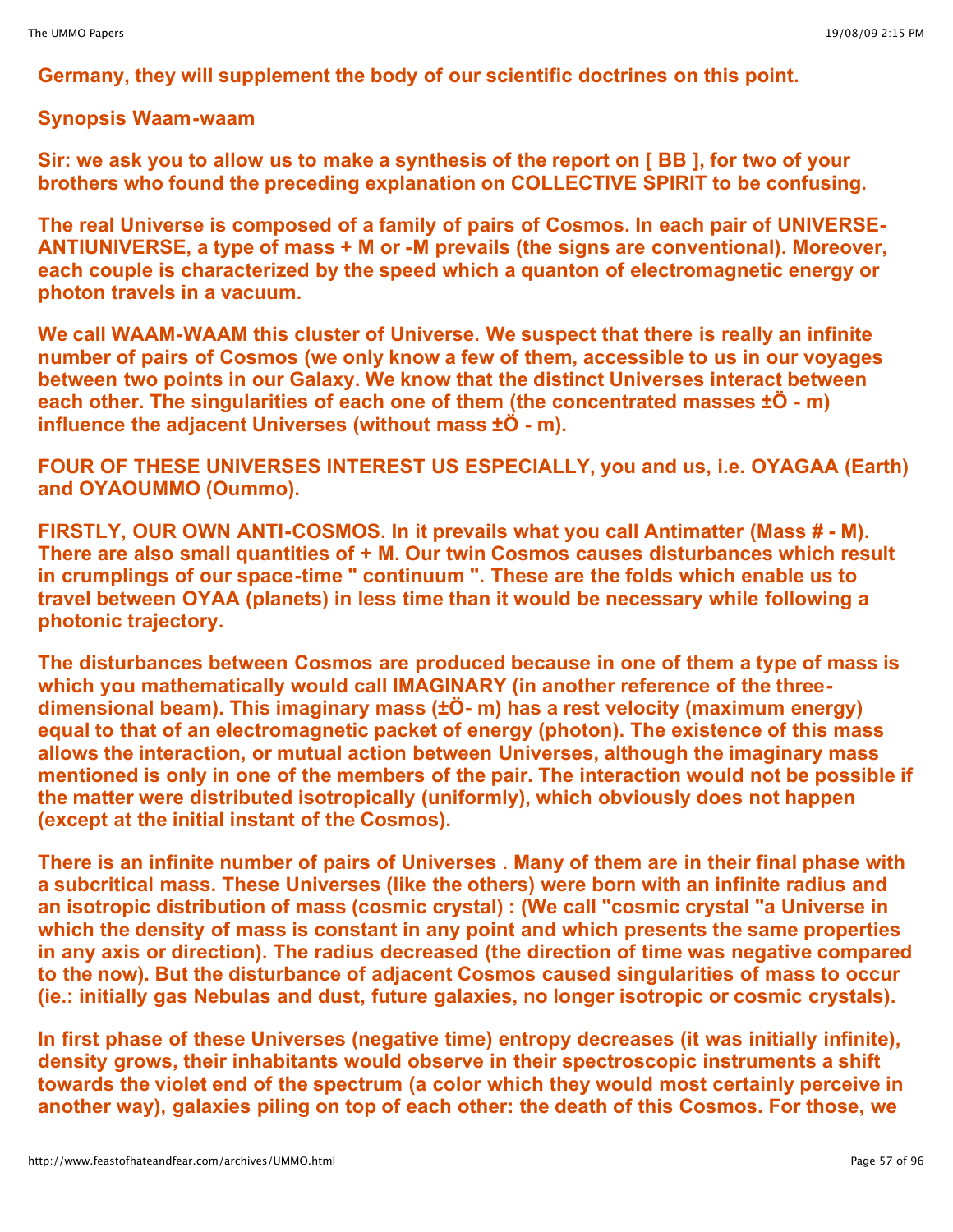**can speak of three deaths: the phase of infinite radius which extends over an infinite Time (one cannot then speak about the birth as a pair of IBOZOO UU (instant). We say that the second death occurs when the radius becomes zero. The mass continues to be constant, density infinite and unstable.**

**At this instant, the entire Universe is reduced to a network of IBOZOO UU, all its components directed with a zero angle (radius zero) which, if we " could perceive it ", would appear to us as a point with a density of infinite mass (This your cosmologists of the Earth understood well and it is completely certain).**

**What is not certain it is that this so-called " primordial Universe ", is unstable and consequently explodes. If there were no adjacent Universes (and if there were only two types of mass and not four), to disturb this hypermass by unbalancing it, this would be the final stage of the Cosmos described. Then there is expansion accelerated by the initial energy contribution of this disturbance (which is inversely proportional to the radius). If we consider the constants S and Q which depend on the system of units used (S is a function of the speed of a photon in a vacuum for this Universe and consequently related to mass. Q is a constant of the WAAM-WAAM.(beam of Universes)**

**M is the total mass of the Cosmos considered. R is the radius of the spatio-temporal Universe (R must be thought of not as linear, but as the radius of a hypersphère), (-)E is the energy brought to the Universe in its initial stage (the formula undergoes a deviation and loses precision for large radii), i.e. in a stage of advanced expansion**

**In the Universe of subcritical mass, its Radius continues to actually increase [, it is a hyperspace with two radii of negative curvature (hypersphere (-)]: its third death is an isotropic crystalline hyperspace of zero density. In the two phases of Time (initially decreasing Entropy, and then increasing entropy conclusing with an infinite entropy) this Universe contained neguentropic galaxies and " cells " (intelligent humanities and OYAA (planets) with nonintelligent biological species; when we refer to the latter, we mean NONHUMAN since this is the meaning of INTELLIGENT in this context)**

**What happens to the Universes of supracritical mass?**

**Its concentration of mass in one point evolves then with decreasing density and increasing radius which never becomes infinite as in the preceding Universes, but which reaches a maximum value, up to the point where the sign is reversed, where the entropy starts to decrease, where the average density increases until it collapses into a point of infinite density.**

**What we have said about the WAAM (universe) in the preceding paragraph can also apply to these WAAM (these universes). In these WAAM also, the explosion is due to a contribution of energy which fills the same function, and consequently galaxies and planets with biological networks appear. We ourselves know of these four characteristic types.**

**Our anti-cosmos is fairly understood by us . It consists of a mass of antimatter. If our UEWUA (craft) do not invert their IBOZOO UU into (-M), they could disintegrate on impact with any quantity of gas or cosmic dust, releasing an immense quantity of energy. The interaction between our two cosmos is very significant; great crumplings can be observed in the tetradimensional surface of both Universes as a result of these interactions. We cannot perceive with our instruments the imaginary Mass which is of two types: + Ö -M**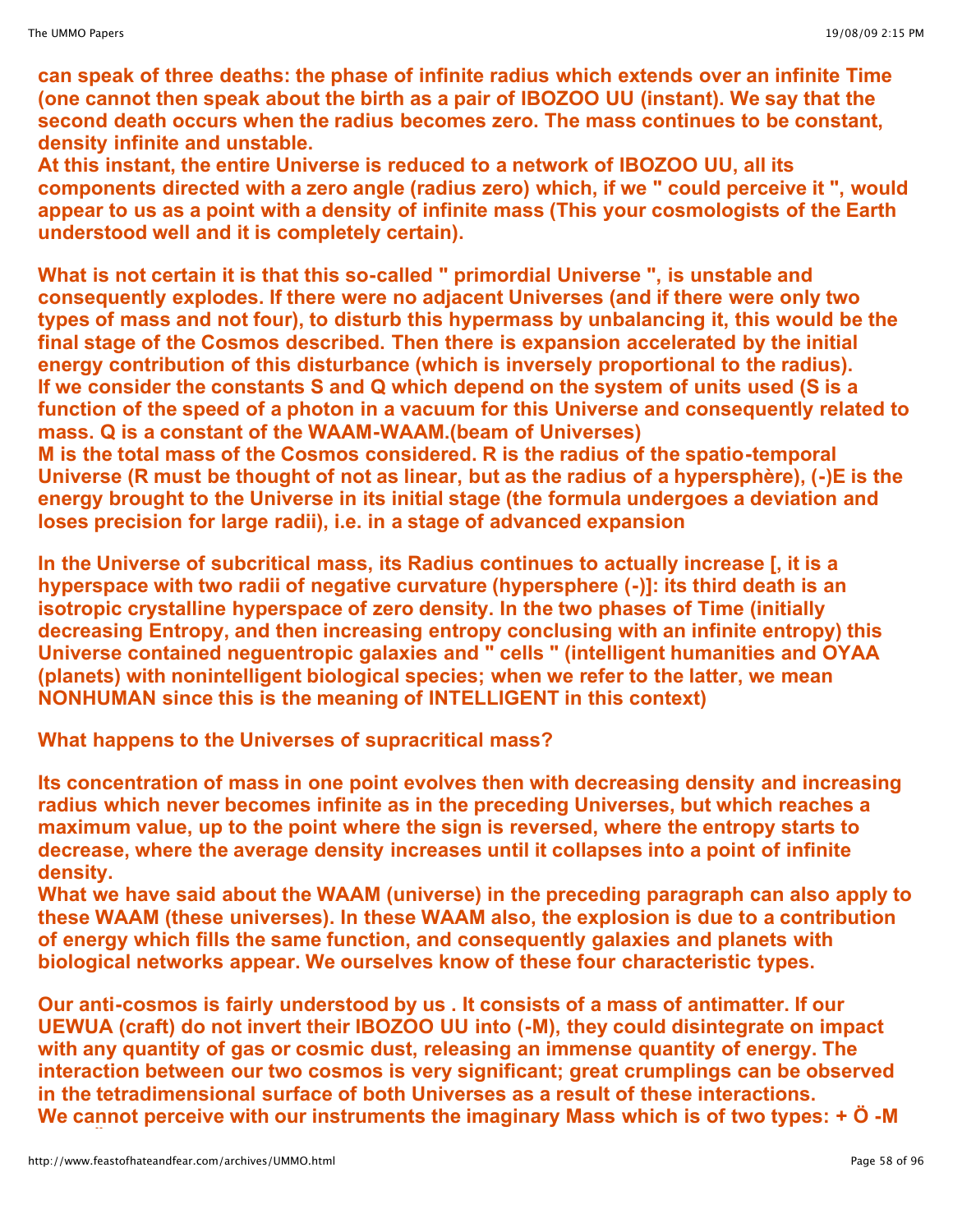**and - Ö-M. We detect only a secondary radiation produced by the pairs of IBOZOO UU which constitute this type of mass . a radiation or energy which you could compare with the shock wave of a plane) of the Earth when it reaches a speed higher than Mach One.**

**Without the existence of such types of imaginary mass the Universes of the WAAM-WAAM (beam of Universes) would exist, but would be isotropic; of zero radius and infinite density. The WAAM-WAAM would be reduced to a family of superdense " hyperatoms " existing in time, thus making the mutual interaction impossible. WOA(Generator, God) would not be " intelligent ", generating a simple " crystal ". The sum of information in the entire WAAM-WAAM would be zero. It does not make sense to speak about such a false concept.**

**There exists in the whole of the WAAM (multiplanar Universes) (NdR : the translation we have is "multiplanar": this is probably an error and one should undoubtedly read "multiplanetary") two "boundary" universes which are however " adjacent " (understanding adjacent not in the usual geometric sense of the word, but " ADJACENT " meaning = MAXIMUM INTERACTION.**

**They are: (we shall define them in a moment) the WAAM-B and the WAAM-BB.**

**The WAAM-U (in the family of the existing universes) is a network of IBOZOO UU which is free of singularities or crumplings.**

**There is no possibility then that it undergo an interaction with any flow of energy . It is a universe whose radius is constant (it undergoes neither expansion nor contraction). It does not make sense to speak of cosmic dust, gas, atoms or subatomic particles in this universe. There are neither galaxies, neither planetary stars, nor suns. If we measure its overall mass,** we find surprisingly that it is zero (this is why it is impossible to add energy to it). In this **universe there are neither photons nor quanton of another type of field, which it the same as saying that the existence of field does not make sense; in other words, the speed of a quanton of light would be zero (if photons could exist). It may seem that we are describing the concept of " NOTHING ". For a physicist of the Earth, such a universe does not make sense, it is synonymous with this WHAT-IS-NOT.**

**But actually the WAAM-B " EXISTS ". Its radius is constant, but its time is " frozen " (it would not make sense to say that time passes since the entropy refers to a distribution of masses, and energy is infinite and to refer to it at the same time as a value does not make sense). However (although it may appear paradoxical) its network of IBOZOO UU is able to record information.**

**If we wanted to represent it didactically, we would say to children, that the WAAM-B resembles " a sponge ", with an alveolar foam conglomerate of expanded polyurethane, with let us say quintillons of cells, Most surprising is that each of these cells (pure networks of IBOZOO UU) is a SPIRIT, a SOUL as you would say (let us represent them by the symbol [ B ]).**

**Each [ B ] establishes a one-to-one mapping with a network of IBOZOO UU, (located in any point of the WAAM-WAAM (beam of Universes), except the two boundary Universes) which have the following characteristic:**

**Living being : " Network of material particles able to complement its internal information on a biochemical level at the expense of external information " (living being) which we call: AIUUBAHAYII.**

**Lower being not connected to [ B ] :This does not necessarily imply than a lower being can**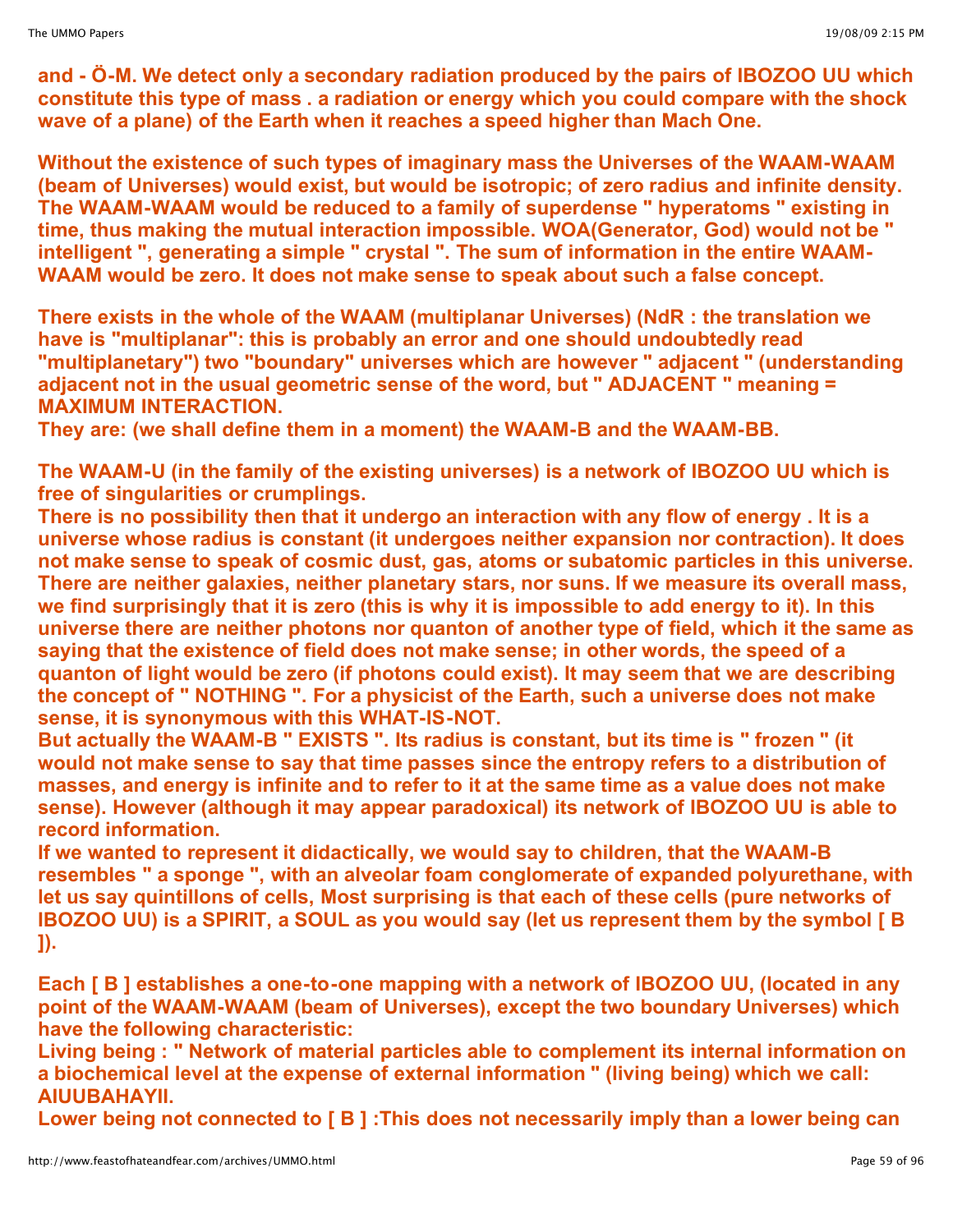**put itself in direct contact with its [ B ]. There is a threshold of complexity below which the bond with [ B ] is non-existent. In this phase, the spirit is free of information (it is a " filamentous " network of I.B. whose elements have a constant angle and thus zero information).**

**OEMII being ("human " from an unspecified planet) connected to [ B ]. When a biological being exceeds this threshold, a network of krypton atoms appears which put it in contact with this WAAM-B; more specifically to his own [ B ] (the network begins to send information to his B). From this moment the principal director of this being's conduct (HOMINID, OEMII) is his own [ B ].**

**We define a AIUUBAHAYII as a network of IBOZOO UU able to reproduce and enrich its internal information at the biochemical level, at the expense of external information. This is our definition of a LIVING ORGANISM** 

**The AIUUBAHAYII (living organism ) is characterized because its entropy is negative (neguentropic as you say). It increases its internal level of information, extracting it from different related data flows, coming from an external medium (the WAAM itself, i.e. the universe in which we live).**

**Normally, the AIUUBAHAYII [ A ] (living organisms), are established on the cold stars, i.e. on the cold planets or stars whose surface temperature is sufficiently low to maintain water in its liquid state (or solidified) with T °> -23C °or t<116C, °°according to atmospheric pressure.**

**Under these conditions, within the cited extreme limits, one finds OYAOUMMO (Ummo) and OYAGAA (Earth). When a planet has an extreme " average " temperature as cited above, the development of living beings is embryonic, and they are unable to evolve to the OEMMI (human) level. In this case, simple beings cool their internal medium at the expense of biochemical energy, so that in their centre water remains in liquid state (hot stars), or it provides them with thermal energy when the medium is too cold to obtain the desired liquid state.**

**Although in some universes we detected forms similar to living beings, with neguentropy and a certain reproductive capacity not based on carbon structures (for instance with germanium and silicon as the central element), the true living organisms base their biochemical structure on hydrogenated carbon compounds. The apparently living beings of fluorocarbon and chlorocarbon composition are rare and unable to evolve into complex forms.**

**In all the WAAM, biological laws repeat themselves. The molecular base of information for all is based on nucleotide sequences and amino acids. This is a universal phenomenon. On the other hand, is not genetic code, i.e. the form by which the nucleic acids replicate themselves in polypeptide sequences (amino acid sequences).**

**The orientation of the helicoidal protein chains and other stereocarbon forms is not universal either (another erased Ummite word). In certain planetary biological networks the dextrogyre forms prevail and in others, the laevogyrous ones.**

**Normally the evolution of living beings on a cold astral body undergoes a process of multiplication of phylum or distinct species whose network is arborescent.**

**The first specimens, i.e. the simplest [ A ] (AIUUBAHAYII: the living organisms), are very similar on any planet. Thus a virus encapsulated in a protein network is not very different on OUMMO from another similar one on EARTH. The chains of RNA or DNA encode the**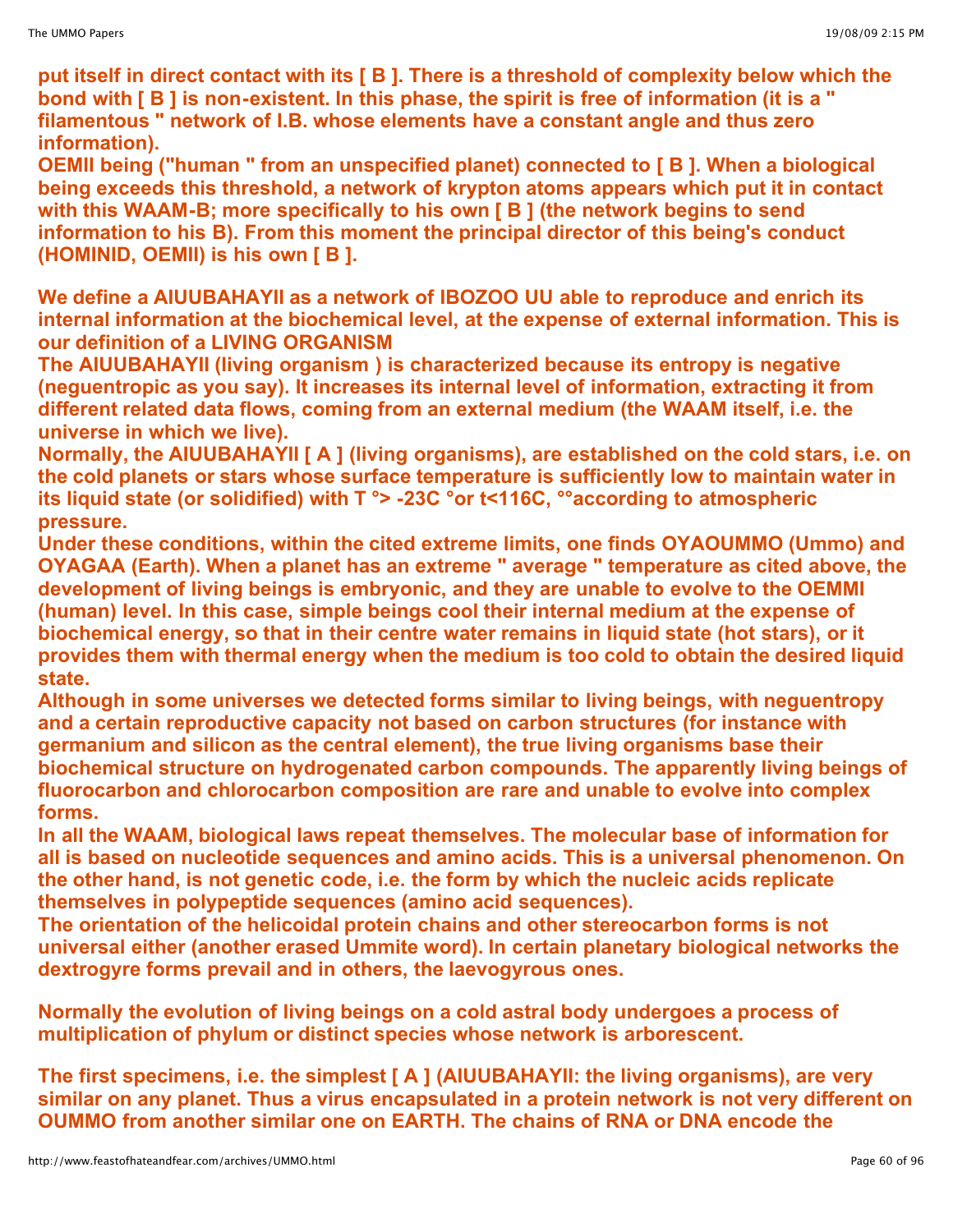**characteristics used for the replication of the specimen.**

**In theory, a series of agents (sometimes biochemical, sometimes energy radiations, for example), can modify the coded message. You know this phenomenon under the name of mutation. The replication of proteins supposes a configuration with a space-time structure which enables it to face the physical environment.**

**But the ambient conditions are hostile. The network " of external IBOZOO UU " brings information to it which enable the enriching of its internal information (if it is of a sufficient complexity).**

**But this environment attacks the organism, is foreign to it, tries to destroy it if it lacks sufficient defenses. It is what you call the AGGRESSION OF the ENVIRONMENT. If the living organism is not adapted, it perishes. If its physiological structure is resistant, it survives (you call this ENVIRONMENTAL SELECTION).**

**If in the XAAXADOO (nucleic chains), a mutation does not take place because, as it can happen on certain cold astral bodies, the encapsulement biochemical protection are very resistant, the species can remain for million of years, but there is no evolution. The lower species " freeze " and will never evolve into OEMII.(humains)**

**We call a sequence of nucleotides able to replicate a protein IGOOAA (gene). Up to now, these laws are well-known by you geneticists and we confirm their validity on the other OYAA (cold stars, astral bodies = planets).**

**BAAYODUU (uniting factor between BB and the chromosomes) is a network of krypton atoms. Its function and the process of collecting of information is similar to OEMBUUAWU [ O. ] (krypton factor which links B.B. with the brain) they are atoms of a very stable gas whose electronic behaviour is not like those of any other atoms (i.e. subject to quantum laws of probability).**

**BAAYODUU [ B.I. ] (uniting factor between BB and the chromosomes) in much more complex just a simple krypton cloud.**

**BAAYODUU [ B.I. ] (uniting factor between BB and the chromosomes) collects the information of the WAAM, i.e. of the physical environment. These data are compared to the information contained in the genome, and according to what the organism " needs ", it either protects the organism from a mutagenic factor (quanton of radiation, fast proton, destructive ion, neutron, etc), or it carries out its own a controlled mutation.** 

**How does B.I. function? A microphysical network of krypton atoms acts like a valve or a channel of information which connects the organism with the WAAM-BB, which we will speak about presently. This WAAM encodes all the information obtained by living beings, it is that which we call the COLLECTIVE SPIRIT.**

**But " the collective Spirit ", as we shall see in later paragraphs, is a matrix of patterns of forms and behaviours. It modulates the entire structure of the networks of living beings (AIUUBAAYI).** 

**The WAAM-BB, which we could call the UNIVERSE OF FORMS, directs the models of civilization in the arborescent structure of phylum (branches or species) of living beings. Eighty-six krypton atoms are capable of encoding every possible and viable shape of living being, with the understanding that all this information is not really " recorded " in the electronic cloud of the Kr atoms, but that they receive the model each chromosome (nucleotide sequence able to replicate several proteins) needs, from [ BB ] The models are not infinite. B.B. O U stores only those which are possible within the framework of a planetary environment, according to the following characteristics:**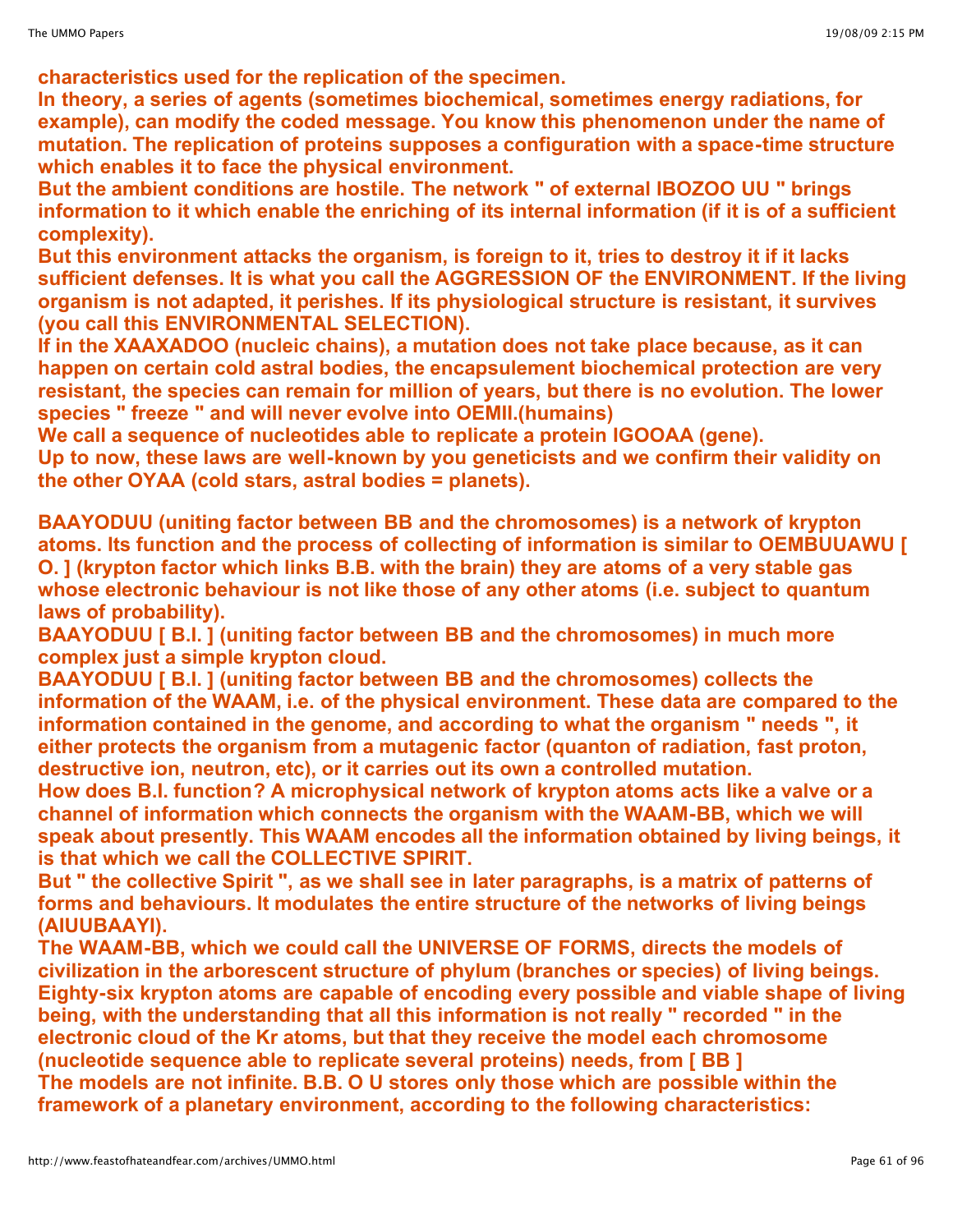**Mass of the cold planet Magnetic field Temperature differential Composition of the atmosphere Sources of chemical elements (geological medium) Presence of (sufficient) water Level of radiation of the principal Star Level of geological radiation Frequency of extraplanetary impacts (aerolites) Level of atmospheric ionization make various models of biological structure possible.**

**Only several billion forms are possible in each medium of an OYAA (planet). Normally, a node of a phylum (tree structure) can give birth to roughly two hundred and twenty thousand new branches or phyla thanks to a directed, controlled mutation. At some nodes we detected (roughly) 18,376,000 possibilities of changes tolerated by [ BB. ]. (If in spite of the control of B.I.: i.e. if, in spite of proteinic protection that it exerts on the DNA chain, a neutron for example causes a prohibited change, this organism will inevitably die and B.I. will cause its death.**

**Each jump of an electron in an orbital represents (i.e. encodes) a possible phylum. The other krypton atoms decode the anatomical structure of this species. Therefore B.i. (i.e. the krypton cloud and the [ BB ]) contains all the possible phylogeny on an OYAA [ We can extend this to the entire WAAM-WAAM by saying that the B.I. of each living being in the pluri-universal cosmos conceals all the possibilities of organic (carbon-baused) life of the AIUUBAAYII (living organisms) ].**

**Can we study the phylogeny possible on the various OYAA (cold stars) of the WAAM-WAAM? Obviously not! It may be that the number of potential living beings amounts to trillions or quadrillions. We have calculated that the WAAM-BB could encode up to 5.2 x 10^18 models, but the inaccuracy of this calculation leads us to believe that it could be much more. From these primary patterns, thousands of millions more (individuals or specimens) could be derived, so that the order of magnitude for all the WAAM-WAAM could reach a figure of " possibly " 10 ^526 different species (order of magnitude), but taking into account the limits specific to the various OYAA, as well as the restriction of the genome chain of each species, the number of living species that we could encounter in our most remote extragalactic or extra-cosmic voyages reduces appreciably.**

**We could arrive at the doubtful conclusion that on each OYAA, the living and intelligent beings (OEMII) we could enter into contact with, each have a different anatomical form and organo-physiological structure.**

**This is half true. We have already said in a preceding paragraph that elementary species (viroides, viruses, protozoa: to use your words) and small pluricellular animals are very similar. Thus we have found on OYAOUMMO the cells you call eucaryotes and protocaryotic cells very similar to those which one can see on OYAGAA (Earth). [ B.I. ] in the first stages of evolution, establishes nearly identical models for the cold stars (quasi cold planets or stars) with similar physical characteristics.**

**I.e.: imagine a hot star which passes from the state you call " principal sequence " in a red**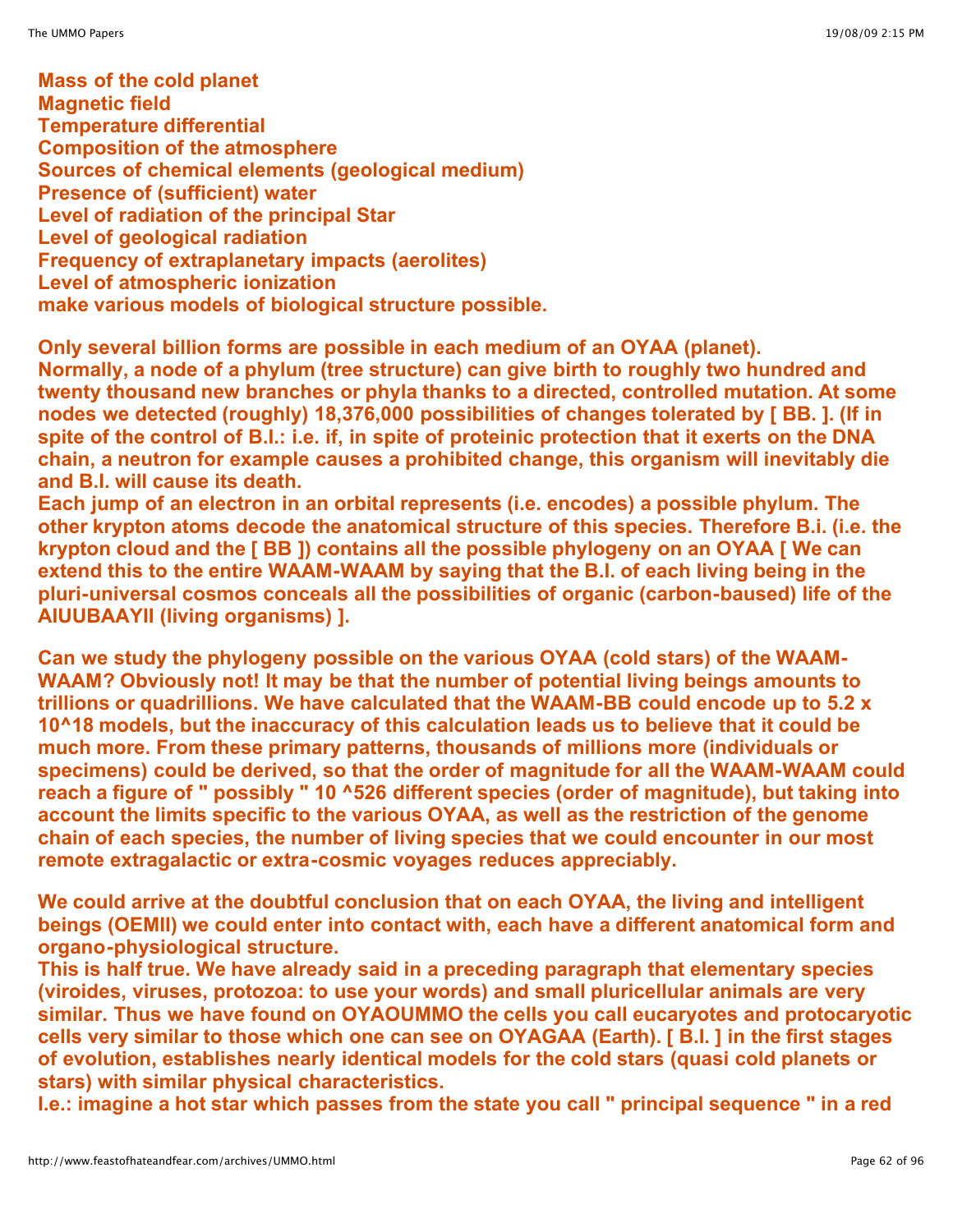**state, then to a state of high temperature and reduced radius, and finally, to a nonplanetary cold star. Let us suppose that there is no principal star in the area which would a high level of luminous radiation, but that on the contrary the surface temperature, due to the magma under the surface and to geological radiation, is 30 °on average.**

**Even under these conditions life is possible. We have detected a multitude of cold stars with these characteristics. Cold stars whose only light is the one coming from stars which appear to have great magnitude, but in spite of this they do not have seasons: a perpetual warm winter and continuous night.**

**The species there will be very elementary. Those similar to cell-like organisms have a structure similar to the Earth algae. When they are not in the oceans, they can even display a thick membrane or a " shell " rich in silicon and in the metal elements which are used as protection.**

**Thus, the flora and the fauna of cold stars we have studied, which have the same characteristics, are nearly identical (to those of Oyaoummo). Obviously, on such stars, evolution is " cold "; the formation of OEMII (humans) will not be possible.**

**But, this lack of possible pattersn that the [ B.I. ] lets pass, only happens in the first stages of evolution. Imagine us on our respective OYAA (EARTH and OUMMO). Their mass is similar (and thus their surface gravity). Both planets orbit a sun (IUMMA in our case) and their atmospheres are very similar. Only the surface temperature of our suns differs markedly.. As we said, plant organisms, pluricellular animals, and in addition bacteria, fungi, algae on the two planets are all similar. If you visit Oummo, aside from the visually stunning aurora borealis due to the intense magnetic field and the unusual volcanic activity, an exploration of the countryside would not extraordinarily surprise your brothers little familiarized with botany and zoology. In any case, the OVUAANAA (trees ) would surprise you because their size is comparable to the gigantic sequoias of the Earth. Moreover the action of chlorophyll happens in the plant kingdom the same way as on Earth. The mosses, the myxomycetes, the cormophytes, and in addition the flagellates, mesozoons, the plathelmintes, etc, with which you are familiar, have their quasi twin species on OYAOUMMO, aside from some morphological differences, which an Earth analyst might classify as simple sub-species or varieties, so much so that when we compared the two taxonomies, we were surprised at the similarity on so many levels.**

**But as one advances in complexity, the morphological differences become more accentuated. Classes like crustaceans do not exist on Oummo, to be strictly accurate, although there are animals which you could not classify today, but that resemble them. On the other hand, there are classes like fish, amphibians, birds, reptiles and mammals which you would not have any doubt in qualifying as such, but you could not find any of their species in zoological gardens or an aquarium on the Earth. More simply, none of the animals or complex plants of Oummo (aside from man) could encounter each other on the Earth and vice versa.**

**The possible "phylogeny "of the WAAM-WAAM can thus be represented as follows:**

**The IBOZOO DAO nodes represent the possible divergences due to mutation. The phyla which deviate from the morphology of the OEMII end up disappearing, since the " final destiny " of this tree structure of phyla is the OEMII.**

**We now will reveal to you an aspect of biogenetics which, if an expert of OYAGAA read it, would be considered an inadmissible error, an inconceivable heresy in the context of**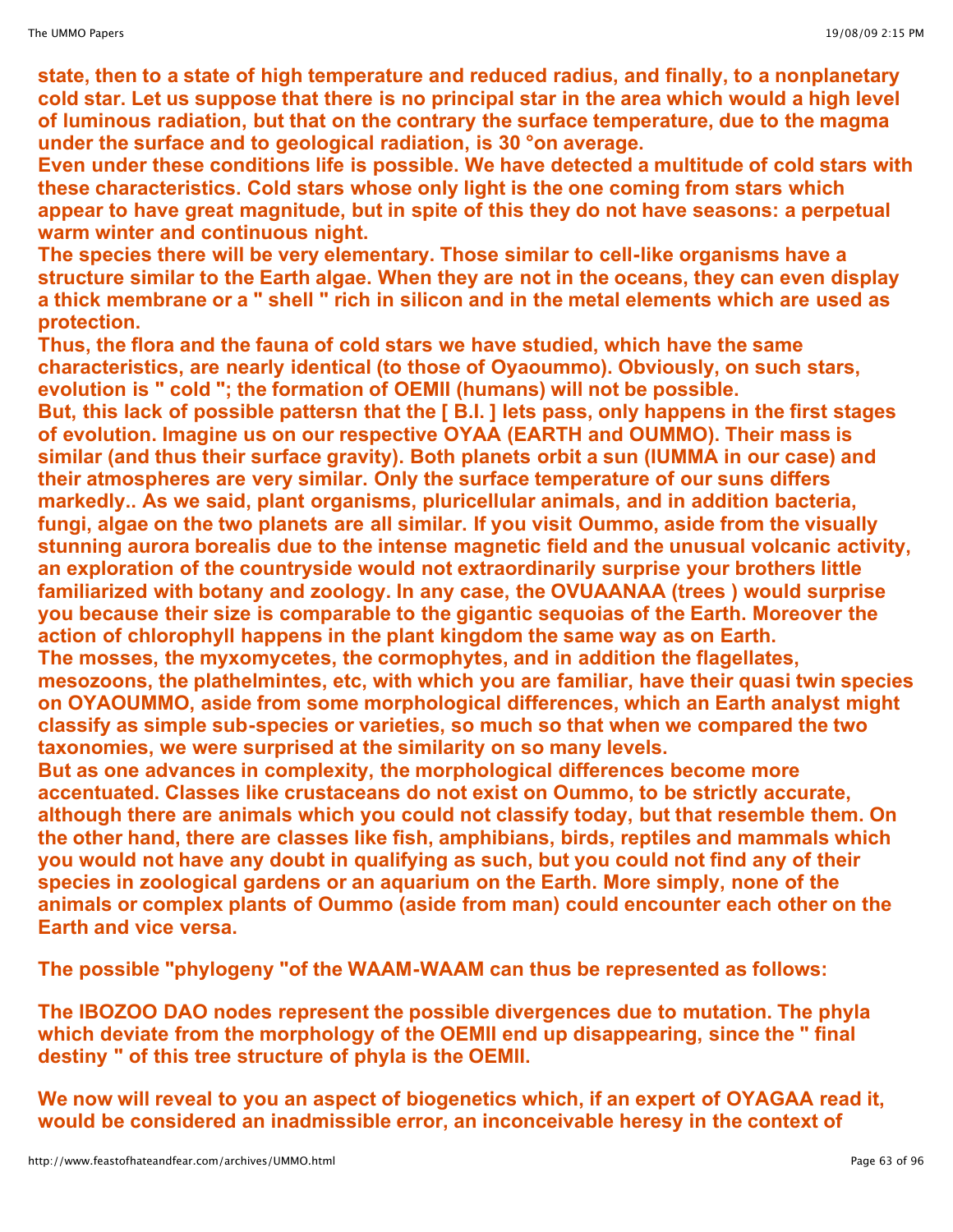## **terrestrial genetics.**

**The genetic reserve of a species, a phylum, is subject to change, as you know, from time, mutations, migrations, phenomena of environmental selection...**

**It could seem that various classes of animals could evolve, while improving of course, but each time moving away more and more from the hominid form. It would not seem astonishing to your biologists that equidae change by successive mutations into more slender and mentally-developed animals, but very different from the anatomy of humans. It is not the case: the various species, by evolution, must necessarily converge towards hominid structures. You can see it on the graph. If, on OYAGAA a branch of protomammals split into successive branches of mammals, if out of these one phyla was transformed into primates, if from these came the various hominids until Homo habilis and the higher branches, it is because mechanisms of selection and patterns of the B.B. accelerated the transformation of the genotype in this direction. Sooner or later the other animals would have ended up being transformed into beings very similar to Homo sapiens.**

**In other words: If the OEMII of the Earth disappeared, at the same time as pongides, cercopithecus, platyrrhiniens and even the rest of the mammals, the remaining classes would end up crystallizing into new OEMII (thanks to the presence of more species branches in the beginning).**

**This does not mean that all OEMII are identical. On the contrary, sometimes there are striking anatomophysiologic differences. For example, we other OEMII of OUMMO have significant genotypic and consequently phenotypical differences. If a doctor of the Earth examined us, she would be confronted with surprising characteristics. In the same way, a hominid derived from a gasteropode over several million years would have other significant anatomical singularities.**

**Two OEMII coming from different planetary social networks cannot be paired simply because of a different reproductive system and a nearly identical morphology. So: a woman of Oummo and a man of the Earth would be unable to have children without teratological characteristics. Only a handling of the genome of the two planets could give as fruit a stable species (Our UAA (morals laws) prohibit such a possibility today).**

**The OEMII is thus the ultimate product of evolution. But the human can in its turn evolve by improving its brain and, of course, the remainder of the phenotype (you are yourselves precisely in an early phase of this evolution of the Homo phylum). What happens is that starting from the point of the process of corticalisation (development of the cortex and consequently of intelligence), the human manages to understand the biogenetic basis of the cosmos and reaches the theoretical and practical level of being able to modify its own genome without needing to hope that the normal process of time, mutation and selection, alters and improves it.**

**We call AYUBAAYII a network of entities whose entropy is negative, who are autoreproductible and who contain data at the biomolecular level in their centre. It is for example a higher animal, like the OEMII, but also a colony of viruses, a group of ants (its species), the association of a parasite with its host, a group of humans or the whole of the living beings which populate a planet. I.e. that lAYUUBAAYI is mathematically "the unit "but also any "subset "**

**But what really characterizes the AYOUBAAYII is not just a simple aggregate of living beings, but that this network is directed, modulated, guided by the WAAM-BB (universe of**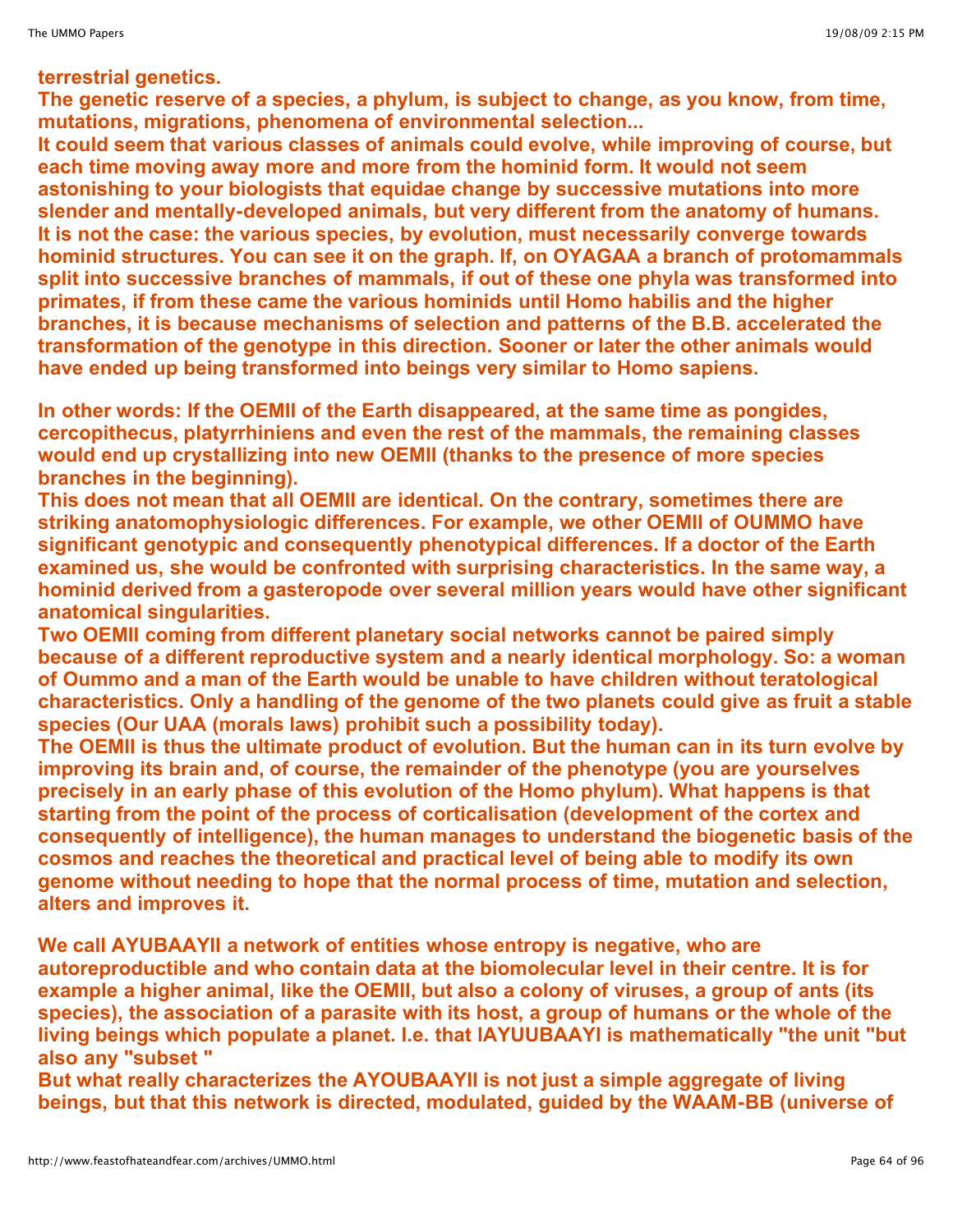The evolution of a network of living beings on a cold planet or a cold star is not governed by **the simple laws of fate. The organizations send information about the environment to the WAAM-BB, which processes the data and answers by sending signals (patterns of behavior) for evolution. We will invent an Earth word for this process; we will call it ORTHOGENESIS. Thus an AYAUUBAAI, like the OEMII, is an agglomerate of cells in histological units which make up the organs and other support structures, but the NETWORK is overseen in its structure by [ BB ] of which we will speak more in depth.**

**WAAM-BB: it is without a doubt the most important Universe of WOA's creation (GENERATOR or GOD). WAAM-BB is a particular universe, one of the universes of the WAAM-WAAM (adjacent however to WAAM -B and connected to the other WAAMs thanks to the existence in them of an imaginary mass ±Ö -1 m.**

**WAAM-BB has infinite mass which is divided equally into MASS OF MATTER and MASS OF ANTIMATTER (+ m and - m). Its radius is constant and it does not have imaginary mass. The speed of the photon at its centre is infinite. (the concept of infinite mass refers to the totality of this universe; it does not mean that the mass singularities of this universe are hyperdense). It is the single universe, in addition to the WAAM-B, where the concept of AYUUBAAYII (living network) does not make any sense. (Expressed more simply: there are no galaxies, planets, animals or plants, rocks or dust there).**

# **We will try to describe the WAAM-BB.**

**If we could " see " or penetrate in this very strange Universe, it would appear to us as a confused conglomerate of filaments and floating nodules in space. Part of these filaments** are of mass (+ M) and part of mass (- M). It would surprise us that an " explosion occurs " **when these fibres come into contact. (Actually, it is the dispersion of nodules and filaments and the release of energy which contributes to the fact that the close filaments and nodules move away from each other, compensating for their gravitational attraction.) It would surprise us to see between these beams of filaments flows of highly-energized quantons moving at infinite speed. [ It is necessary to specify that the mathematical concept of INFINITY has here - in the physical world - a somewhat different real meaning. For example a** value such as 12n, taking for "N " any value higher than a quintillon [10 power 30] - roughly **-, will be considered by the physicists of Oummo as being AIGIOXAA" infinite "; a different concept than AIGIOXUOC (mathematical infinity) for which " N " would have a value higher than you can imagine ].**

**The nodules must have a density (in Earth units) of 10 power 18,3 grams/cm3 [Ndt ~2.10 power 18] (equivalent density in the three-dimensional frame of our WAAM), a value which would reach in our Universe that of a neutron star. The filamentous mass can reach** densities between 10 power 7,2 and 10 power 5,8 g/cm  $\frac{3}{1}$  Ndt: 1.6 x 10 power7 <--> 0.63x 10 **power6 ].**

**The filament between two nodules can enter in periodic longitudinal vibration (axial propagation) oscillating in a standing wave. This oscillation carries an INFORMATION content. Expressed in another way: GOOINUU UGIIIGI (chain of mass) codes and decodes information, storing it in its filamentous area and ejecting it or consuming it through each pair of nodules.**

**We say that an observer would perceive these large chains crossing in space without**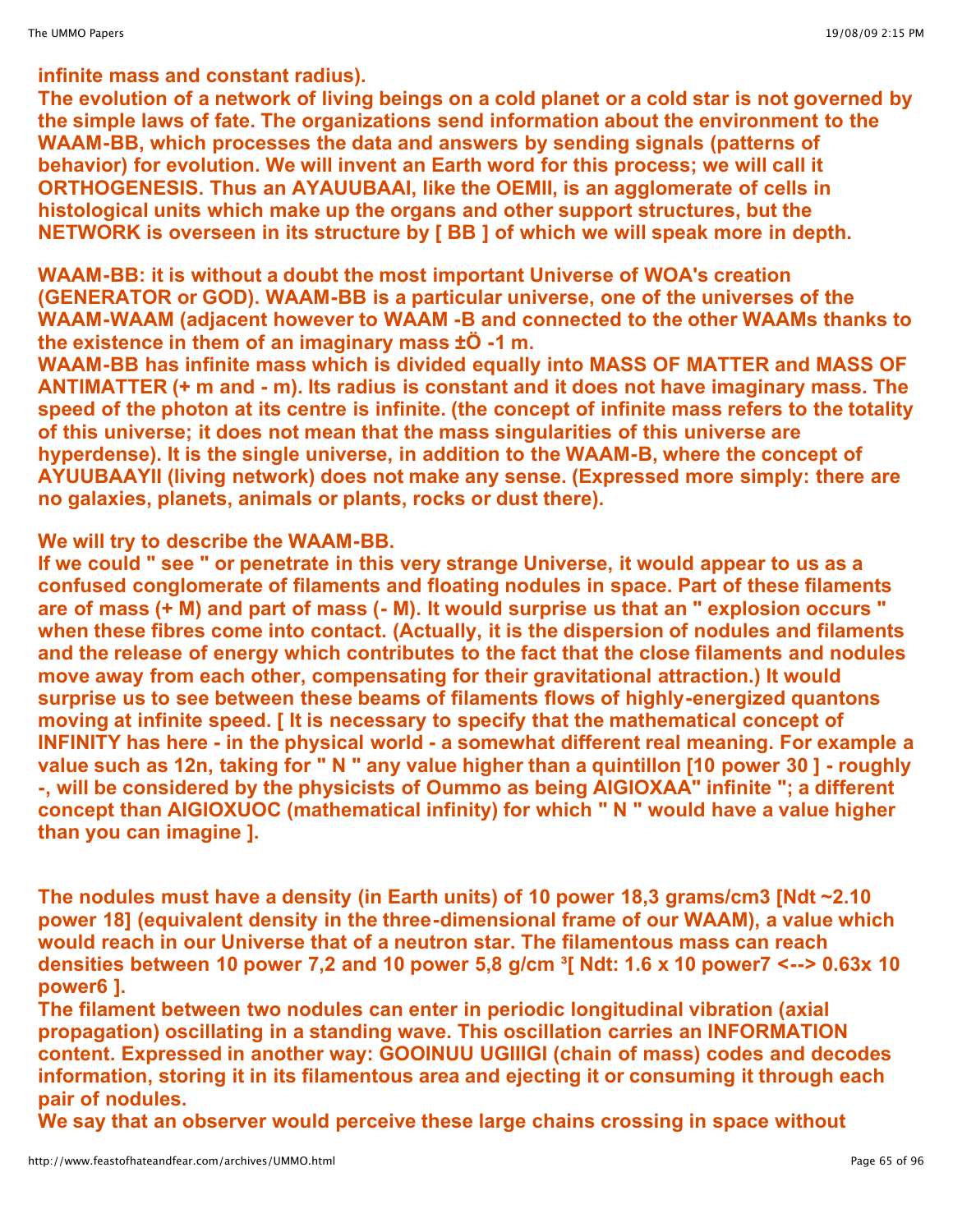**touching - except in rare circumstances - and would measure a temperature in their mass that enables them to emit quantons of energy (photons). (Note that in these chains, the matter, except in the filamentous sections, is not made of atoms but of strongly compressed particles without electric charge. There are no electronic shells nor orbitals whose electrons can emit energy quantified by changing level.) The thermal source of energy comes from the impacts of mass (+) with mass (-).**

**But the overall design of this structure is more complex. The real frame is pentadimensional. A network of IBOZOO UU could be conceived in the hyperspace of three dimensions plus time, plus OAWOO (dimension of orientation of the I.U.) as true "membranes " (XOODII) which would link the nodules together.**

**This complex hyperspatial network has the following functions:**

**- TO RECORD INFORMATION (to store it),**

**- TO PROCESS the DATA (since it is made of true photonic amplifiers).**

**Such XOODII are actually networks of I.U. which have the characteristic of providing immense quantities of energy!!! NON QUANTIFIED!!! when the network is excited by only one photon (quanton).**

**We call LEEIIYO WAAM (Border Effect) a group of phenomena which occur in the XOODI WAAM (border or membrane between two " adjacent " cosmos i.e. which can communicate). The " observable " border effects are numerous but there are many more which have not yet been observed by our scientists. For example:**

**\*The imaginary mass ±Ö -1 m of a WAAM can cause effects of LEIIYO WAAM (crumpling and " pressure ") on another WAAM.**

**\* A critical pressure higher than fifteen million atmospheres at the along with an intense magnetic field OXAAIUYU causes a LEEIIYO (change of axes of the I.U.), which explains the OAUOOLE IBOZOO (inversion of particles which makes it possible our naves to travel by the intermediary of another WAAM).**

**\*The most transcendent " LEEIYO WAAM " (border effect) appears thanks to the existence of two factors related to living beings (of the clouds of Kr atoms).**

**- BAAYIODUU (uniting factor between BB and the chromosomes) connects the genome a being living to the [ BB ].**

**- OEMVUUAUW: (Factor of krypton which links B.B. with the brain) connects the brain to [ BB ] and to [ B ].**

**Also the BAAYIODUU and the OEMVUAUW, by means of their coded quantum jumps, excites an area of the WAAM-BB . Actually, they excite or stimulate the XOODII (membrane) of this environment by their contribution of information. The transfer happens by the inversion of a quantum jump coded (in our WAAM) in a photon, in the centre of the other WAAM-BB.**

**This photon " is reversed " by the XOODII (membrane) and is transformed into a macrophysic flow of energy (a little like what happens in our WAAM when a photon falls on a crystal, causing a cascade of electrons).**

**The first phase of the process consists of recording the DATA. Information is recorded on GOOINUU UGIIGI (nodules of the WAAM-BB) in the form of standing waves within the filamentous section. After that follows a complex processing of the information, which we will further develop in another report.**

**To recap: When we see, feel or touch an object like a poppy, information passes from our**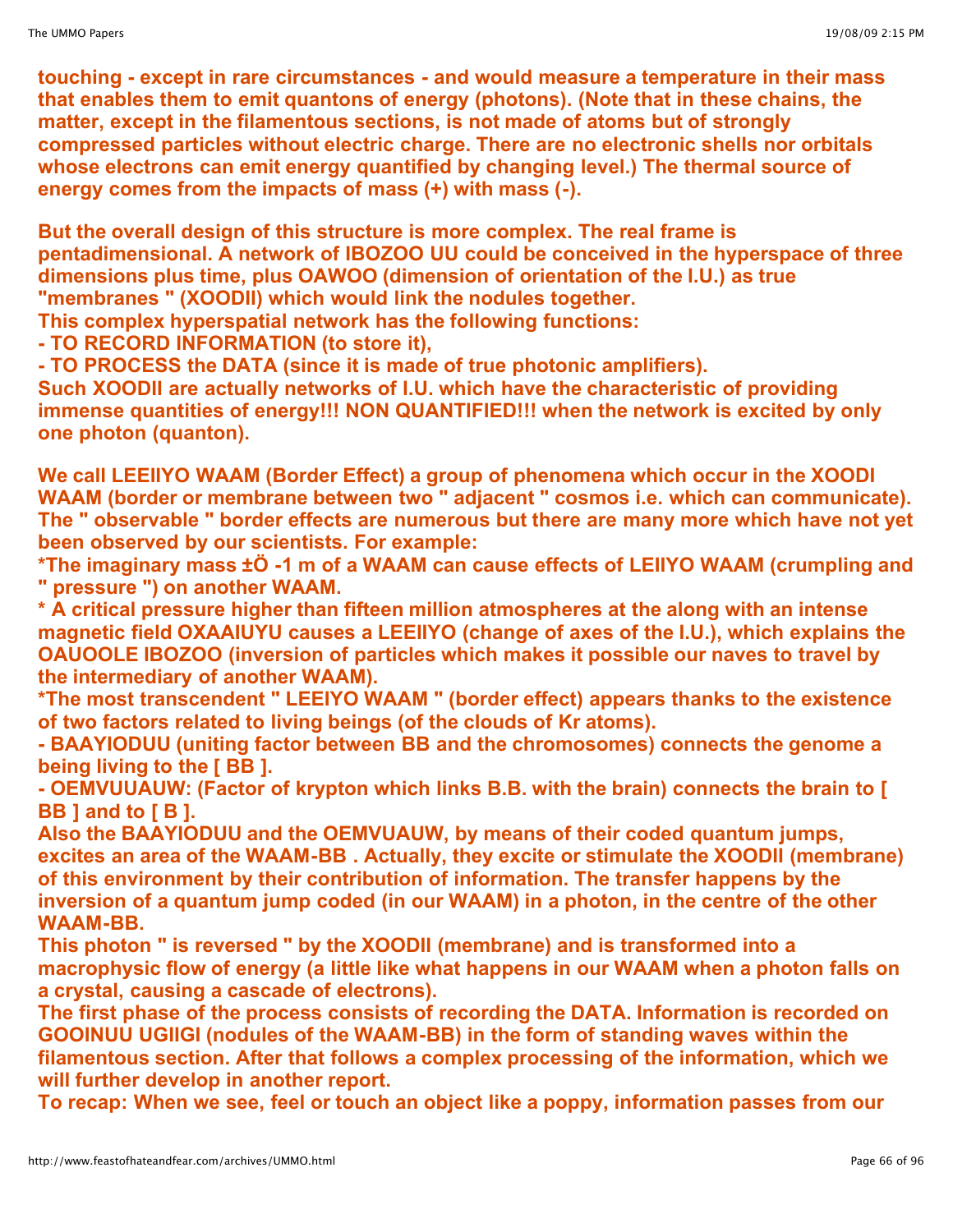**neurocaptors to the brain, which processes the information and stores it, but at the same time transfers it to a chain of Kr atoms whose outer-shell electrons receive and transmit it and to another universe, the WAAM-BB, seat of the collective psyche and to the WAAM-B, seat of the individual Soul.**

**The WAAM-BB is a pentadimensional continuum with singularities of mass in the shape of filaments with nodes, divided into ' cells ' (We are unaware of details of this division and whether there is a transfer of information between them). Each cell receives the name of BUUAUE BIAEI (B.B.) " Spirit or collective spirit " [ BB ].**

**There exists as many B.B. as there are AYUUBAAYII (networks of planetary living beings) in all the WAAM-WAAM. There is a one-to-one mapping between each set of living beings on a cold star and its corresponding B.B..**

**Let us express this concept in an even more didactic way. You people of the Earth are integrated in a living Network (the terrestrial biosphere which contains from the humblest viroïde to the higher mammals of any species including Homo sapiens). Well in the WAAM -** BB one can spatio-temporally locate a " cell " (" gigantic ", a true " galaxy ") which we call [ **O U ] of OYAGAA (B.B. O U).**

**All the living beings send information to this large COSMIC BRAIN. The [ BB ] or COLLECTIVE SPIRIT is rather like an cosmic brain, a concept foreign to you, that stores, codes, decodes and processes the data coming from all the living beings of cold planet. But the bond linking it with a bacterium, a crab or a gazelle is only the BAAIYOODU UHU (uniting factor between BB and the chromosomes) (the coding of information which should not be thought of simply as the cloud of krypton atoms but also its integration into BB). A fish sends information about its genes and the environment, and receives only patterns of form or genotype to modulate its mutation. This is the only bond which links a lower animal to the B.B.**

**The OEMII and [ BB OR ]. But the human (OEMII) is a being different from the others in that in addition to BAAIYODUU UHU (initing factor between BB and the chromosomes), the human has another cloud of krypton atoms: the OEMBUUAUW [ O. ] (krypton Factor linking B.B. with the brain) which transfers much more complex information to [ B.B ]. and to the soul [ B. ]**

**Not only what it perceives, but also what it imagines, reflects, thinks, and feels. The ideas, visualisations, feelings, intellectual processes, i.e. the entire mental process is coded simultaneously in the memories of the Brain, the Soul [ B ], and the Collective Psyche [ BB ]**

**Moreover, the brain receives:**

**n INSTRUCTIONS (directing Information from the Soul [ B ]**

**n intellectual and emotional INFORMATION, the product and synthesis of the immense processing of all the data of the living beings of the Planet on which it lives.**

**How did the WAAM-WAAM come about? In the beginning there was the WAAM-BB coexisting with WOA (God). WAAM-BB contained all the mass of its universe in an initial core of infinite value (physical infitine). But this core, contrary to that of the other WAAM, was**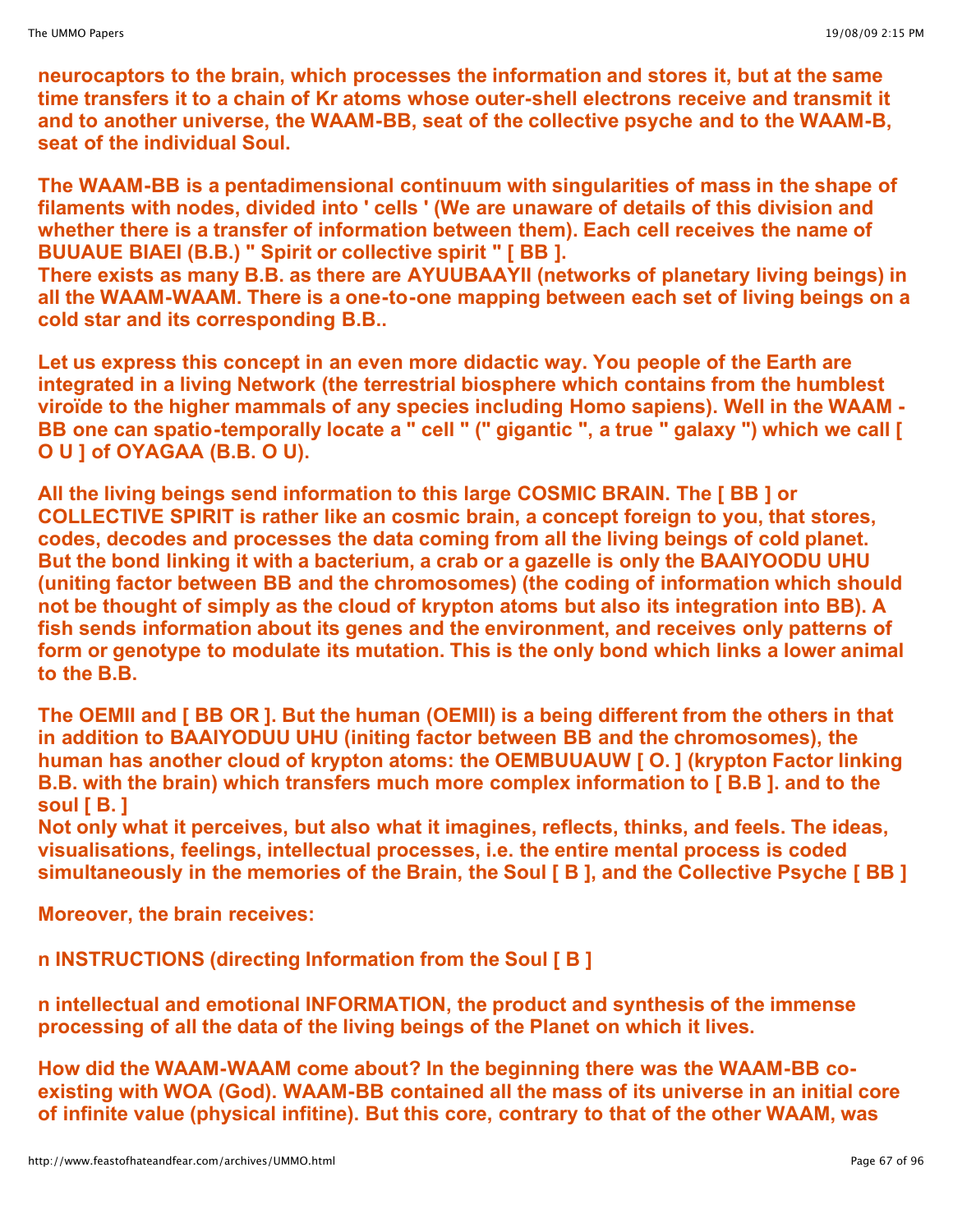**made of matter and antimatter. It was an unstable Cosmion and consequently it exploded (E = infinite energy).**

**The expansion of a cosmos is like a bubble that expands. A hyperspheric membrane whose radius increases gradually. You could think of it like the front of the hyperpressure wave created after the explosion of a fission-fusion bomb (the internal pressure of this bubble at the initial moment is infinite, but the value changes gradually).**

**If WOA had not intervened, the expansion would have been compensated by the gravitational action of an " infinite " mass. The initial " cosmic crystal " (isotropic and with a constant density of (+ m and - m) would have collapsed at the very moment when the isotropic expansion began.**

**It is here that WOA intervened by introducing an anisotropy induced " intelligently ": CREATION.** 

**WOA induced only as asymmetry. We will see, in a loop that you could call cybernetics, how the COSMOS " is reflected back onto itself ", i.e. it receives information on its own structure and corrects itself thanks to this internal reflection.**

**Because of this disturbance induced by WOA, this Universe is no longer cristallo-cosmic, the masses of different signs collide and the resulting energy is used to counteract the gravitational collapse (while contributing to the expansion of the system).**

**The asymmetry or the anisotropy of the WAAM-BB exerts its influence on the adjacent WAAM. At the time of the explosion, they too would also tend to be transformed into isotropic cosmic crystals.**

**The disturbance or crumpling of a WAAM occurs at the time of the explosion when, a fraction of time after the initial expansion, the**

**Membrane or " bubble " has a critical pressure of approximately 15,445,000 Earth atmospheres, called "critical pressure" AADAGIOUU (which is appreciably lower than that at moment zero, when all the mass of the WAAM is concentrated in a hypermassive point). In the birth of the WAAM (our Universe) we must consider two critical moments of interaction with the WAAM-BB:**

**- the initial Moment: specific hypermass (it explodes under the influence of the WAAM-BB ), - Moment of initial anisotropy (a pressure above fifteen million kilograms-weight per square cm (Earth unit) is produced which cancels out the initial isotropy)**

**This moment is critical. Subatomic particles appear as do quantons of energy which will later form dust and the galaxies by accretion of the gas clouds, when the gas condenses into stars (this phase is well known by the astrophysicists of OYAGAA (Earth).**

**The function of the WAAM-BB is transcendent. Not only does it it act upon living beings through the [ B.B. O U ], as we shall see, but also it makes the multiuniverse possible.**

**Now we can sum up all the (known) functions of the WAAM-O.U. We will use didactic language: the WAAM-O.U. makes the organic richness of the multiunivers possible. Without it, the WAAM-WAAM would be a network of hypermassive points and there would be neither galaxies, nor stars, nor living beings; no " things ", in short. WAAM-BB modulates the configuration of the multi-planetary cosmos in which WOA becomes REALITY by means of " LEEIYO WAAM " ("border effects ").**

**The WAAM-WAAM-BB, divided into multiple [ B.B ]., receives extremely varied INFORMATION from the living beings populating the multiple Universe. Note that in**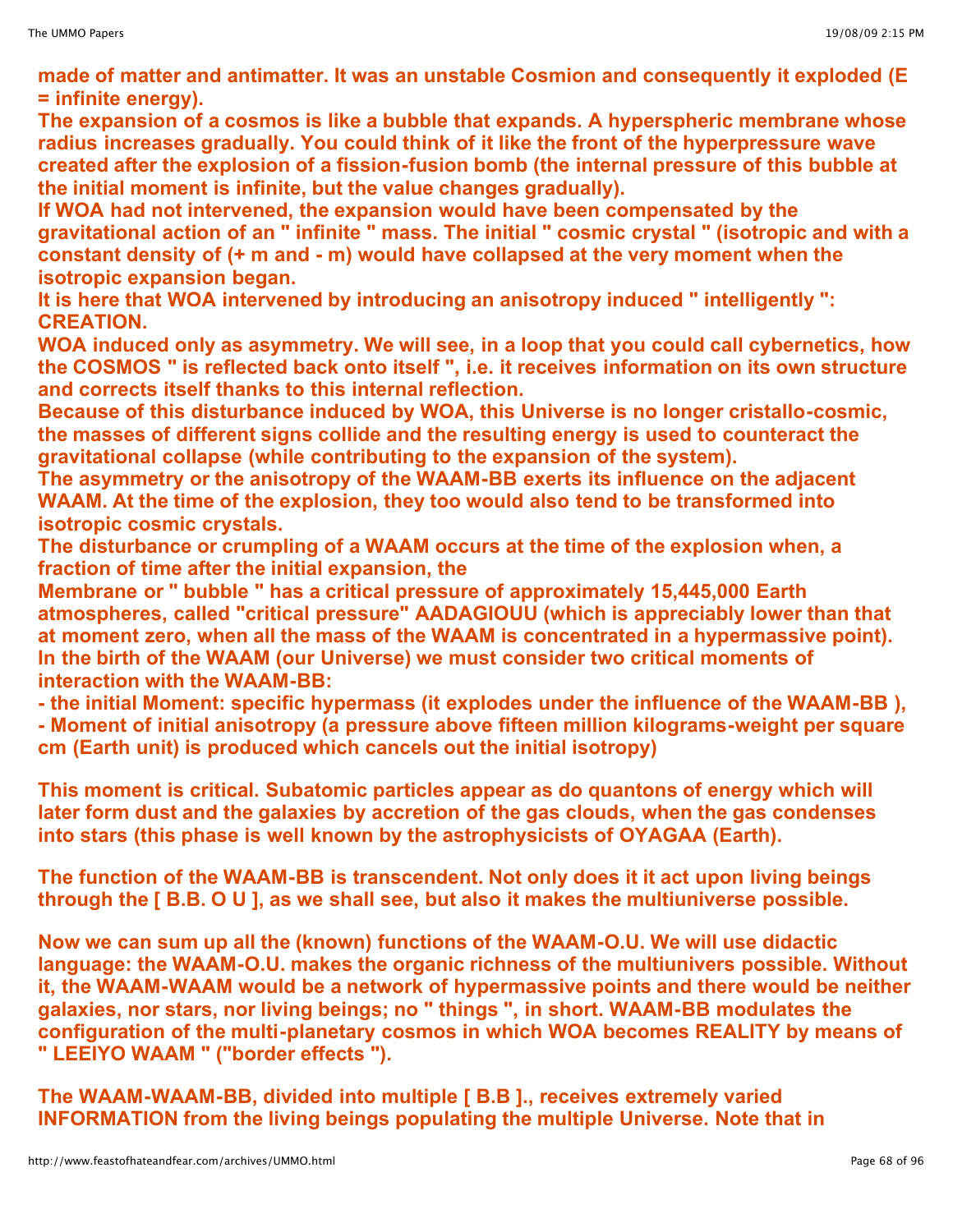**RECEIVING INFORMATION from these beings, it in fact receives data on the WAAM-WAAM itself, as observed by these beings.**

**Above all else, each B.B. receives a flow of information of paramount importance, the one emanating from the OEMII or rational beings living in the WAAM-WAAM, their intellectual processes, their perceptions of the world which surrounds them, their feelings, etc... The WAAM-BB processes this data, separating it into its different [ B.B. O U ], develops morphological patterns, universal feelings and symbols, master plans...**

**Each [ B.b. ] send its biological patterns to the living beings to guide (ORTHOGENESIS) the evolution of each cold Star. Each [ B.B. O U ] also dispatches its own universal ideas, collective feelings, inductions, supreme moral ideas, etc, to all the OEMII. YES, the moral laws are " written " before the influence of WOA on each planet with an intelligent biosphere.**

**Let us now speak about CONSCIOUSNESS (we have several words, usually EEXEE OA). The OEMII, like any living being, is a spatio-temporal and neguentropic network of IBOZSOO UU. To put it another way, its evolution in time is such as the internal entropy (loss of information) decreases rather than increasing, as it happens in a crystal, a rock or a galaxy. That means that we perceive the flow of time according to two states E1 and E2 of entropy in which second is lower than the first. Between the two there is a reduction in entropy (an increase in INFORMATION dI). We do not really perceive time, but instead increase in information.**

**This is why when you are bored time passes slowly (the increase in information is tiny). The perception of time is " non-existent " between two states in a total anaesthesia where E1 # E2.**

**On the contrary, when we live intensely (increase of information), time appears to pass more quickly. For certain patients with neuronic degeneration (for example those who have reached what you call senile insanity), time passes backwards (positive entropy); they are practically corpses, since they are transformed into an entropic being.**

**The information in our spirit is also transferred to psyche [ B ]. There the information it is recorded on filamentous networks of IBOZOO UU. I.e. on chains of IBOZOO UU. In the same way, this " filamentous structure " appears on the sequence of I.U. which interacts with us or directs us. Each one of these chains of I.U. is made up of an infinite number (in the physical sense) of angles which code information.**

**There is, as you can see on the graph, a one-to-one mapping between the instants of the time axis and the IBOZOO UU of the psyche [ B ]. Time in the Universe is made of a discrete succession of TEMPORAL QUANTONS Dt, each being in relation to the pair of I.U. which codes the instructions that the soul sends.**

**On the graph, we can see in a didactic way how the instructions are sequenced, instant by instant (IBOZOO UU to IBOZOO UU: dt) so that, considering our "me "as a long space-time tunnel, consciousness "illuminates "the successive sections of the tunnel. We can imagine that this tunnel has many doors; each one represents the neurocaptor itself, during the successive instants.**

**Successive images enter through the door (doors over the course of time: Sight for**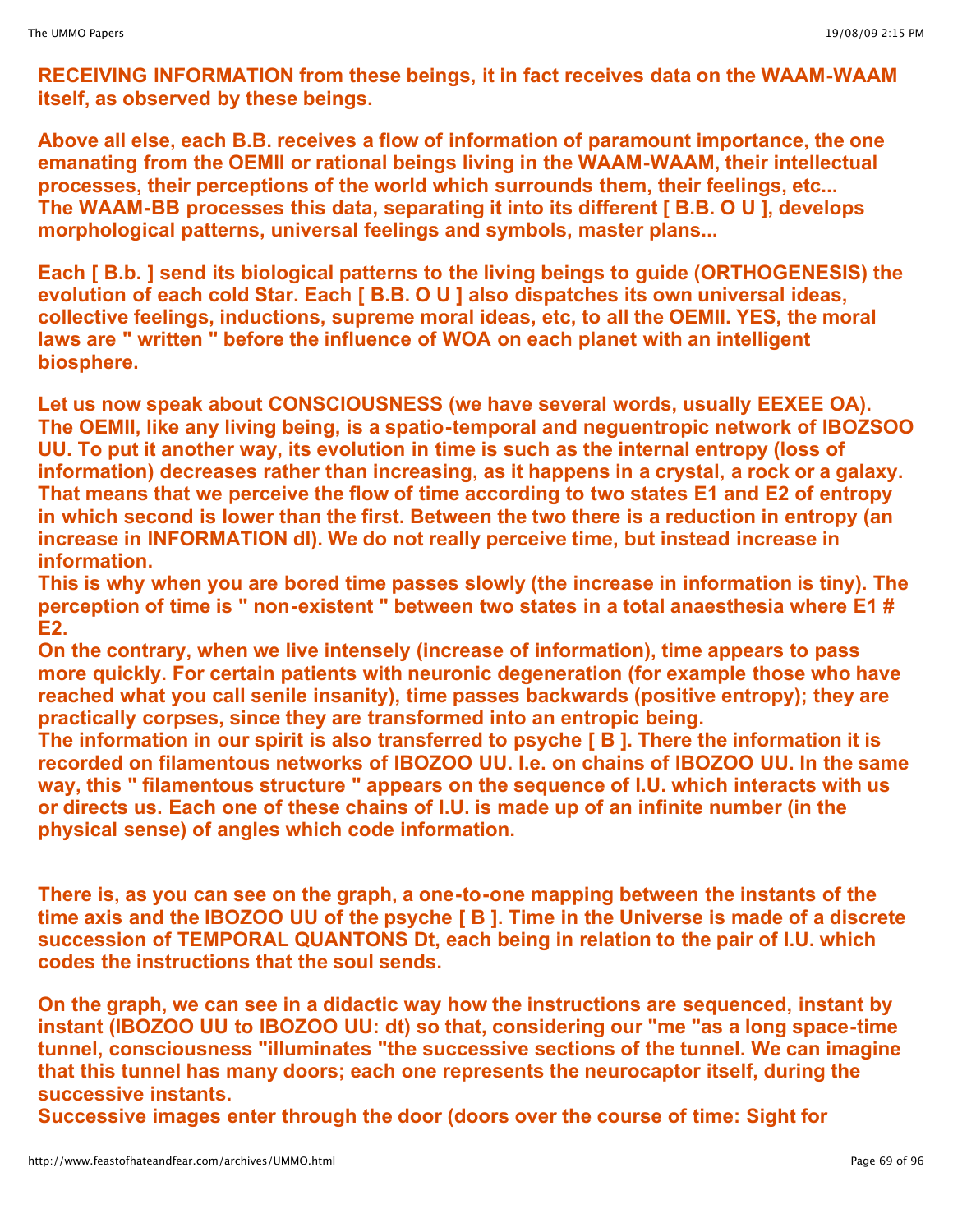**example). Our brain progressively gathers visual perceptions. Each day that passes, I see a new face, an object I had not seen before. The gallery is growing rich with "objects ", with "pieces of furniture "**

**When a man with his lantern illuminates a section of the large tunnel (OEMII OEVUMAEI: spatio-temporal man), he experiences not only the sight of the " piece of furniture " which has just entered by this door (perceived new image) but also, by means of a " mirror ", MEMORY, the " pieces of furniture " which are BEHIND (never those in front: the future). Consciousness is thus sequential, it progresses in time thanks to the filamentous structure** (chain or wire) of the IBOZOO UU of our psyché [B], (it is like a catholic rosary or a Hindu " **japa ", where the grains of prayer are shelled one by one).**

# **DEATH (ESCHATOLOGY OF OUMMO)**

**When the last elements of the krypton network are destroyed, (not the annihilation of the atoms but that of the nodes of the network), death occurs. This destruction coincides precisely with the disintegration of certain neuronic network in the brain. (a heart failure implies the absence of blood irrigation, a lack of contribution of oxygen and glucose to the histological neuronic network, tissue degeneration and death).**

**The death of the OEMII thus coincides with the disintegration of the OEMBUUAAW (krypton Factor which links B.B. with the brain). )---o--- ((the Kr atoms return to their quantum behavior), a BORDER EFFECT thus DISAPPEARS, and a fourth border effect appears, " LEEIYO WAAM ".**

**A network of I.U. places itself between the two adjacent WAAM-WAAM: WAAM - BB and WAAM - B. The soul and B.B. are connect to each other through this network. This means, as we explain in another report, that our psyche reaches the state of maximum integration into the collective psyche.**

**This is the meaning of transcendence on Oummo. We know that with our death a fusion will occur, an integration, a close connection of psyche, our spirit (neither material nor immaterial, but a matrix of all the information and experience of our life) with the "universal" collective psyche.**

**We will be able to connect ourselves more intensely with those who are dear to us, to communicate with the spirits of our other brothers who have died, to take part in the planetary knowledge of the entire biosphere, not only of the OEMII which have just died, but with all humans that were ever born on OYAOUMMO (and, of course, for you, from Homo Habilis to the present). The knowledge of the real world including living beings is also possible since B.B. is informed of the processes of all the living. This means that the deceased OEMII, via its psyche, can to an extent influence those who are dear to him, thanks to the unconscious and, to a certain degree also the things which surround them, inasmuch as biosphere modifies the ambient physical environment through the living beings.**

**B.B. is the collective Psyche. We can also call it subconscious or unconscious collective, insofar as its contents function but are not made conscious to us the LIVING-BEINGS. The psyche of a deceased brother can, and in fact it does sometimes, assist us, protect us and sometimes while interacting in a VERY ACTIVE way, but most of the time, by gently**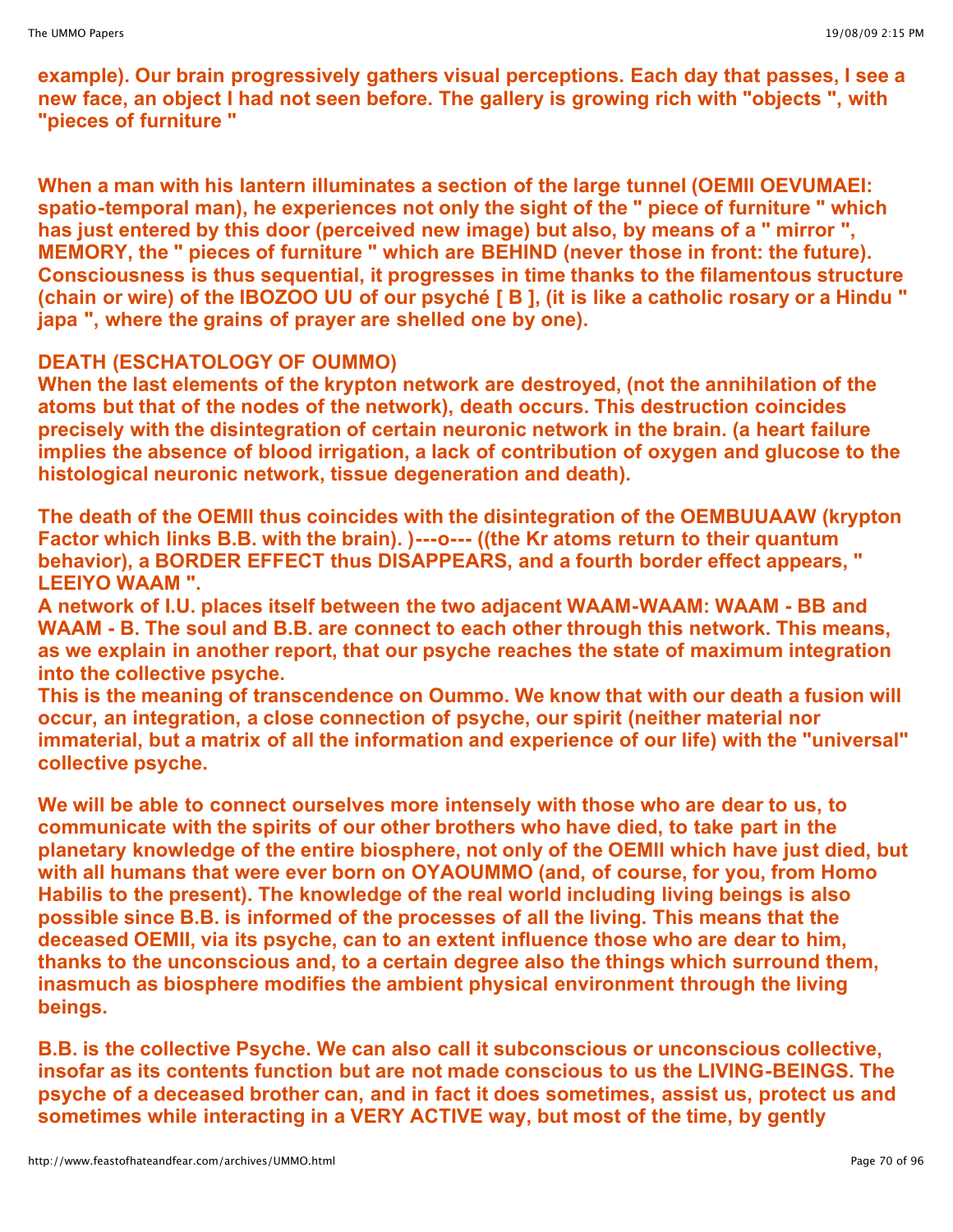# **modulating our unconscious through the information we receive from the BB O U.**

**The psyche or the soul, released from the bonds of the [ O ] (krypton Factor which links B.B. with the brain) à)--o-- ( and of the OEMII (or physical body) - already decomposed -, begins an eternal stage of joyous knowledge of B.B.; not only will it will progressively assimilate a thousand-year-old culture accumulated over centuries and generations of human beings, but it will assimilate itself into science, art, in the sum of the culture of a planetary humanity. It will undoubtedly also feel the sufferings, but this will be compensated by the deep knowledge of the UAA., and the moral and eurythmic lives (NdR: Whose composition is harmonious) of living beings.**

**Moreover, as a participant in the WAAM-BB, it will be able to access the eternal secrets of the entire WAAM-WAAM, witnessing the perpetual evolution of its galaxies, stars and various mass formations.**

**What will happen when the humanity of the Earth disappears? We do not know from a scientific point of view; but the revelation of OUMMOWOA says that the [ O U ] will be integrated in turn into the other [ B.B. O U ] corresponding to many other disappeared planetary biospheres. We can note this in the following UAA.: (the UAA. are sublime moral maxims dictated by the divine Oummowoa).**

**UAA TAAUU 1854 " And the planetary unconscious in faraway region will illuminate us with an astounding morality which will be difficult for us to assume. Since in it is engraved the entire law dictated by WOA for all the OEMII. In it is recorded the actions of the OEMII, those which conform with the laws of ethics and those which violate the inescapable social principles, since all those who by their own volition break with my divine TAAUU, cause an entropic regression of character; their own WAAM degrades (cosmos ??= can be translated as SOCIAL FRAMEWORK, PHYSICAL ENVIRONMENT).**

**TAAUU 1860 " But the disintegration of the OEMII will occur one day, as you all know. How will you know when this minute (UIW) will arrive? Your soul will melt into the Unconscious collective, taking part in planetary joys and alas, also in its sadnesses, but also with the pleasure of taking in at once the immense body of intellectual information and of seeing reflected in a silver-titanium surface (an alloy used in mirrors) the entire UAA (moral) law of the polynuclear Universe in which you exist ".**

**TAAU 1868 " Moreover, one day, the entire living sphere of OUMMO will be the victim of a terrible cataclysm which will destroy the basis, not only of your civilization, but also the genetic essence itself of the living beings. Ice will cover the surface of the continents, in the thickness of several ENMOO (unit of length on OUMMO [ our note ]) in many places, and the disintegration of life will have become a reality. It will be the point of inflection from which the unconscious collective, which in the beginning floated alone in the ocean of its cosmos (" ' it refers to the WAAM BB "), will melt into the other collective unconsciousnesses of humanities and extinct animal networks which lived on distant OYAA, and time at which the participation of your soul in the masterpiece of WOA will attain an additional degree of perfection on the slow advance towards eternity ".**

**When these TAAUU were dictated, our scientists had only a vague idea of Cosmology. They did not know that there was more than one Universe. To hear speak about other cosmos seemed to be a metaphor which represented other inhabited worlds. But our Science progressively confirmed the divine and slightly metaphorical images of our divine**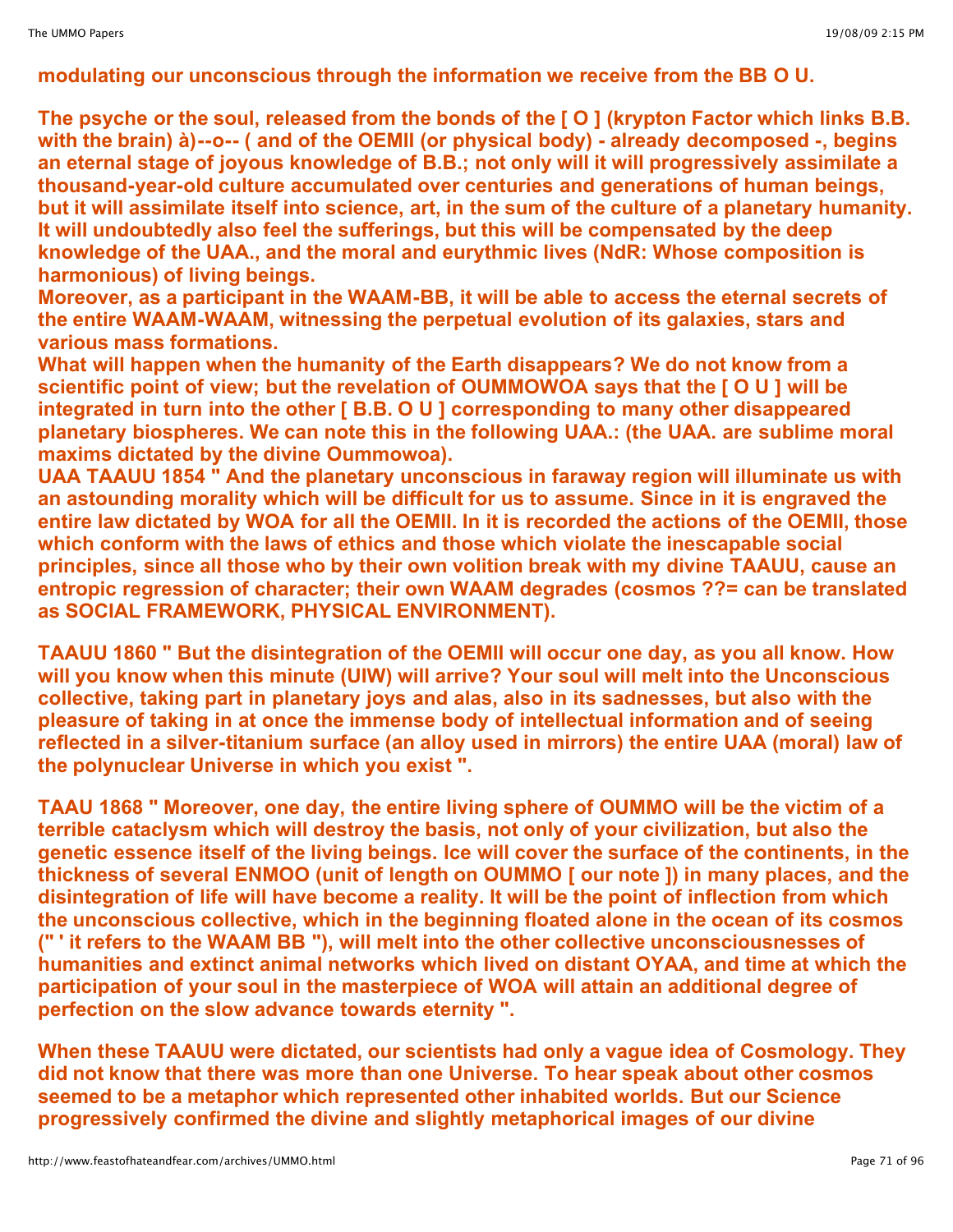# **OUMMOWOA.**

**Today however, regarding the future fusion of distinct [ B.B. O U ], we know only what this OEMII, good and saint among the saints, revealed us in a slightly ambiguous way.**

**You the OEMII of the Earth are familiar with the questions of the OYAAGAA thinkers. For centuries, your philosophers have pondered the most transcendent questions that a human being can be ask: Who are we? Where are we going? From where do we come? Why are we in this world?**

**We would now like to offer the half-answers that our scientists (science and philosophy have been combined on OYAOUMMO) offer to the humanist.**

**Philosophical response to the first phase of our model:**

**WE BELIEVE : (we cannot prove it scientifically, even though the TAAU of Oummowoa give us the answer) that WOA is fulfils itself by generating the WAAM-WAAM (Oummowoa says: Cosmos and Anticosmos). WOA and the WAAM-WAAM coexist throughout eternity, we do not think that God (generator) is " before " or " after " the polynuclear UNIVERSE, as Oummowoa says crytically. (Sometimes in certain TAAU the divine man speaks about Universe / Anti-Universe, in others about IBOZSOCAOWAAM ie. of POLYTEMPORAL or POLYNUCLEAR UNIVERSE: this last definition remained an enigma until scientists discover the WAAM-WAAM). WOA cannot exist " before ", first of all because the concept of time is inadequate for an adimensional being, but also because " WOA cannot undergo change". Imagining that in a first phase God has not yet made everything, and then he does, is like conceiving a changing unit: more imperfect at first).** 

**WOA thus coexists with a WAAM-WAAM generated by him.**

**WOA exists. Not in time. He exists and that is all! The multiplanetary Universe exists as a decadimensional whole which includes time. (It does not make sense to believe that cosmos is evolving slowly as WOA generates it. The illusion of the flow of time is specific to living beings)**

**WOA conceives a multicosmos in which divine wisdom increases information over time:**

**How can one conceive of a system that is capable of generating information by itself, making itself intelligent? Our philosophical answer is that this information is " THE information " that WOA possesses in its infinitude, it is a reflection of the intelligence of WOA.**

**The difference lies in that the WAAM-WAAM cannot be WOA, and needs to progress in " knowledge " while information is (fully) integrated in atemporal WOA.**

**WOA thus generates a multiple SELF-CONSCIOUS universe, capable of correcting itself in a cybernetic loop. But how can a mass of galaxies and cosmic dust become self-conscious? Obviously, an entropic process can never be made " conscious ". Consciousness implies complexity and a high level of information and intelligence (entropy is disorder). An entropic system like a star or a cloud of gas, subjects information to a centrifugal process; it is degraded. It could never be made conscious.**

**It is necessary " to create " neguentropic systems (systems which are growing rich in information, CENTRIPETAL INFORMATION, at the expense of the medium). The high intelligence of WOA requires that these systems develop with a minimal intellectual effort.**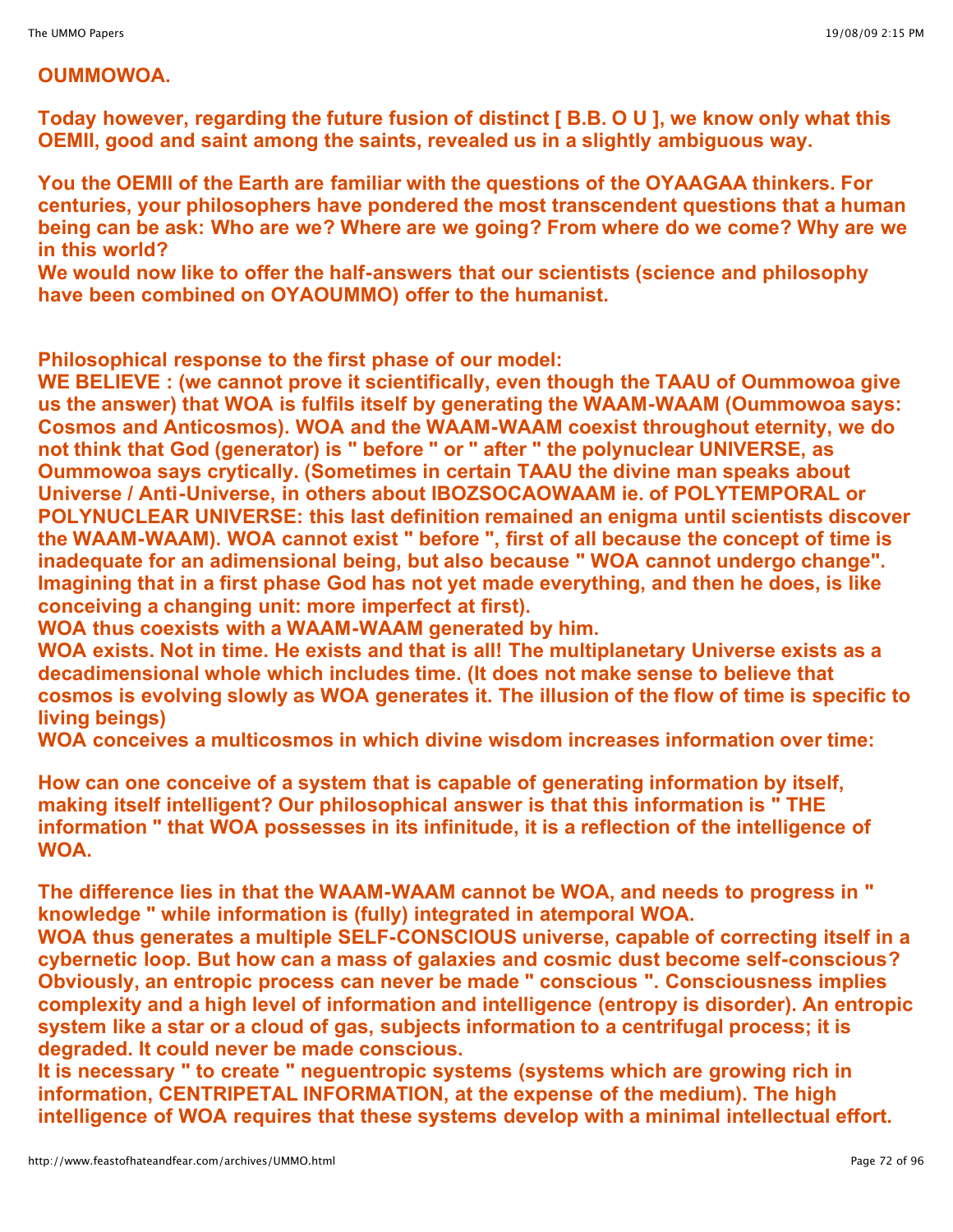**The way to obtain it is TO GENERATE an ANISOTROPIC, irregular COSMOS. For example: Stir up dust in a room. Millions of volutes of particles will be agitated. In certain areas, dust disperses, extends (Entropy), in others, - fewer - dust can concentrate, forming arabesques, forms of different shape. (concentrations of information = neguentropy)**

**WHAT OUR SCIENCE SAYS: Indeed, the WAAM-BB is generated, which, as you now know, distorts the other Universes, creating singularities of mass, galaxies and stars which formed by clouds of gas.**

**But in some places neguentropic beings emerge BY CHANCE.**

**In a wild flow of entropy, small parts of the Universe go in the opposite direction, gaining information instead of losing it, and these nodules { living beings on OYAA (cold Stars) } are able to improve, sometimes to the state of CONSCIOUSNESS .**

**But why should there be CONSCIOUSNESS in the first place? We believe, incorrectly, that it is for our personal benefit. We feel, we imagine, we touch jasmine - we believe that it is for your pleasure (the pleasure here plays the part of a reflective mirror to encourage us to taste and feel), but actually, we perceive, we feel for the service of the WAAM-WAAM.**

**Living beings, via their neurocaptors, receivers of models of information (sensory organs), receive the structure of the Universe.**

**- This information is sent to the B.B. O U**

**- This information is integrated and processed in the WAAM-BB**

**- the WAAM-BB, in turn, generates models of action on the WAAM-WAAM.**

**This the structure of the closed cybernetic loop.**

**You can now understand the magnitude of the Creation of WOA. He created a selfconscious universe which corrects itself while improving. The multicosmos is like a gigantic organism, equipped with a brain, the WAAM-BB; sense organs: living beings, effectors (motor organs); disturbers (imaginary mass) able to modify the structure of the universe by spatio-temporally folding its dimensional continuum and finally its own body: the whole or the network of Cosmos which form its structure.**

**This macro-organism has a soul: the WAAM-B, whose the individual psyches modulate the structure of the WAAM-BB.**

**Now you understand why we have said to you in other reports, that the OEMII can modify its own Universe simply by observing it.**

**We are simple instruments an imposing being born to reflect the infinite capacity of WOA, and in dying, to be integrated within the infinite knowledge of WOA reflected in the decadimensional and multiplanetary Universe. If we do not see, feel or touch, the Cosmos would degenerate into infinite chaos without forms nor energy flow. This would be the most concrete proof of God's " oligophreny " ( NdR: absence of intelligence).**

**WAAM-WAAM is the creation of WOA, the creation of the OEMII in a certain way since with our thought we contribute along with the other quintillions (10 power 30) of humans in the plurality of cosmos, to its reorganization. Our function as conscious entities is to be the eyes, ears, olfactive organs ... to this imposing brain which is WAAM-BB, inside this not less imposing LIVING ORGANISM which is the work of WOA: the WAAM-WAAM.**

**We should go into a little more detail about imaginary mass ±V -1 in the multiple Cosmos. In the same way that an animal receives information and then processes it to finally exert its action via its motor bodies: feet, arms, mandibles, on the environment (cybernetic loop)., we have also seen that living beings act by receiving information, and then sending it back to [**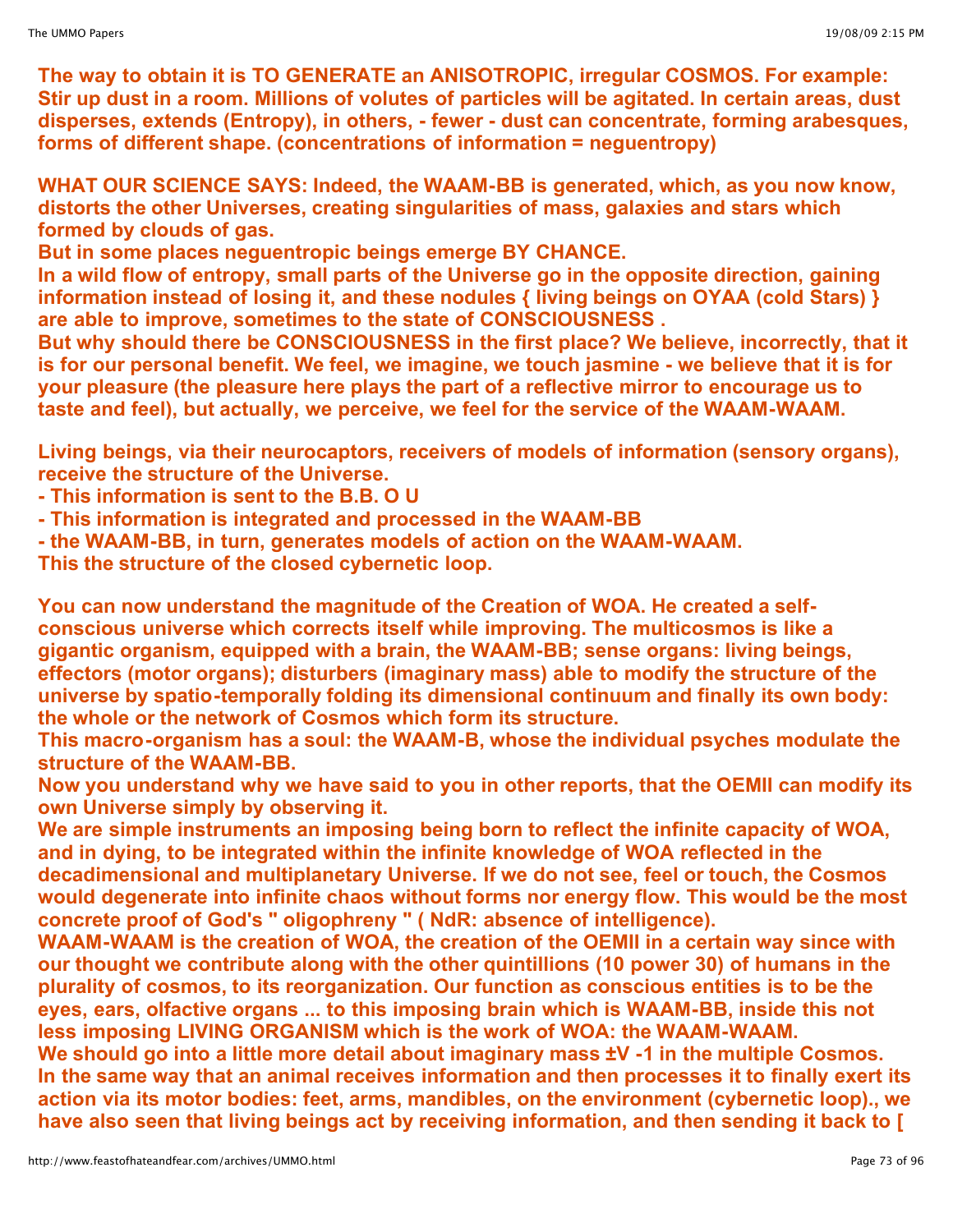### **B.B. O U ] in the WAAM-BB.**

**It is already obvious to us that the transcendent function of [ B.B. O U ] is not exactly to coordinate a network of living beings in the development of this information we call psyche or collective unconscious.**

**The true function of the WAAM-BB is to be a BRAIN for the WAAM-WAAM, but every living being receives information, processes it and ACTS upon the environment which informs it by transforming it.**

**The WAAM-WAAM acts in the same way, and makes use of an entity which is imagined by physicists of the Earth, imaginary mass. " imaginary " mass ±Ö - 1 m, does not mean (as your mathematicians know) a " mythical " or " imagined " MASS ". On the contrary its** existence is VERY " real ", it is only that you cannot touch it or feel it since it is not within **the three-dimensional frame that you perceive. A property of this mass is that it can move at speeds higher than those of a photon. The imaginary mass is a singular network of I.U. (It is only by knowing the theory of the IBOOZOO-UU that you can understand its interrelation function between the Universes.)**

**Such a particle exists in "negative" time, and its stable situation of minimal energy is at infinite speed. There are no living beings of imaginary mass, but if they existed, their paradoxical rest would be infinite speed (mathematical infinity).**

**The network of IBOZOO UU binds the Cosmos together, and acts as an energy drive belt between them. (When V -1 m moves at " low speeds ", the imaginary mass appears in one of the twin cosmos, but actually it always operates between two cosmos.**

**Sometimes, you have wondered: how can one universe produce crumplings in another? It is the imaginary mass which produces this border effect)**

**Or you light wonder how it is possible that the electrons of a krypton atom behave in such a strange way in the B.I. and in [ O.U ]? It is the subparticles of imaginary mass which, on " the other side " of the border, are exerting this action.**

**It is only when this mass is not in its " state " of minimal energy (V=infinite) that the intercosmic action is exerted (when Ö -1 m reaches exactly the speed of the light in the cosmos in which it is inserted, its associated energy would reach infinity, something which in reality never happens).**

**The border effect IYOODUHU (B.I.) is even more complex than the intercosmic interaction. In Antiquity, BAAYODUU (uniting factor between BB and the chromosomes) was thought to be a network of krypton atoms able to receive information and to record phylogenetic patterns of living beings.**

Obviously, [B.l.] is not just a tiny cloud of krypton atoms (86 for each group of genes) but **also a symbiosis between this network of I.U. and the B.B. O U.** 

**Each pair of Kr atoms has a specific function. One of them codes the information which is written in the WAAM BB on the orthogenesis of living beings. In other words, it codes the possible patterns of plants, animals and bio-elementary beings.**

**The other atom of the pair collects information on the environment. This information is transmitted via a small intracellular or cytoplasmic and thus intranuclear water mass. In other words, water molecules capture the wavelengths not only of those of a frequency similar to the dimensions of the molecule, but also the metric wavelengths. The second source of information is the chemical bio-molecules and trace elements which pass through the cellular membrane.**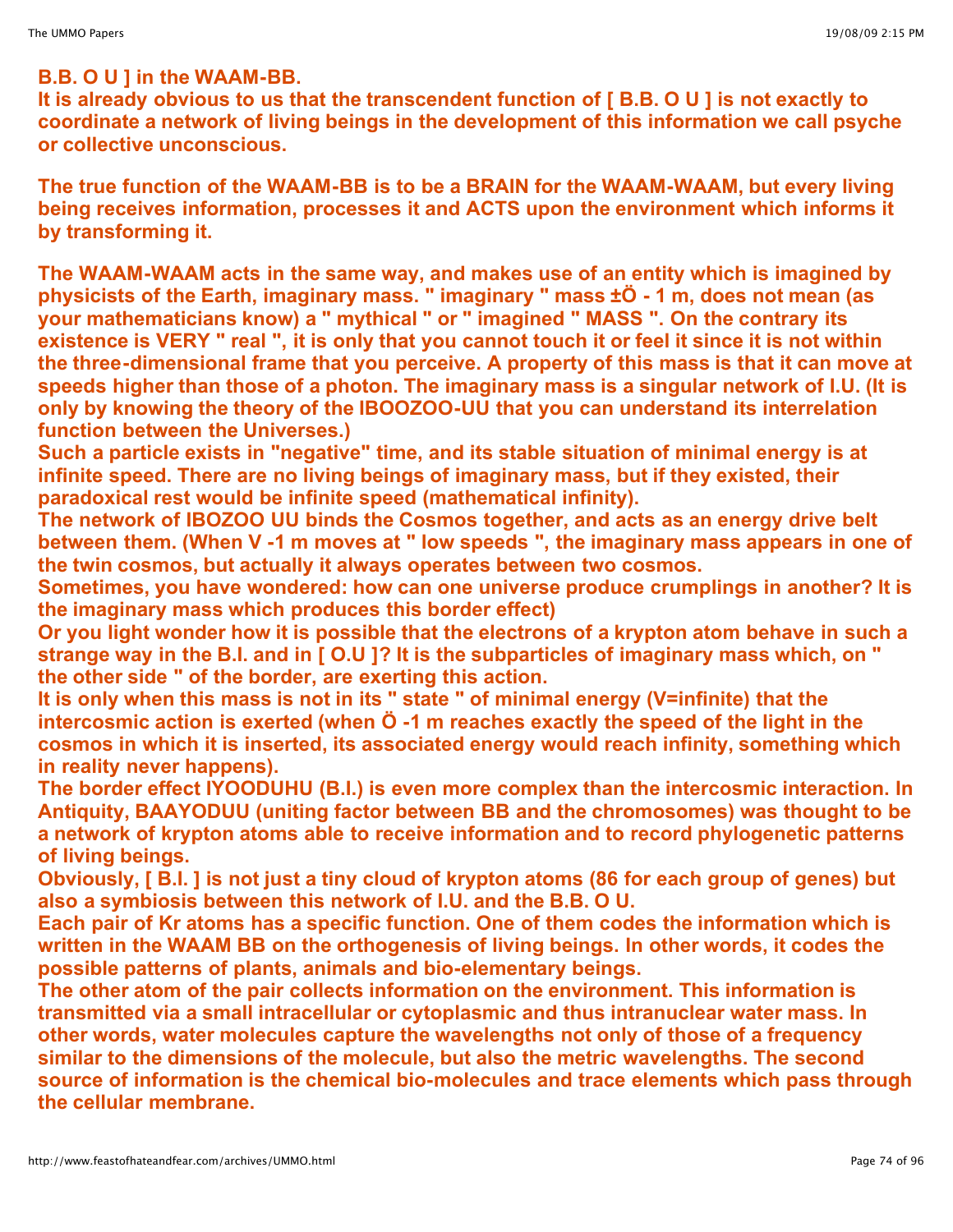**This same atom has a second function. The quantum jumps within this atom deteriorate the metabolism of the nucleus by ionizing the water in the nucleus, thus modifying the code of the genome (while producing controlled changes in the nucleotide sequence which forms the DNA chain).**

**We see that the genome of a specimen of a species is subject to various types of influence: On one hand accidental mutations produced for instance by an external ionizing radiation, by a virus, or by a set of mutagenic molecules.**

**In these cases, the new phenotype is usually repressive, and the individual dies, unable to withstand the aggressive pressure of the ecological environment (they are naturally teratological individuals).**

**In addition orthogenetically-directed changes , directed by the B.I. which gives rise to a restricted range of progressive phenotypes, more resistant towards the environment, since they are more advanced beings (positive index of neguentropy).**

**Naturally, although rare, the first order changes: the random ones, can also be positive, but if there were not this modulation of [ B.B. O U ] the evolution of living beings in a biosphere would take many thousands of million years to develop, if based only on the laws of chance, as it is postulated by certain geneticists of OYAAGAA (Earth).**

**While we " LIVE ", we are dead. This is the conclusion we have arrived at. During our "living" stage, although we are free, we take part in the Universe in a very restricted way. We are only receivers of a fraction of the knowledge our immediate environment offers us. We believe ourselves to be independent beings and yet we are only simple instruments of the WAAM-WAAM. Our function is to be used as observant EYES which see a fraction of the Universe.**

**But, when we die, we are freed of this task. We are integrated in the WAAM O B, we take part fully in the BRAIN of the COSMOS. We live in the fullness of the intelligence of WOA. When Jesus of the Earth promises you eternal life, this is the meaning of his divine words. Now you can understand all the depth of the UAA (Moral Law) dictated by God. When we violate a sacred law, we do it with an attitude of entropy. Every social sin, every sin against what you call Charity (love) dissolves the coordination of a social Network to some degree. If I sin against my brother, that can cause his obsertional functions to be disrupted, and so I contribute to a slowing down the information gathering of the WAAM-BB, i.e. I create ENTROPY, DISORDER, by slowing down the progress of the multiuniverse. There is a cosmic principle: that of minimal energy. In the Cosmos two giant tendencies fight between each other: NEGUENTROPY and ENTROPY**

**The universal flow of entropy " drags the multiuniverse towards total death " until all the mass singularities are converted into radiation energy. But neguentropy fights against this tendency. Apparently the latter is weaker (the neguentropic environments of the Universe** are like small islands in a large sea of entropy). But we saw that this is an illusion, since in **the WAAM-BB a multiplier effect occurs. Small flows of information modulate great flows of imaginary mass, an immense energy, in the same way that a weak current in a transistor controls a high intensity of electrons.**

**The sin you commit against society; the violation of social law, can cause serious disruptions in the WAAM-WAAM, this is why the divine OUMMOWOA speaks to us about the " anger " of God (WOA): TAAU 357: " Ah! He who does not like, and violates the moral law!**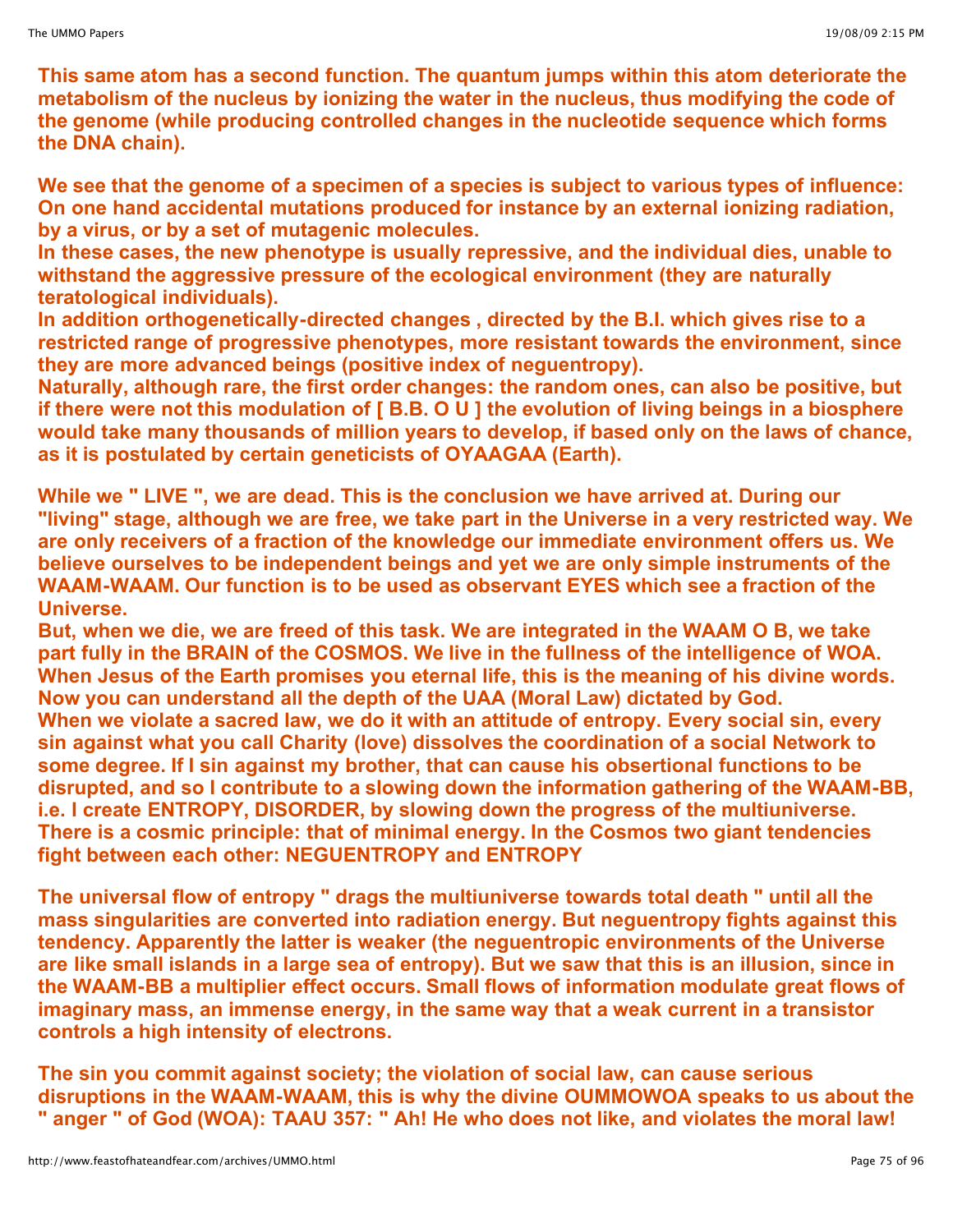**(UUAA), since the fury of WOA will cause his abandonment when his OEMII (body) dies. If you upset your brother, you cause immense damage to the Universe. You are damaging the creative work of WOA in a tangible way ".**

**The principle of economy (entropy) makes us selfish, negligent about the love we owe to our human community.**

**When Jesus speaks to you about the Devil, he " exists ". Although you interpret his image metaphorically or poetically. The devil is actually " temptation ". He represents Entropy. He is absolute evil, annihilation. Hell is nothing other than death in the form of low energy radiation, which occurs in a WAAM which perishes when entropy overcomes the influences of the imaginary mass caused by the WAAM-BB. This Cosmos (if it is of hypocritic mass) dissolves into the cosmic crystal; the souls responsible remain frozen forever in an eternal solipsism, unable to be integrated into the WAAM-BB. It is seldom that this occurs, but it is theoretically possible.**

**Now you understand why we consider Love to be a concept which transcends purely ethical and humanistic values, to transform itself into a concept automatically integrated into Science. The Devil, hell, evil... are mythical for you, or at least escaped from the context of Theology.**

**You have used them in such an incorrect way, by personifying them in a way so naive which they seem to be of no importance for many OEMII. But although we do not give them the same names, we know that have a transcendent value in WAAM TOA (History of Cosmology).**

**WHOMEVER AMONG YOU VIOLATES UUAA DESERVES TO BE CONDEMNED BY ALL THE OEMII OF THE WAAM-WAAM, SINCE IT SERIOUSLY HARMS US.**

# **Our idea of the AIOOYAAIODI**

**Any thinker of the Earth can recognize the insurmountable difficulty in presenting ideas to those without a a background in abstract concepts which reflect the ideological richness of the various philosophical schools.**

**Our claim of offering these ideas to you, condensed into several paragraphs, defeats from the start any possibility of homogenizing these concepts, giving them an adequate form under which we know them. Nevertheless you will be able to form a rough sketch of the structure of our thought.**

**In the field of cosmology, the progress made is sufficiently important that our ideological speculations resting on the shaky ground of intuition give way to a pure and omnipresent empiricism, allowing us to formulate more meaningful hypotheses than before.**

**We can say that the first "shock " registerered by the old mechanistic models of the Cosmos happened when our astrophysicists began to understand the true nature of physical space. Our model of the Cosmos answers more or less satisfactorily the various questions relating not only to physics but also fields of biology and psychophysics. It meshes with the rich phenomenology of which we are the secondary observers.**

But it is not a final and perfect model - a true one - for although it answers our own **formulations: what is being? what is not-being? why are we here...what is necessary "reality "? (Note that I adopt the most familiar formulations) and that it harmoniously**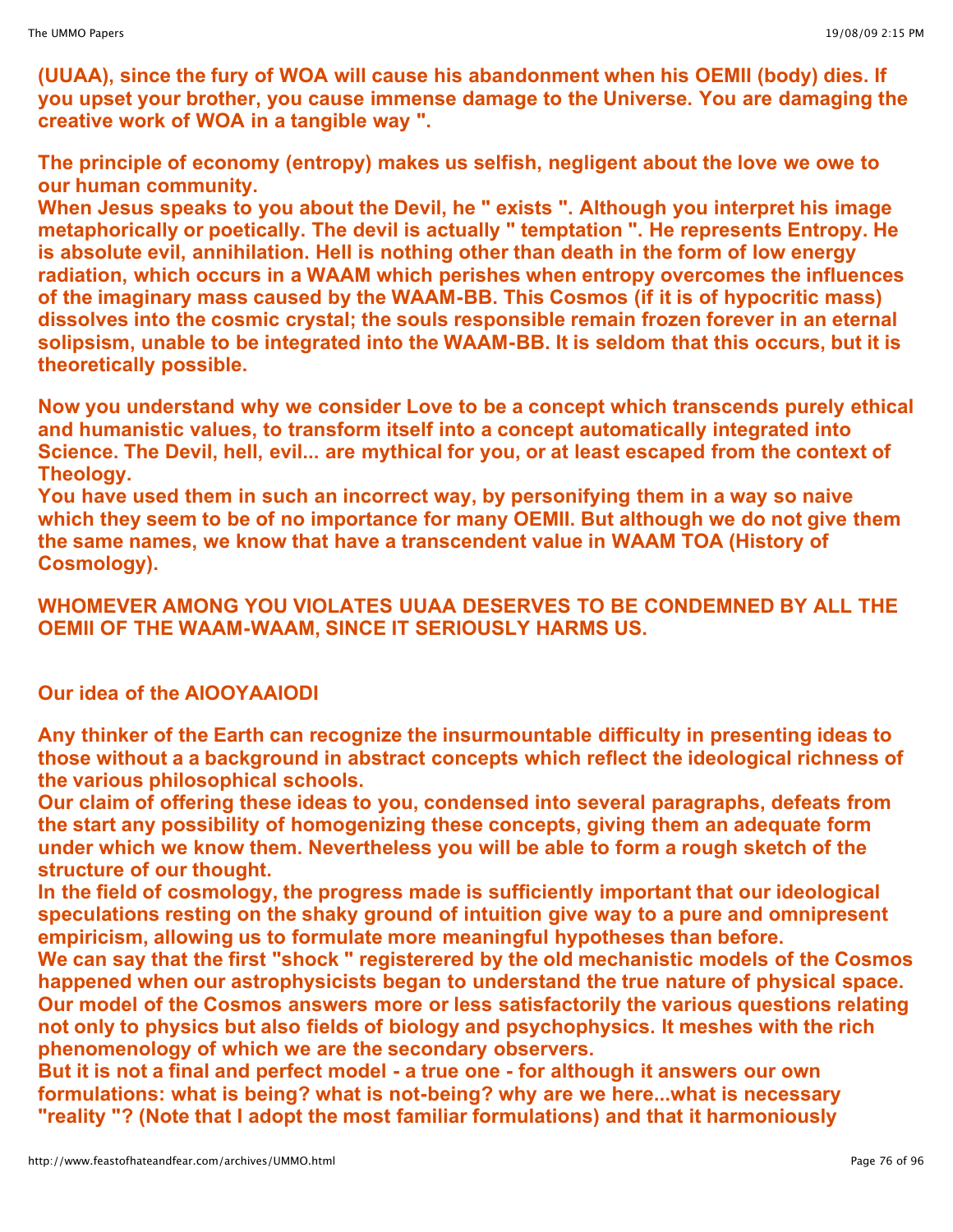**satisfies our subjective aspirations of knowledge, false sophist convictions are nonetheless introduced.**

**Like saying that there is an objective model for us. Like the one we describe (to satisfy our own preconceived mental diagrams), as having an " outside my mind ", as a concept grasped in its entirety without taking into account the possibility of another thinking entity with a structure different from my own also consistent with its formulations, resulting in a result incompatible with a " structural me " but perfectly valid for it.**

**But this is a corollary of the troublesome question posed initially. Is there an objective model of the "Cosmos "? If the answer is no, the confusion introduced will render any hope of certainty impossible. But before expressing ourselves on beings themselves, on the AIOOYAAIODI (dimensional being), let us consider the problem of information whose deterioration prevents any possibility of comprehension.**

**Language and our logic**

**Our prime objective in thinking was to work out a didactic basis, a logic independent of language. This was of vital importance if you take into account that our form of expression is bisynchronous, and that the verbal encoding of the thought into two phonetically simultaneous streams (one through a "lingoguttural " mechanism similar to the languages of the Earth, and the other through a code consisting of repetitions of phonemes in the form of sequences) invites misinterpretation, while also being a source of misunderstanding due to the ambiguity of the terms used and the emotive nuance at the time of their expression. That is why our OIYOYOIDAA was chosen (method of expressing ideas through a codified repetition of various words in the context of a verbal communication of our AADOO-AUGOOA (logical) concepts). Thus the transcendantal ideas are expressed in a mathematically- based language.**

**This is how we, the OEMII of UMMO, can use three verbal instruments at will, according to the needs of the individual at every moment.**

**The first, DU-OI-OIYOO (one can translate it as language of connection) uses ideograms in its graphic expression, and dependent or related words which represent concrete concepts, values and objects when we are not dealing with complex ideas. It is used to converse on the levels of (language domestic, technical, macrosocial, popular) (see note 8).**

**NOTE 8: We will go into further detail elsewhere about our OANNEAOIYOYOO (you would say "TELEPATHIC ") form of communication which allows us to connect the integral elements of our social network across long distances. Two difficulties are inherent to this method of communication, however: Establishing contact between two OEMII requires some time. Complex concepts of a transcendent logical nature cannot be communicated using this method, only useful for the transmission of simple ideas and facts.**

**During the teaching process, in the meetings of a transcendent nature, the dialogue between those you would call intellectuals, when the hierarchies of our society (our supreme authorities are on three planes: UMMOAELEWE, UMMOAELEVEANI and UMMO OEMIl) must address the members of the social network for transcendent reasons and in other more common cases, when the urgency of the case necessitates great speed of information transfer, two orders of ideas can be simultaneously expressed to the person we are addressing. Of the two items to be communicated, the most important, complex or which requires a high degree of precision, is expressed through a numeric encoding in**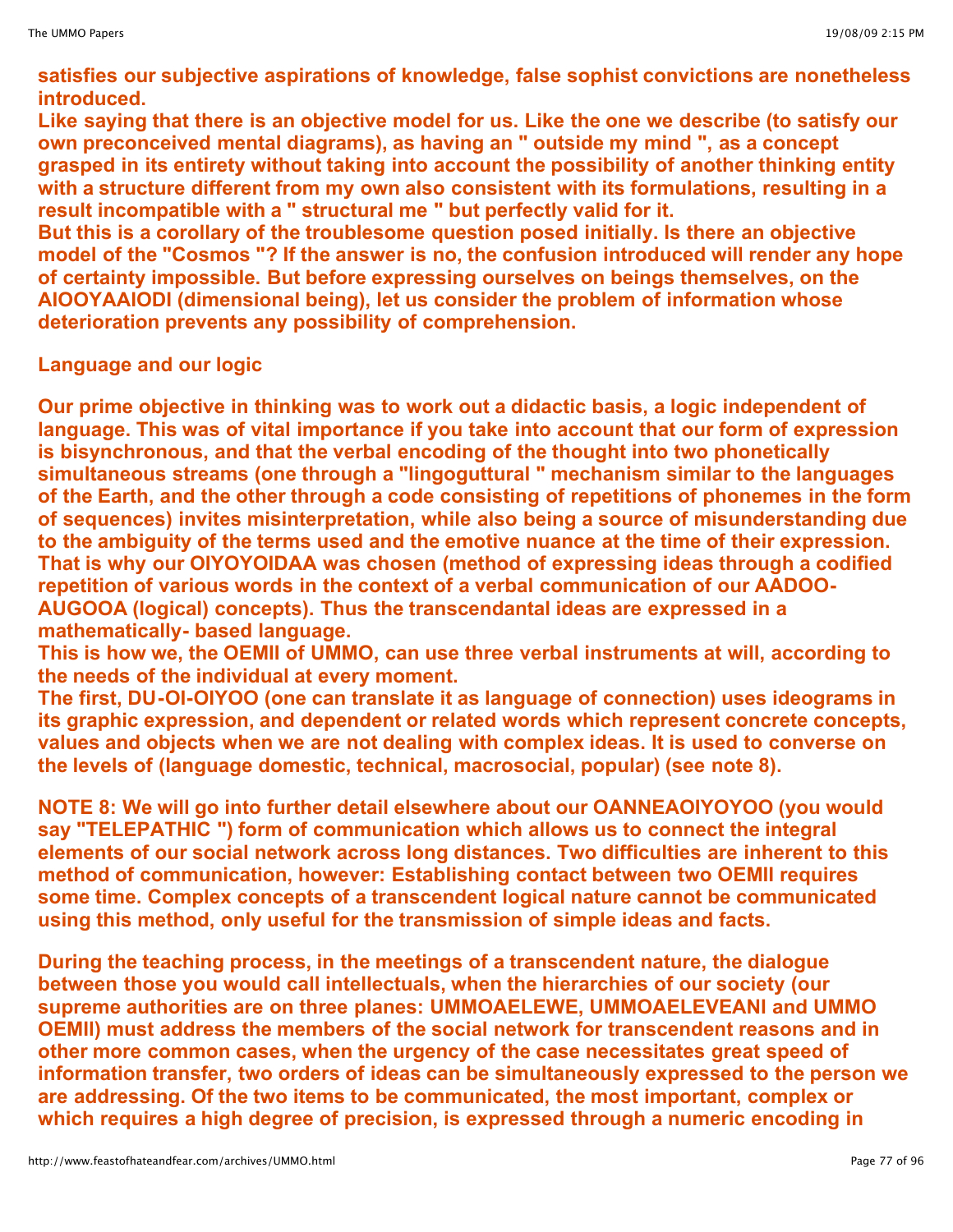**which each simple number is grasped through the repetition "N times "of the same phoneme, each modulated in a particular way (see note 4).**

**NOTE 4: We will illustrate this method of verbal communication using a concrete example. For this type of language we does not use "terms or words ": statements are codified by concatenating the individual components of the sentence (subject, object and verb as you would say) in the form of a codified proposal. The aesthetic quality of the resulting sound is less important than accurately transmitting the meaning intended.**

**Thus the statement "this greenish planet appears to float in space ", would be expressed in our usual linguistic system (OI OIYOO) as follows: AYIIO NOOXOEOOYAA DOEE USGIGIIAM;**

**But if we wish to express this idea by means of OIYOYOIDAA, only three encoded symbols are needed**

**Proposal: this planet floats in space.**

**Corrections: Greenish, appears, believe that.**

**Three numbers (in the duodecimal system) are used, the proposal requires seven simple numbers and the corrections five and four simple numbers respectively. In this manner, in "non-transcendent" speech like UAEXOOE IANNO IAUAMII IE OEMMI + UAMII XOA AALOA we would insert the preceding piece of information: AEXOOE IANNOO IANNO IAVAMII IE IE IE UAMII XOA AALOA AALOA AALOA, in which the simple numbers are expressed in two ways: by repeating certain phonemes, and by modulating the accent of some of these words characteristically.**

It is this last method which is used as a basis for a third type of language which, while using **the fundamental method of encoding the more elaborate ideas (numerical encoding), establishes flexible rules when it comes to the communication of more complex and precise information.**

**Therefore when we must commnicate or express transcendent ideas of the normal type; mathematics, "metaphysics "or physics, we use a particular encoding of ideas, formulated in such a way that our dialectic is not linguistically obstructed (phonetically or emotionally). The significant gain in informative capacity far outweighs the slowness or the rare fluidity of the flow of verbal communication.**

**We have observed notable divergences between our basis of logic and yours.**

**We deny the Earth principle of non-contradiction (as stated by Aristote) according to which a statement can only be true or false.**

**Such a line of reasoning requires that we also refuse the principle you name contradiction (for example in the field we call the theory of BIEEWIGUU) (can be translated as in psychophysiology).**

**In all cases we respect what you call the principle of identity.**

**What we have just said requires further explanation. In our normal, everyday life, our dialectic bears a strong resemblance with yours. If I say that "yes ", I woke up at 26 UIW, this statement is true otherwise I have lied, in which case another type of statement other than true or false is not possible (and this here within the three-dimensional framework of my WAAM (Universe)).**

**For normal activities of everyday life, this artificial, bipolar or bivalent principle, is valid and useful (you do not either make relativistic corrections on the mass of goods when making simple purchases). But when we wish to speculate about transcendent values, or when we**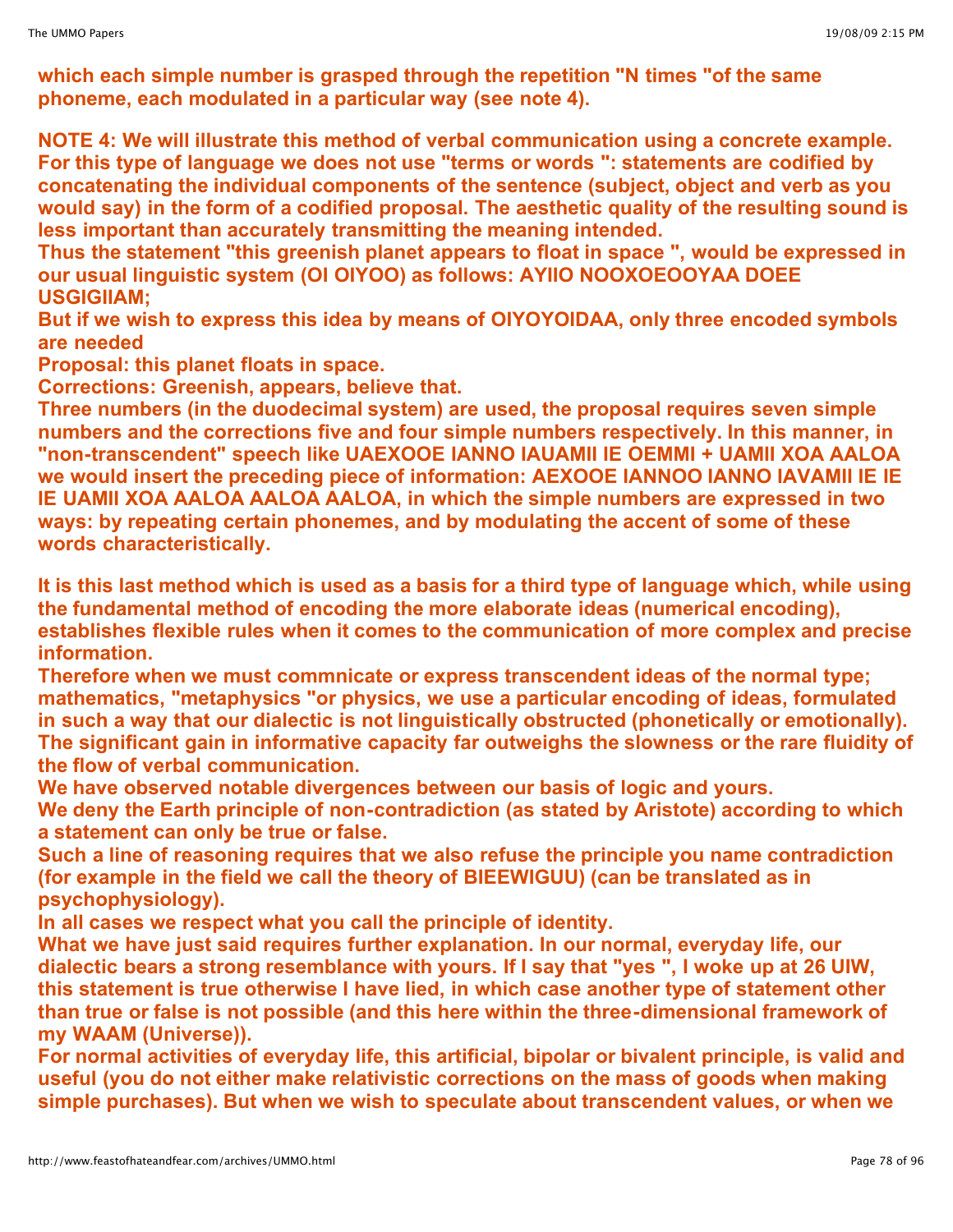**try to study concepts which you would call gnostic, ontological, physical, biological, theological... this principle is completely inadequate.**

**This is precisely the obstacle we are referring to in preceding paragraphs. How can we expose the metaphysical basis of our language to you if our "respective "languages are based on contradictory logical principles? The problem cannot be solved by transcribing the meanings of phonemes as you probably suspect.**

**This is the reason why (apart from images used in a concern for brevity) we must make use of Earth comparisons in our reports, mutilated and reductionistic "proposals "which "remove "all the informational richness from our dialectical assertions. Even the use of the verb to be limits all our possibilities. The entire ontology of Earth thinkers is saturated with expressions like "BEING ", "NOT BEING ", "I EXIST ", without being able to choose other more distinct forms. When it comes to this, Earth neopositivist thinkers like Russel are remarkably clear-sighted, not so much for rejecting all metaphysics but for being aware that the language must be revised. So long as your methods of informatiional communication are not clarified, the process of searching for the truth will be slow and difficult.**

**Our EAAIODI GOO (ontological) basis**

As you are not, Mr Jordá Ribera, a specialist in Earth philosophy, we will try to use a more **familiar and understandable terminology with a similar vocabulary. The problem of "being", as Earth thinkers see it, has a radically different formulation on UMMO. Our ancestors did not doubt the existence of an reality outside the individual conscience for a moment. "Things" existed for them "outside the self" but their essence was hidden by the encoding of our senses (see note 7).**

**NOTE 7: On this point, EARTH thinkers also accept the difficulty of truly attaining external reality, our mental images assimilating themselves to it through a process used by our exteroceptors and proprioceptors.**

**This principle remained constant until new forms of dialectic added to these primitive ideas. A synthesis of our current EAYODIGOO (ontology) could be formulated as follows: It is impossible to define initially the concept of BEING. "To me " who is purely conscience of my IGIO UALEEXII (self) and of "the things "which AIOOYA (exist dimensionally) around me, I am plunged in a WAAM (universe) which surrounds me.**

**"Things ", the objects of my mental processes "are" probably not as I perceive them, nor as I include them in a process through a complex rationalizing mechanism. Causal relations are relations "within me " processed according to an order laid out by such mechanisms. A plant is grasped by "me " with characteristics which represent its real "attributes ". "My " sensory impression which arrives at the level of the conscience is undoubtedly an illusion due to external factors. Thus the color will be the psychological impression of an electromagnetic stimulation and the concept of mass in my conscience is very far from being able to identify with the physical function which generates it. Up to now, Mr Ribera, such ideas follow the thought of the theorists of the Earth.**

**But, even if "beings "(things) masked themselves as they reached our Me, and even if we could not know how they really are, would their essence " external to me " be constant? I can be unaware of how a molecule of camphor which stimulates my sense of smell causing** a conscious feeling "is" exactly, but each time I perceive such a smell, can I be sure that it is **only an attribute of camphor, and not an illusion or a hallucination? Expressed differently:**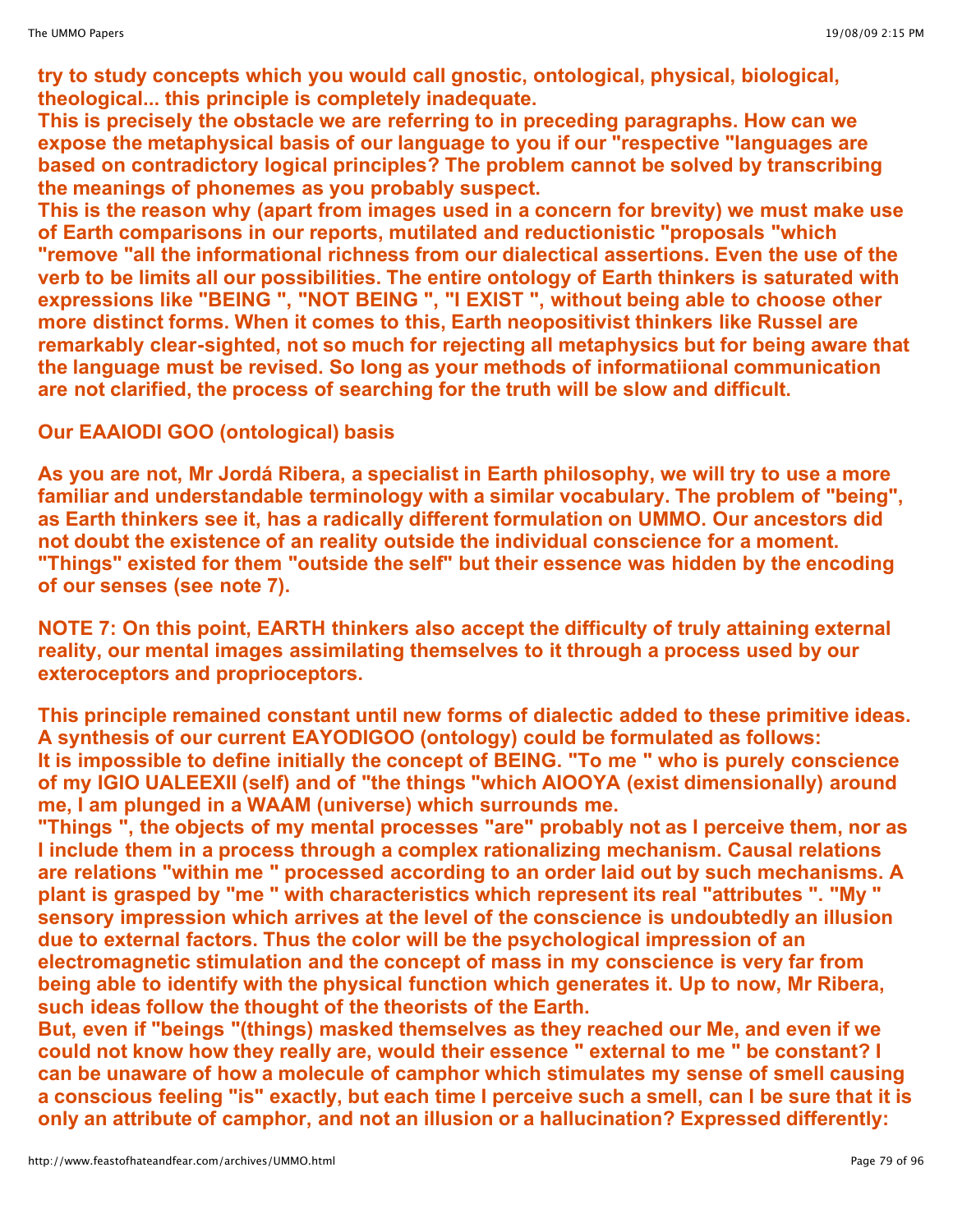**Even if I did not know how the WAAM "is" exactly; is it "there", dynamic or static, changing or constant, generating ideas which are reflected in my conscience without my "ME "being able to change its essence, its own "BEING "? Our answer is no.** 

**We, the OEMII with a definite neurocortical and mental structure (you people of the Earth, we of UMMO and all similar beings in the WAAM) can never attain the truth, the essence of the WAAM, not because such a WAAM "does not exist "or because there is a barrier preventing us, but because in thinking of a being, we modify its essence (a coarse comparison will illustrate what we mean): when a physicist of your planet claims to observe a micrometallographic test-tube to note its optical properties, he causes a deterioration in the process by using light for the observation. This is an insurmountable obstacle since the observation itself alters the true nature of what is being observed. Something similar occurs with the being: that it "is" from the moment it is not thought of and that the idea of it is not in my mind.**

**As soon as we, thinking beings, reach towards the thing, it neither no longer [ IS] nor [ IS NO LONGER ] (here your logic does not allow us an to adequately express this concept). We OEMII "create "the WAAM as we think of it, the Cosmos appears to us as a configuration of IBOZOO UU (see further on the physical model of the WAAM). These IBOZOO-UU no doubt exist as a speculative reflection of " something which was not IBOZOO " before having thought of it, and since [ to think is to be ] before we, OEMII, exist.**

**There is somewhat of a "symbiosis " there between external Reality and us. External Reality yields to our mental process, it is modified from the moment we center our conscience upon it. This is how we cause the development of a binary WAAM composed of IBOZOO-UU physical factors, which is our " creation ", and at the same time this reality shapes our ME, creates it, generates it.**

**At his point, one might think that our system is a sort of Pantheism which excludes the idea of "a necessary Being"or WOA (God) " transcending the cosmos ". That is not the case as you will see further.** 

**Let us imagine other thinking "beings " different from us (EESEEOEMII). (We do not refer to beings different from us physiologically, but whose "selves " have a different mental configuration.)**

**Without any doubt "they " will try " to think of the cosmos " (of course the process of "thinking " should not be interpreted in an anthropomorphic sense) but in "so doing" they will modify its BEING. Thus their WAAM will not be our WAAM [ note this is important : we do not say that the WAAM will not be observed or felt or perceived or visualized differently this is obvious - since the model of this Cosmos must be different, just as for you the optical image perceived by a dipterous insect will differ from that perceived by the human retina).**

**Not only will the model of this WAAM be distinct due to our different mental processes. But the very being, the very essence of the WAAM will be disturbed.**

**This relativity of the being, this versatility of the being, is visible in our logic in what we name AAIODI AYUU (range or network of the form of being). Suppose that we symbolically order all the ontological possibilities (let us put aside for a moment the law of noncontradiction) transcending my "self ".**

**(It IS a BEING) (1), (IT IS NOT a BEING) (2), (" Symbol "X ""IS a BEING).(3) ("Symbol "y " is a BEING) (4), ("Symbol "z " IS a BEING) (5),**

**It is a set or series of nontautological possibilities which we can codify even more**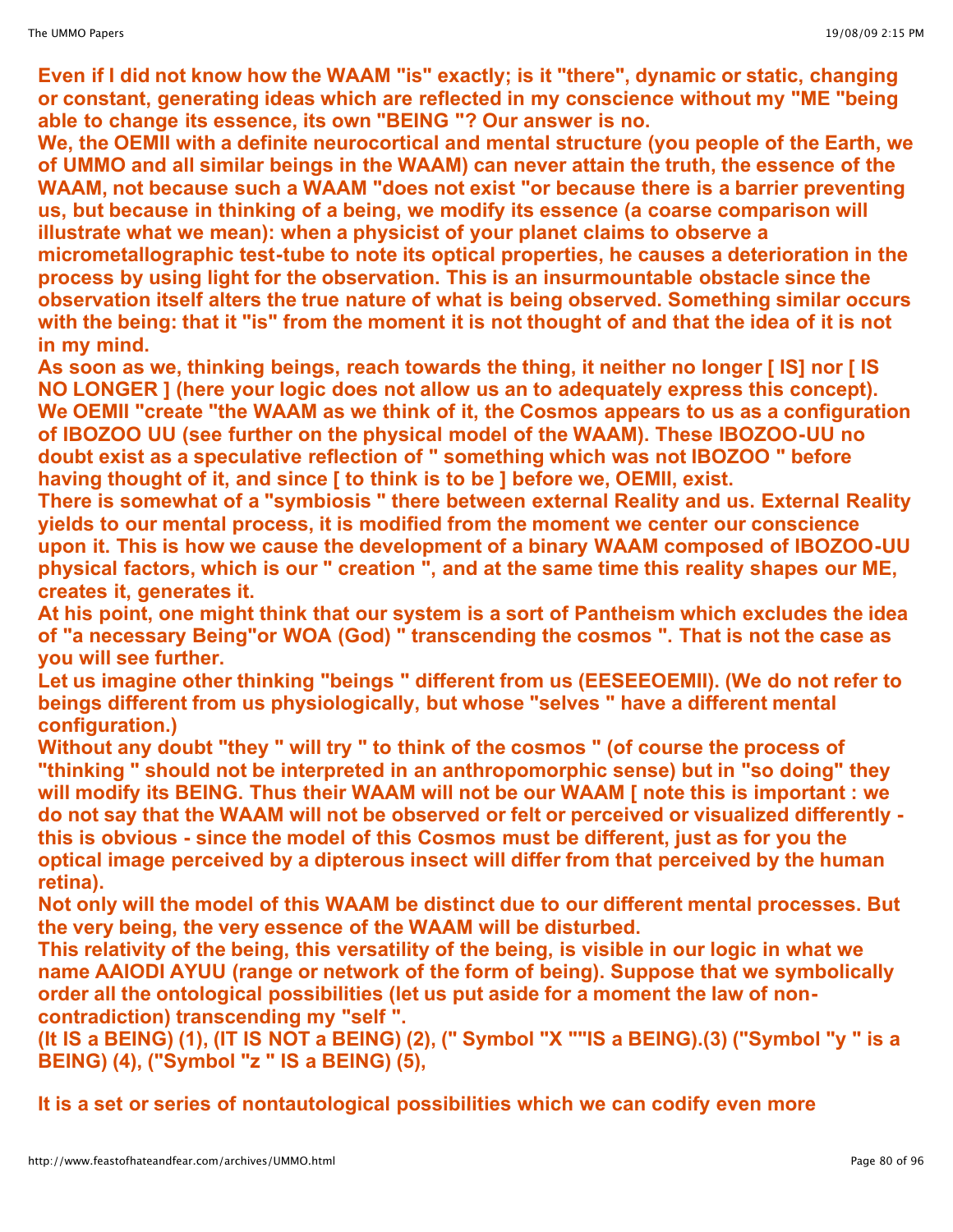#### **synthetically:**

**S1; S2; S3; S4; S5.....; Sn**

**We arrive at the meaning of AIOOYA, whose translation into Earth language is impossible. AIOODI is "that" which is likely to adopt the possibilities embedded (integrated) in possibilities S1; S2; ...... Sk. You, an example of an IBOAYA OU (energy quantum, photon) can be (S1) or not be (S2) (if it transforms into mass) but the two possibilities are deformations of an AIOOYA caused by my ME (thinking being).**

**We, OEMII, thus see the WAAM and its integrated factors in possibilities S1; S2; ......; Sk. You, people of EARTH, you accept only possibilities S1 and S2.**

**But other possible thinking beings will receive the AIODI as different possibilities Sk + 1, Sk + 2... Sm. The destiny of the OEMII or another EESEEOEMI is that their search for the truth, their research into the AIOODI will be unfruitful since it always manifests the characteristics S1 ,S2, S3..... Sm.**

**My judgements, my acts ordered by the objectives to be reached and the means to attain them, constitute "themselves " as many S1, S2. ..... Sk, "self-deformed" by their own thinking process.**

**The concept of WOA**

**You have a beautiful myth. Tantalus, the king of Lydia condemned to be unable to satisfy his appetite with plates of food in front of him. Any EESEOEMII IGIO (thinking being) must also suffer the consequences of its own essence. The WAAM is inaccessible. The WAAM that he sees, touches, feels thermically... that he thinks, is transformed by him in this thinking process. But the AAIIODI with its multiple forms "of being" is here in my WAAM. Can something or somebody reach it? To think of it without deforming it? Can somebody or something attain the AAIIOYA without it being permuted into S1 S2 S3 ......Sn? This somebody or something is WOA, or that which generates, that which on the Earth you call God, if the "God" of your theological schools were less anthropomorphic than our concept of "necessary Being". We say that WOA generates the WAAMWAAM (multiple Cosmos). We use the expression "to generate " not in the strict sense of "CREATE " but like a transcription of our phoneme IIWOAE. I said that WOA is the single "thinking being " who does not deform the AIIODI. Using words of the EARTH may still "anthropomorphize " the concept we are exposing, but we say that WOA coexists with AIIODI, that AIIODI is not transcendent to him. AIIODII is the "ACT "of WOA, it was generated without WOA having given it the power to do so beforehand. In this manner the "THOUGHT OF WOA " bears no relation with our process as dimensional beings.**

**We thus affirm that to be is not immanent, it is not a goal of our subjective conscience, even though this conscience is the one that shapes a reality (AIIODI) by deteriorating it, which hides behind our distorting intellectual version of REALITY. WOA also generates all the possible forms of S1, S2, S3.... Sn and its sub-groups constitute as many WAAM. In other words, WOA generates an infinite number of cosmos, by generating an infinite number of the types of thinking beings, but the statement "there is an infinite number of WAAM " is only true for us, EESEOEMII (thinking beings) who, deforming the AIIOYAA as many times as there are types of "thinking selves " that we are, create the illusion of a very rich range of ontological possibilities.**

**Expressed more simply, "from WOA's point of view" the WAAM (Universe) does not have**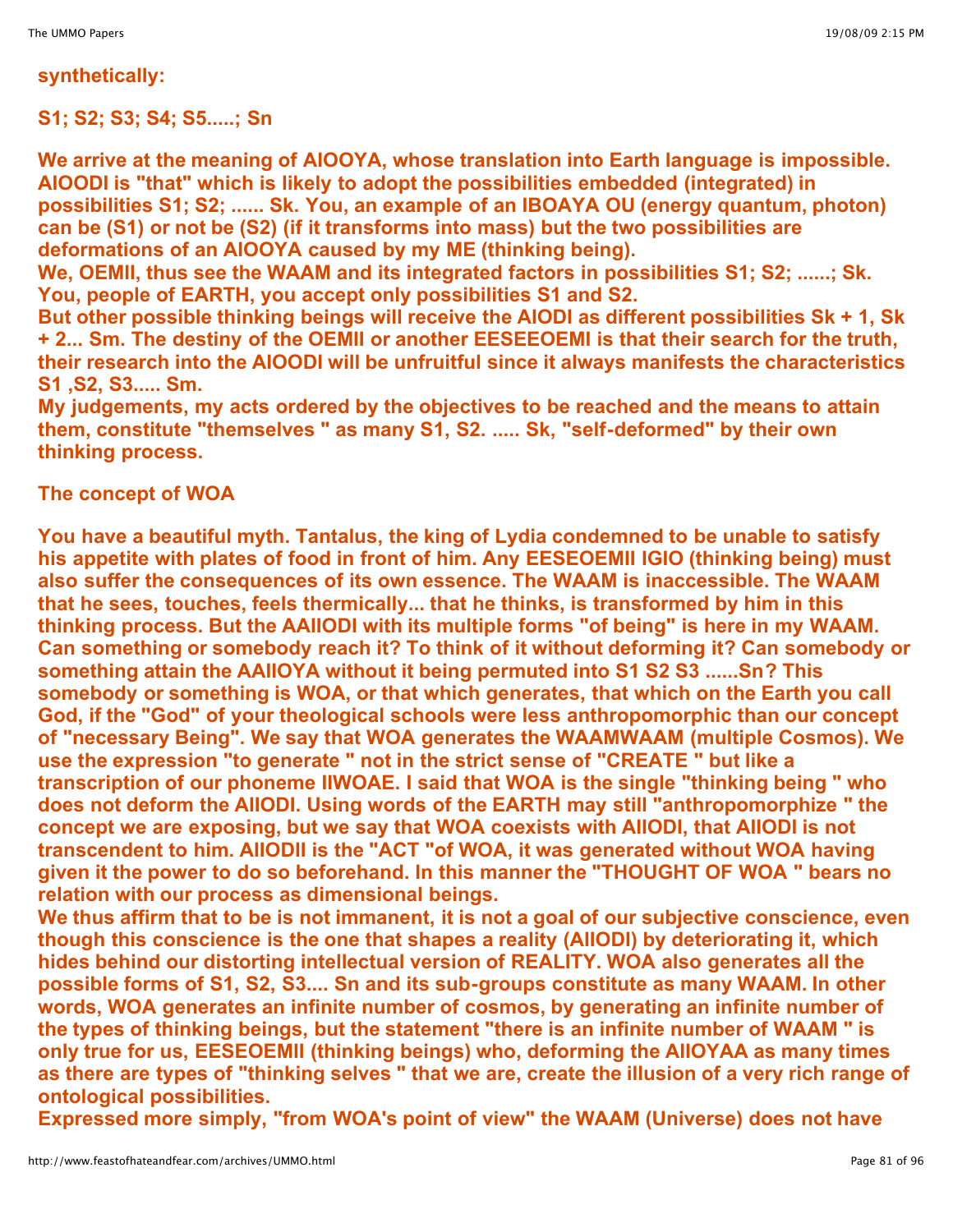**the same broad range of forms familiar to us, and WOA does not even see it as something that exists or does not exist or which (symbol "y ") EXISTS; for WOA, it is simply AIIODI, as eternal and immutable as he (here we do not mean "eternal " as a synonym of infinite time).**

# **Our image of WOA**

**It is quite difficult to speak about WOA, whose essence we do not know, while constrained to use a foreign language whose logical basis is divalent. On UMMO, when we use the phonetic expression AIOOYA AMIIE (the literal translation would be "DOES NOT EXIST ") we refer to abstract ideas or to WOA. We want to express something different from AIOODI (inaccessible being) since AIOODI manifests itself "dimensionally "and WOA is adimensional, i.e. not subject to deformations by our thought. Thus we say AIOOYA IBONEE (cosmic radiations exist) or AA-INNUO-AIOOYA-AMIE (symmetry does not exist). WOA is adimensional. On this point we agree with the theologians of EARTH. It does not make sense to speak only about "Eternity, "time, thought or spirit in the essence of WOA. But its AIOYAA AMIIE reason is precisely to be the genesis of the idea of AIOODI. We said that AIIOODI is the Reality which does not transcend us such as it is: fractured, split into multiple forms (WAAMWAAM).**

**It is in this sense that we can (from this familiar point of view) imagine that "there is a creative spirit of ideas, of an infinite number of ideas, insofar as these ideas are not incompatible with the essence of WAAM ". Moreover we do not attribute qualities to WOA and we do not associate his AIOBII (see note 10) with humanoid functions, which would make our image of him anthropomorphic, unfortunately just as the theologians of the EARTH have done in the past. The attribute of GOODNESS, CREATOR, JUST, CRUEL, etc, do not make sense if they are linked to "that which AIOBII (it is the case for WOA) ". When we translate the phoneme IIWOAE by the word "generate", the original meaning is lost, since our concept of IIWOAE NO means " to generate "or "create "in the sense that you understand it, i.e. "the function allowing an entity with an initial existence to cause a contingent being to emerge, whose constituent elements do not previously exist "(see note 11).**

**We realize completely the confusion which can arise when trying to understand these paragraphs. It is not our fault.**

**We will use an image to make this clearer in a logic familiar to you.**

**From man's point of view, WOA (God) " creates "the basis of certain atoms, generates laws which govern the Cosmos, but from WOA's point of view, the function " to generate ", "to create ", and even "TO COEXIST " does not make sense.**

**We must insist on the great difference between our idea of WOA's genesis (as seen by an OEMII) and this same idea as it would appear (an absurdity possibility) from WOA's "point of view ".**

**For us WOA generates an infinite number of ideas, ideas which as an extension of "a supreme Being " must be carried out, exist outside of us. Thus he is able to generate as many cosmos as there are thinking entities.**

**But from WOA's hypothetical point of view, everything is different. He (coexists, generates) with Him, or with the (to use a quantitative term does not make sense) AIOODI, but a thinking being is simultaneously AIOODI, since in thinking of "him ", he deforms it into a thousand ontological facets, creating his own WAAM, his own COSMOS. Thus emerge as many WAAM**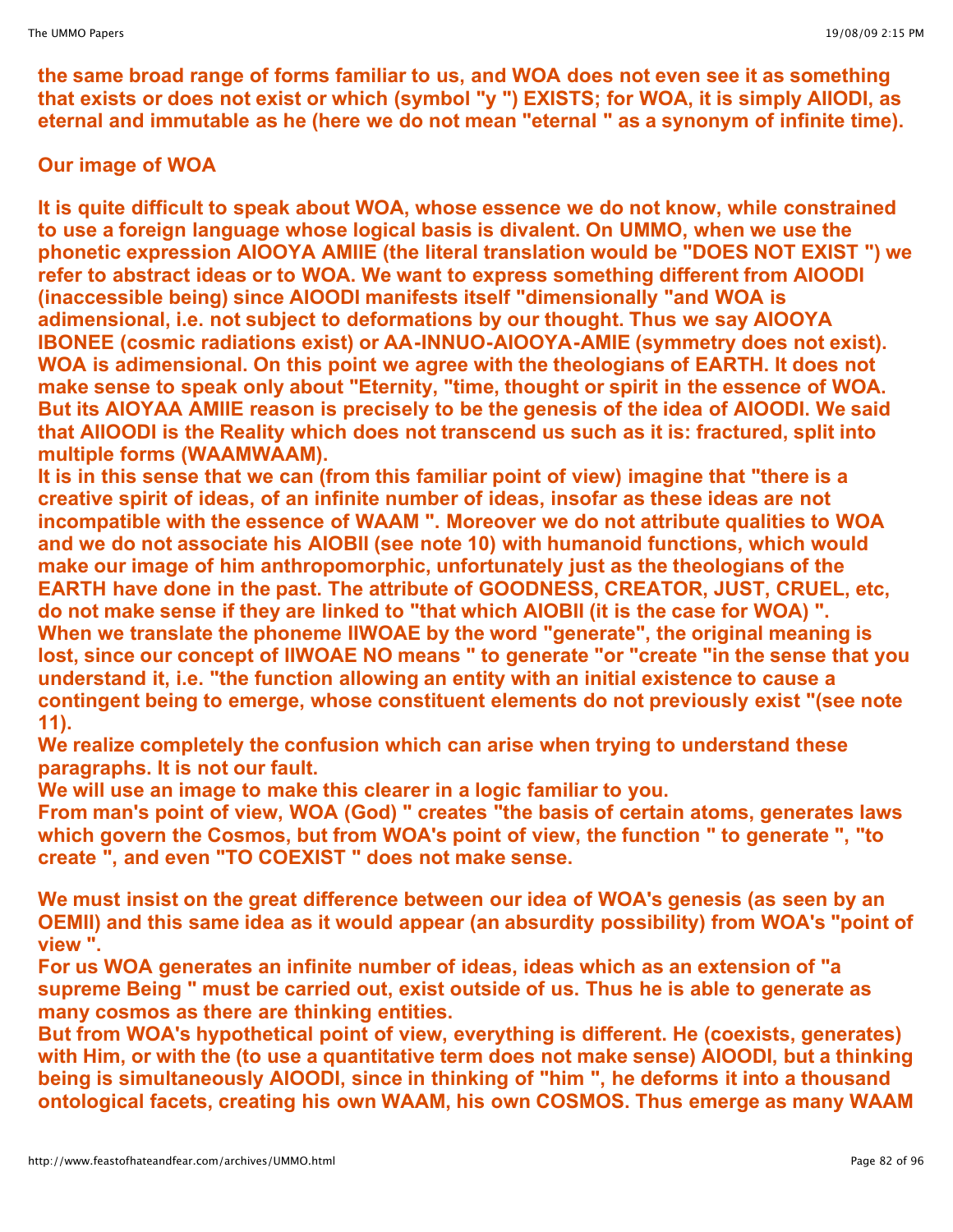**as there are EESEOEMII compatible with "the spirit of WOA ".**

**For WOA the pluri-cosmos (WAAM-WAAM) does not make sense, but it is not the same for we thinking beings.**

**But let us continue with the process as "seen " by me (thinking self).**

**Among the infinite number of ideas which coexist with his essence, WOA imagines "an adimensional " being able to think its own AAIODI (i.e.: to generate ideas). Such "a being "** (being for us, AAIODI for WOA) must thus be free. [ Note that if it were not it, its creation of **ideas would not make sense since they would be attributed to WOA and would thus not be ideas (in your conceptual understanding of the term) but AAIODI ].**

**It is also illiogical to imagine that this "BEING ", free and generating another AAIODI, can be a twin, a duplicate of WOA. (WOA could thus not generate such a being).**

**Thus the BUAWE BIAEI (can be translated as "Community or social sprit") "was generated" which represents, as we will explain, the community of EESEOMII or (thinking beings) unable to access the AAIODI's essence, since this attempt would cause "a mutation "in it, as we explained before.**

**How many BUAWE BIAEI "exist "? I.e. how many categories of thinking groups are there? Are all the BUAWE BIAEI identical in their essence? Is the EARTH BUAWE BIAEI the same as that of UMMO?**

**We will try to all these questions in order, but before we do it is necessary to clarify the double interpretation possible for the phoneme BUAWEBIAEI: the first meaning (the old one) is "community of EESEOMII ". The second represents our current idea of "collective spirit. " Without this clarification, the meaning of certain of these passages becomes ambiguous, making the understanding of our thought even more difficult.**

**If we stick with the first meaning, it is obvious that we are unaware empirically of how many categories of conscious and thinking beings can exist in the WAAM-WAAM (set of Universes coexisting with WOA).**

**If we accept the definition of the WAAM-WAAM in the strict sense, there must be as many WAAM as there are categories of thinking beings able to deform the AAIODI..**

**In also adopting the term BUAWE BIAEI as meaning a homogeneous community, you humans of the Earth, we OEMII of UMMO and all humans with our neurocortical structure and whose mental processes proceed along similar lines, we all belong to it; but in accepting the other meaning (collective spirit) we confess that we have not yet been able to solve this enigma. (One of the reasons, among many, for our arrival on your OYAA is to embark upon a major study of the problem.)**

### **Our gnoseology**

**We have truly worked out a theory of knowledge separate from our WOALA OLEASS (Philosophy - Theology) with its own identity.**

**Our source of knowledge is empirical. Convinced that AAIODI (the true being) is unknown to us, convinced also that the WAAM we perceive through our senses and intellectual processes is "an illusion " created by our thinking self, we choose to try "to delve into " this idea of the AAIODI that we deform. (On UMMO, there is an old legend that illustrates this attitude.)**

**The IGOONOOI (hurricane-force winds with abrasive and dangerous sand, which destroy vegetation and strongly erode rocks) wanted one day to read the OUDEXIENOO (see note 6) of the OEMII "of the lakes "for it felt "weak and sick " (its speed was decreasing according**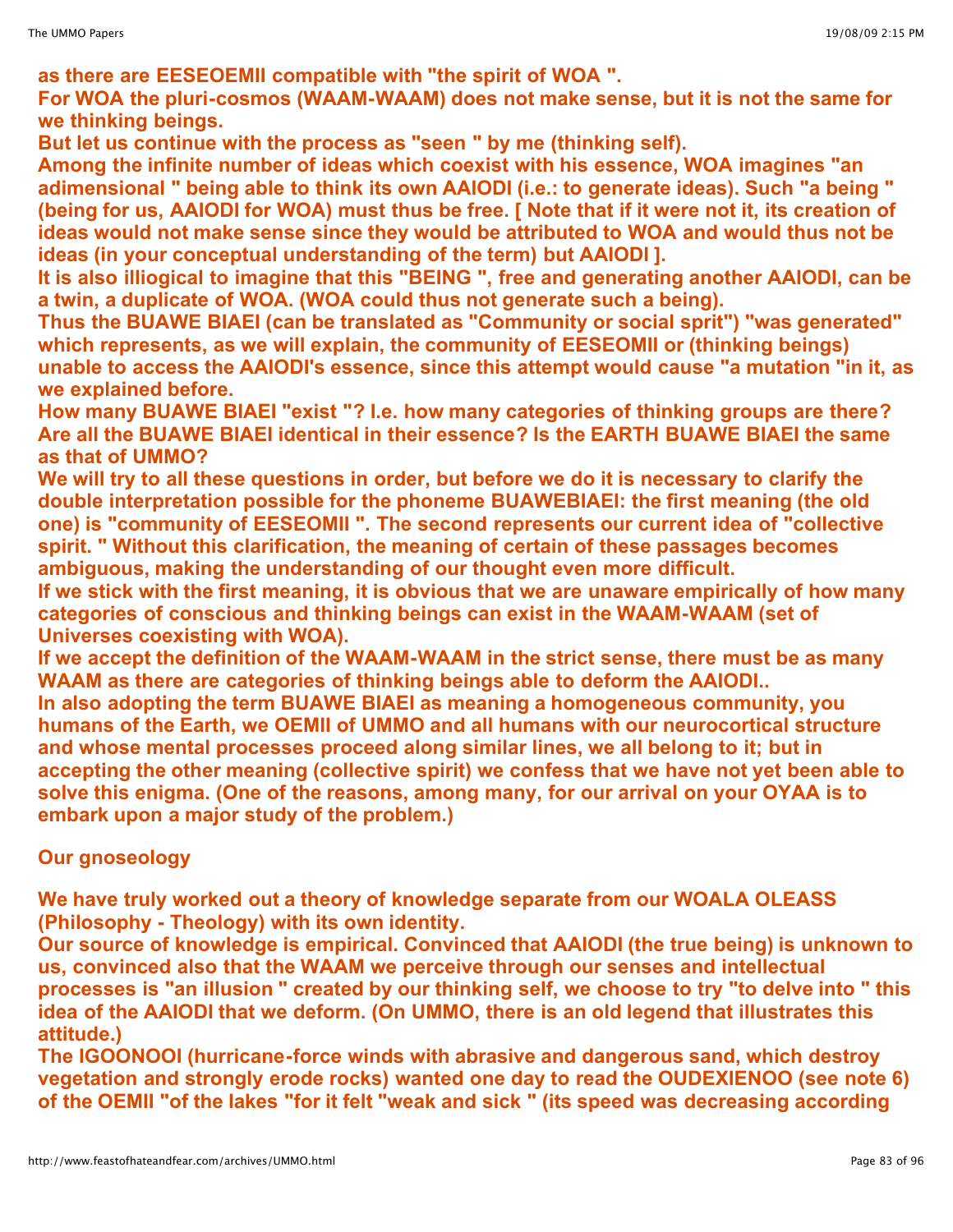### **to the original text).**

**NOTE 6: OUDEXIONOO were monoliths of porous and very tender rock in the shape of rods set in the fields, and where our ancestors inscribed "healing and helpful counsels ". They wanted in this way to perpetuate a medicine of an empirico - magical nature. Some of these long columns still survive today.**

**That night, it came down from "the deserts"and blew so strongly that it terrorized the OEMII, destroying the BAAYIODOVI (flora and fauna) and eroding the rocks and the ground. But once it managed to read the inscriptions, who had been eroded by the sandstorms (deforming the texts), the IGOONOOI died (it stopped "blowing " in poorly interpreting the pictograms which it had half-destroyed).**

**This myth illustrates the drama of the OEMII on UMMO. Conscious of the fact that the WAAM that we " contemplate ", which we "think "is not the true WAAM generated by WOA, since the "thinking " function deforms his reality, the human being and by extension any EESEOEMII (thinking entity) is condemned to damage the true "healing" inscription which would appease its gnoseological anguish (NdR: no doubt " gnostic " is meant here) . Our ancestors evolved gradually, discovering that the scientific formulations elaborated under premises and conclusions based on a simplistic logic were not as indisputable as they thought. Certain dynamic characteristics of the WAAM were unable to be considered as strictly "false "or "true " . Thus emerged terms based on a new logic, not only able to exceed the limits of certain rudimentary forms of communication, but also able to enrich the range of possible AIGAEGAA (propositions). How else to reconcile scientific phenomenology with concrete realities like AMMIOXOO (moral wrong), IUAMMIO DII (cruelty), YI ISA-OO (happiness, moral right, inner happiness), OANEEAOIYOOYO (telepathic transmission) OENBUUAW (bond between soma and psyche). None of these realities can be quantified or measured analytically, and to be inscribed within the framework of an objective reality with concepts such as GOODAA (liquid state of matter), IBOZOO UU (see the paragraph devoted to the structure of the WAAM) or IBONEE (very high frequency radiation).**

**It was necessary to free the OEMII, devoted to science, of its unconscious tendency to impregnate its conclusions with emotional content, thus distorting the consciousness of objective reality.**

**Thus new techniques of studying phenomena you would describe as "spiritual " emerged, by using a rigorously scientific methodology (in the sense that you understand this word, i.e. by checking facts and formulating laws analytically). There is only one difference with the scientists of the Earth: you accept an hypothesis by raising it to the level of the rational application when its postulates (stated in aristotelian formulations) do not contradict the law expressed mathematically - generally of statistical type - until such time as the discovery of new facts conflicts with the old formulation.**

**Our "agnosticism " (as you would say it) not only prevents us from defining and probing something as transcendent as WOA or AAIOODI, but also working out a theory and verifying it. We do not accept his authenticity after all.**

**This flow of concepts, explanations, hypotheses, is a mental exercise for us which purifies ideas constantly. For instance, when a thinker of UMMO formulates a new hypothesis concerning the influence of the UWAAM (twin cosmos) verified by the facts and his analytical formulation, he does not believe it himself and will never accept it. The dynamics**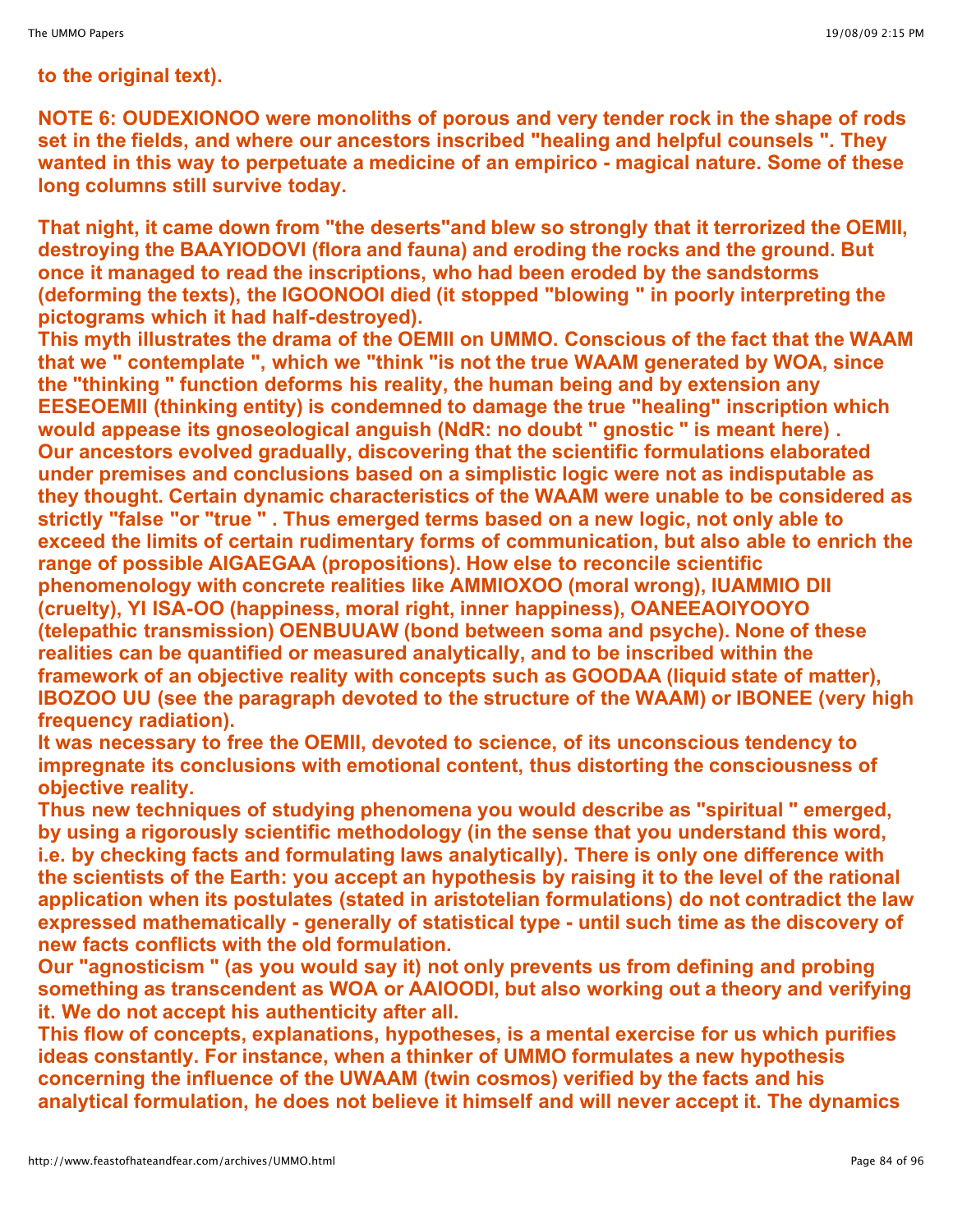**of the thinking function are more important than the "flat" stage of a stagnant theory which generates a school as happens among you. An example will illustrate what I say, although it is absurd. If Freud had adopted our mentality of UMMOEMII, he would never have dogmatically accepted his own theory of "the Oedipus complex".**

**This pragmatic behaviour which surprises you is useful to us since it also avoids schools of thought fracturing, which divides the Social Network by causing conflict, like the narcissistic and non-objective positions adopted by those who accepts their own mental processes as universal truths, forgetting that some more intelligent OEMII in the future will perfect their hypothesis without denying it.**

**That is why our OEMII thinkers do not try to speculate about the essence of what is inaccessible (for example WOA and AAIODI).**

# **Our "Uaa "(Moral)**

**Our WOA, then, is not a God with human attributes (good, wise, powerful) at least not in the literal sense in which you understand these terms. The "problem of evil " exists for us, which we must attribute to WOA. The OEMII of UMMO "experience" moral and physical "evil" differently than you do on Earth. But this "evil "is generated by our "freely thinking self "which in extracting what is transcendent (the AIIOOYA) projects a very rich variety of physical forms and forms of existence onto our conscience, sometimes more or less "good", sometimes more or less "bad "when they disturb our affectivity. We do not share your practice of seeking safety near God, a current tendency in the social and religious context of Earth humanity in response to its own anxiety and distress, distress at the vastness of its existence. We do not "ask "WOA- we "send" only gratitude to him. We love the Creator, but since he is inaccessible, as he transcends our consciousness, as our images of the WAAM and of the psychic or ideal scale of values cannot come close to AIIOODA, we project this love onto the other EESEOEMII (our brothers) and this love results in purified social morals and strong compromises towards the AYUYISAA (Social Network) (see note 5).**

**NOTE 5: We draw a comparison between all the OEMII and a network whose "nodes" or intersections represent the physiological organisms, the "branches " being the bonds of a physical, psychological, moral nature... a measurable flow of information between two IBOO (nodes or intersections) would analytically define this relation in terms of a degree or stage of evolution of the network.**

**This morality is worked out according to two sources: The first, eternal, nonmodifiable and static, as presented in the revelation of our UMMOWOA, the second thanks to the active participation of our brothers, the development of new interpretations and forms continues, carefully adapted to the time and place, a development conditioned by the culture in full progress, by the slow process of "neuro-corticalisation ", by applying technology to our forms of life. Thus our moral code is ever-changing, adaptable at any moment to the OEMII's environment and social context. On UMMO, the WOALAOLOO (experts in religious philosophy) have never invoked a regression to our ancestral civilization. The EARTH myth of "the noble savage "does not make sense on our OYAA.**

**Our code of ethics is not bound by a history stemming from the history of the society, which would strangle and saturate it with the hollow content of irrational practices and "taboos, " standardized agreements which would choke the OEMII, preventing it from being free.**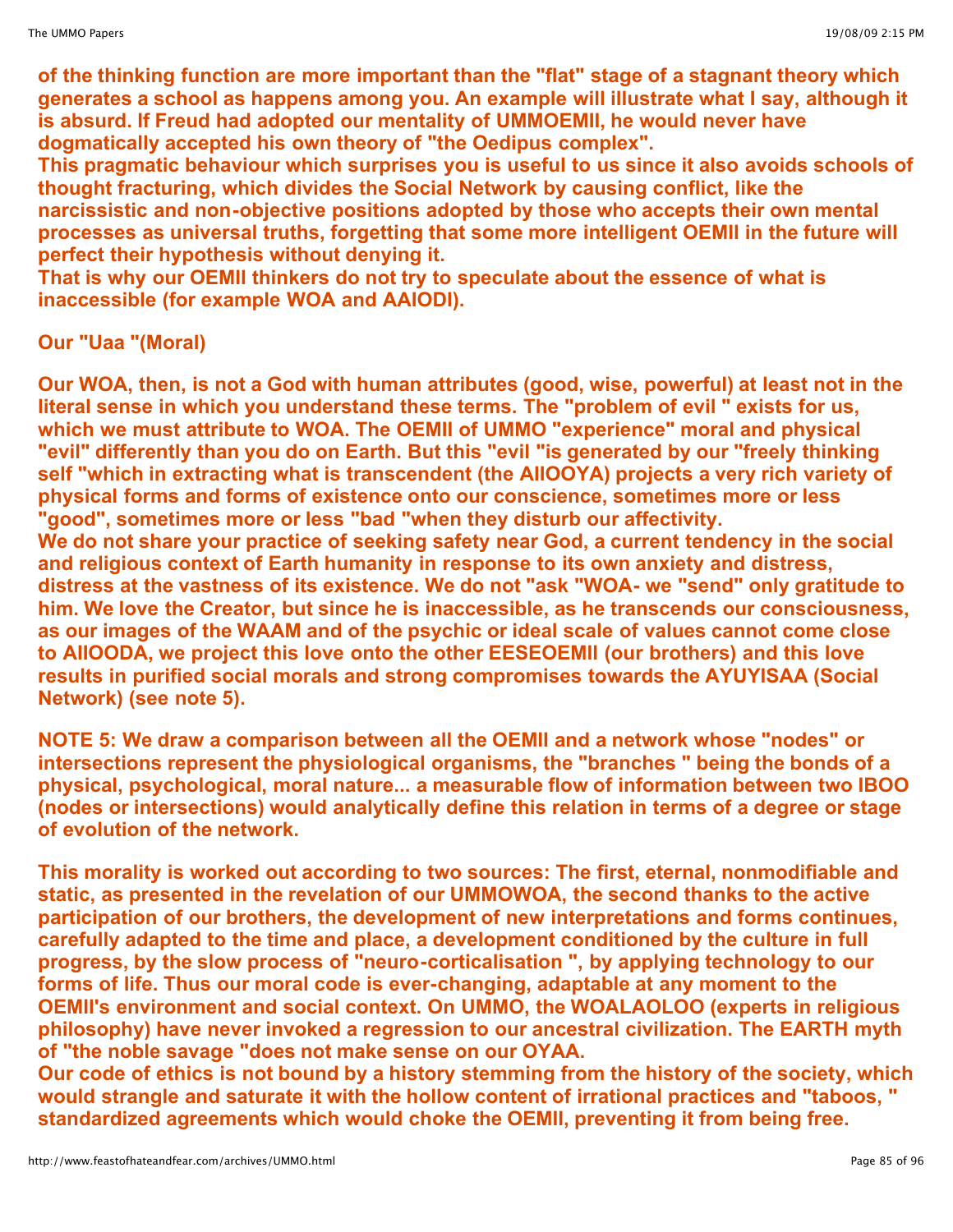**We can offer you, Mr Jordà Ribera, a synthesis of our definition of the moral Law. UAA is the range of laws imposed on the EESEOEMII without mental or physical constraint, by a constellation of ideas based on the present stage of knowledge. Laws which are expressed along specific standards, according to the mental situation and development of the OEMII, their situation and development always in the process of evolution. The authenticity of our changing Ethics is evaluated according to the balance between the requirements individual morals and those of the AYUYISAA (society).**

**NOTES: As regards the notes, only the nine first reached us.**

**NOTE 9: Although you are unjust when you accuse religions or philosophical schools of prostituting the truth, is Roman Catholicism guilty of not having accurately interpreted their Master's thought, and by institutionalizing it and by complicating its structure, saw itself dramatically "encircled " in his own nets, leading to a sad crisis and serious internal tensions?**

**Are the evangelical churches guilty of having destroyed themselves in trying to apply a literal interpretation to the biblical texts which must necessarily lead to chaotic polymorphism?**

**Is Marxist dialectic materialism guilty of refusing the idea a nanthropomorphic god who could never satisfy a man of science, a god which seems to protect the powerful and the rich person against the misery of the common OEMII?**

**Is existentialist philosophy guilty for being aware of the tragic problem posed to humanity in converting their own world into a hell, when it is impossible to hear or be heard by their fellow humans?**

**We love Nature on a fundamental level. The men and women of UMMO direct and offer their lives to our creator WOA; so that intimate contact with his creation or generation: [ the countryside, our IUMMA (the sun which illuminates UMMO), sidereal spaces ], is always present in our spirit.**

**For this reason it seems to us that Earth civilization separates you from this nature of which you are an integral part. We direct our technology and civilization towards better a comprehension of it.**

**Do not forget that we view the cosmos as a decadimensional system, WOA generates an infinite series of wavelengths (sinusoidal functions) of various frequencies, amplitude and phase.**

**In the beginning our two twin cosmos: WAAM (ours) and U-WAAM (our twin) were defined by a WAAMIAAYO (difficult to translate: point or origin of only one co-ordinate which would be time). WOA created the remainder of dimensions successively but do not interpret this " successively " as a temporal or spatial succession, but as an ordinal, achronistic relation " ordered " outside of time.**

**You can imagine that our primitive Bi-cosmos resembled more a small empty sphere. A small universe without Galaxies, without intergalactic gases, with only space existing in time, and WOA curves and bends this space. Each " new " curvature determines a dimension and finally, WOA " folds it ". Here we are using a comparison, a symbol, for one could express this correctly only using mathematics. For example the expression " to fold space " appears simplistic, but it is very didactic.**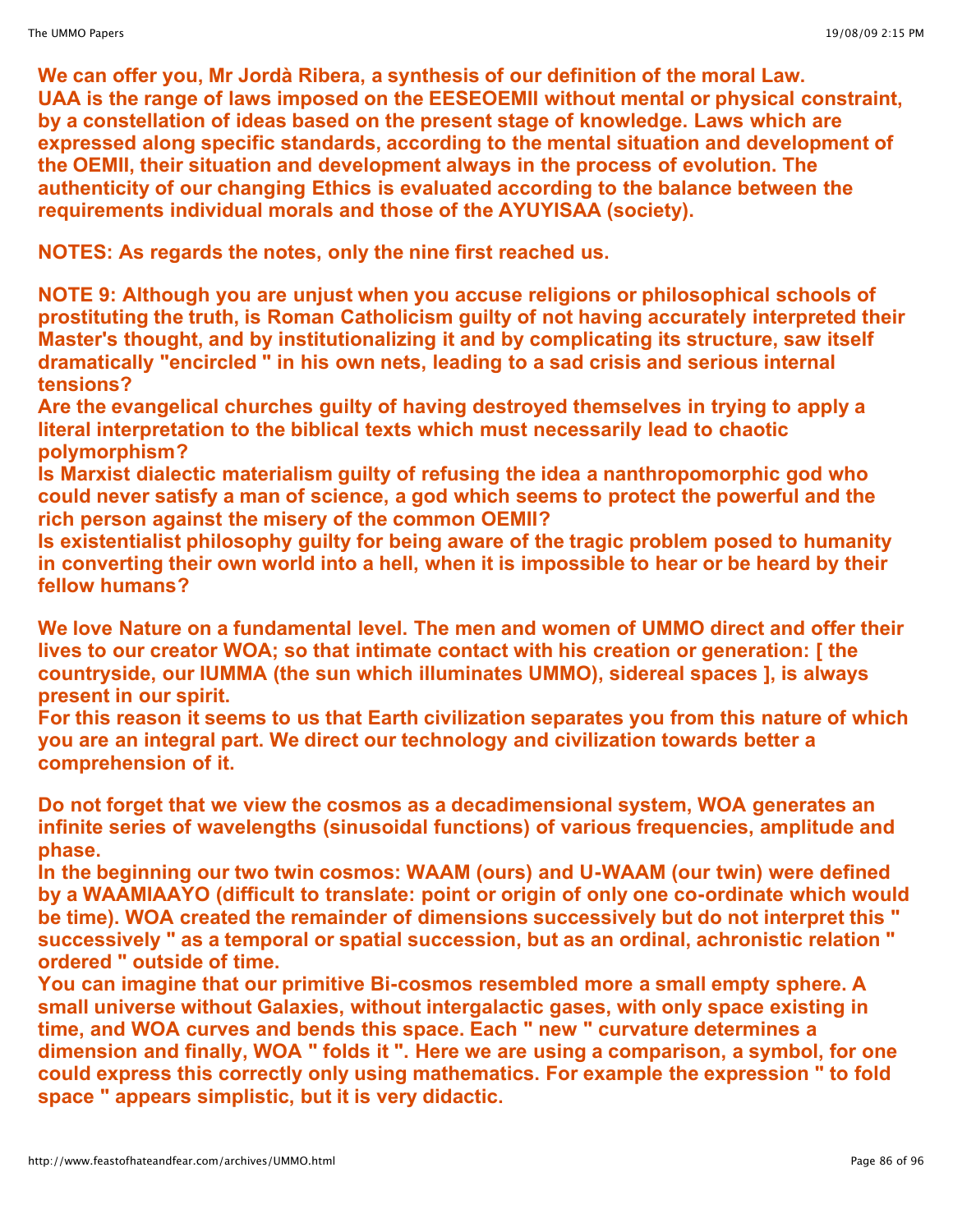**If we curve a three-dimensional space, if we fold it, or if we make a sort of hollow through the fourth dimension (NdR: this 4th dimension is not time.), this curve represents what our senses interpret as mass (a stone, a planet, a galaxy).**

**Thus WOA damages this microcosmos in creating mass; nothing less than almost all current mass of our two twin universes concentrated in a very reduced space. Matter and antimatter (as you call them), are super-concentrated.**

**There was then a DOUBLE EXPLOSION-IMPLOSION. In the implosion, matter and antimatter (i.e. positive and negative atoms) are violently attracted to each other without ever meeting. They are two wholes, two universes, WAAM and U-WAAM which will never be able to meet for they are not separated by spatial relations. Thus when we say that they attract each other, the verb " to attract " must be understood in the sense of inter-influencing.**

**In addition, there was explosion. Indeed: the immense mass of each Cosmos split up into particles and these fragments, brutally expelled millions of years ago (NdR: translator's error??? Does he mean billion), make up today's Nebulae or Galaxies, which move today at an ALMOST CONSTANT SPEED.**

**We underline this " almost " at the time when your astronomers judge that speed must be constant or uniform, basing themselves on two false assumptions:**

**- the displacement of the bands of the spectrum, in the galaxies observed, is CONSTANT and is directed towards RED.**

- It seems logical to think that if nebulae are not propelled by a Field of Forces, - for they **result from an initial explosion of the universe - they will move with uniform speed.**

**But these two premises are false.**

**In the beginning our two twin cosmos: WAAM (ours) and U-WAAM (our twin) were defined by a WAAMIAAYO (difficult to translate: point or origin of a single co-ordinate which is precisely time). WOA created the remainder of the dimensions successively, but do not interpret this " successively " as a succession in time or space, but as a "achronistic ordinal " relation, i.e. " ordered outisde of time ".**

**You can imagine that our primitive Bi-Cosmos resembled a small empty sphere. A small universe without Galaxies, intergalactic gases, only space existing in time . WOA curves and bends this space. Each " new " curve supposes a dimension and finally, it " folds it ". Observe that we are employing a comparison, a symbol, for one could express that correctly only one mathematical manner. For example the expression " to fold space " can appear infantile, but it is very didactic.**

**If we curve a three-dimensional space, if we it withes, or if we make a species of hollow through the fourth dimension, this curve represents what our sensors interpret like a mass (a stone, a planet, a galaxy).**

**Thus WOA damages this microcosmos thus creating the mass. Nothing less than almost all current mass of our two twin universes concentrated in a very reduced space. Matter and antimatter (as you call them), are superconcentrés. There is then a DOUBLE EXPLOSION - IMPLOSION.**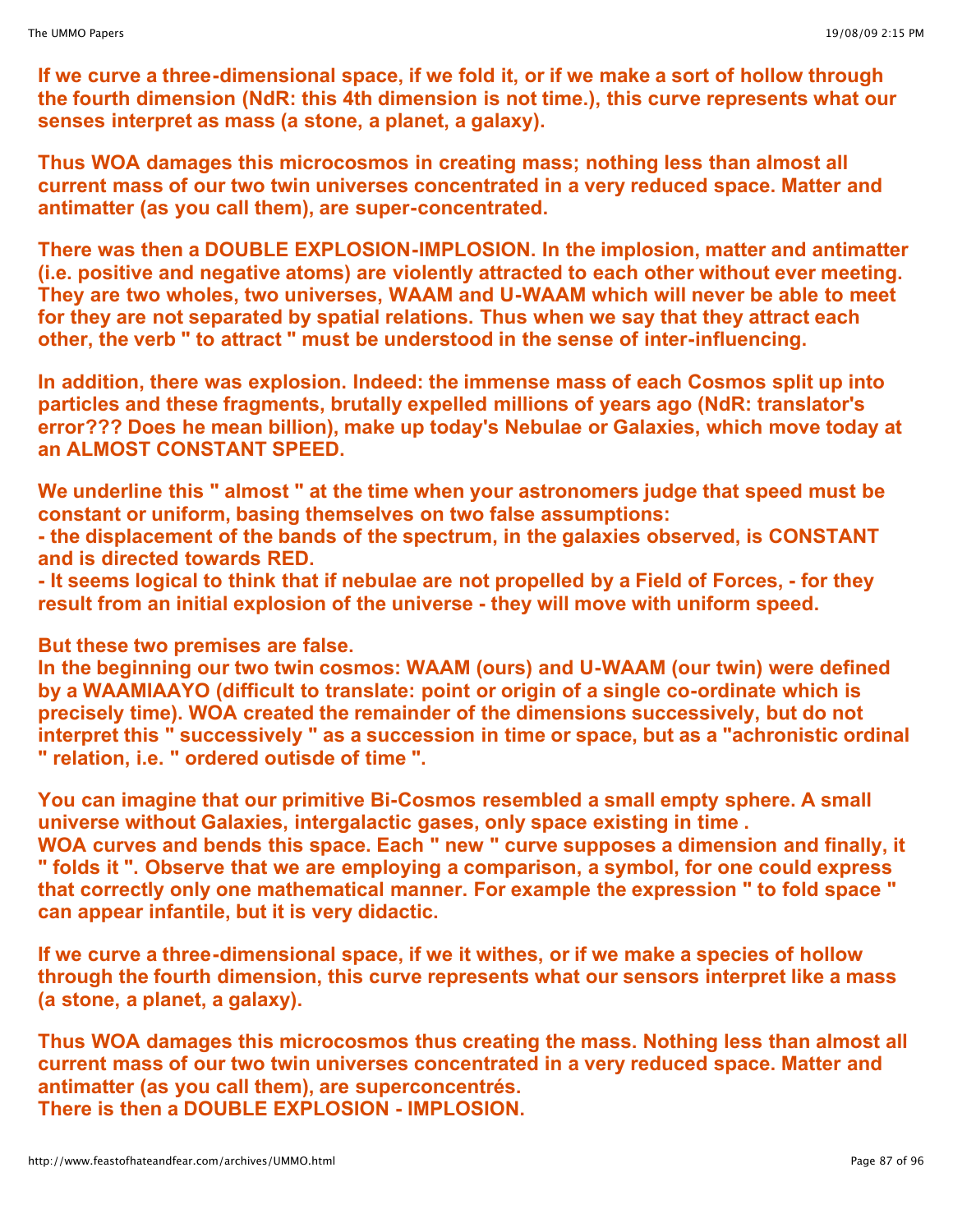**By the implosion, matter and antimatter, i.e. positive atoms and negative atoms, are violently attracted the ones against the others without never meeting.**

**They are two sets, two universes, WAAM and U-WAAM which will be able to never meet for they are not separated by relations from space. Thus when we say that they attract each other, the verb " to attract " must be included/understood in the direction inter-to influence ourselves.**

**In addition, we indicate that there was explosion. Indeed: the immense mass of each Cosmos splits up in particles and these brutally expelled fragments there is billion years constitute current Nébuleuses or Galaxies which move today at an almost constant speed. [ You can observe that we underline this " almost " at the time when your astronomers judge that speed (of expansion) must be constant or uniform while being based on two false reasoning:**

**- the displacement of the bands of the spectrum, in the galaxies observed, CONSTANT and is directed towards the RED.**

- It seems logical to think that if nebulas are not impelled by a Field of Forces, - for they **result from an initial explosion of the universe - they will move with a uniform speed. But these two premises are false and naïve.]**

**END OF the WAAM and the U-WAAM, DEATH OF THE TWO COSMOS.**

**What will be the end of the two twin cosmos?**

**Taking into account that WOA continues to create matter inside each Cosmos, the transformation of mass into energy is much faster.**

**There will come a time when the two universes will be reduced to a hyperspheric space-time continuum of negative radius, but, at that time, of infinite magnitude. Devoid of concentrations of masses, i.e. Galaxies and referring to the previous example: without curves, " FOLDS ".**

**Only a continuous and isotropic propagation of radiation of the same frequency, for, to date, the multiple sinusoidal functions created by WOA are in phase and no longer produce these standing waves, these nodes and peaks that our senses interpret respectively as " VACUUM and MASS ". there will only remain an ocean of waves whose amplitude will decrease until the death of the " cosmic pair ".**

**But on UMMO, we are aware of this creation. We ask; how ATHEISM develop? If the universe were eternal, it would already be dead.**

**APPEARANCE OF THE SCIENTIFIC CONCEPT OF WOA .**

**Unlike you, in our history, multiple streams of thought about the existence or nonexistence of WOA have not arisen. On the contrary, our entire culture was always WOASSEE (creationist, or as you would say: Deist). Although until the execution of UMMOWOA (JESUS of Ummo) one tended to identify WAAM - Cosmos - with WOA by means of a family of beliefs which you would qualify as Pantheistic. There was no definite form of worship. Our humanity was passing through an incredibly distressing time: hundreds of psychologically ill patients, whose neurophysical systems were generating unbalanced BUUAWE BLE (Telepathic) impulses, were terrorizing the population, slowing down the progress of our culture. We preferred to persecute these unhappy patients than worship WOA.**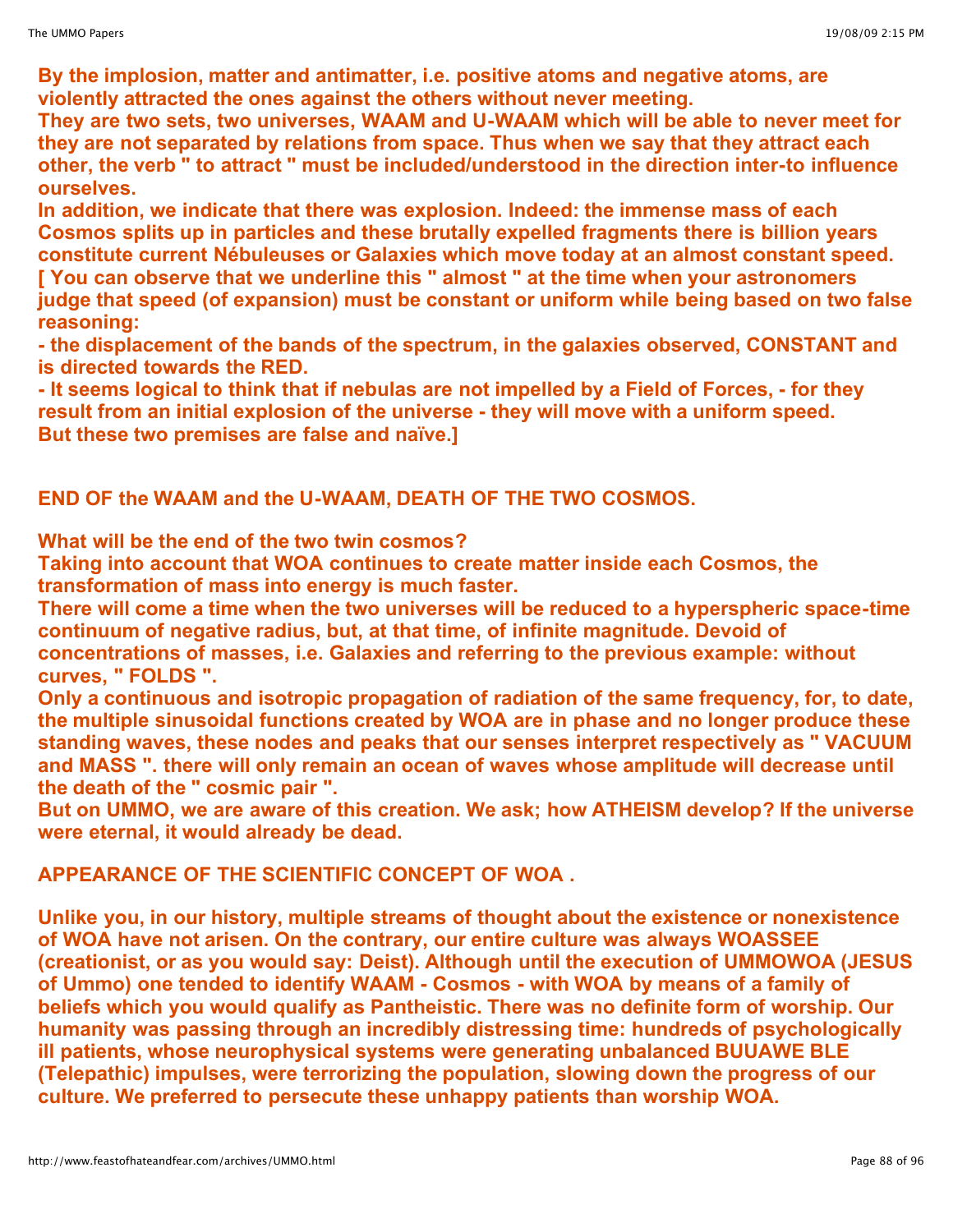# **SPECULATIONS CONCERNING THE REASONS FOR THE CREATION OF OEMII (HUMAN BODY) WITHIN THE WAAM (COSMOS).**

**Obviously such a topic as transcendent as the existence of the man in the WAAM (Universe) must draw our attention.** 

**But we observe a notable difference between the spiritual desires of the Humanity of UMMO and that of OOYAGAA (The Earth).**

**Our thought was always guided by an orientation which has a vague analogy with the pragmatism of the Earth philosopher John DEWEY. We measure any knowledge on a scale, of which the highest level is FUNCTIONALITY.**

**What is functional for the philosophy of UMMO is that:**

**AIOOYA OEMII: MAN EXISTS. AIOOYA AMMIE WOA: WOA EXISTS. AIOOYA AMMIE EUUAWA: THE SOUL (OR SPIRIT) EXISTS.**

**Since the " why " cannot be determined by scientific methods, for AAIODI (adimensional) beings or creatures (outside of any space-time) are inaccessible by any knowledge inevitably based on logic, we abstain from becoming dogmatic.**

**Naturally, we speculate like the Earth people but there is a notable difference: when one of your thinkers develops a philosophical theory, a School emerges in parallel which is followed fanatically and without critical spirit, by thousands and thousands of people, adhering to its doctrines and its postulates as if they were irrefutable truths. We, on the contrary, in front of any stated doctrine, we adopt a careful UBOO (AGNOSTIC) posture. Of course this agnosticism does not manage to judge, as does yours, that WOA cannot be determined in a certain manner and on a certain level, by scientific experiment.**

# **WE CREATE DOCTRINES, BUT WE ARE NOT SILLY ENOUGH TO BELIEVE THEM.**

**Such an attitude appears to contain a contradiction. It seems stupid to develop an assumption to then scorn it. Actually, this is not what we want to express: we know that such assumptions can approach the truth and in fact, some times, they reach it. We show that there can be at least one explanation (even if it is different from the initial assumption) to certain timeless enigmas; and finally such speculations constitute at the very worst an excellent mental exercise which, sooner or later, bears fruit.**

**After this preamble, we inform you that indeed, we have developed assumptions to explain the existence of OEMII (Man) in the WAAM (Universe).**

As it is difficult for us to express them at length, we are obliged to structure them in brief **paragraphs even if such a limited synthesis runs the risk of lacking rigour and depth.**

**ANTROPOMORPHIC CONCEPTION OF WOA, ITS RISKS.**

**Certain Earth thinkers frequently commit an error which consists of inadvertently adopting an anthropomorphic conception of GOD or the CREATOR. When many people of your Planet are distressed in seeking transcendent explanations to questions like: WHY DOES GOD TOLERATE EVIL?. Unconsciously they use verbs which refer to only one AAIDI (being) like man.**

**Imagine a hypothetical thinking animal, which referring to OEMII can wonder for example:**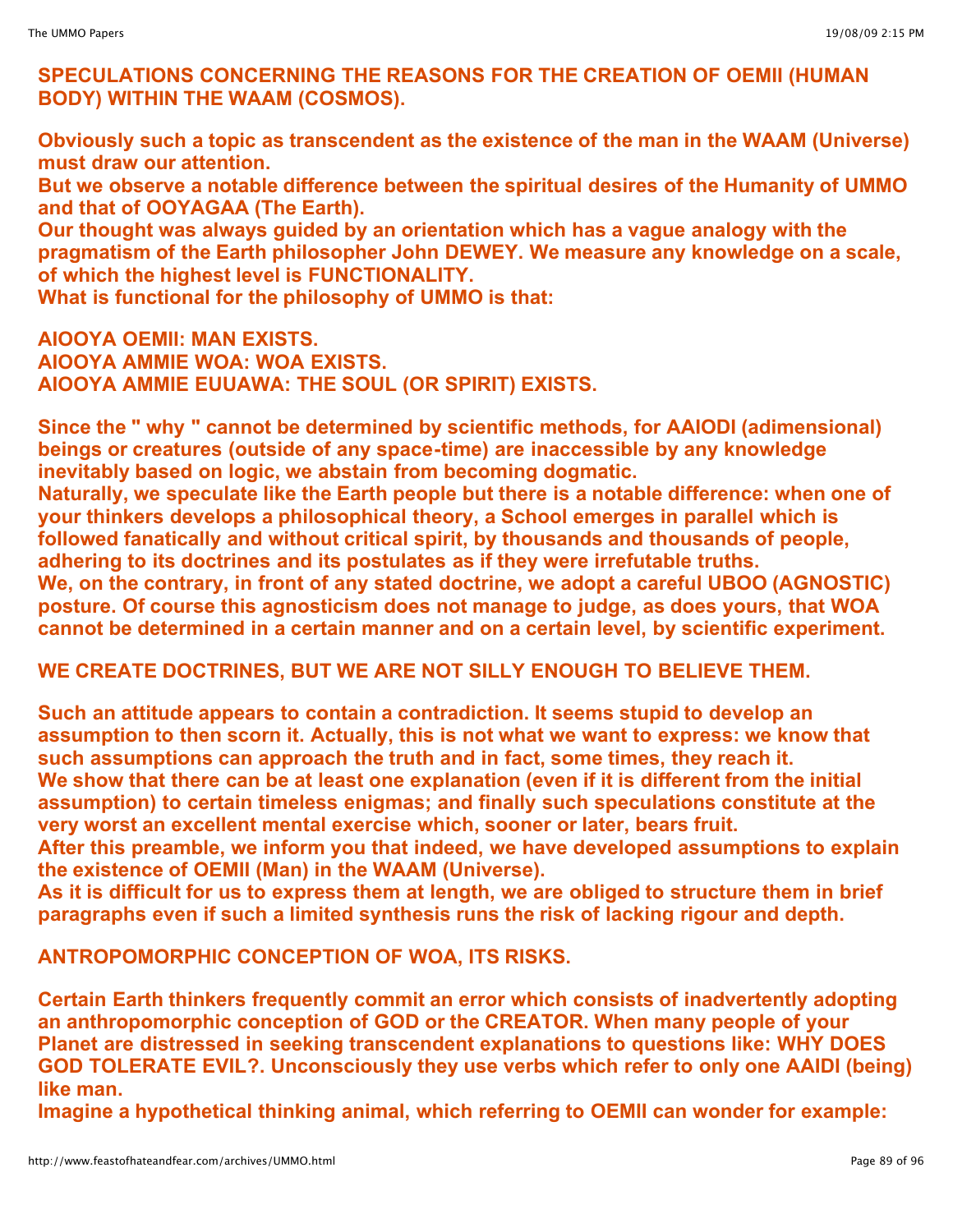**WHY DOES MAN RAIN? or HOW DOES PLATINUM OR SULPHUR DIGEST AND MEDITATE? This psychological phenomenon of projection which projects human attributes onto other beings is as frequent as your tendency to allot dimension of TIME to BUUAWA (Soul or spirit) or to God, and that makes another source of mental disturbances since, not being able to logically find coherent answers to questions so poorly formulated, you conclude by doubting the existence of God or the entity to which you attribute this false function, thus causing certain effects of neurotic anxiety.**

**It is curious to note that even after having set up the basis of a mathematical logic, you still use such senseless sophistry.**

**POSSIBILITIES OF A TRANSCENDENT FUNCTION FOR THE OEMII OF THE UNIVERSE.**

**Let us remember that one of the functions of WOA is to CREATE.**

**All your ideas which are not incompatible with this same essential element must take form, to be necessarily carried out.**

**When we note the hypothesis of the WAAM-WAAM (pluricosmos), it is because we observe that in our UNIVERSE and in the U-WAMM (complementary cosmos of inverse negative charge), there is only a very small number of possibilities of EAAIODI GOO (ontological) existence.**

**Indeed: we have knowledge of several of the physical and biological laws which govern our universe but: could these laws have been stated in another form? If the answer is yes, such laws exist in another WAAM (UNIVERSES).**

**Thus, if the idea of an adimensional and free BEING, " shaper " of another dimensional BEING is not incompatible with the essence of WOA, such a BEING must come to be.**

**The generation or creation of man is thus not justified by reasons of " recreation ", by a desire of WOA to keep himself busy, seeing how we struggle between pain and joy, like simple puppets between his hands. Such an interpretation is childish and can be described as anthropomorphic.**

**We can also put another question: why did he make us in this form? With two feet, with this neocortical structure, these sexual tendencies and not others? The question is specious ( "which tends to induce error under the pretense of truth") for it implicitly contains the aprioristic assertion that WOA, ALONE, generated man in this physiological structure, in opposition to the principle in the preceding paragraph.**

**Indeed, it is possible (and empirical knowledge points in this direction) that in this WAAM (provided that the human beings adapt to the biological laws which reign there), we have this physiological morphology but this does not mean that WOA did not generate a multitude of other FREE beings in as many other WAAM.**

**Finally the last point: Is there a function for man in the COSMOS?**

**Does OEMII fulfil some unspecified purpose in the WAAM? one can suppose that such a function coexists with the reason it was created.**

**To explain this properly, we should remember that the components of the WAAM can be divided into two dimensional categories.**

**MICROPHYSICAL: which follow the principle of INDETERMINATION, i.e. not subject to any law.**

**MACROPHYSICAL: subject to mathematical and statistical laws which govern its inflexible DETERMINISM.**

**Once the universe was created as MASS-SPACE-TIME continuum, WOA has two means to**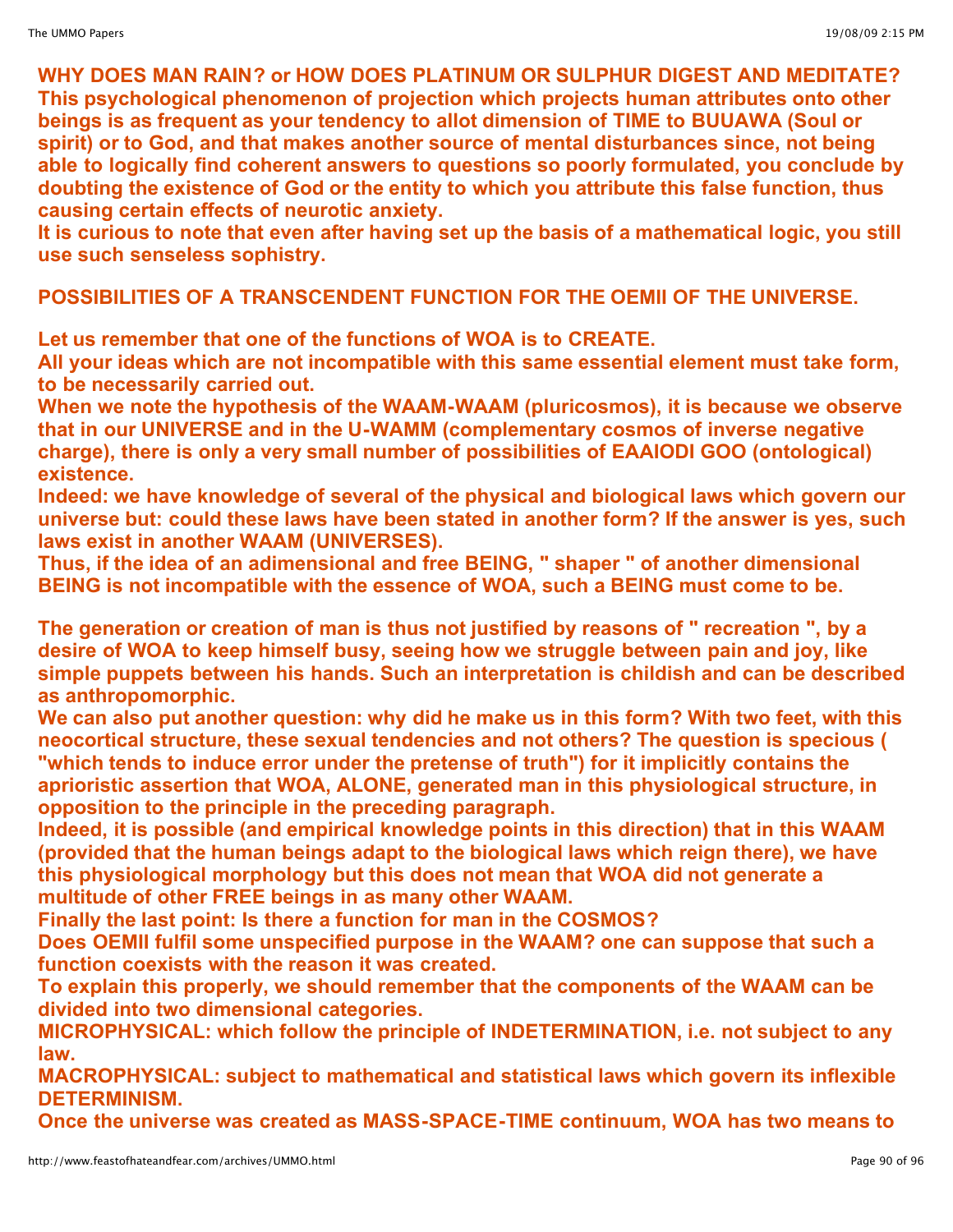**obtain the modification of its structural rigidity, its deterministic inflexibility: A) by amending the laws which govern it. We think in all logic that this implies a contradiction once these laws have been stated for a WAAM.**

**B) by creating FREE BEINGS who, while benefiting from the freedom of the microphysical elements, are his agents, WOA acting through them on the macrophysical elements, thus breaking the causal or deterministic relationship.**

**It is in this manner that WOA would use the man as a means of ACTION which would bind the creator with the WAAM created by him.**

**WOA dictates his UAA (LAWS) and the man in accomplishing them acts as a bond between HIM and the COSMOS.**

**If man does not accomplish them, the harmony is apparently broken in that the function has been changed in the AAIODIWOA (creation, all of the dimensional and adimensional beings created by WOA). In this case, the BUUAWA (Soul or spirit), the person responsible for such a modification, must conform its spiritual structure with the idea of WOA. This returning to conformity we call PUNISHMENT (purgatory for you) (AMMIE YIISAIA BUAAWA on UMMO).**

**We have reason to estimate that the true reasons are much more complex and thus inaccessible to the limited intellect of the human.**

**These arguments prove however that there is at least an explanation of the " transcendent unknown " of our existence.**

**Thus we can anticipate possible objections by materialists who, not finding a plausible reason for this EXISTENCE, claim to hold up the inadequacy of the arguments as proof of the non-existence of WOA.**

# **FREE WILL AND DETERMINISM.**

**The OEMII (man's physical body), as the macrophysical entity that it is, is subject to the same physical laws (all of a statistical nature) as any other body of Nature like a rock. If you fall into a canyon, the injuries (or lesions) to your skeletal system, in your cellular fabric etc... is determined by inflexible laws.**

**We say with reason that your body behaves with deterministic finality. As deterministic as that of the rock which, as it falls, breaks into hundreds of pieces.**

**But careful: there is a big difference between an OEMII (human body) and a rock. And it is not precisely the complexity of their organization, for an electronic computer is also complex and it is however governed by deterministic laws.**

**It is that in this wonder of organization that WOA created, the OEMII, its millions of complicated cells, the multitude of its organs, its neural and arterial network, this perfect skeletal mechanism, all things considered: CAN ONLY BE CONTROLLED BY ONE IBOYA (QUANTUM OF ENERGY) OR BY ONLY ONE ELECTRON. It is enough to stimulate some neurons of the brain with voltages of O,OOO4 microvolts to cause enormous convulsions in the whole organism.**

**Thus you see how a microphysical particle, infinitely small, so small that on its level it does not make sense to speak of the dimension length, IS ABLE TO CONTROL AN ENTIRE LARGE BODY.**

**Moreover, the physicists of the Earth and the cosmologists of UMMO agree on the fact that Quantums of energy (as you refer to them) ARE NOT THE CREATION OF PHYSICAL LAWS,** i.e. that to refer to determinism in the " control " of an orbital electron in a free atom (for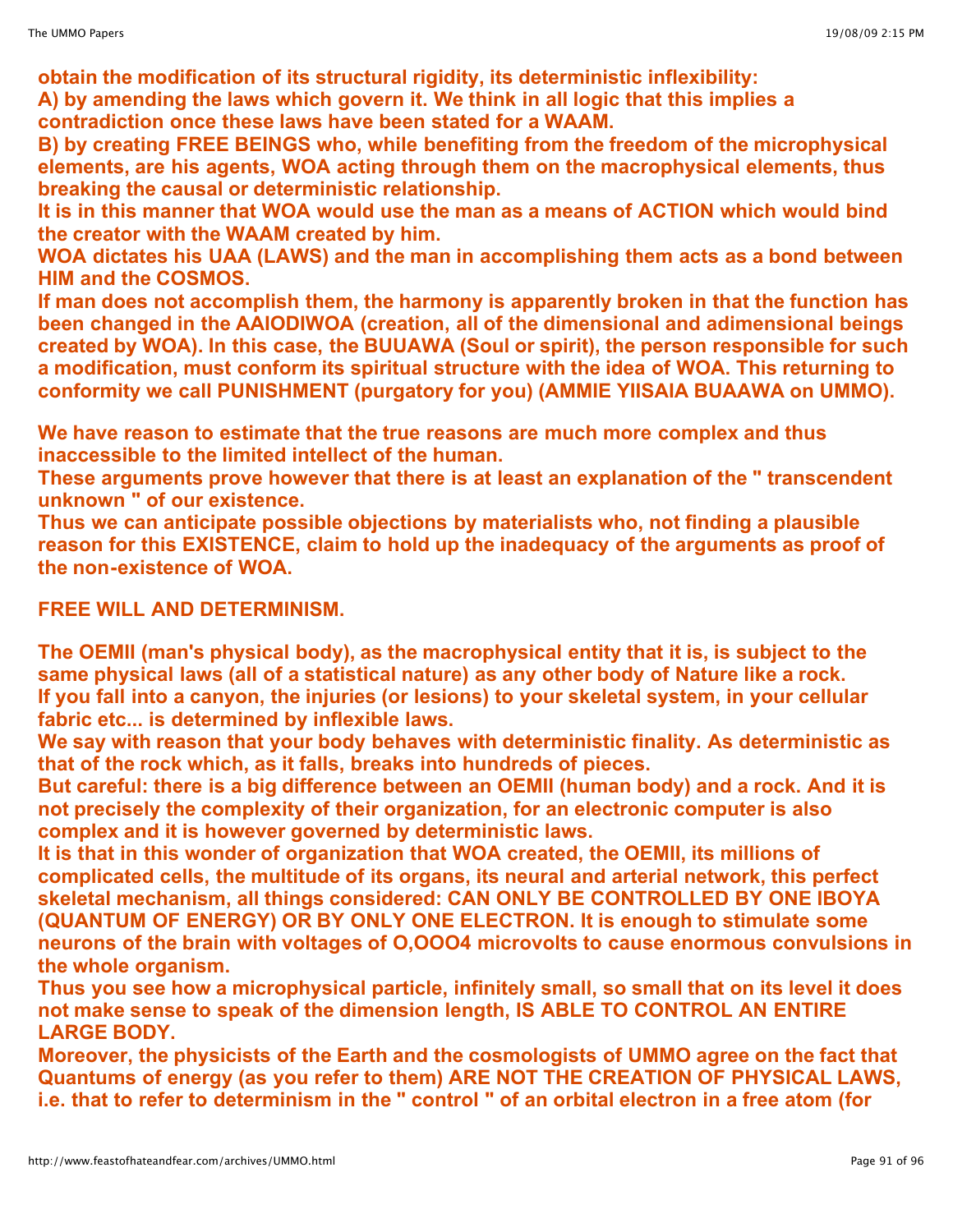**example) does not make sense since it is probability which intervenes in this case. In addition, one finds the behaviour of man who CAN (and in fact he frequently conditions himself to the free behavior of these quantums of energy) BE FREE in many of his acts. In states of hypnosis, under the influence of an infection, when his neurocortical system is deteriorated by a nervous disease, in states of panic, etc... there is no doubt that the organism is governed by biological or physical laws. In these cases: behaviour is determined and man is neither free nor responsible for his actions.**

**But in many other cases, the BUUAWA (SOUL OR SPIRIT) using a microphysical element or factor such as one of the krypton atoms which constitute the OEMBUUAW (THIRD FACTOR OF MAN) can govern the conduct of man and at this time, he is responsible before WOA if he transgresses the UAA (MORAL LAW).**

**For all this to be understood, it is important to meditate on the principle of indeterminism in the behavior of the microphysical factors. What would happen for example if Quantums of energy were dominated by rigid and inviolable laws?**

**Then the BUUAWAA (SOUL OR SPIRIT) would be unable to control them in the case of krypton for this would suppose the violation of the physical laws imposed by WOA. Thus, the Soul or spirit could not control the human body and, logically, our control would be determined by these biological laws.**

**Free will would then be a fiction, an illusion. But we have just shown that this is not the case.**

**There could remain a doubt after having read this report for we affirm that in the MICROPHYSICAL world, the principle of indetermination or PROBABILITY reigns, but we have not shown it.**

**This is because on Earth this principle is already accepted in Nuclear physics and on an elementary level we cannot add much to a study whose theory has been accepted by the people of the Earth. A long time ago, one of your physicists, Werner Heisenberg formulated this uncertainty principle. Such a theory of Quantum Mechanics is shared by us except with regard to certain small errors of formulation and interpretation.**

**We think that the day when you will discover this third factor of man OEMBUUAW made up of the krypton atoms, you will even better understand the admission of the principle of FREE WILL in the OEMII (body).**

**LACK OF EVIDENCE CONCERNING THE EXISTENCE OF A SOUL (OR SPIRIT) IN INFERIOR ORGANIC BEINGS.**

**In the description of the relations between BUUAWA (Soul or spirit) and OEMII (tetradimensional body) one can put forth the following questions:**

**How could one scientifically establish (i.e. by empirical means then by establishing the corresponding laws) the existence of the BUUAWA (Soul or spirit) if it is ADIMENSIONAL and thus inaccessible to the most precise physical instruments?**

**The answer is the following: in the year (year of UMMO) 315 of the 3 °cycle, a biopsychologist discovered the presence of some isolated atoms of the inert gas krypton in the brain.**

**As you know, this gas does not combine with any other body or chemical element. Its**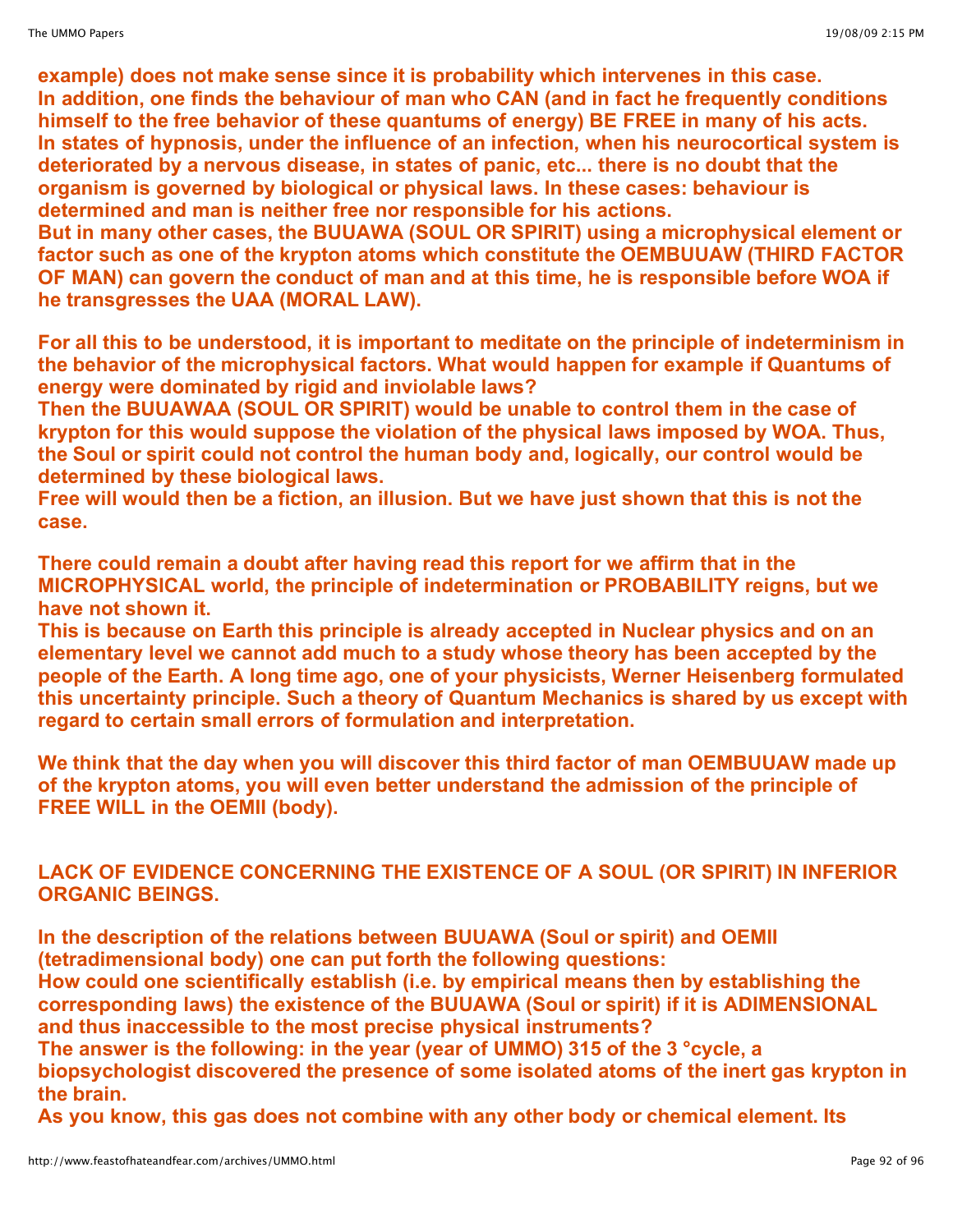**presence is thus strange if we consider that the number was extremely small, and that by exploring a statistical sample of human brains, such atoms are always located in the same area and at the same depth in the Hypothalamus. It is thus not a random phenomenon, i.e. a consequence of probability.**

**When your books describe an atom, they symbolize the various " LAYERS " or energy levels On UMMO, for children we use a simple comparison which better expresses this concept for those who are not versed in nuclear physics. The electrons move around the CORE like WIISIIO (insects resembling Earth ants) around the opening of their burrow. These " ants " move around their nest without order or law, in the wetlands. From time to time an insect stops abruptly and absorbs a dewdrop, inflating its belly (the equivalent occurs in the subatomic world: an electron absorbs a IVOAAIA (PHOTON), i.e. a " quantum " of energy and it changes energy level).**

**Note that in changing level it does not move away from the nucleus as would imply the Earth texts, it MODIFIES ITS STATE (employing another comparison: your social or economic position) by gaining a little more energy.**

**At other times the ant will abruptly spit out this water, getting enormously thinner, i.e. it will return in its primitive state (QUANTUM STATE) just like a backwards jump in its social state. The electrons also decrease in energy level and in doing so yield or emit a quantum or PHOTONS; we say in that case that this body which contains such atoms emits infra-red radiations, chromatic light (filaments of a lamp) or ultraviolet radiations, among others. In a computer, when a figure jumped into another column, that expressed an IBOYAANUUIO (quantum) JUMP to another energy level and this was the end of the story.**

**Although the principle could be attributed to random chance, this seemed incredible. The numbers of these columns remained in sequence, i.e. they seemed evenly distributed according to a simple mathematical law (periodic function).**

**These electrons, which according to the uncertainty principle should have been in their energy level in a disordered way, appeared to exceed anarchy and control their probabilistic function while breaking with their microphysical determinism.**

**The harmonious movements of the cortical electrons of the krypton atom coincided with the nervous impulses emitted by the brain of the young female subject. I.e. with the voluntary movements of her arms, feet, speech organs... and not with reflex movements or impulses emitted by the neurovegetative system.**

**But that day of the year 315, there was an astonishing discovery: these harmonious movements preceded the behaviour of the subject. I.e. they occurred approximately ' one millionth of second ' before the remainder of the neurophysiological reactions of the organism.**

**It was as if these electrons were the Soul or spirit of the girl and that they dictated the behaviour of her OEMII (body).**

**But certain electrons lacked energy (? ? ?) However to imagine that would be as absurd as believing that these messages which the astronomers of the Planet Earth received were only created by lone emissions.**

**If these electrons were not being driven by chance, as per the usual, there was thus an independent factor able to exert control over them.**

**So as not to weigh down our report, we will pass on the remainder of the process which preceded the scientific verification of the existence of the BUUAWAA (Soul or spirit) thanks to the sensational discovery of the Third Factor of man OEMBUUAW composed, as we have already indicated, of isolated DIIUYAA (krypton) atoms.**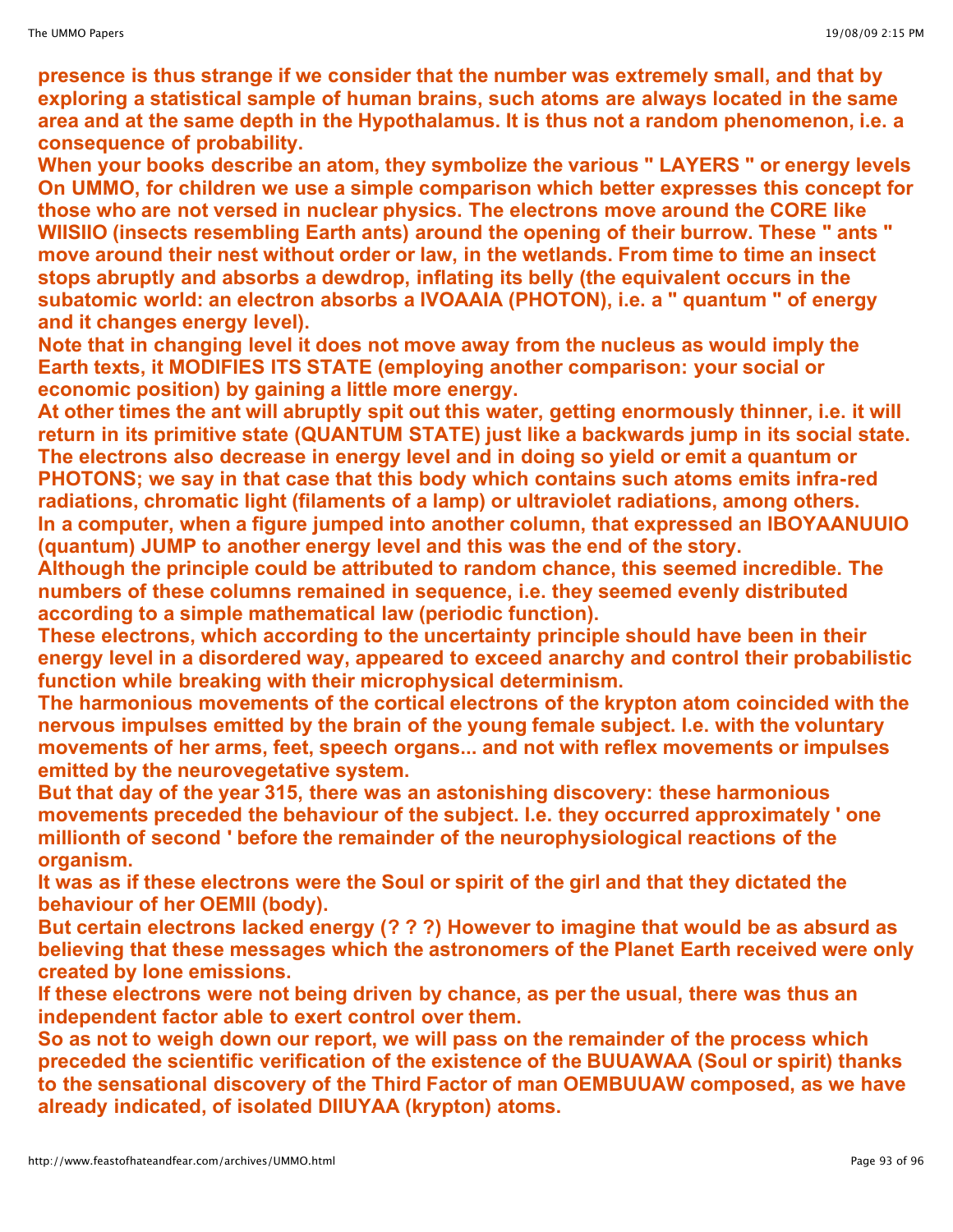**For the first time in history, the existence of a SOUL OR SPIRIT was confirmed. Our philosophers, just like those of the Earth, had suspected it, the divine UMMOWOA Jesus of Ummo) had confirmed its existence in his transcendent revelations. Once more religion and science were in harmony.**

**As you can imagine it, the field of experimentation was not exclusively limited to man; it was extended to all the unicellular and pluricellular organic beings, also analyzing all types of Virus and autoreproductible organic compounds.**

**The results were disappointing. We managed to detect isolated NEON and XENON atoms in many living beings, and a few million HELIUM gas atoms in animals with higher nervous structures (today we understand the function of helium in the brain).**

**Do nonhuman biological beings have a soul? So far we are uncertain and we prefer to abstain from formulating assumptions.**

**UMMOWOA referred only to the BUUAAWOEMII (coupling of the Soul or spirit with the human organism).**

**According to him, when in the evolutionary process of living beings from the appearance of the first proteinic molecules to anthropoid beings on UMMO, the latter developed until having reached a neurocerebral structure so complex that the first signs of animal intelligence developed there started to be shown, WOA made the BUUAWA (Soul or spirit) control the behaviour of OEMII.**

**Until now science has confirmed, as usual, his divine words but it is not because UMMOWOA did not speak of it that it does not exist. (the Soul or spirit in nonhuman biological beings - Translator's note).**

**Scientists of UMMO are very sceptical on this matter.**

# **DISCOVERY OF BUUAWE BIAEI**

**After this sensational research concerning the function of the krypton atoms, the rate of these investigations increased. Up until the year 726 of our Era, we had located 3 active atoms:**

- **- two were transmitters: AAXOO**
- **- One was a receiver:**

**The first send as many - suitably codified - messages which the cortical nervous system provides.**

**All the optical, acoustic, olfactive images, received by the neurons connected to the sensory organs, coming from the stimuli from the external world, all the images stored in the memory, all the mental processes which are in the neural Network of the brain, that you do not know, called BIAMOAXII where an exothermic chemical reaction occurs, releasing heat, exciting the quantum state of a network of free Helium atoms.**

In a nutshell, it is almost as if a kind of of Morse code were beamed to a small transmitter **which is Helium. There is then a cortical effect of resonance between the electronic shell of the helium atoms and those of krypton and this in its turn transforms the code received into another similar code (one could say: UNDERSTANDABLE BY THE BUUAWAA (SOUL OR SPIRIT).**

**You can observe, in this example, that the krypton atom performs the function of a kind of television receiver or radio. A transmission received and transmitted to the Soul or spirit, in**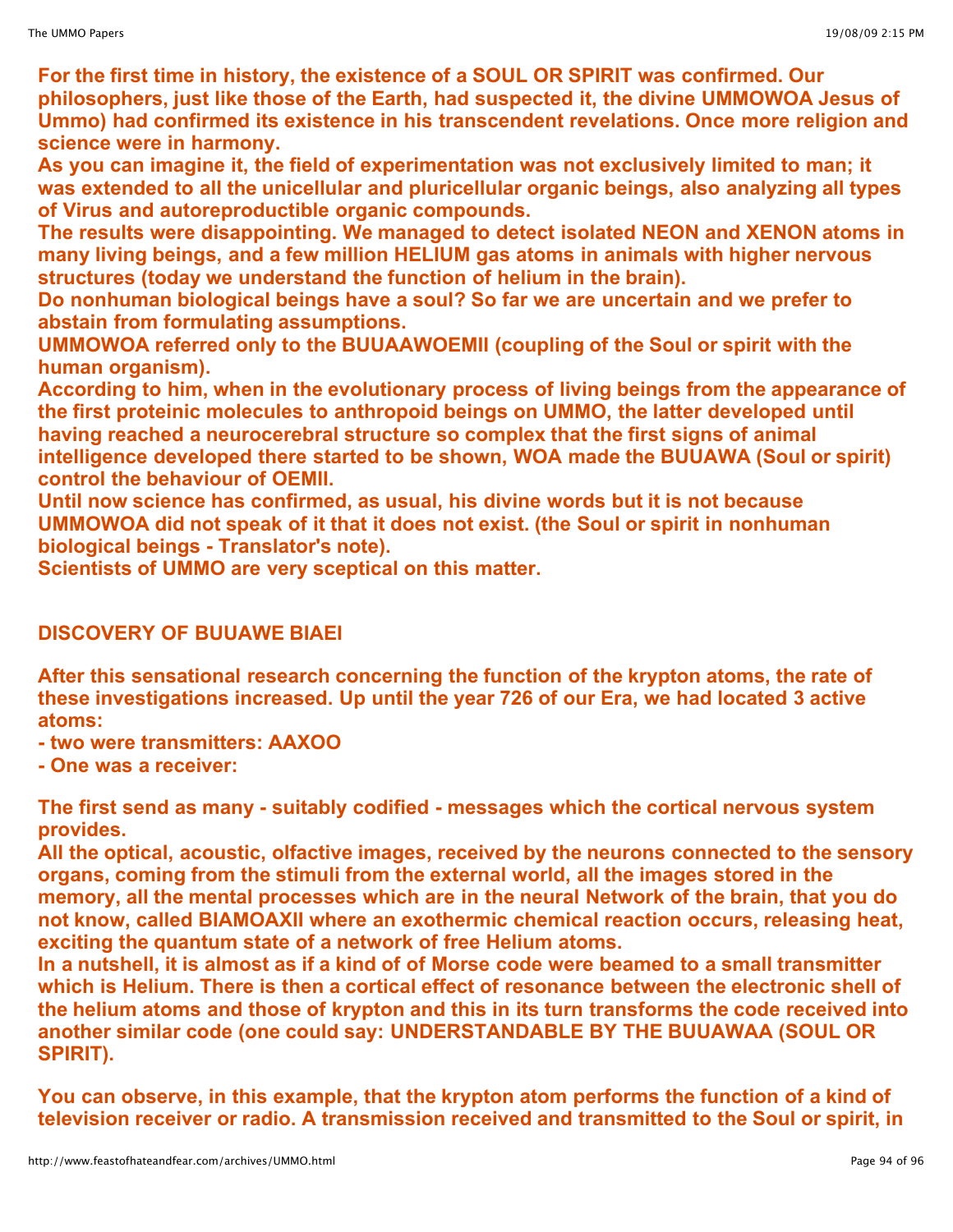**a language that it alone can understand, when this happens to the OEMII (MAN) or to the surrounding medium.**

**The atoms (sensors and receivers), on the contrary, follow an opposite process, and send a series of instructions to the human body from the Soul or spirit. This is what was discovered in our year 315. (It should be observed that it was purely by chance that the first atom discovered was a receiving atom, i.e. that the code of the electronic cloud precedes the reactions of the organismzation - contrary to the transmitters - and this made it possible to induce the existence of the BUUAWAA (SOUL OR SPIRIT), as the origin of the harmonic electronic movements).**

**We repeat that the inverse process also occurs. The messages of krypton are received by millions of helium atoms which modifies their quantum states so that they irradiate a " QUANTUM " of frequencies lower than those of visible light (infra-red radiation). From there, another type of neuro-organs unknown to Earth physiologists, work in a way similar to the thermoelectric pairs and transform the thermo-modulated messages into nervous impulses channeled by a network of Neurons. Neuro-organs were found to be distributed in the motor regions of the two frontal lobes, but especially in the surfaces located behind and under the Large Central Ridge.**

**Since the year 9O3, the psychoneurologists of Ummo were really surprised when, discovering two krypton atoms and identifying one of them as AAXOO (transmitter), they found that the other had the strange characteristic that none of the somatic activities of the individual corresponded to the enigmatic " messages " which it seemed to receive or emit. By the cerebral area where this atom was located, the scientists believed that they might be transmissions from one direction or the other, coming from the lower layers of consciousness or BUAWAAMIESEEOA (you would call it SUBCONSCIOUS). Perhaps, thanks to this atom, our Soul or spirit was informed of the rich activity of our occult psychic life.**

**In the year 929, we discovered a sixth krypton atom located at an almost infinitesimal distance compared to the previous one. Six days later, a neurologist had selected a statistical sample of 83 individuals of both sexes to support the discovery. The surprise of the young neurologist (who was then 23.6 years old) was immense when, passing the tapes where the graphic curves of these messages appeared, he discovered that two of them were common to all the individuals of the sample. Almost as though the Soul or spirit sent the same instructions to ALL men, that it received the same kinds of information from all of them.**

**It took several years for this discovery to be properly interpreted. The subjects were separated by long distances and we measured with high-precision timers the intervals of time necessary for these messages to be received or transmitted.**

**The results of these studies were even more fantastic:**

**- the messages were received and transmitted simultaneously, regardless of the distance separating the two subjects.**

**- For the first time we verified that the codified movements of the electrons in these atoms corresponded exactly to telepathic transmission.**

**- We discovered, contrary to what we had believed, that telepathic transmission is received simultaneously by all human beings; even if a subconscious mechanism blocks, i.e. prevents the passage of a message to people for whom it is not intended.**

**- Even if there is no CONSCIOUS telepathic transmission, certain frequencies were received or transmitted simultaneously. Such messages were stored in these areas of the memory**